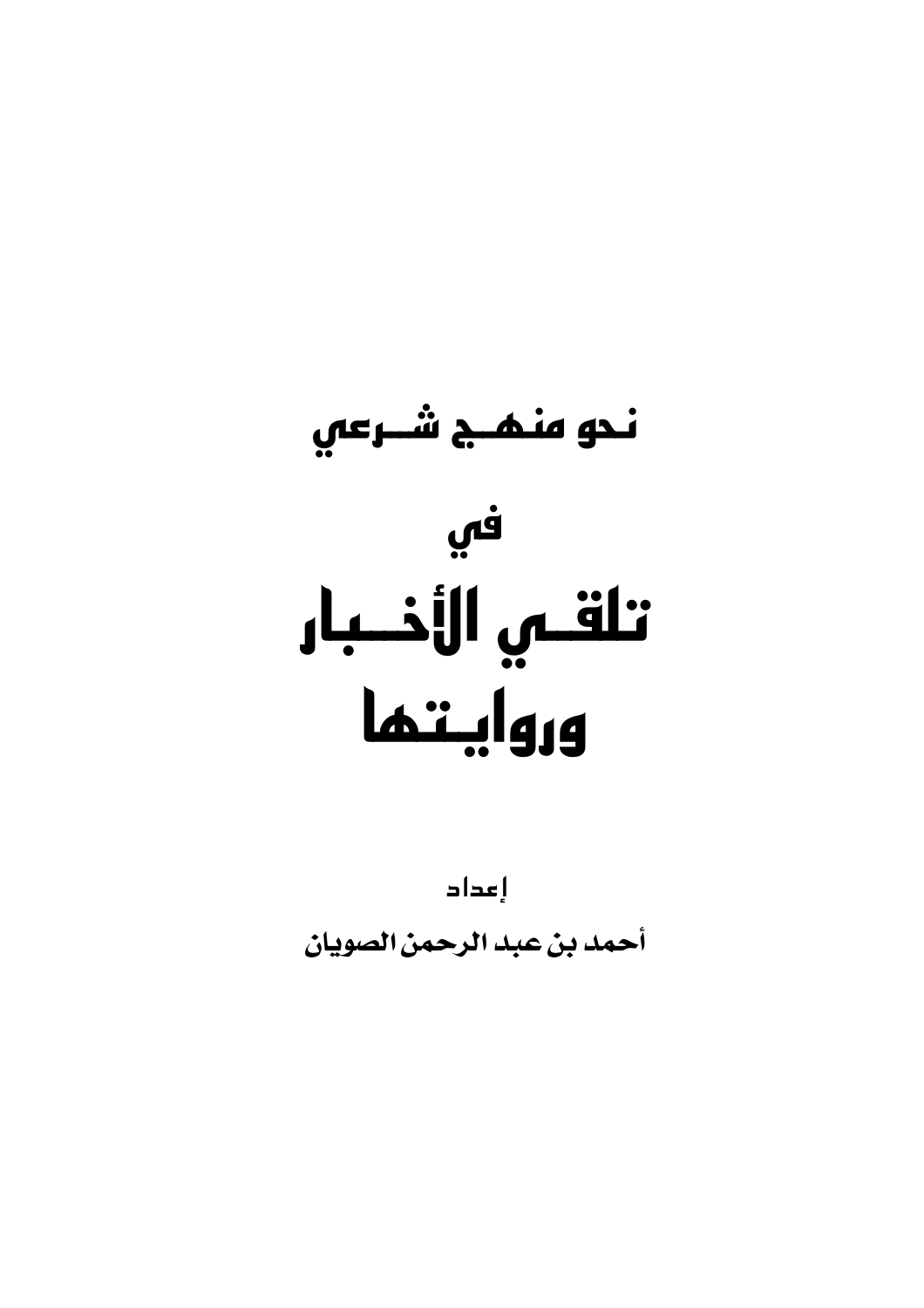جميع الحقوق محفوظة الطبعة الثالثة مزيدة ومنقحة  $7.112162 - 29.571$ 

رقم الإيداع ٢٣/٢٨٣٢ ودمك: ٩ ـ ٤٣٤ ـ ٣٨٠- ٩٩٦٠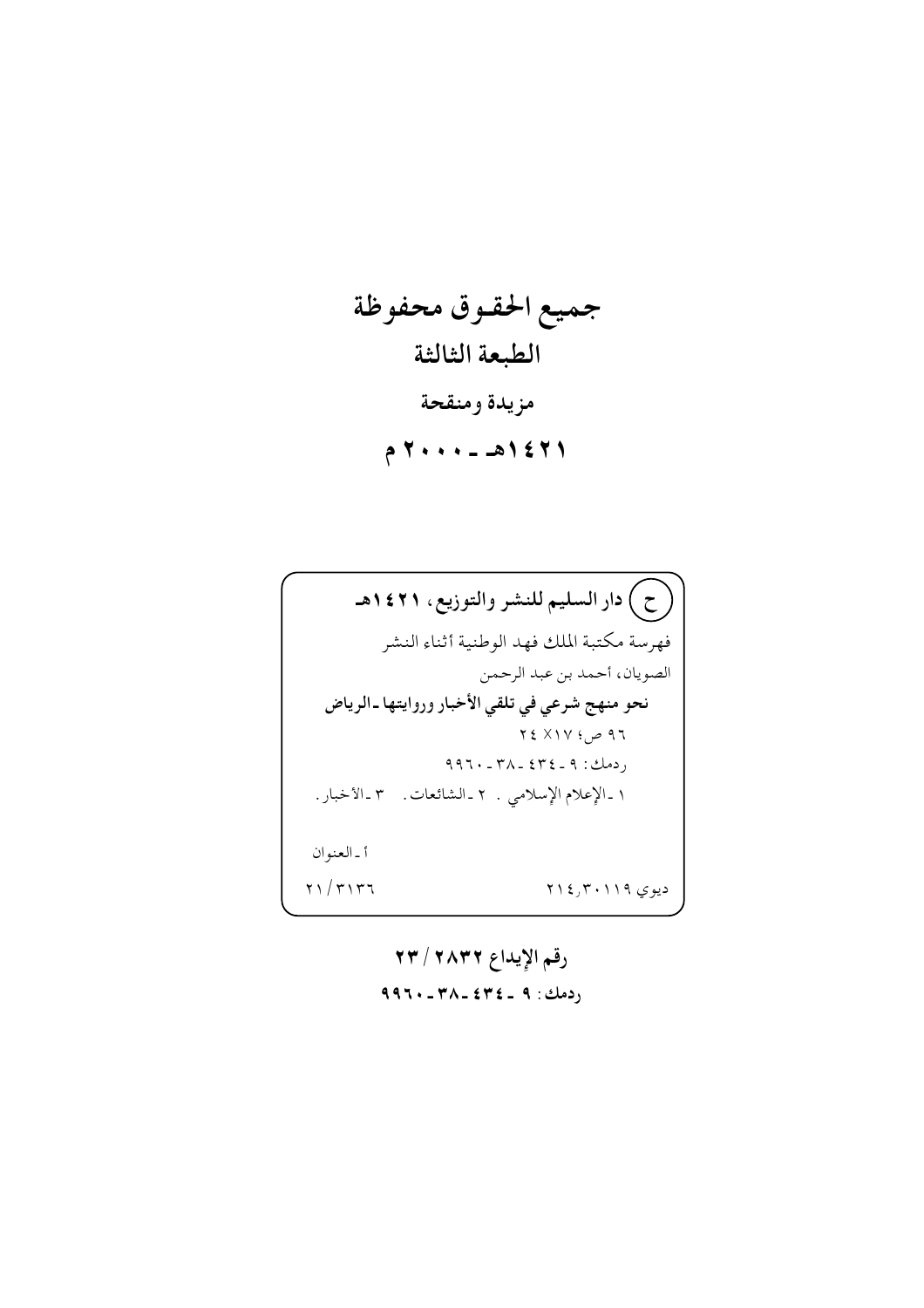.<br>نحو منعج ش*رع*ي في نَلقي الأخـيارورواينَعا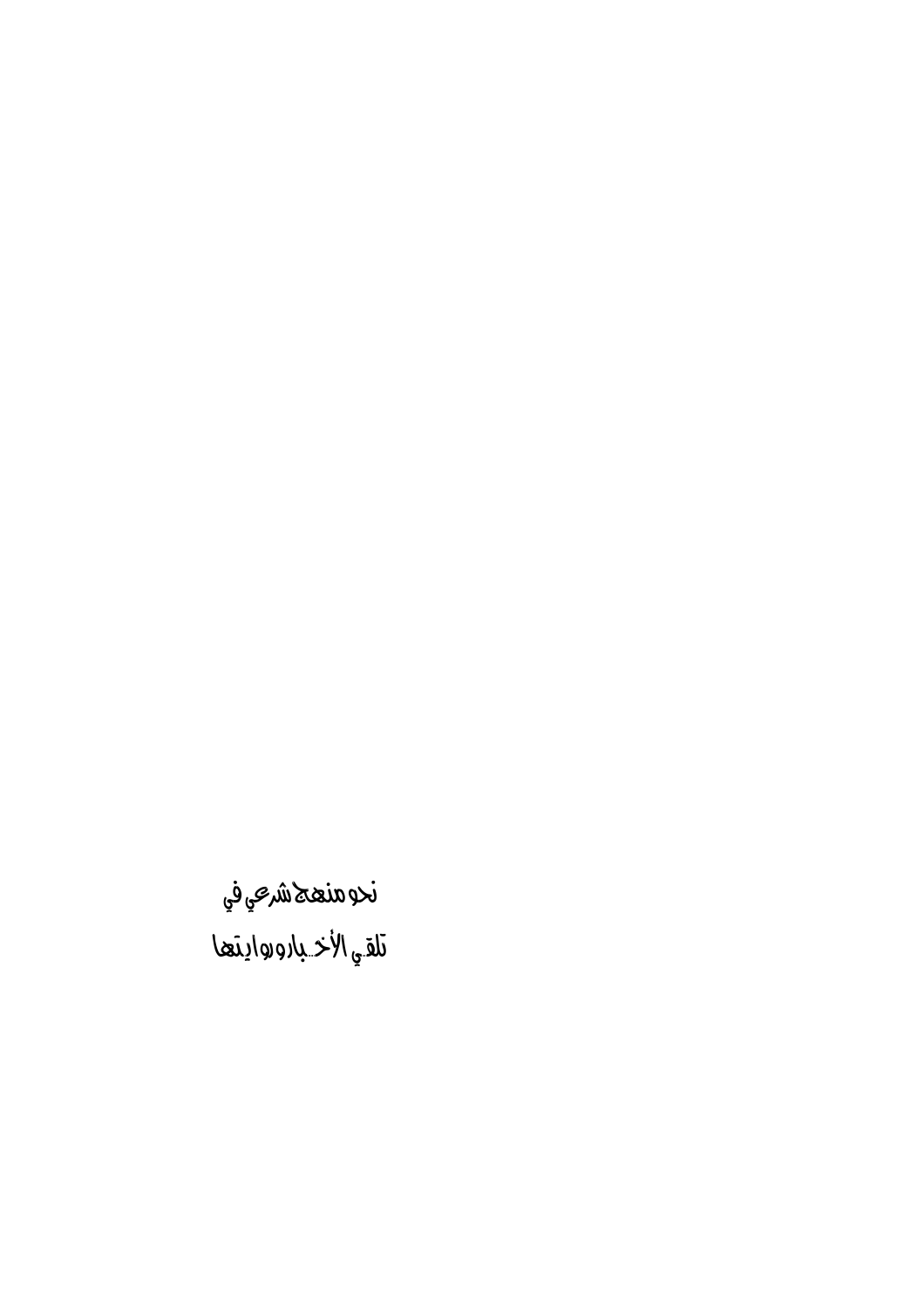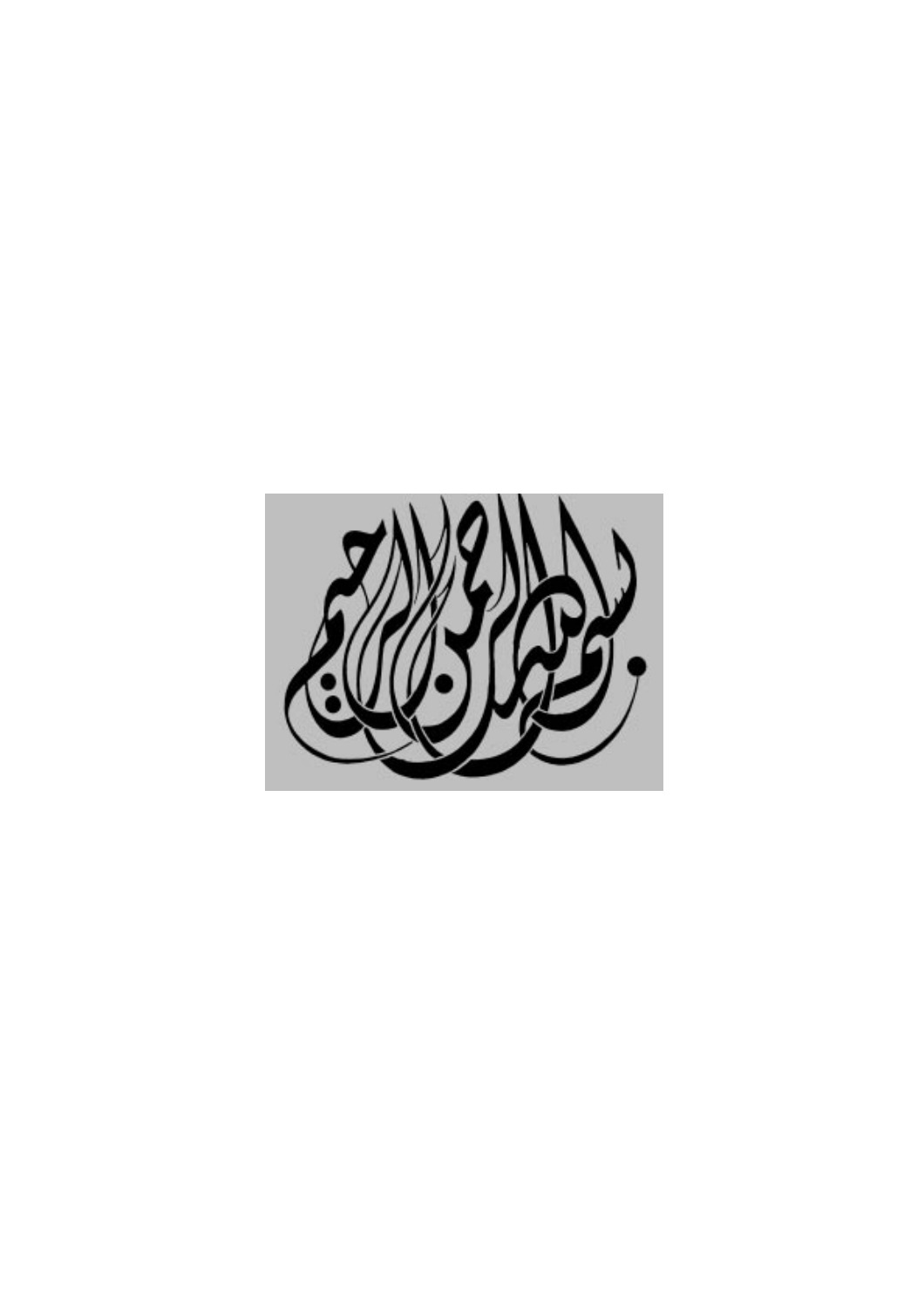المقدمــــة

إن الحمد لله، نحمده ونستعينه ونستغفره، ونعوذ بالله من شرور أنفسنا، وسيئات أعمالنا ، من يهده الله فلا مضل له ، ومن يضلل فلا هادي له ، وأشهــد أن لا إله إلا الله وحده لا شريك له، وأشهد أن محمدًا عبده ورسوله، صلى الله عليه وعلى آله وصحبه وسلم تسليمًا كثيرًا .

﴿ يَا أَيُّهَا الَّذينَ آمَنُوا اتَّقُوا اللَّهَ حَقَّ تُقَاته وَلا تَمُوتُنَّ إِلاَّ وَأَنتُم مُّسْلمُونَ ﴾.

[آل عمران: ١٠٢]

﴿ يَا أَيُّهَا النَّاسُ اتَّقُوا رَبَّكُمُ الَّذي خَلَقَكُم مّن نَّفْس واحدَة وخَلَقَ منْهَا زَوْجَهَا وَبَتَّ منْهُمَا رجَالاً كَثِيرًا وَنسَاءً وَاتَّقُوا اللَّهَ الَّذي تَسَاءَلُونَ به وَالأَرْحَامَ إِنَّ اللَّهَ كَانَ عَلَيْكُمْ رَقيبًا ﴾ [النساء: ١ ] .

﴿ يَا أَيُّهَا الَّذينَ آمَنُوا اتَّقُوا اللَّهَ وَقُولُوا قَوْلاً سَديدًا ﴿ ۖ } يُصْلِحْ لَكُمْ أَعْمَالَكُمْ وَيَغْفر لَكُمْ ذُنُوبَكُمْ وَمَن يُطع اللَّهَ وَرَسُولَهُ فَقَدْ فَازَ فَوْزًا عَظيمًا ﴾ [الأحزاب : ٧٠ ، ٧٠ ] .

أما يعد :

فهـذه رسـالة مـخـتـصـرة بـعنوان : «نحـو منهـج شـرعـى في تلقـى الأخـبـار وروايتها»، وهي عبارة عن خواطر جالت في نفسي، ومشاعر ترددت في قلبي، بسبب الأحداث التي أشهدها أو أسمع عنها بين يوم وآخر . . والهدف من الكتابة في هذا الموضوع هو تذكير القارئ الكريم والتعاون معه على تمييز ما يقرأ وما يسمع من هذا الركام الهائل من الأخبار ، بتأصيل شرعي موثق .

وقد بدأت هذه الرسالة بتمهيد مختصر حول: الخبر وأهميته .

 $\bullet$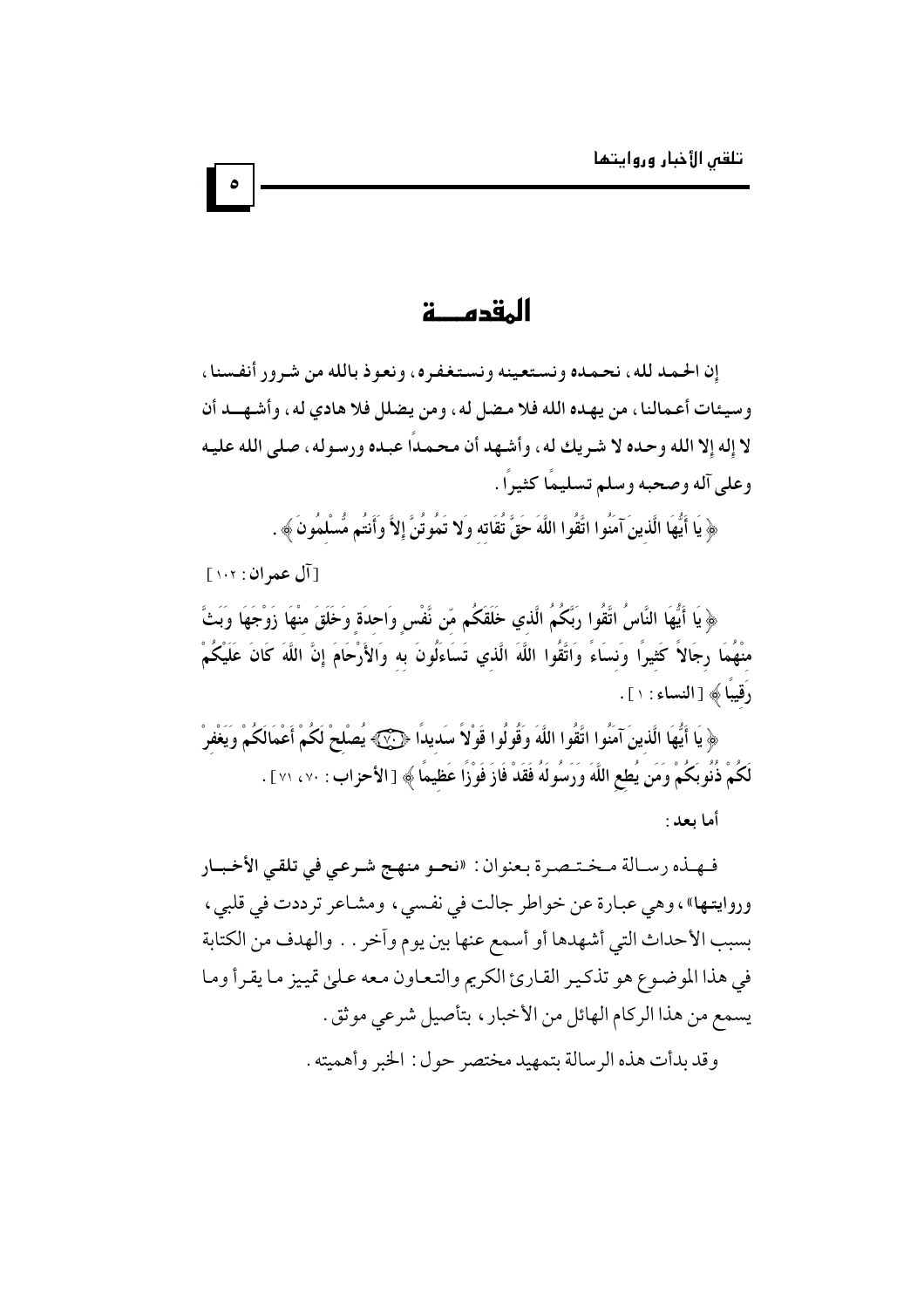ثم قسمت الرسالة إلى بابين : الباب الأول: أفات تفسد الأخبار . الآفة الأولىٰ: الكذب وخطورته . الآفة الثانية : الإشاعة . الباب الثاني: ملامح المنهج الشرعي للتعامل مع الأخبار . أولاً : التثبت في الأخبار . ثانيًا : حسنُ الظن . ثالثًا: سلامة الصدر . ثم أنهيت البحث بخاتمة مختصرة .

 $\mathbf{r}$ 

وأعترف بادئ ذي بدء أنني لم اّت بشيء جديد، وإنما هي أمور بدهية أحببت أن أذكَّر بها وألفت النظر إليها . . . ومن المؤسف حقًّا أننا نحتاج في كثير من الأحوال إلىٰ التأكيد علىٰ الأمور البدهية!! ولا أزعم أني وفيت الموضوع حقه من البحث والدراسة، ولكن لعلها إضاءة في هذا الطريق، وتشجيع لأهل الفضل والقدرة على الاهتمام به ودراسته مرة أخرىٰ ، ولا شك أن معالجة هـذه القضية لا يتأتين من خلال دراسة وحيدة، بل لابد من تعدد الطَّرْق عليها علَّها تتضح .

وأقول كما قال الجاحظ: « . . . فإن نظرت في هذا الكتاب فانظر فيه نظر من يلتمس لصاحبه المخارج، ولا يذهب مذهب التعنت، ومذهب من إذا رأىٰ خيراً كتـمه، وإذا رأيٰ شـرًا أذاعـه، وليـعلم من فـعل ذلك أنه قـد تعرَّض لبـاب إن أخـذ بمثله وتعرض له في قوله وكتبه، أن ليس ذلك إلا من سبيل العقوبة والأخذ منه بالظلامة، فلينظر فيه عليٰ مشال ما أدَّب الله به، وعرف كيف يكون النظر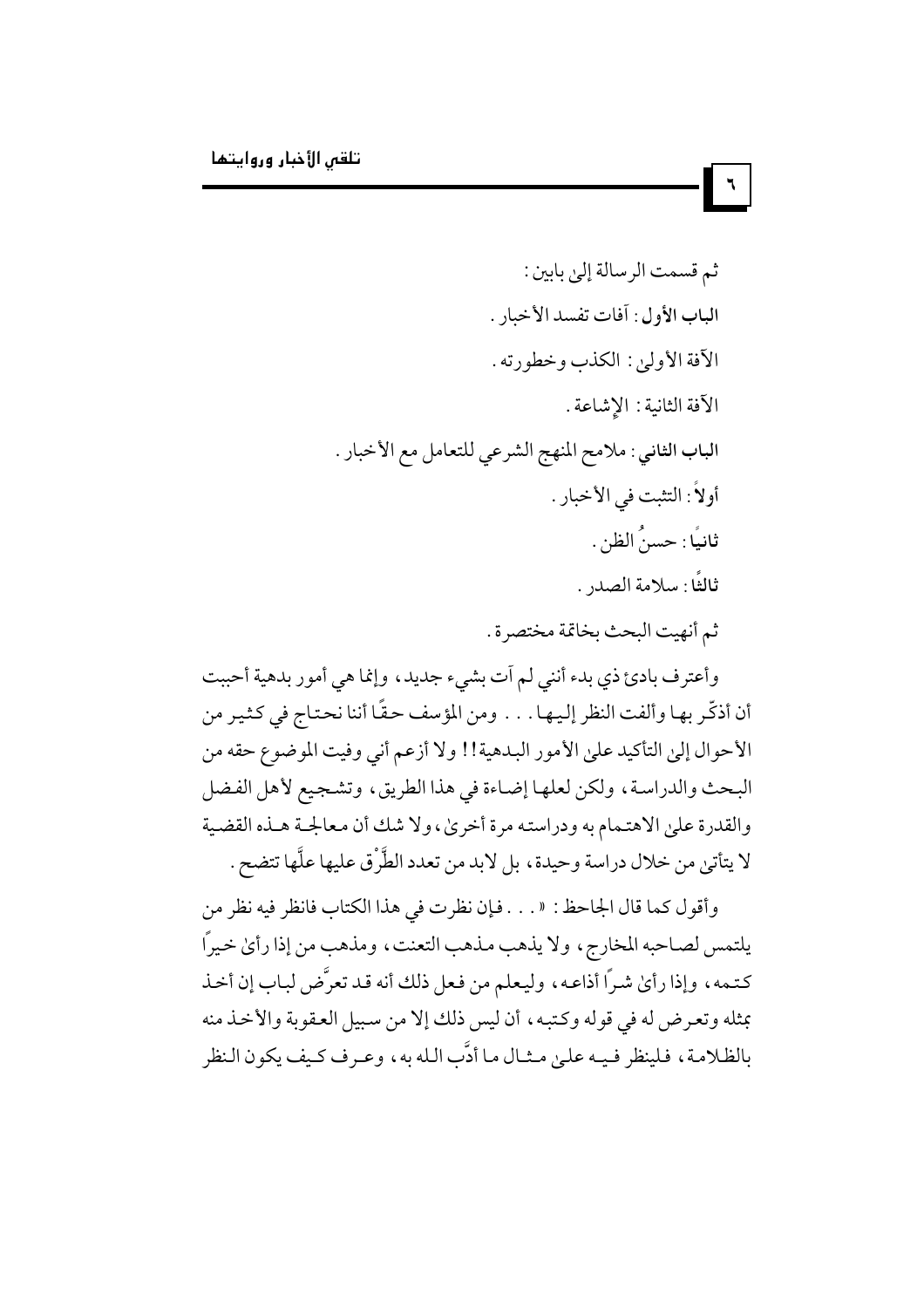والتفكير والاعتبار والتعليم، فإن ا£ عز وجل يقول : ﴿ وَإِذْ أَخَذْنَا مِيثَاقَكُمْ وَرَفَعْنَا فَوْقَكُمُ الطُّورَ خُذُوا مَا آتَيْنَاكُم بقُوَّةٍ وَاذْكُرُوا مَا فيه ﴾ [البقرة : ٦٣ ] . . . . »(١) . وأسأل الله عز وجل أن ينفعنا بما علمنا ، ويجعله حجة لنا لا علينا . . . كما أتقدم بخالص شكري وامتناني لجميع إخوتي الأحباب الذين أكرموني بجميل ملاحظاتهم وتوجيهاتهم .

وصلى الله على محمد وآله وصحبه وسلم

وكتبه

 $\vee$ 

أحمد بن عبد الرحمن الصويان الرياض ١١٤٩٦ ص.ب: ٢٦٩٧٠

(١) الحيوان (٤/ ٨٤).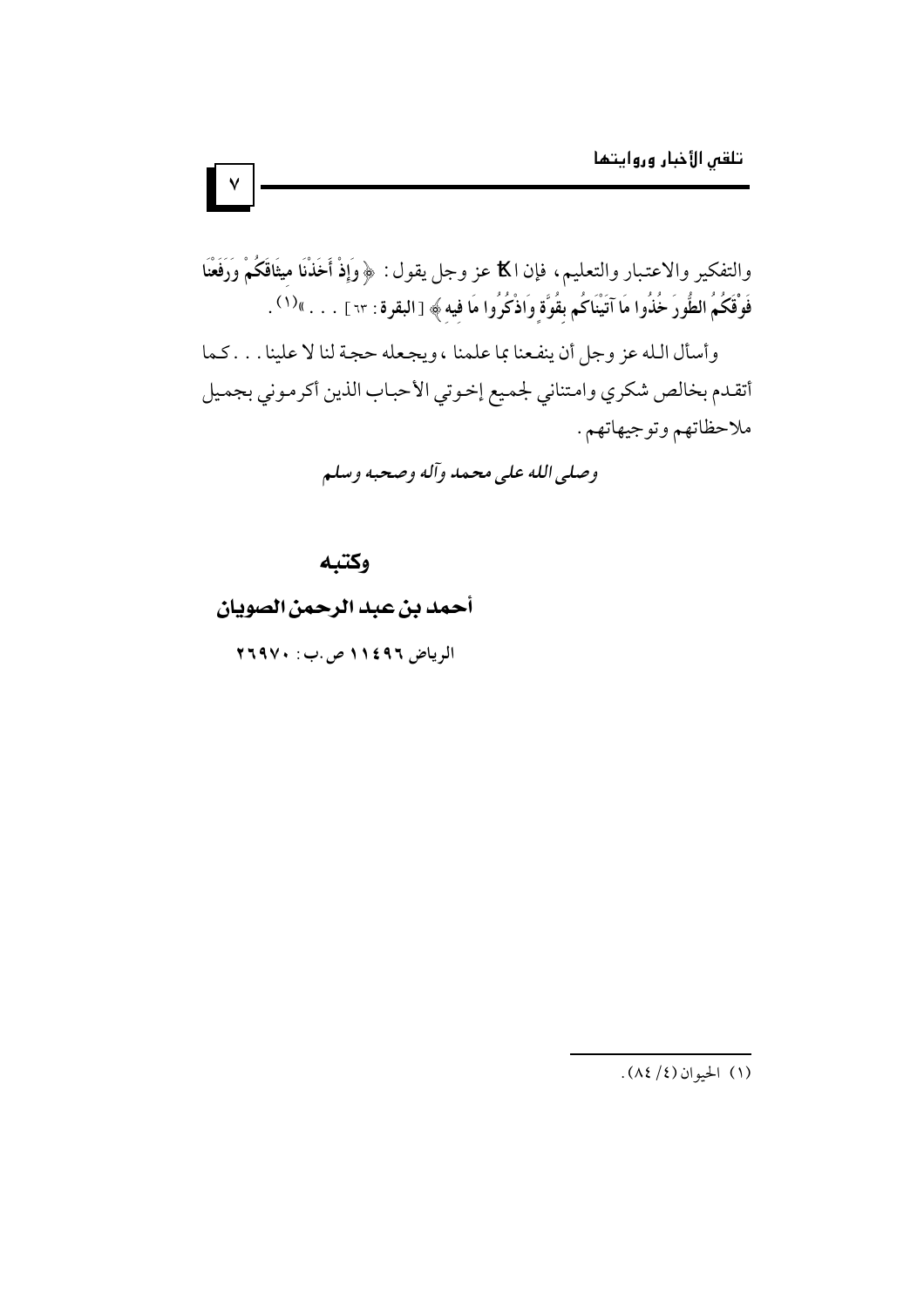التمهيد

 $\mathbf{A}$ 

الخبر وأهميته:

قال العلاَّمة ابن منظور : «الخَبَرُ بالتحريك : واحد الأخبار . والخَبَرُ : ما أتاك من نبأ عمَّن تستخبر ، ابن سيده : الخبر : النبأ ، والجمع أخبار ، وأخابير جمع الجمع. فأما قوله تعالىي: ﴿يَوْمَئِذْ تُحَدِّثُ أَخْبَارَهَا﴾ [الزلزلة: ٤] ، فمعناه: يوم تزلزلُ تخبر بما عُـملِ عليهـا، وخبَّره بكذا وأخبـره: نبـأه، واستـخبره: سـأله عن الخبر وطلب أن يخبره، ويقال: تخبَّرتُ الخبر واستخبرته، ومثله تضعَّفْتُ الرجل واستضعفته، وتخبَّرت الجواب واستخبرتُه، والاستخبار والتخبُّر : السؤال عن الخبر ، وفي حديث الحديبية : أنه بعث عينًا من خزاعة يتخبَّر خبر قـريش أي: يتـعـرَّف، يقـال: تـخبـر الخـبـر واستـخـبـر إذا سـأل عـن الأخبـار ليعرفها»<sup>(۱)</sup>.

ونحن نعيش عصـراً تعـددت فيـه أدوات الاتصـال، وتنوعت فيه وسـائل الإعلام، وبفضل الله ـ سبحانه وتعالىٰ ـ ثم بتوفر الإمكانات العلمية والتقنية أصبح تبادل المعلومات يسير بسرعة مذهلة جداً، فالخبر ينتقل شرقًا وغربًا في أقصر مدة متوقعة، فتلاثنت الحدود والمسافات، وكأننا نعيــش في قريــة صغيرة لا يخفين منها شيء .

وفي كل يوم بل في كل دقيقة يطرق سمع الإنسان عشرات الأخبار المتنوعة في شتني مجالات الحياة، يختلط فيها الغث بالسمين، ويلتبس الحق بالباطل، وتضيع

<sup>(</sup>١) لسان العرب (٤/ ١٢) مادة : خير .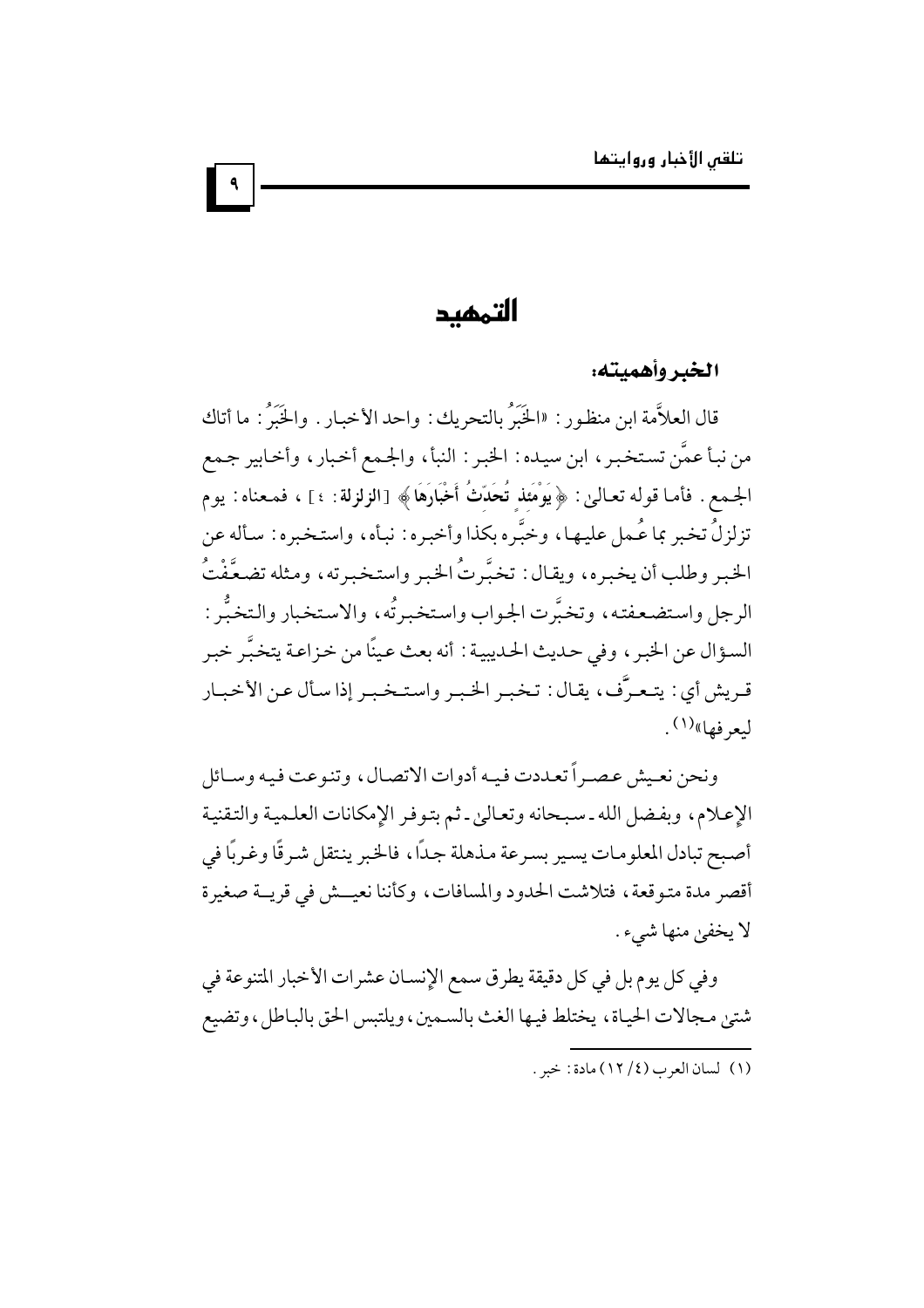الحقيقة بالخيال حتىٰ أصبح الإعلام ـ بألوانه المختلفة ـ أخطر وسيلة يمكن أن تصوغ فكر الإنسان وتغيَّر من تصوراته واتجاهاته الفكرية والسلوكية .

ولن أتحدث في هذه الرسالة عن موازين قبول الأخبار التي تبثها وسائل الإعلام العالمية، فلهذا الفن أهله ورجاله . . . ولن أتحدث كذلك عن الأخبار التي يثيـرها الدهمـاء بين عـامـة المسلمين . . . ولكـني أحب أن أتحـدث عن طُرق تميـيز الأخبار التي تنتشر بين أوساط العلماء والدعاة وطلاب العلم وجميع العاملين في حقل الدعوة الإسلامية؛ لأنني أفاجأ بين يوم وأخر بكم هائل من الأخبار تنقل عن العلماء والدعاة . . ثم تبنيٰ ردود أفعال متباينة حيال هذه الأخبار . . . وكثير من هذه المنقولات ـ بعجرها وبجرها ـ تثير ضغائن النفوس ، وتحيى النفس الغضبية عند الإنسان، وتمزِّق العلاقات الكريمة بين المؤمنين، وتصـبح هذه الأخـبـار بعـد ذلك إحدىٰ معـاول التدمير وأدوات التخريب والهدم، بسبب قلة التـحقيق والتثبت . وكـما قال العـلامـة ابن خلدون رحمـه ا tK تعـالين : «فالتـحقيق قليل ، وطَرْفُ التنقيح في الغـالب كليل، والوهم نسيب للأخبار وخليل، والتـقليد عريق في الأدميين وسليل»<sup>(١)</sup> .

وأحسب أن الذي يتطلب منا العناية والحرص، ويقتضي مزيدًا من البحث والنظر حتىٰ لا تزل القدم في طريق شـائك هو : كيف نتلقىٰ الخبر ونفـهمه فـهمًا جيداً، ونصوغـه صيـاغـة دقـيـقـة، ثم كـيف ننقل هـذا الخبـر بكامل الصـدق والأمانة . . ؟!

ألا ما أكثر الناس الذين يحملون في أيديهم أخبارًا، حتىٰ إذا سألتهم : من أين لكم هذه الأخبار . . ؟ أُسـقط في أيديهم، وتلـعثـمت ألـسنتـهم، وتبـاطأت

(١) مقدمة ابن خلدون (ص ٤).

 $\vert \cdot \vert$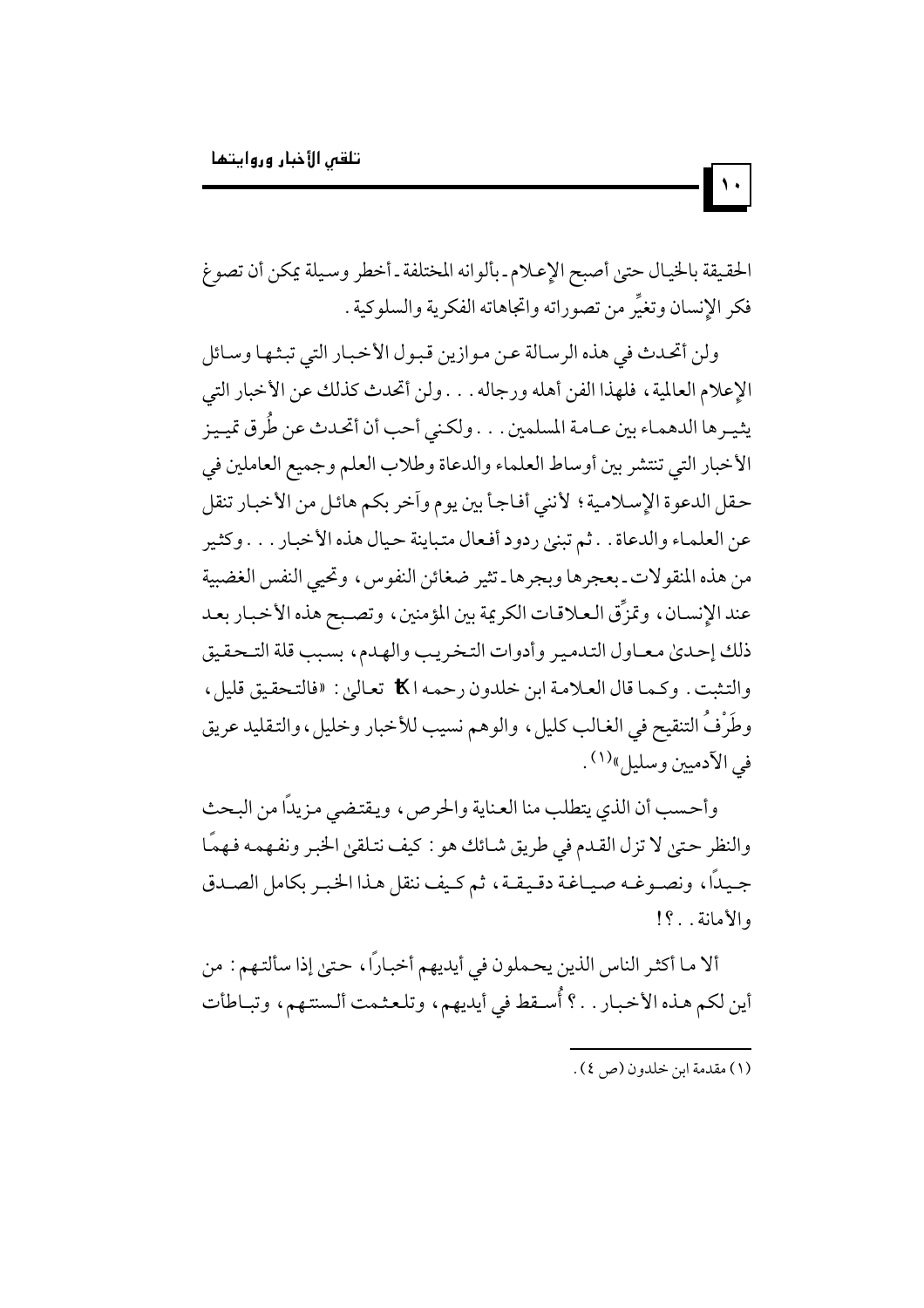كلماتهم . . ولم يجدوا جوابًا مقنعًا ـ حتىٰ لأنفسهم ـ لأنها في الحقيقة ليست ثابتة من مصادر دقيقة، بل هي أوهام تجمعت من هنا وهناك . . !! .

 $\left| \Delta \Delta \right|$ 

قال العلامة ابن خلدون رحمه ا Œ تعالىٰ: « . . . لأن الأخبار إذا اعتمد فيها على مجرد النقل، ولم تحكم أصول العادة وقواعد السياسة وطبيعة العمران والأحوال في الاجتماع الإنساني، ولا قيس الغائب منها بالشاهد، والحاضر بالذاهب . . . فربما لم يؤمن فيها من العثور ومزلَّة القدم والحيد عن جادة الصدق، وكثيرًا ما وقع للمؤرخين والمفسرين وأئمة النقل من المغالط في الحكايات والوقائع لاعتمادهم فيها عليٰ مجرد النقل غثًا أو سمينًا، ولم يعرضوها عليٰ أصولها، ولا قـاسوها بأشبـاههـا، ولا سبـروها بمعـيـار الحكمـة والوقـوف علىٰ طبـائع الكائنات، وتحكيم النظر والبصيرة في الأخبار ، فضلوا عن الحق، وتاهوا في بيداء الوهم والغلط»<sup>(١)</sup>.

وللناس طرائق شتيٰ في تحمل الأخبار ونقلها، ويتفاوتون في ذلك تفاوتًا كبيرًا ، فإن نقل الخبر فن دقيق لا يحسن الخوض في غماره إلا قلة من الناس؟ فهو يحتاج إلى فطنة وتيقظ . . . ثم إلى حفظ وتثبت . . . ثم إلى صدق وأمانة .

من أجل هذا كـان لزامًا علينا أن ندرس الأخبـار ، وطرق تمييزها، وكيفية نقلها، حتىٰ تستقيم جميع أحوالنا علىٰ المنهج الشرعي الأصيل، الذي ارتضاه ا Œ لعباده المؤمنين ، خاصة في هذا الزمان الذي كثرت فيه الفتن ، وانتشر فيه الاختلاف والتنازع.

\* \* \*

(١) مقدمة ابن خلدون (ص9 ـ ١٠).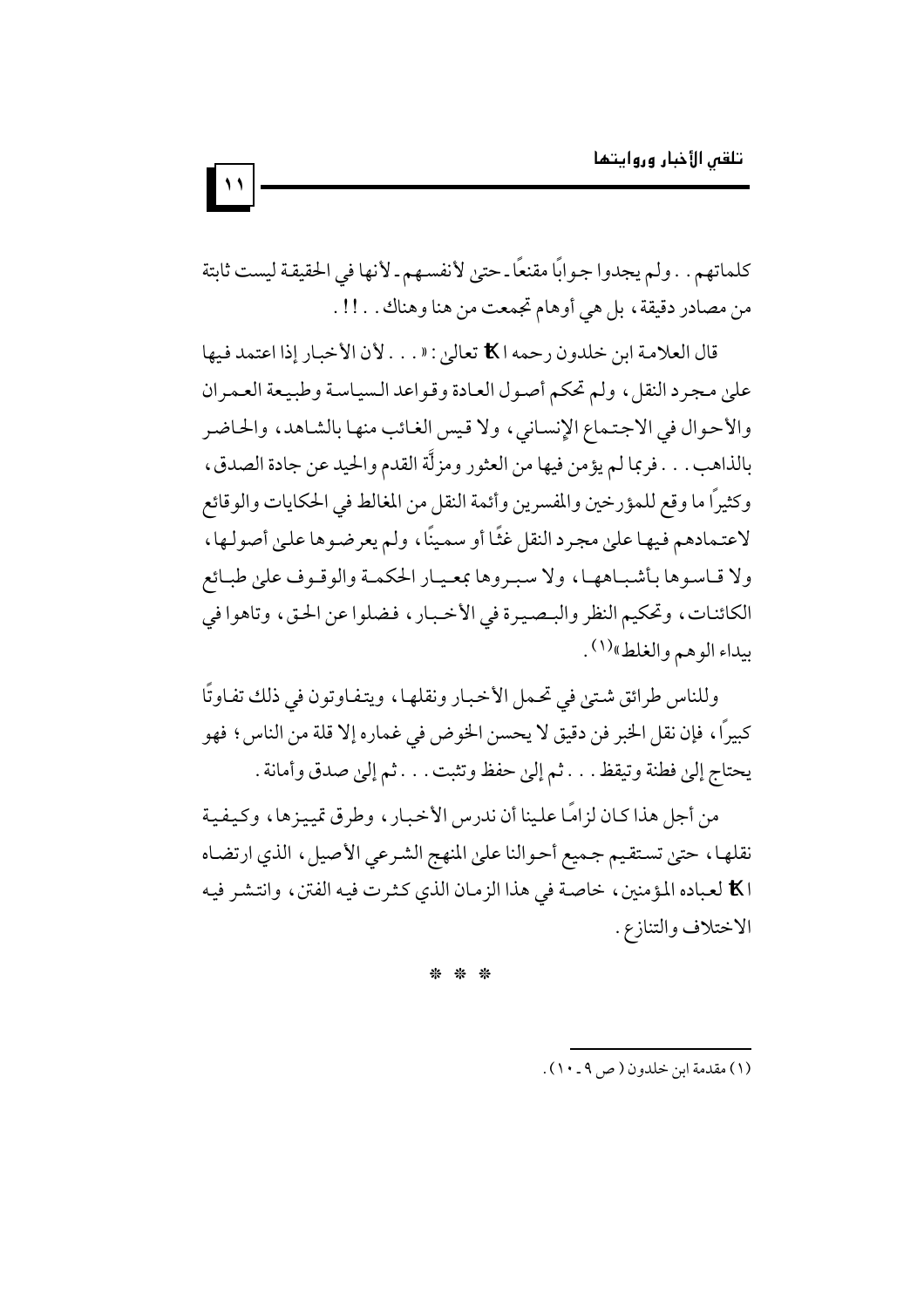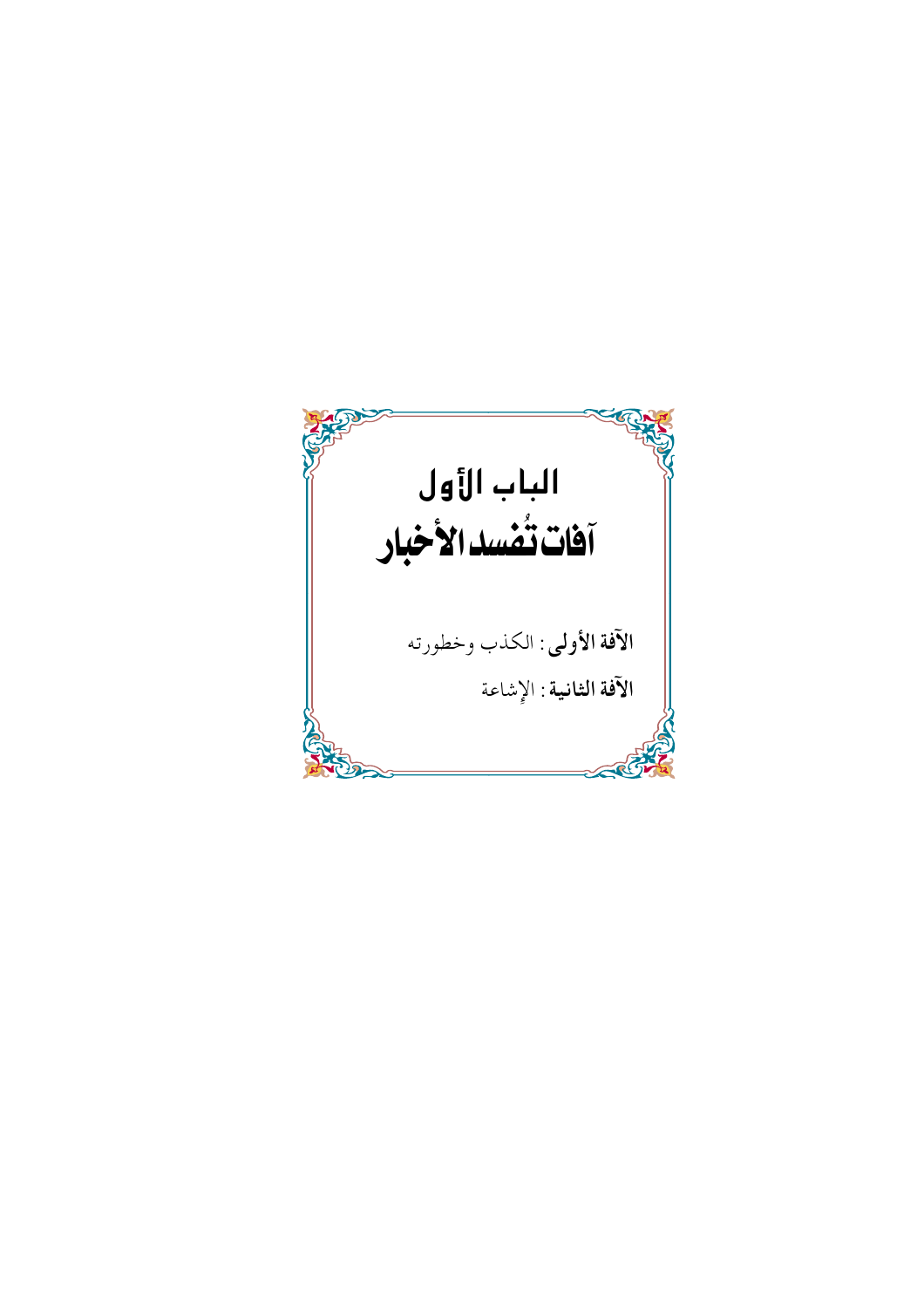# الأفة الأولى : الكذب وخطورته

مواضع الزلل والتقصير عند الإنسان لا تكاد تنحصر في جانب دون الجوانب الأخرىٰ، ولكن من أخطر وأسوأ ما يقع فيه الناس: الكذب، فهو صفة ذميمة، تظهر فيها الخيانة وتسقط بها المروءة، والكذب يقلب الأمور، ويُغير الواقع، ويزور الحقائق؛ فتصيير العيوب محاسن والمحاسن عيوبًا، ويجعل الحسن قبيحاً والقبيح حسنًا، وينسب للناس خلاف ما قالوه أو فعلوه .

ويبدو أن الكذب حينما يطفو عليٰ السطح يكون ناتجًا عن تراكم مجموعة من الأخلاق المذمومة، كقلة الدين والورع،وكالحقد والحسد وغيرها، كما أن الصدق ناتج عن عفة النفس، ونبل المقصد، وإرادة الحق، وحينما تترفع النفوس عن أهوائها وشهواتها، تنساب عفة وطهارة لا ترجو إلا ا EX والدار الآخرة .

قال ا tK تعالىٰ: ﴿ يَا أَيُّهَا الَّذِينَ آمَنُوا اتَّقُوا اللَّهَ وَكُونُوا مَعَ الصَّادقينَ﴾ .

[التوبة: ١١٩] وقـال الله تعـالـىٰ: ﴿ إِنَّمَا يَفْتَري الْكَذبَ الَّذينَ لا يُؤْمِنُونَ بِآيَاتِ اللَّهِ وَأُوْلَئكَ هُمُ الْكَاذِبُونَ ﴾ [النحل: ١٠٥] .

وعن ابن أبي مُليكة أن عـائشة ـ رضي الله تعالىٰ عنـها ـ قالت : «مـا كان خُلُق أبغض إلىٰ رسول الله ﷺ من الكذب، ولقد كان الرجل يكذب عند رسول الله يَّظِيَّةِ الكذبة ، فما يزال في نفسه عليه حتىٰ يعلم أنه قد أحدث منها توبة»(١) .

 $| \cdot |$ 

<sup>(</sup>١) أخرجه: الإمام أحمد (٦/ ١٥٢)، والترمذي في كتاب البر والصلة، باب ما جاء في الصدق والكذب (٤/ ٣٨٤) وقال: هذا حديث حسن. قلت: وإسناده صحيح.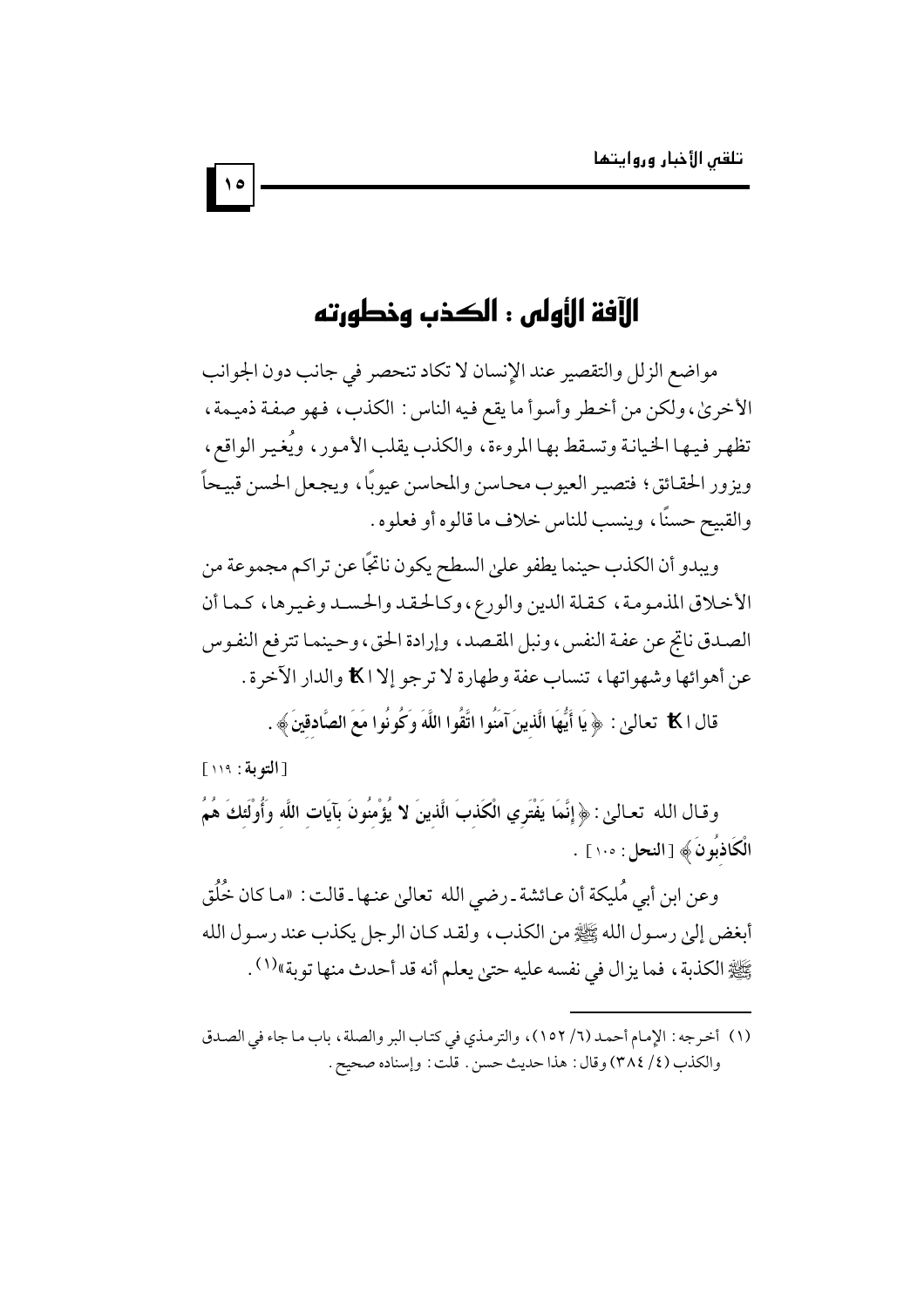والغالب أن الذي يكذب كذبة واحدة يتبعها بثانية وثالثة . . لكي يُقرِّر ما قاله أو نقله ويؤكده، ومن جميل ما قاله زياد ابن أبيه في خطبته المشهورة بالبتراء: «إن كذبة المنبر بَلْقاء مشهورة، فإذا تعلقتم عليَّ بكذبة فقد حلت لكم معصيتي، فإذا سمعتموها مني فاغتمزوها فيَّ، واعلموا أن عندي أمثالها»(١).

ثم لا يزال الرجل يكذب ثم يكذب . . . حتىٰ تصبح هذه الصفة ملازمة له والعياذ بالله ! فعن عبد الله بن مسعود ـ رضي الله تعالي عنه ـ قال : قال رسول الله ﷺ : «عليكم بالصدق، فإن الصدق يهدي إلى البـر ، وإن البر يهدي إلى الجنة ، ومـا يزال الرجل يصـدق،ويتـحرى الصـدق، حتى يكتب عند الله صـدِّيقًـا ، وإياكم والكذب، فإن الكذب يهدي إِلى الفجور، وإِن الفجور يهدي إِلى النار، وما يزال الرجل يكذب، ويتحرى الكذب، حتى يُكتب عند الله كذابًا»(٢).

وعند ملازمة الكذب ومداومة الاتصاف به، يُصبح المرء متصفًا بصفة من صفات أهل النفاق، قال رسول الله ﷺ : «آية المنافق ثلاث: إذا حدث كذب، وإِذا وعد أخلف، وإِذا ائتُمن خان،(٣) ، ومن عظيم تربية النبي ﷺ لأصحابه عليٰ الخلق الكريم والمنهج القويم، أنه حث علىٰ ترك الكذب حتىٰ في حـالة المـزاح، فعن أبي أمـامة رضي الله عنه قال : قـال رسول الله ﷺ : «أنا زعيم بيت في ربض الجنة لمن ترك المراء وإن كـان محـقـًا ، وبيـت في وسط الجنة لمن ترك الكـذب وإن كـان مازحًا، وبيت في أعلى الجنة لمن حسن خلقه»<sup>(٤)</sup>.

(١) السان والتسين (٢/ ٣٠).

 $\vert \cdot \cdot \vert$ 

- (٢) أخرجه : أحمد (١/ ٣٨٤ ، ٤٣٢)، والبخاري في كتاب : الأدب، باب قول اK تعالين : ﴿ يَا أَيُّهَا الَّذينَ آمَنُوا اتَّقُوا اللَّهَ وَكُونُوا مَعَ الصَّادقينَ﴾ (١٠/ ٥٠٧) ، ومسلـم في كتاب : البر والصلة ، باب قبح الكذب وحسن الصدق (٤/ ٢٠١٢).
- (٣) أخرجه: أحمد (٢/ ٣٥٧)، والبخاري في كتاب: الإيمان، باب علامة المنافق (١/ ٨٩)، وفي كتاب: الشهادات، باب مــن أمـر بإنجاز الوعـد (٥/ ٢٨٩)، ومسلم في كتـاب: الإيمان، بابٌ بيان خصال المنافق (١/ ٧٨) .
- (٤) أخرجه: أبو داود في كتاب: الأدب، باب في حسن الخلق (٤/ ٢٥٣)، وحسنه الألباني في السلسلة الصحيحة رقم (٢٧٣) .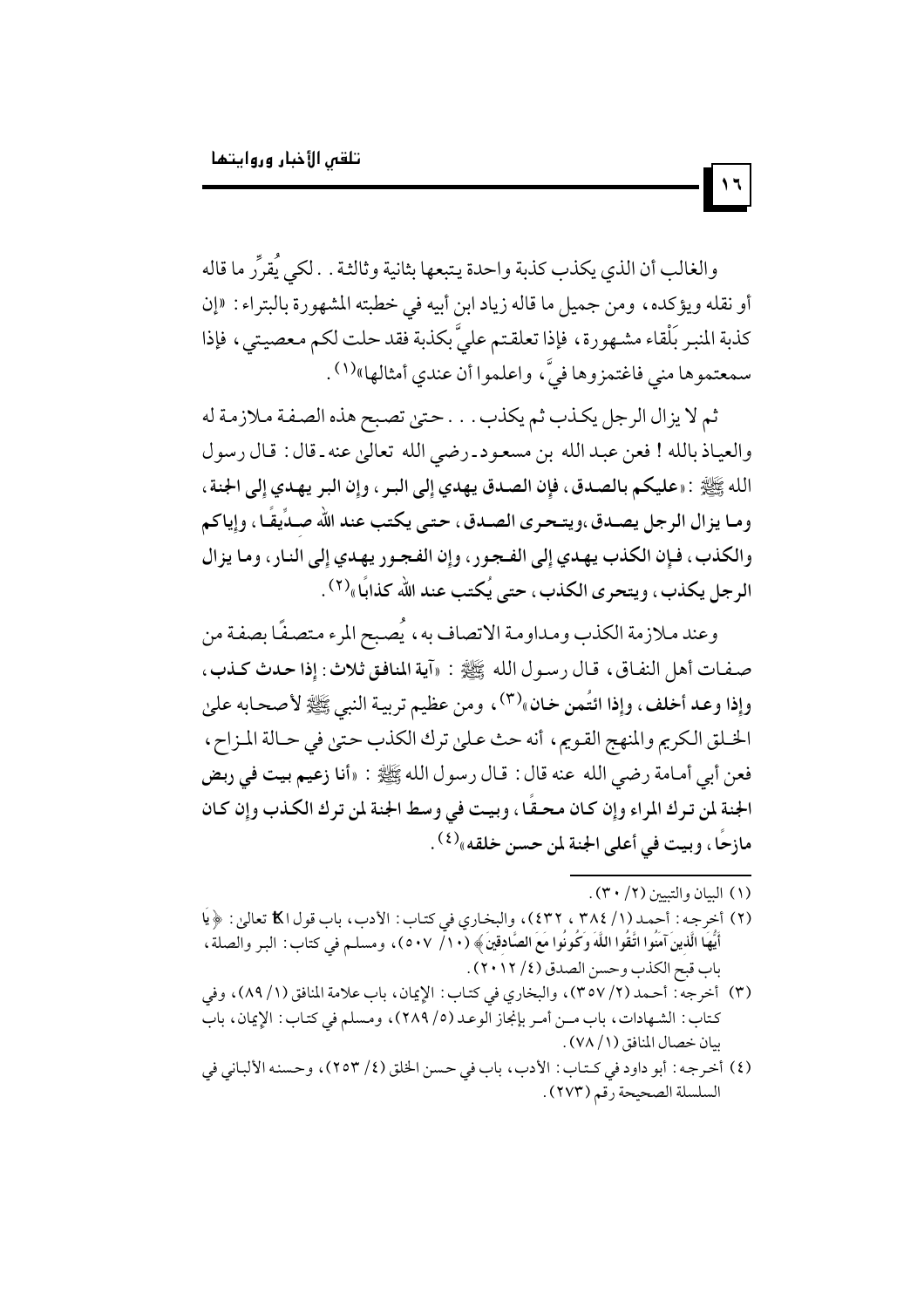وعن أبي هريرة رضي الله عنه قال: يا رسول الله، إنك تداعبنا؟! قال: «لا أقول إلا حقًا»<sup>(١)</sup>.

وقـال أبو بكر الصـديق رضي الله عنه : «إياكم والكذب؛ فـإن الكذب مجانب الإيمان»<sup>(٢)</sup> .

وقال مطرِّف بن طريف : «ما يسرني أني كذبت كذبة وأن لي الدنيا كلها»(٣) .

قـال الإمــام النووي رحـمــه الله تعــالين : «اعلـم أن مــذهب أهل الـسنة أن الكذب : هو الإخبار عن الشيء بخلاف ما هـو ، تعمَّدت ذلك أم جهلته ، لكن لا يأثم في الجهل وإنما يأثم في العمد»<sup>(٤)</sup>.

وقال الإمام النووي أيضًا : «وقد تظاهرت نصوص الكتاب والسنة علىي تحريم الكذب في الجملة، وهو من قبائح الذنوب وفواحش العيوب، وإجماع الأمة منعقد عليٰ تحريمه مع النصوص المتظاهرة»<sup>(٥)</sup>.

وقال أبو محمد ابن حزم ـ رحمه الله ـ : «ما أحببت كذاباً قط، وإني لأسامح في إخاء كل ذي عيب وإن كان عظيماً وأكلُّ أمره إلىٰ خالقه ـ عز وجل ـ، واَخذ ما ظهر من أخلاقه، حاشا من أعلمه يكذب، فهو عندي ماح لكل محاسنه، ومُعَفّ عليٰ جميع خصاله، ومذهب كل ما فيه، فما أرجو عنده خيراً أصلاً»(٦).

وقال أيضاً: «فالكذب أصل كل فاحشة، وجامع كل سوء، وجالب لمقت

 $\vert \cdot \rangle$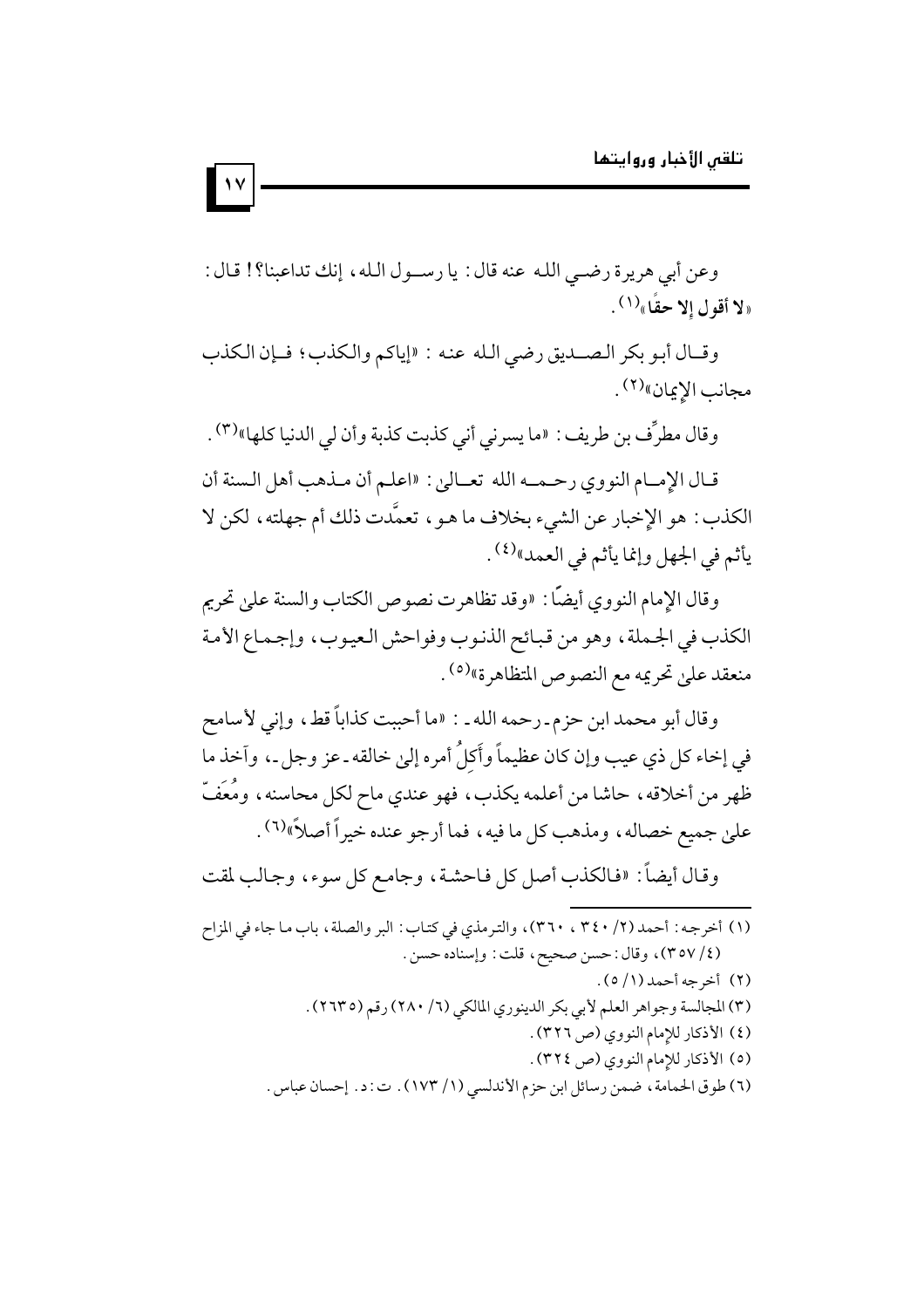الله عز وجل® <sup>(۱)</sup> .

 $\Lambda$ 

وقـال شيخ الإسلام ابن تيميـة ـ رحمـه الله تعـالـي ـ: «بالصـدق في كل الأخبار ، والعدل في الإنشاء من الأقوال والأعمال تصلح جميع الأحوال . . وهما قرينان، كما قال الله تعالىٰ: ﴿ وَتَمَّتْ كَلمَتُ رَبِّكَ صِدْقًا وَعَدْلاً ﴾ .

 $\left( \begin{smallmatrix} \mathcal{C} \end{smallmatrix} \right)$ الأنعام: ١١٥ - ١

وقال ابن تيمية أيضًا : «الصدق أساس الحسنات وجماعها ، والكذب أساس السيئات و نظامها»<sup>(٣)</sup> .

وقال أيضاً: «العدل هو الذي يخبر بالأمر عليٰ ما هو عليه، لا يزيد فيكون كاذباً، ولا ينقص فيكون كاتماً»<sup>(٤)</sup>.

وقال الإمام ابن القيم ـ رحمه الله تعالىٰ ـ: «فإن الله سبحانه فطر القلوب عليي قبول الحق والانقياد له والطمأنينة لـه، والسكون إليه ومحبته، وفطرها عليي بغض الكذب والباطل والنفور عنه ، والريبة به ، وعدم السكون إليه ، ولو بقيت الفطر علىٰ حالها لما أثرت علىٰ الحق سواه، ولما سكنت إلا إليه، ولا اطمأنت إلا به، ولا أحت غيره»<sup>(٥)</sup> .

وقال أيضاً : «إياك والكذب؛ فإنه يفسد عليك تصور المعلومات علىٰ ما هي عليه، ويفسد عليك تصويرها وتعليمها للناس، فإن الكاذب يصور المعدوم موجوداً، والموجود معدوماً، والحق باطلاً، والباطل حقاً، والخير شـراً، والشر خيراً، فيفسد عليه تصوره وعلمه عقوبة له، ثم يُصور ذلك في نفس المخاطب (١) المرجع السابق (١/ ١٧٥) . (٢) الحسبة في الإسلام (ص ٧). (٤، ٢) مجموع الفتاويٰ (٢٠/ ٧٤، ٨٤). (٥) مدارج السالكين (٣/ ٤٧١).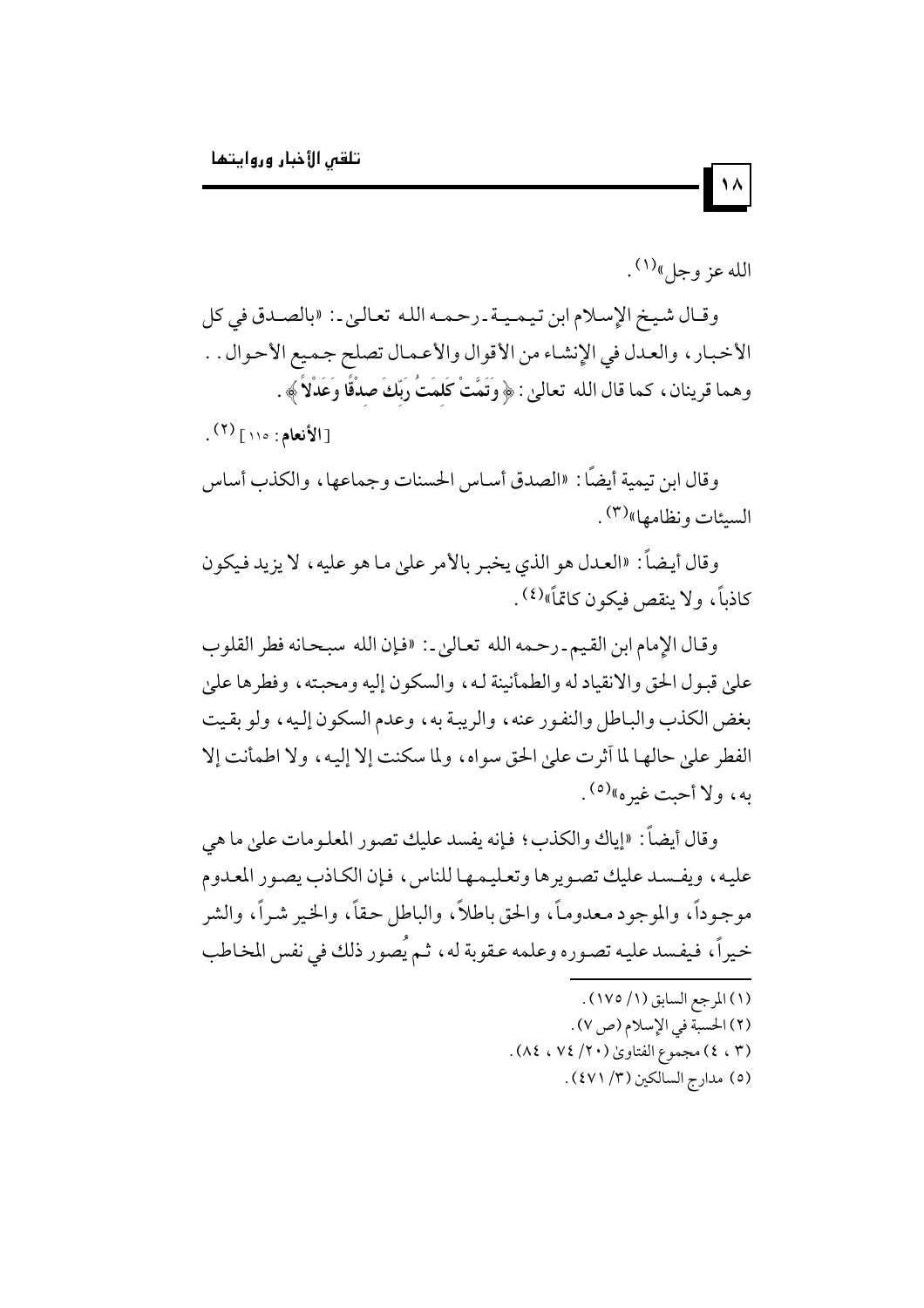المغتر به الراكن إليه فيفسد عليه تصوره وعلمه .

ونفس الكاذب معرضة عن الحقيقة الموجودة، نزَّاعة إلىٰ العدم، مُؤثرة للباطل . وإذا فسدت عليه قوة تصوره وعلمه التي هي مبدأ كل فعل إرادي؛ فسـدت عليه تلك الأفـعـال وسريٰ حكم الكذب إليهـا، فصـار صـدورها عنه كمصدر الكذب علىٰ اللسان، فلا ينتفع بلسانه ولا بأعماله»(١).

 $| \cdot |$ 

وقال أيضاً : «ما استجلبت مصالح الدنيا والآخرة بمثل الصدق ولامفاسدهما عِثا الكذب»<sup>(٢)</sup> .

وقال الحافظ الذهبي ـ رحمه الله تعالىٰ ـ تعليقًا علىٰ كلام أبي بكر الصدِّيق رضي الله تعالىٰ عنه الذي ذكره آنفًا ـ : «صَدَق الصدِّيق؛ فإن الكذب رأس النفاق وآية المنافق، والمؤمن يُطبع علىٰ المعـاصي والذنوب الشـهـوانيـة لا علىٰ الخـيـانة والكذب»<sup>(۳)</sup>.

#### الكذب من أجل المصلحة:

من أعجب مكائد الشيطان ـ أخزاه الله تعالىٰ ـ علىٰ بعض الدعاة : أن الواحد منهم قد يفتري الكذب قصداً علىٰ بعض إخوانه الدعاة انتصاراً لنفسه أو لفئته، ويسوِّغ لنفسه هذا المزلق الخطير من باب : «مصلحة الدعوة»!!

فقد يتهم صاحبه بالجهل . . . أو بقلة الدين . . . أو حتىٰ بالعمالة . . وهو يعلم يقينًا أنه منها بريء، ولكن مصلحة الدعوة ـ بزعمه ـ تقتضي هذه المخادعة!

قال الشاعر أحمد شوقي ـ رحمه الله تعالى ـ في قصيدته الموسومة بـ «رمضان ولگين»:

- (١) الفوائد (ص ١٥٢).
- (٢) المرجع السابق ( ص ١٥٣) .
	- (٣) تذكرة الحفاظ (١/ ٣).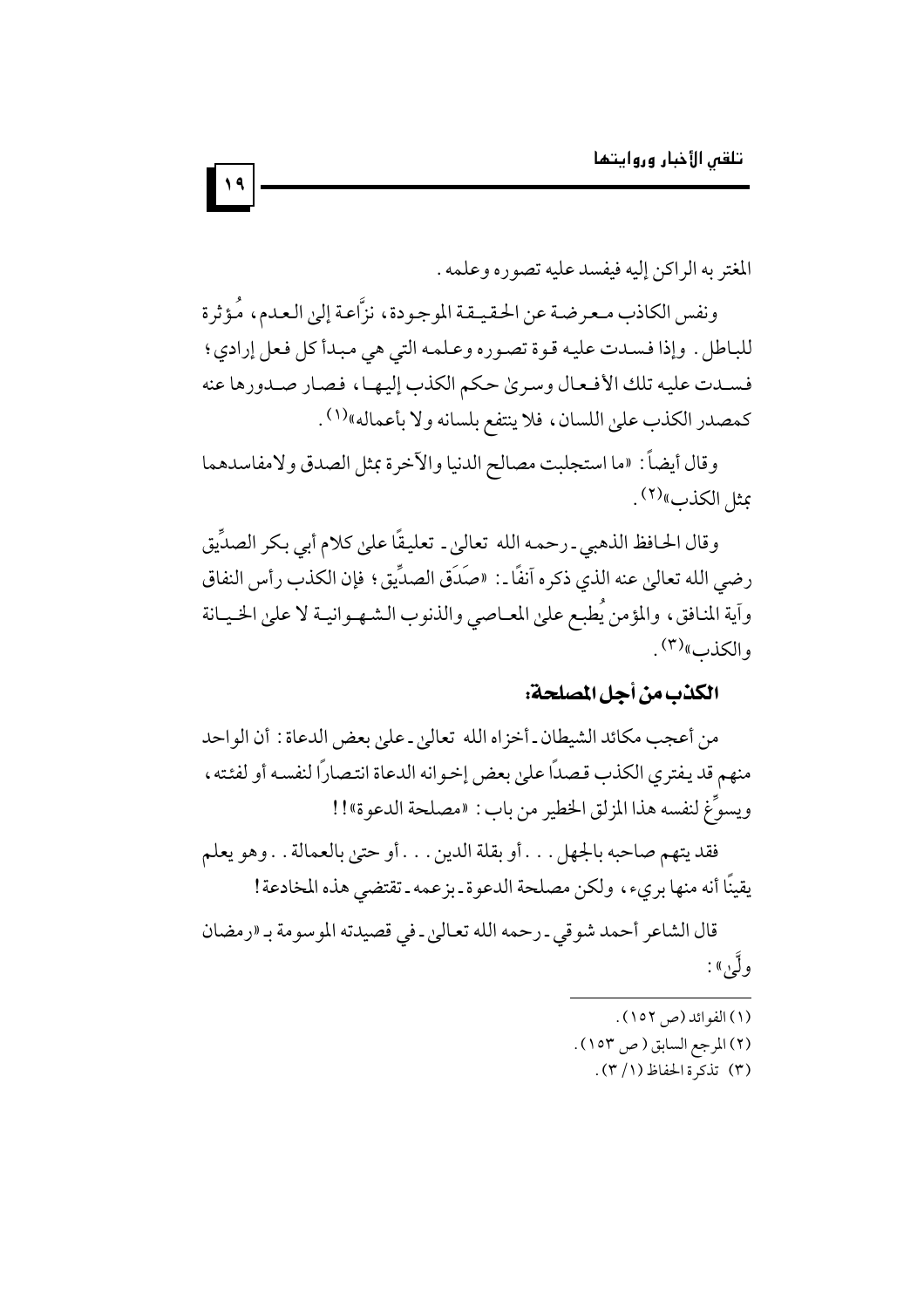$|\cdot|$ 

وإذا أراد الله إشقاء القريٰ مجعل الهداة بها دعاة شقاق

ولعل الأستاذ سيد قطب ـ رحمه الله تعالىٰ ـ كان يعاني من هذا الانحراف في بعض من حوله من الدعاة . . فها هو ذا يقول : «إن كلمة (مصلحة الدعوة) يجب أن ترتفع من قاموس أصحاب الدعوات؛ لأنها مزلة ومدخل للشيطان يأتيهم به حين يعز عليه أن يأتيهم من ناحية مصلحة الأشخاص . ولقد تتحول مصلحة الدعوة إليي صنم يتعبده أصحاب الدعوة وينسون معه منهج الدعوة الأصبا »(١).

وكيف يكتب الله عز وجل لدعوة القبول في الأرض وقد بنيت عليٰ الكذب والمخاتلة . . . ؟!

ولكن هذا البلاء يذكرني بجهلة المتصوفة الذين يلفقون الأحاديث المكذوبة علىٰ النبي ﷺ ثم يقولون: نحن نكذب له لا عليه. . . . . !!

ولست أدري أي سخف هذا. . . بل أي ضلال(٢)؟!

وإذا كان قلب الإنسان عامراً بالإيمان وطاعة الرحمن ؛ فهل يمكن أن يزل هذه الزلة . . . ؟!

إذا كـان الداعـيـة يُرِيد أن يُعبِّـد الناس للـه لا لطائفـتـه ؛ فـهل يفـتـرى هذا الافتراء . . ؟!

ولكن رحم الله محمد بن كعب إذ يقول : «ما يكذب الكذاب إلا من مهانة من نفسه»(۳).

- (١) منهج الدعوة في ظلال القرآن (١/ ١٧٨) جمع : أحمد فائز .
- (٢) من المضحكات أن «غلام خليل» كان يتزهد ويهجر الشهوات، ومع ذلك كان يضع الحديث، وقـيل له عند مـوته : حـسِّن ظـنك . فقـال : «كـيف لا! وقـد وضـعت في فـضل عليِّ سـبـعين حديثًا؟!» . انظر : تدريب الراوي للإمام السيوطي (١/ ١٨٥) . (٣) المعرفة والتاريخ للإمام البسوي (١/ ١٩٠).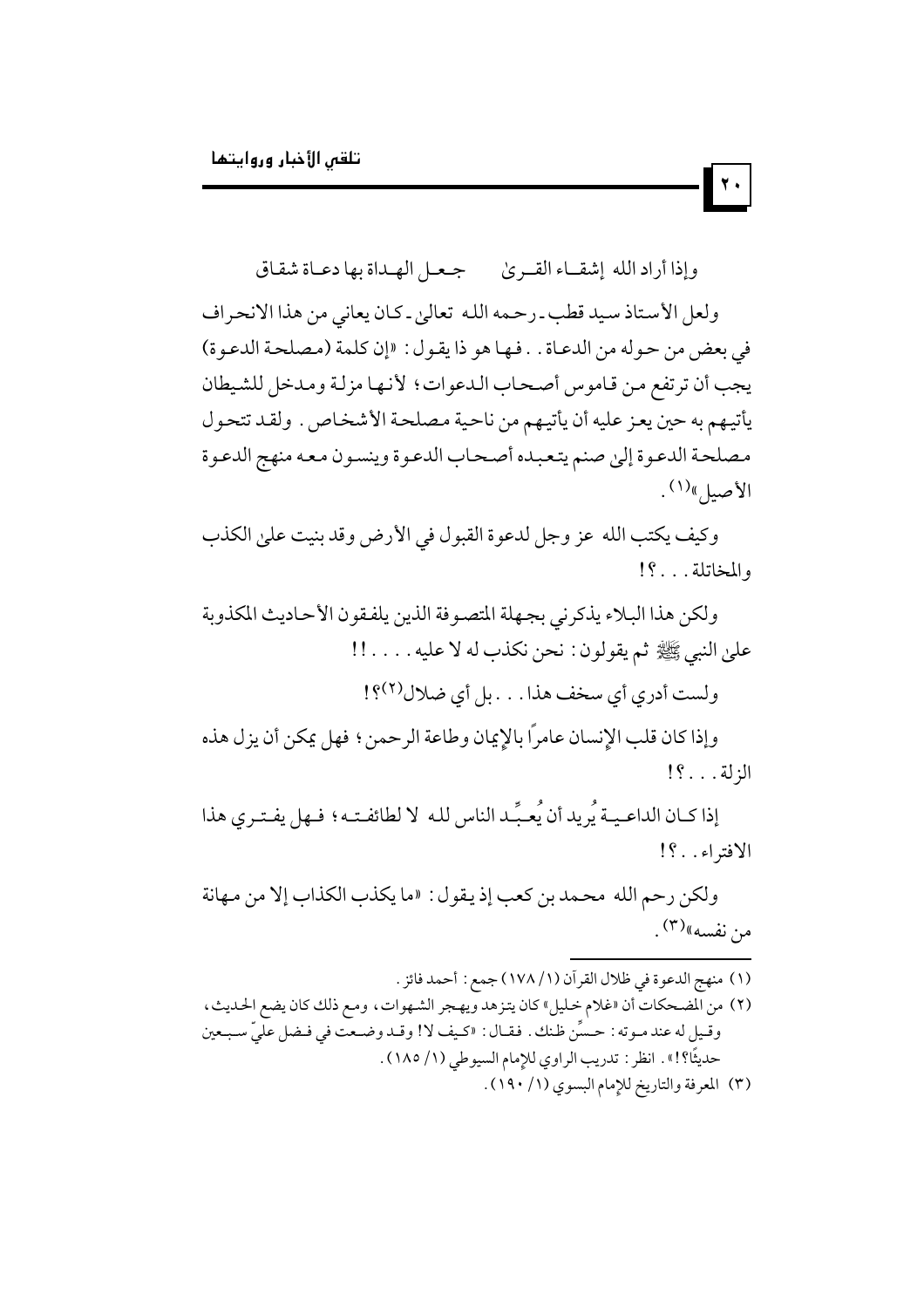وحب الظهور والغلبة ظاهرة نفسية توجيد عند كل أحيد . . . ولكنها توجد بدرجات متفاوتة، فمن الناس من روَّض نفسه عـلي مراقبة الله سبحانه وتعالي ، وفطمها عن الأهواء الشخصية . . . فهو خفي تقي نقي، ومن الناس من تزداد عنده هذه الظاهرة لدرجة تدعوه للتنازل عن بعض مبادئه ومُثُله وأخلاقه؛ تحقيقًا لهذه الرغبة المسيطرة علىٰ نفسه، وكما قال المتنبي :

من يهن يسهل الهوان عليه مصما لجسرح بميست إيــــــلامَ

ونظير هذا وأكثر منه خفاءاً: أن بعض الصالحين قد يستجيز افتراء الكذب أو روايته عن بعض ذوي الأفكار الهدَّامة كـالعلمانيين أو الماركسيين، أو غيرهم من أعـــداء الديـن . . من أجل أن يفـــضـــحـــهـم أو يقـلل من قـــدرهـم عند عـــامـــة المسلمين . . ولسـان حــال هؤلاء الصـالحين ـ هـداهـم الله ـ يـقـول : الغـايـة تبـرر الوسيلة (١).

وهذا الدين ـ ولله الحـمـد والمنة ـ ديـن رباني جـعل الله ـ عـز وجـل ـ غـاياته أسـميٰ وأجلِّ الغـايات، ثم جعـل وسائل تحقيقـهـا أنبل وأعف الوسـائل . . . ولن يكتب الله عز وجل النصر والتأييد لدعوة تقوم علىٰ غير الأسس والمناهج التي قامت عليها دعوة النبي المصطفىٰ صلوات الله وسلامه عليه . . واستخدام أي

(١) مخازي هؤلاء المنحرفين ومفاسدهم واضحة وضوح الشمس في رابعة النهار ، وهي كفيلة بأن تُسقط من قدرهم ومكانتهم عند عـامـة المسلمين، وأمـا افتـراء الكذب عليـهم فـقـد يكون لهم لا عليهم، وورقة رابحة يستخدمونها لتشويه صورة مخالفيهم وتحسين صورتهم أمام شرائح المجتمع المحايد، وتبرئة أنفسهم مما هو ثابت عليهم أصلاً، ويجعلون كل ما نسب إليهم ـ صدقاً كـان أو كذباً ـ كـذباً عليـهم ـ، ومن المهم جداً أن نجـعل نصب أعـيـننا عند مـواجـهــة الخـصوم قـول الله سبحانه وتعالى: ﴿ وَلَا يَجْرِمَنَّكُمْ شَنَآنُ قَوْمٍ عَلَىٰ أَلاَّ تَعْدَلُوا اعْدَلُوا هُوَ أَقْرَبُ للتَّقْوَىٰ ﴾ [ســورة المائدة، الآية : ٨]، قال ابن تيمية : «فالكذب عليٰ الشخص حرام كله، سواء كان الرجل مسلمًا أو كافرًا، برَّا أو فاجرًا، لكن الافتراء عليٰ المؤمن أشد، بل الكذب كله حرام» مجموع الفتاويٰ  $.$  (٢٢٣ / ٢٨)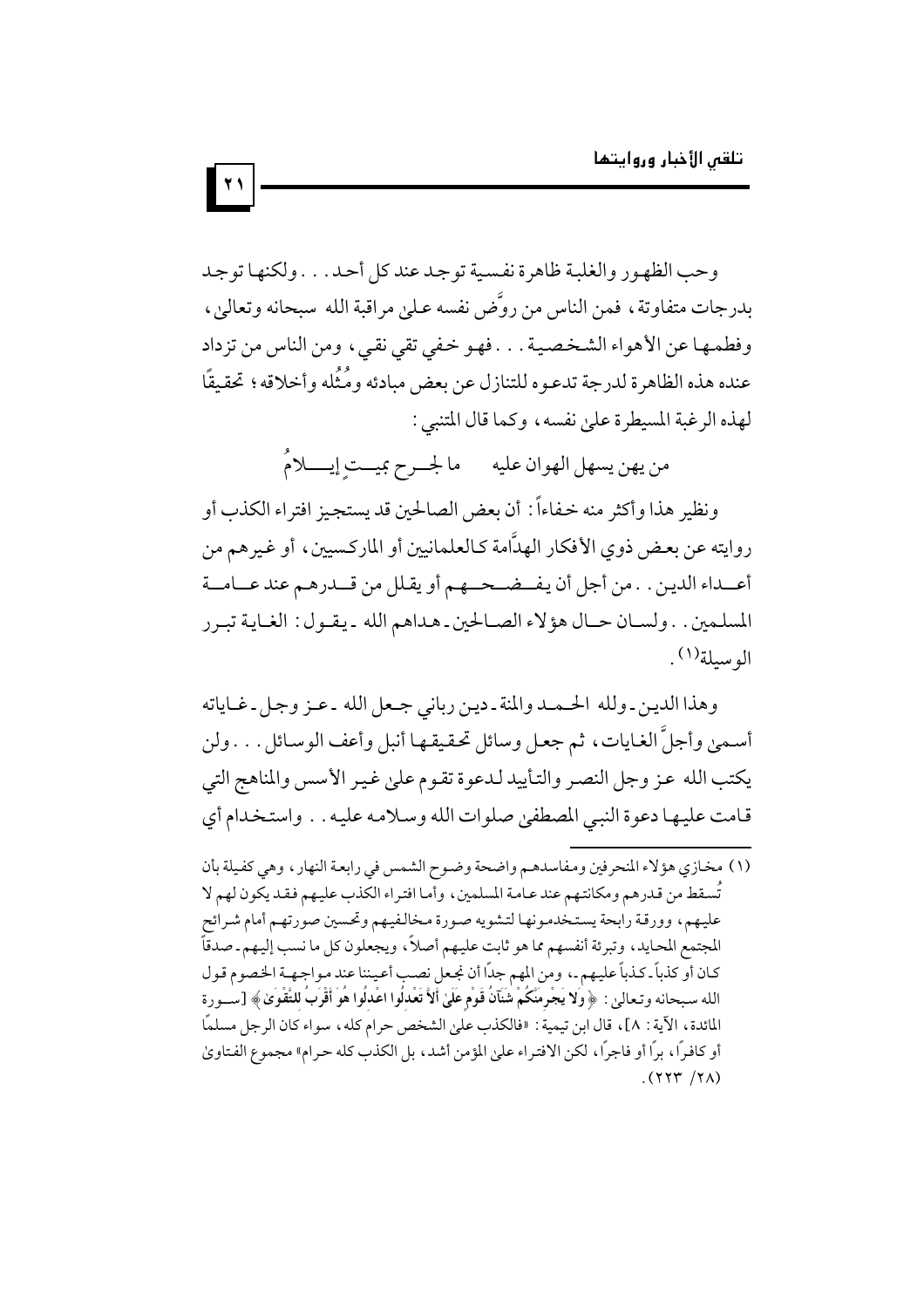وسيلة مخالفة ـ ولا أقول مختلفة ـ للمنهج الرباني الذي احتذاه رسول الهديٰ ﷺ في دعوته للناس كافة إنما هو انكفاء عن الحق وإساءة إليه، حـتي لو كـانت هذه الوسائل المخالفة تجلب بعض المصالح والمنافع القريبة فيما قد يبدو لبعض الناس وذوى النظرات القصيرة والنتائج الهشَّة!

وقد قرر أئمتنا وأسلافنا الكرام بأن أخر هذه الأمة لن يصلح إلا بما صلح به أو لها .

قال الله ـ تعالىٰ ـ : ﴿ إِنَّ اللَّـهَ لا يَهْـدي مَنْ هُــوَ مُسْرِفٌ كَذَّابٌ ﴾ [غافر : ٢٨ ] .

وكـما قال الأديب الكبير مصطفىٰ صادق الرافعي ـ رحـمـه الله تعـاليٰ ـ في وصف الأمة المفلحة : «إن الأمة لن تكون في موضعها ، إلا إذا وضعت الكلمة في موضعها، وإن أول ما يدل على صحة الأخلاق في أمة : كلمة الصدق فيها، والأمة التي لا يحكمها الصدق لا تكون معها كل مظاهر الحكم إلا كذبًا وهزلاً ومبالغة»<sup>(۱)</sup>.

### ذكر بعض الحقيقة وإخفاء بعضها:

وإن من أخطر أنواع الكذب وأشدها فـاعليـة وأكثرها خـفـاءاً : ذكـر بعض الحقيقة وإخفاء بعضها؛ لأنَّ الناقل يُعطى بذلك صورة ناقصة مبتورة لا تُمثل الواقع بتمامه، فمن الناس من ينتقى ما يوافق هواه من الخبر ويحذف ما بقى منه، وهو بذلك لا يُعطيك إلا شطرًا واحدًا من الحقيقة ويدفن ما سـواه، أو يقطع الخبر من سياقه والملابسات المحيطة به؛ فيكون الخبر غفلاً من قضايا أخرىٰ لازمة لتكميل القضية ووضوحها .

(١) وحي القلم (٢/ ٥٦٥).

 $\mathbf{r}$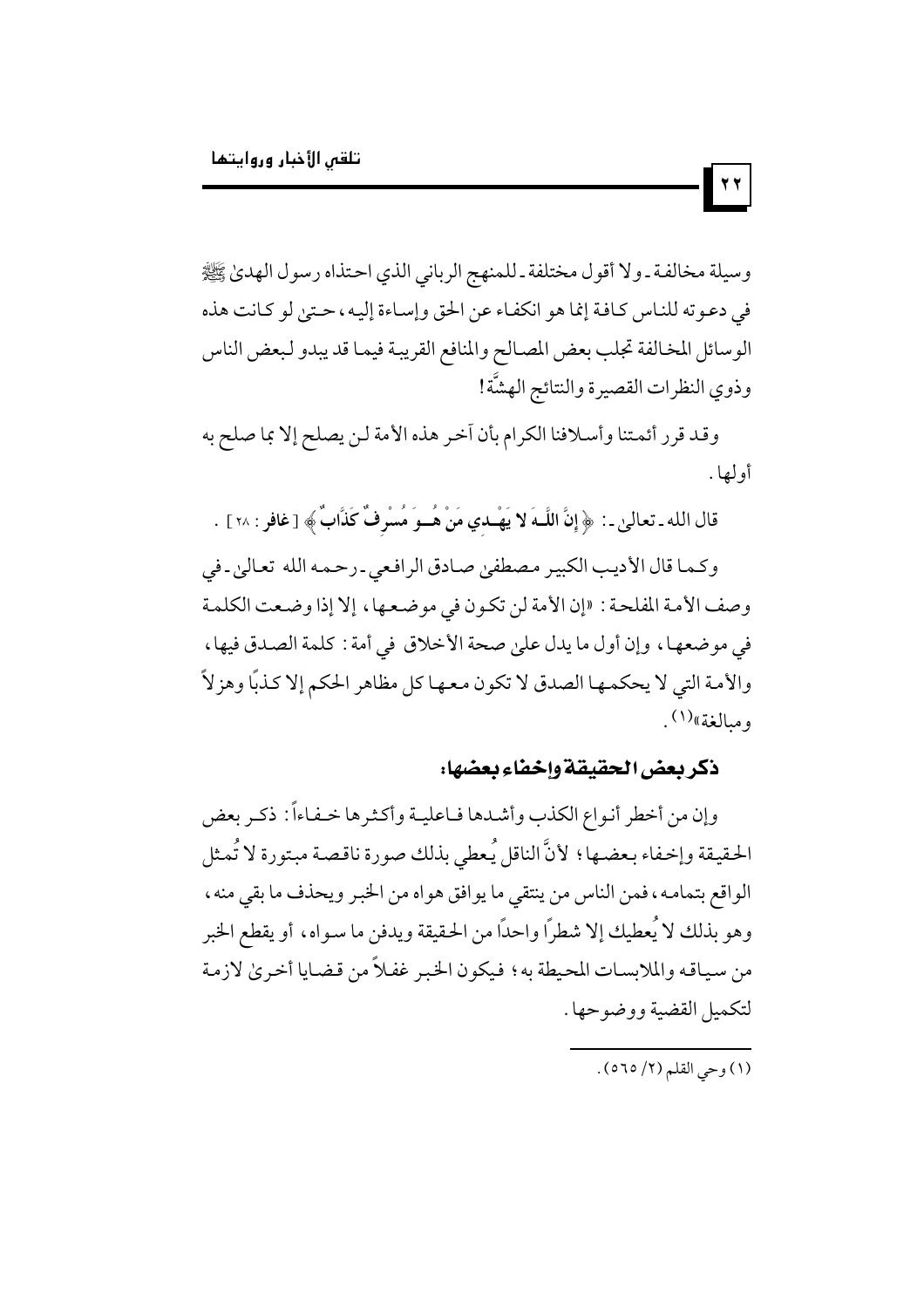التوسع في المعاربض:

بعض الصالحين يحفظه الله ـ عز وجل ـ من الكذب فلا يقع فيه ولا يتجاسر عليه، لكنه قد لا يسلم من المعاريض المحتملة لأكثر من وجه، فيُسرف فيها إسرافًا شديداً، والمعاريض إذا لم توضع في موضعها الشرعي الصحيح تصبح نظيرة للكذب!

وإذا كـان متلقى الخبر فطنًا يقظًا استطاع أن يُميز الخبر المكذوب المختلق، والخبر المنقوص المبتور، كما استطاع بذكائه وبصيرته أن يُميز المعاريض من غيرها، ويتعامل مع كل حدث بما يستحقه من الحكمة والبصيرة.

قال ابن تيمية : «والرجل الصادق البار يظهر على وجهه من نور صدقه ، وبهجة وجهه سيما يُعرف بها، وكذلك الكاذب الفاجر»<sup>(١)</sup>.

ومن مخاطر التوسع في المعاريض: أن الحقيقة إذا ما ظهر ت للسامع بخلاف ما فهمه من التعريض ظنَّ أن محدِّثه كاذباً، وهو ليس كذلك .

#### خطورة الكذب:

خطورة الكذب تكمن في أن مرتكبه قد ينسف بخبر واحد مكذوب أو منقوص أعمالاً جليلة ومكانة سامقة ،ويرمى بالكذبة لا يُلقى لـها بالاً تبلغ من خطورتها وضررها آفاقًا بعيدة، فقد يسقط الرجل عند الناس من الثَّريا إلىٰ الثريٰ يكلمة واحدة ملفقة! .

من أجل ذلك كان التحذير من الكذب بالغًا، والعقوبة المترتبة علىٰ فعله في غاية الشدة، حتىٰ يكون المسلم أبعد ما يكون عن هذه الأفة المهلكة .

 $|\mathbf{r}\mathbf{r}|$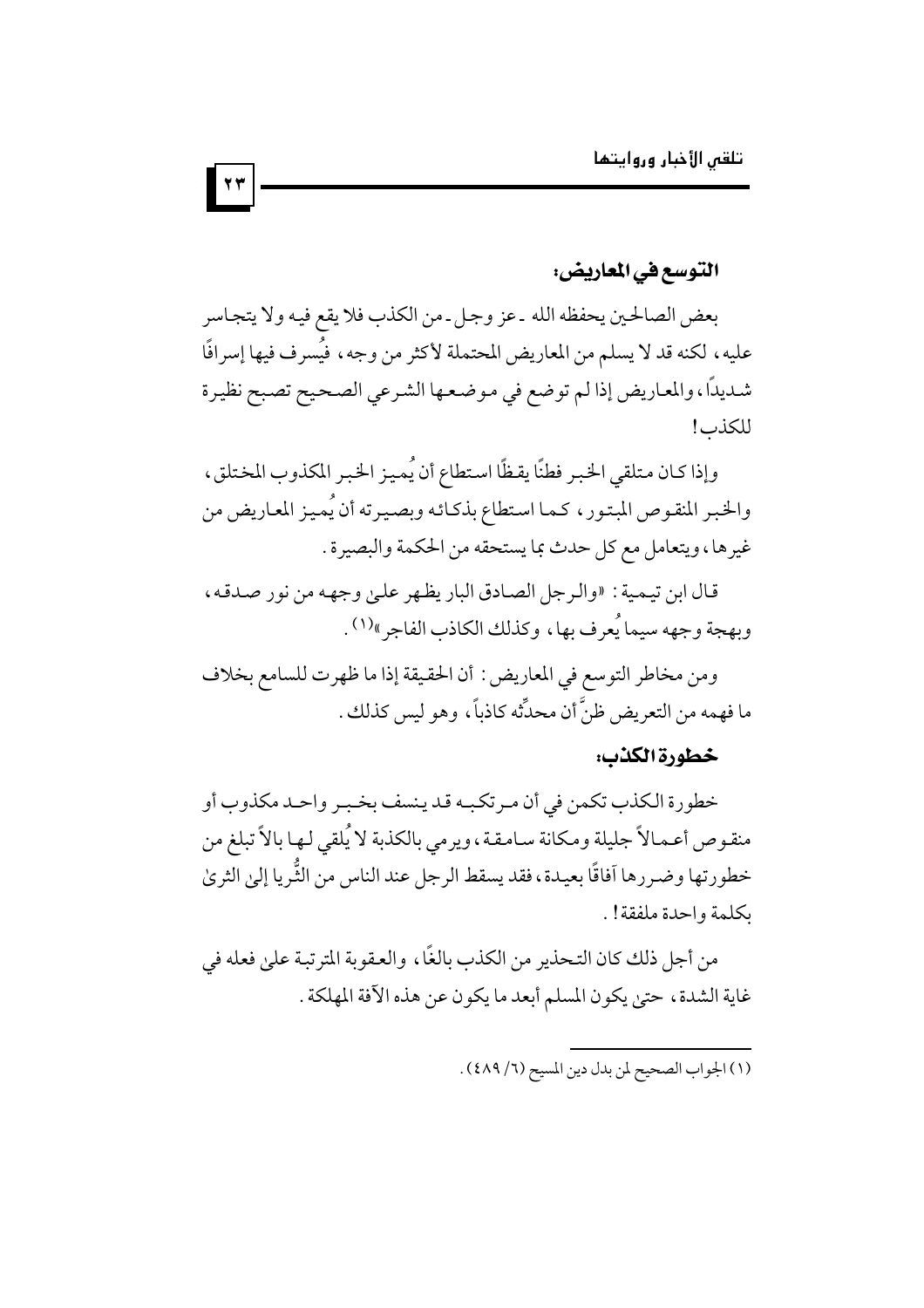$\mathbf{r}$ 

جـاء في حــديث طويل رواه سَـمُرة بـن جُندب ـ رضي الله عنه ـ قـال : «كـان النبي ﷺ إذا صلىٰ صلاة أقبل علينا بوجهه، فقال: من رأى منكم الليلة رؤيا؟ قال : فإن رأىٰ أحدٌ قصَّها ؛ فيقول : ما شاء الله . فسألنا يو مَّا ، فقال : هل رأى أحد منكم رؤيا؟ قلنا : لا . قـال : لكني رأيت الليلة رجلين أتيـاني ، فـأخـذا بيـدي ، فأخرجاني إِلى الأرض المقدسة ؛ فإذا رجل جالس ورجل قائم بيده َكلُّوبٌ من حديد ـ قال بعض أصحابنا عن موسىٰ \_ إنه يدخل ذلك الكلوب في شدقه حتى يبلغ قفاه ، ثم يفعل بشدقه الآخر مثل ذلك، ويلتئم شدقه هذا فيعود فيصنع مثله . قلت : ما هذا؟! قالا: انطلق . . . ».

إلىٰ أن قال رسول الله ﷺ : «قلت : طوَّفتماني الليلة فأخبراني عما رأيت . قالا : نعم، أما الذي رأيته يُشقُّ شدقُه : فكذَّاب يُحدِّث بالكذبة فتُحمل عنه حتى تبلغ الآفاق، فيُصنع به ما رأيت إلى يوم القيامة . . . » . الحديث<sup>(١)</sup> .

وفي حديث أخر عن عبد الله بن عـمر بن الخطاب ـ رضي الله تعاليٰ عنهما ـ قال : قـال رسول الله ﷺ : «من حـالت شفـاعتـه دون حـد من حدود الله ؛ فـقد ضـاد الله في أمــره، ومن مــات وعـليـــه دين ؛ فليس بالـدينار والـدرهم، ولكـن بالحــسـنات والسيئات، ومن خاصم في بـاطل وهو يعلمه ؛ لم يزل في سخط الله حتى ينز ع، ومن قـال في مـؤمن مـا ليـس فـيـه؛ أسكنـه الله ردغـة الخـبـال حـتـي يخـرج مما قـال وليس بخارج»<sup>(۲)</sup>.

\* \* \*

- (۱) أخرجه البخاري في كتاب: الجنائز ، باب رقم (۹۳)، (٣/ ٢٥١) رقم (١٣٨٦) .
- (٢) أخرجه أحمد (٢/ ٧٠)، وأبو داود في : كتاب الأقضية، باب فيمن يعين عليي خصومة من غير أن يعلم أمرها (٣/ ٣٠٥)، رقم (٣٥٩٧) وإسناده صحيح .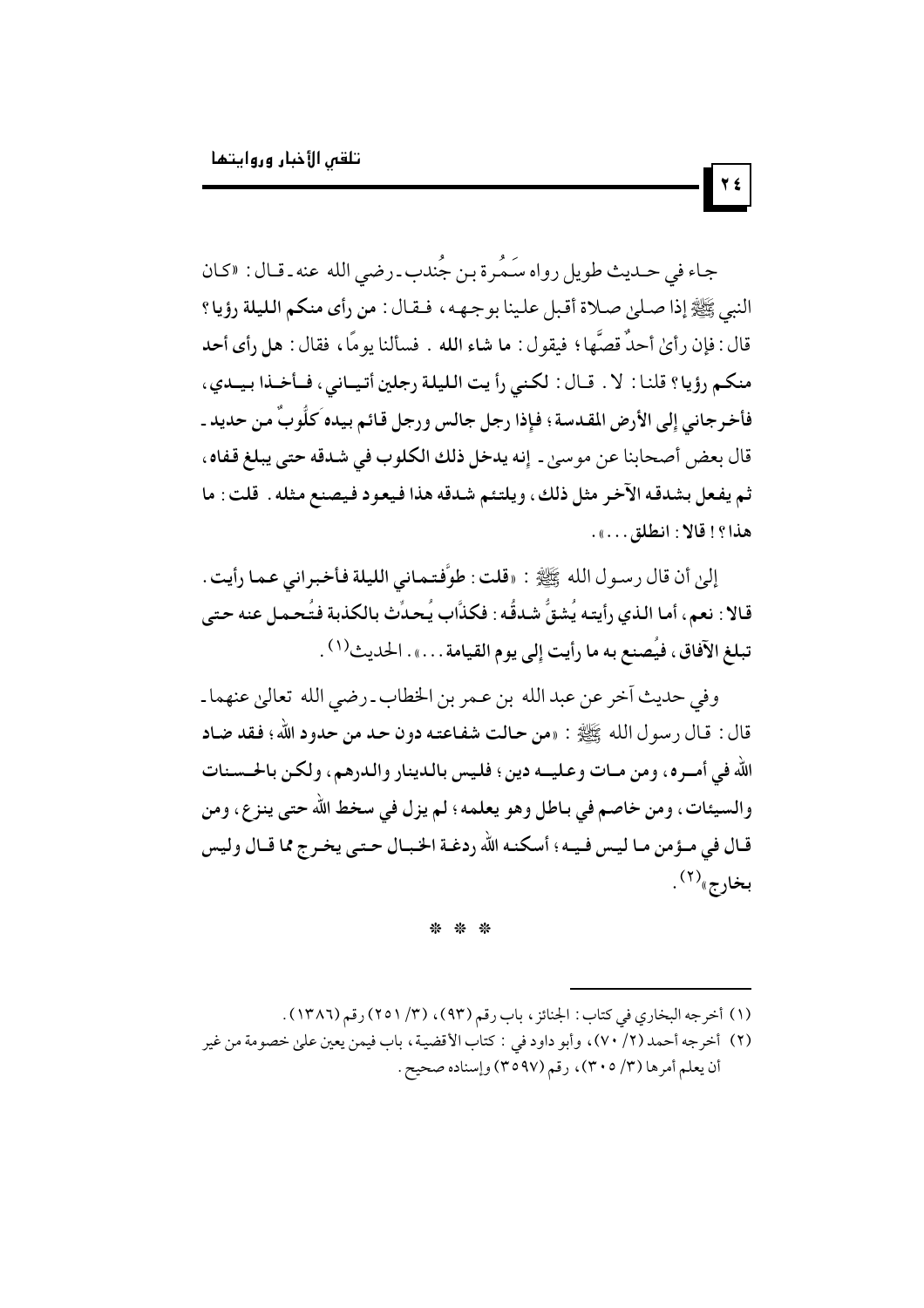## الآفة الثانية : الاشاعة

قال ابن منظور في لسان العرب : «شـاع الخبر في الناس يَشيع شَيْعًا وشَيَعانًا ومَشـاعًا وشَيْعُـوعة، فهـو شَائعٌ: انتشر وافـترق وذاع وظهـر، وأشاعـه هو وأشاع ذكْرِ الشيء : أطاره وأظهره، وقولهم : هذا خبر شائع، وقـد شـاع في الناس؛ معناه : قد اتصل بكل أحد فاستوىٰ علم الناس به، و لم يكن علمه عند بعضهم دون بعضٍ، والشَّاعة : الأخبار المنتشرة»<sup>(۱)</sup> .

والشائعات بمعناها الاصطلاحي : «عبارة عن أقبوال أو أخبار أو أحاديث يختلقها البعض لأغراض خبيثة، ويتناقلها الناس بحسن نية، دون التثبت في صحتها، ودون التحقق من صدقها»<sup>(٢)</sup> .

ويُعرفها بعضهم بأنها : «عبارة عن نبأ أو حدث مجرد من أية قيمة يقينية ، ينتقل من شخص لأخر ، قادر عليٰ زعزعة الرأي العام أو تجميده»(٣) .

والإِشاعة في أغلب الأحوال ما هي إلا تضخيم للأخبار الصغيرة، وإظهارها بصورة تختلف عن صورتها الحقيقية، أو هي تسخير للأخبار المكذوبة وطلاؤها بطلاء براق يلفت إليها الانتباه، من أجل إشاعة الفُرقة والبغضاء بين العباد، ثم تسرى هذه الأخبار بعد ذلك سيراً وبائيًا بين الصفوف التي تكون ـ في أغلب الأحوال ـ لسوء التربية، ولغياب الموازين العلمية المعتمدة في القبول والرد، ولغياب المرشدين الأمناء مرعي ًخصيبًا لمثل هذه الشائعات .

- (٢) وسائل وأساليب الاتصال للدكتور زيدان عبد الباقي (ص ٤٤٧).
	- (٣) علم النفس الاجتماعي لجان ميزونوف (ص ١٠٦).

<sup>(</sup>١) لسان العرب (٨/ ١٩١) مادة : شيع .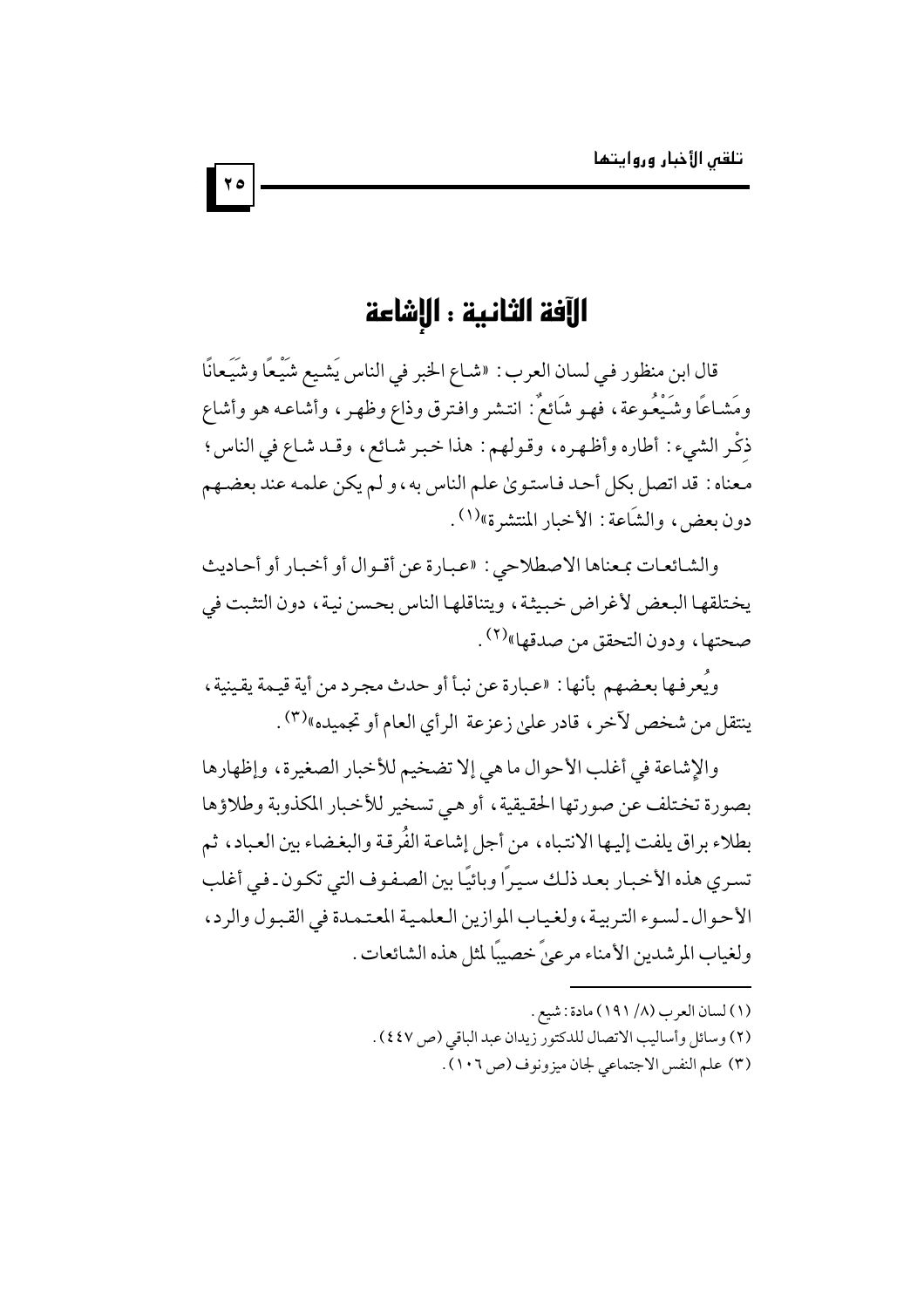والإشاعة هي بداية الاختلاف والتفرق، وسرعان ما ينتهي الحال إلىٰ معركة دامية تُسلُّ فيها الألسن، وتسقط فيها القيم والمثل، وربما يُشهر فيها السلاح. نسأل الله السلامة . . !

 $\mathbf{r}$ 

وحسبك أن تصغى إلى أحاديث الناس في منتـدياتـهم العـامـة، بل وفي مجتمعاتهم الخاصة، لتسمع ضجيج الشائعات يطغيٰ عليٰ كل شيء، وسأترك الأمر للقارئ الكريم ليتأمل في حال الناس من حوله، وينظر كم تتغير الأحوال وتتـبـدل القـلوب، بسـبب ذلك الهـراء الذي يُشـيـعـه بعض الناس بين آونة وأخرى . . . ؟!

وتبدأ الشائعات عـادة بكلمة صغيرة ثم يزيدها الناس من هنا وهناك : « حتىٰ تصـَّاعد فـي سرعـة إلىٰ عنان السـمـاء ، فتـحـجب عن الر أي ـ أو تكاد ـ آفـاق الر ؤية الواضحة، وتسد أمام ناظريه السبيل، فلا يريْ جبال الحقائق الموضوعية الراسخة، هذه التي تحدد قممها في سماء صافية من المنطق»<sup>(١)</sup>.

والنفوس مجبولة علىي التطلع إلىي غرائب الأخبار ونوادر الحوادث، فأنت تريٰ أن الأنظار تنجذب إليٰ ذلك المرء الذي يُثير الأخبار من هنا وهناك ولو لم تكن ثاتبة، ولقد أثبتت الأيام بما لا يدع مجالاً للشك، أن الشهرة والسمعة تكون دائمًا حليف المرء الذي يُحسن عرض الشائعة، ويُزينها باَهات التحسر وإظهار الغيرة علي الدين وأهله!!

> وتتولد الإشاعة عادة من خلال إحدى ثلاث حالات : ١ ـ إيجاد خبر لا أساس له من الصحة . ٢ ـ تلفيق خبر لجزء منه نصيب من الصحة .

(١) مقدمة سيكولوجية الإشاعة بقلم المترجم صلاح مخيمر وصاحبه (ص٧).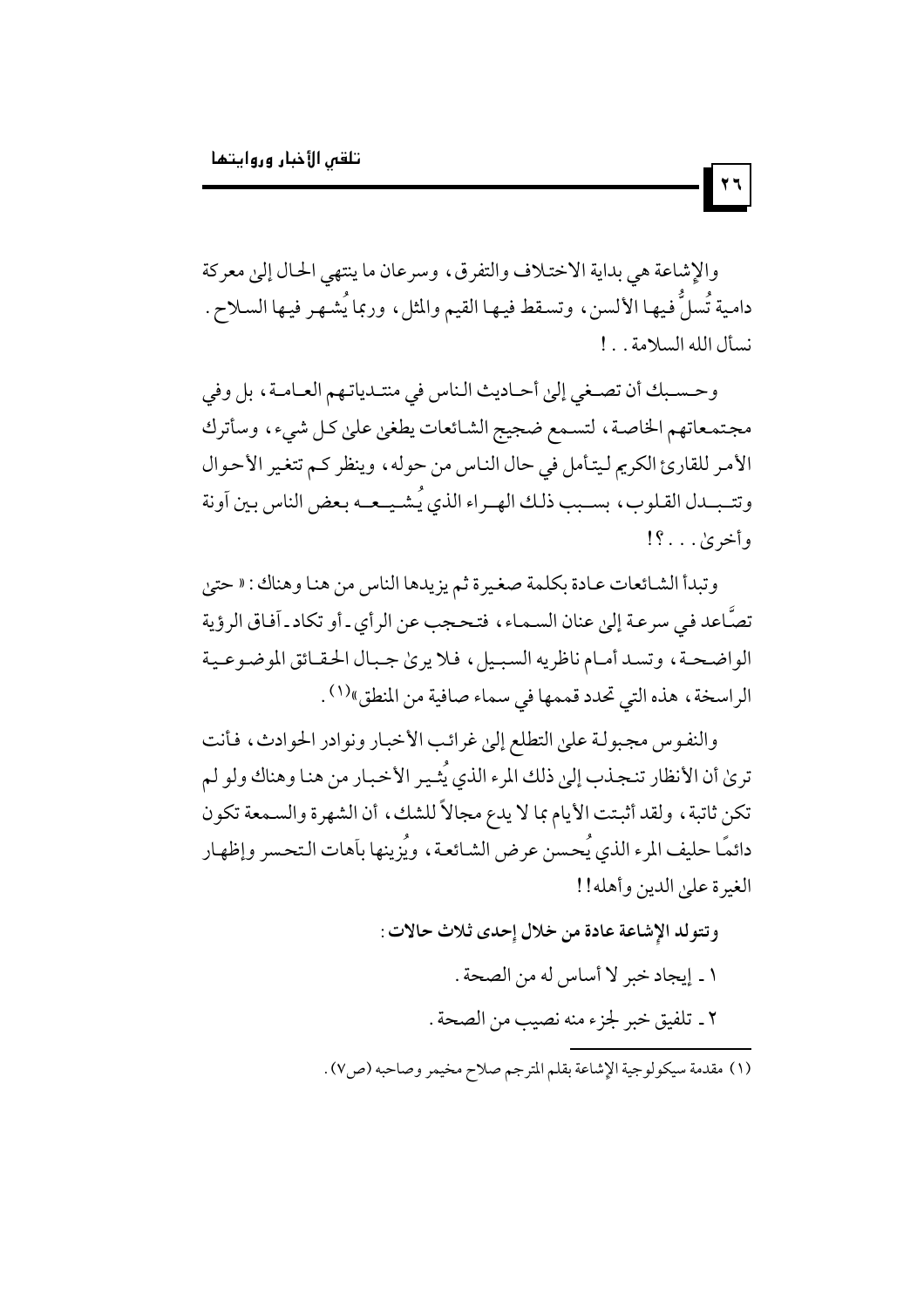$\mathbf{v}$ 

٣ ـ المبالغة الجسيمة في نقل خبر ينطوي علىٰ بعض العناصر الصحيحة```.

نماذج للشائعات:

التاريخ الإسلامي مليء بالحوادث والأخبار التي ظهرت فيها الأثار السلبية للشائعات، أقتصر على ذكر مثالين فقط:

المثال الأول:

من الحـوادث المزعـجـة التي حـصلت فـي تاريخ هذ ه الأمـة : (قصـة الإفك المشهورة) حيث كانت تلك الفرية الآثمة التي أشاعها بعض المنافقين، ورددها بعض المؤمنين بدون تورع أوتثبت، من أثقل ما مـرَّ عليٰ رسول الله ﷺ وأهل بيته وصحبه الكرام ـ رضي الله تعاليٰ عنهم أجمعين ـ.

وقد أنزل الله ـ عز وجل ـ في ذلك آيات تتليي إليي قيام الساعة ، واستعراض تلك الآيات بتدبر وخشـوع، يرسم لنا منهـجًا محكمًا في السلوك الإسلامي القويم، وفي كيفية التعامل مع الإِشاعات التي تنتشر بين الناس .

قال الله ـ تعالىٰ ـ : ﴿ إِنَّ الَّذِينَ جَاءُوا بِالإِفْكِ عُصْبَةٌ مّنكُمْ لا تَحْسَبُوهُ شَرًّا لَّكُم بَلْ هُوَ خَيْرٌ لَّكُمْ لكُلّ امْرِئَ مّنْهُم مَّا اكْتَسَبَ منَ الإِثْمِ وَالَّذي تَوَلَّىٰ كبْرَهُ منْهُمْ لَهُ عَذَابٌ عَظيمٌ ﴿ لَٰ ۖ لَوۡ لَا إِذۡ سَمَعْتُمُوهُ ظَنَّ الْمُؤۡمَنُونَ وَالْمُؤۡمَنَاتُ بِأَنفُسهِمْ خَيْراً وقَالُوا هَذَا إفْكٌ مُّبِينٌ ﴿ آيَا ﴾ لَوْلا جَاءُوا عَلَيْه بأَرْبَعَة شُهَدَاءَ فَإِذْ لَمْ يَأْتُوا بالشُّهَدَاء فَأُولَئكَ عندَ اللّه هُمُ الْكَاذبُونَ .<br>﴿ إِنَّ ﴾ وَلَوْلا فَضلُ اللَّهُ عَلَيْكُمْ وَرَحْمَتُهُ في الدُّنْيَا وَالآخرَة لَسَّكُمْ في مَا أَفَضْتُمْ فيه عَذَابٌ عَظِيمٌ ﴿ ٓ ۚ إِنَّ لَا قَوَّرْنَهُ بِأَلْسِنَتِكُمْ وَتَقُولُونَ بِأَفْوَاهِكُم مَّا لَيْسَ لَكُم به علْمٌ وتَحْسبُونَهُ هَيّنًا وَهُوَ عندَ اللَّه عَظِيمٌ ﴿ وَآوَ ۚ وَلَوْلا إِذْ سَمَعْتُمُوهُ قُلْتُم مَّا يَكُونُ لَنَا أَن نَّتَكَلَّمَ بهَذَا سُبْحَانَكَ هَذَا بُهْتَانٌ عَظيمٌ ﴿ آيَنَ ۖ يَعظُكُمُ اللَّهُ أَن تَعُودُوا لمَثْله أَبَدًا إِن كُنتُم مُّؤْمنينَ ﴿ لَآلَهُ وَيُبَيّنُ اللَّهُ

<sup>(</sup>١) انظر : وسائل وأساليب الاتصال للدكتور زيدان عبد الباقي (ص١٤٥٠. ٥١١).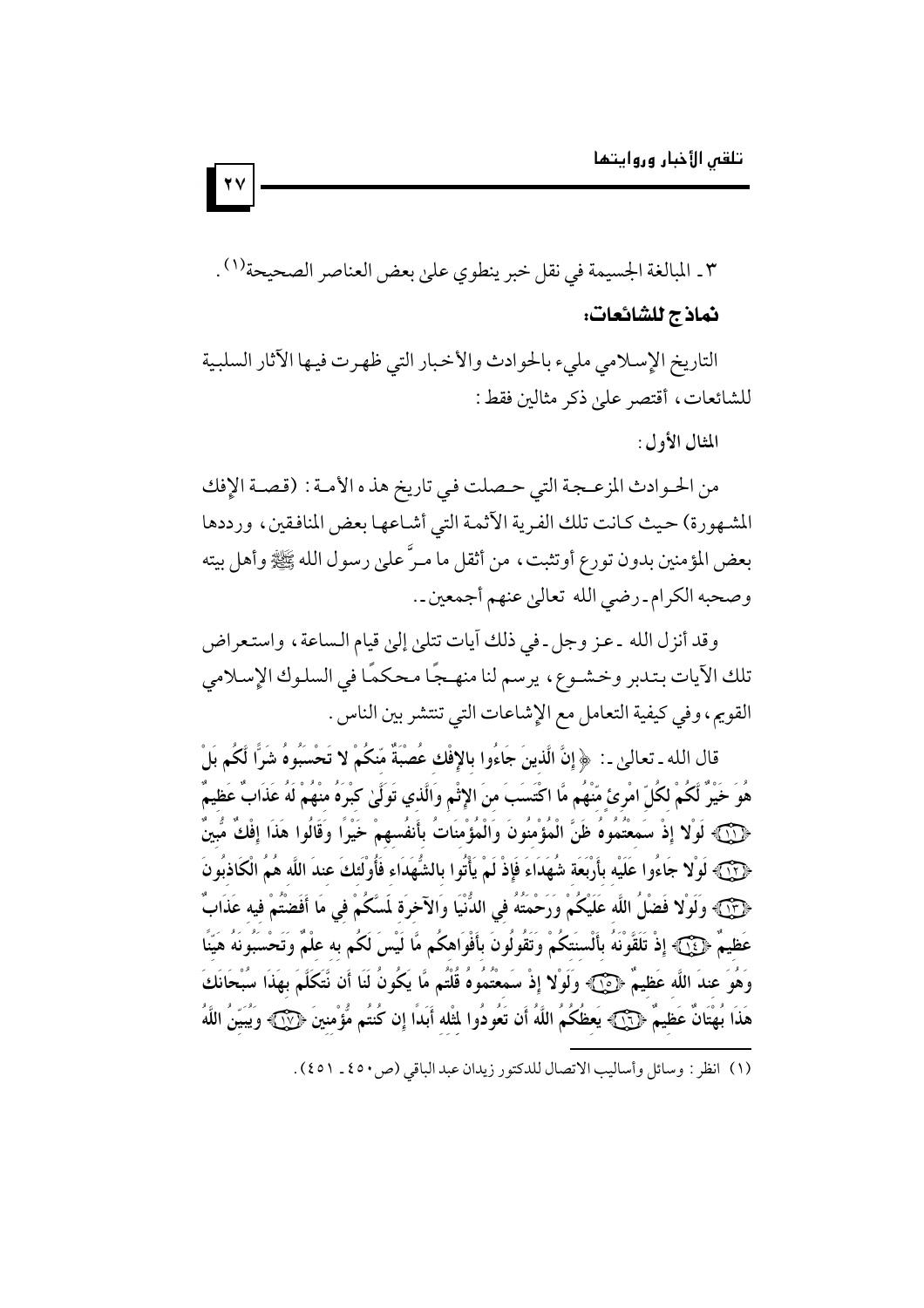لَكُمُ الآيَات وَاللَّهُ عَليمٌ حَكيمٌ ﴿۞﴾ إِنَّ الَّذينَ يُحبُّونَ أَن تَشيعَ الْفَاحشَةُ في الَّذينَ آمَنُوا لَهُمْ عَذَابٌ أَلِيمٌ في الدُّنْيَا وَالآخرَة وَاللَّهُ يَعْلَمُ وَأَنتُمْ لا تَعْلَمُونَ ﴿ ۚ وَلَوْلا فَضْلُ اللَّه عَلَيْكُمْ وَرَحْمَتُهُ وَأَنَّ اللَّهَ رَءُوفٌ رَّحيمٌ ﴾ [النور : ١١ – ٢٠ ] .

 $\mathbf{R}$ 

قال الأستـاذ سيد قطب ـ رحمـه الله تعـاليٰ ـ في ظلال هـذه الآيات كـلامًا جميلاً يحسن بنا الوقوف عنده قليلاً . . . حيث قال : «وهي صورة فيها الخفة والاستهتار وقلة التحرج، وتناول أعظم الأمور وأخطرها بلا مبالاة ولا اهتمام: ﴿إِذْ تَلَقَّوْنَهُ بِأَلْسِنَتِكُمْ﴾ . . . لسانٌ يتلقىٰ عن لسان، بلا تدبر ولا فحص ولا إمعان نظر ، حـتـيٰ لكأن القـول لا يمر عليٰ الأذان ، ولا تتـمـلاه الرؤوس ، ولا تتـدبره القلوب!.

﴿ وَتَقُولُونَ بِأَفْوَاهِكُم مَّا لَيْسَ لَكُم به علْمٌ ﴾ . . بأفواهكم لا بوعيكم ولا بعقلكم ولا بقلبكم . . . إنما هي كلمات تقذف بها الأفواه، قبل أن تستقر في المدارك وقبل أن تتلقاها العقول.

﴿ وَتَحْسَبُونَهُ هَيِّنًا ﴾ أن تقذفوا عرض رسول الله ﷺ، وأن تدعوا الألم يعصر قلبه وقلب زوجه وأهله، وأن تلوثوا بيت الصدِّيق الذي لم يُرم في الجاهلية، وأن تتهموا صحابيًا مجاهدًا في سبيل الله ، وأن تمسوا عصمة رسول الله ﷺ وصلته بربه، ورعـاية الـله له. . . ﴿ وَتَحْسَبُونَهُ ۖ هَيّنًا ﴾. . ﴿وَهُوَ عِندَ اللَّه عَظِيمٌ ﴾ . . . وما يعظم عند الله إلا الجليل الضــخم الذي تُزلزل له الرواسي وتضج منه الأرض والسماء .

ولقد كـان ينبغي أن تجفل القلوب من مجرد سـماعـه، وأن تتحرج من مـجرد النطق به ، و أن تنكر أن يكون هذا مو ضوعًا لـلحـديث ، و أن تتـجه إلـىٰ الله تنزهه عن أن يدع نبـيـه لمثل هذا ، وأن يقـذف بهـذا الإفك بـعـيـدًا عن ذلك الجـو الطاهر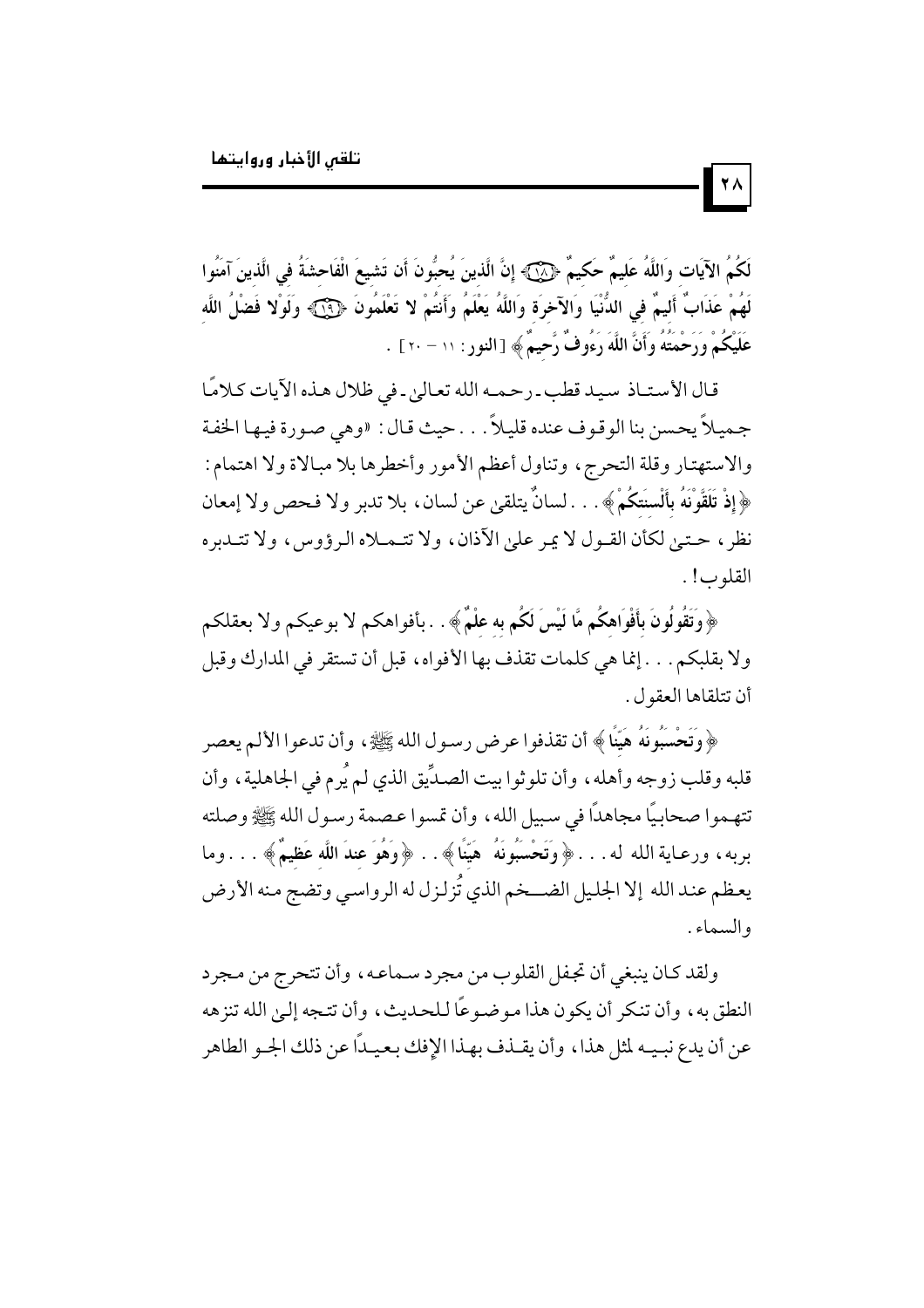الكربِم : ﴿ وَلَوْلا إِذْ سَمِعْتُمُوهُ قُلْتُم مَّا يَكُونُ لَنَا أَن نَّتَكَلَّمَ بِهَذَا سُبْحَانَكَ هَذَا بُهْتَانٌ عَظيمٌ ﴾»(١) .

المثال الثاني:

نقل ابن هشـام ـ رحمه الـله تعالىٰ ـ عن ابن إسـحاق ـ رحـمه الله تعـالىٰ ـ قال : «بلغ أصحاب رسول الله ﷺ الذين خرجوا إلىٰ أرض الحبشة إسلام أهل مكة ، فأقبلوا لما بلغهم ذلك، حتىٰ إذا دنوا من مكة، بلغهم أن ما كانوا تحدثوا به من إسلام أهل مكة كان باطلاً، فلم يدخل منهم أحد إلا بجوار أو مستخفيًا»<sup>(٢)</sup> .

فهذا الخبر يُبين أن أهل مكة أشاعوا كذبًا إسلام قريش، حتىٰ يضمنوا رجوع المهاجرين المسلمين من الحبشة، وفعلاً استبشر المسلمـون بهذا النبأ، ورجع بعضهم ثم علموا بطلان هذه الفرية، فلم يستطيعوا دخول مكة خفية أو محتمين إلا بجوار أحد من المشركين! .

### الحذر من ترويج الشائعات.

قد يُصبح المرء الصالح مطية يروِّج بعض الأخبار الشائعة المكذوبة من حيث لا يدري، فهو يتقبل الأخبار أيًا كان مصدرها، دون تفكير متزن ولا وعي بمقتضىٰ هذه الأخبار ومقاصدها، وإنما عن تلقين أو تقليد من غير تأمل أو نظر . . !

قال جـوزيف دي مسـتيـر : «الآراء الكاذبة كالعـملة المزيفة ، يسكـهـا مجرمون عتاة، ثم يتداولها أناس شرفاء، وتستمر علىٰ أيديهم الجريمة، دون أن يعلموا ماذا يفعلون؟!»(٣).

- (١) في ظلال القرآن (٤/ ٢٥٠٢\_ ٢٥٠٣).
- (٢) سيرة ابن هشام (١/ ٣٦٤)، وانظر : السيرة النبوية لابن كثير (٣/ ٥٦-٥٧)، وشرح الزرقاني  $.$  (۲۷۰/۱)
	- (٣) الرأي العام والدعاية لأحمد سويلم (ص١) .

79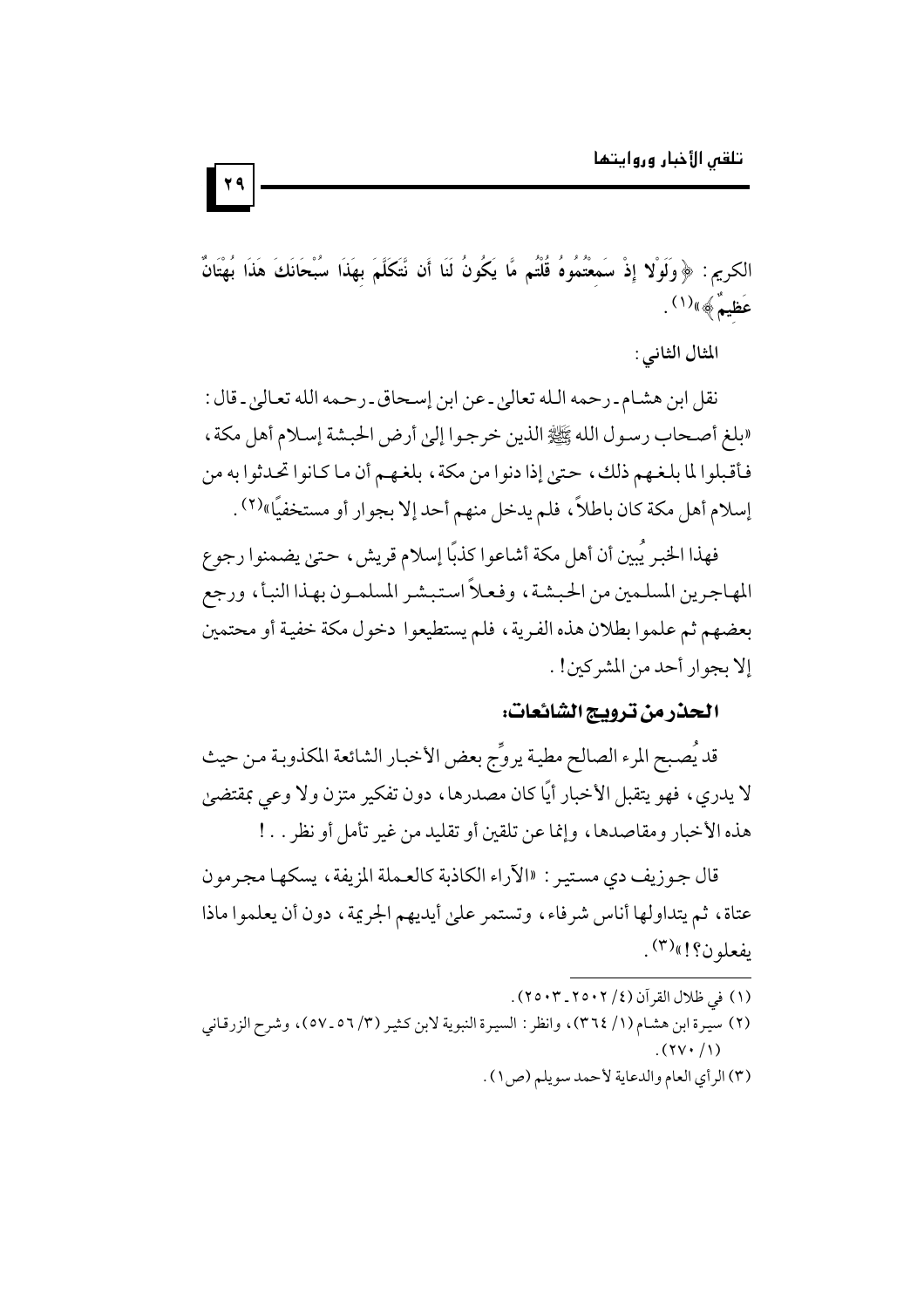وفيرق كسبيسر جبداً بين خسبير يُبنين علىي الأدلة والبسراهين والوقسائع الثابتـة . . . وآخـر يبنيْ علييٰ الدلائـل الظنـية والأسـانيـد الواهيـة، ولذا جـاءت توجيهات النبي ﷺ في غاية الوضوح والبيان والـقوة، للتحذير من إشاعة أخبار لم يتبين صدقها من كذبها، فعن المغيرة بن شعبة ـ رضي الله تعالىٰ عنه ـ قال : قال ر سول الله ﷺ : «إن الله حرَّم عليكم عقوق الأمهات، ووأد البنات، ومنعًا وهات، وكره لكم قيل وقال، وكثرة السؤال، وإضاعة المال»<sup>(١)</sup> .

 $\vert \cdot \cdot \vert$ 

وعند أبي هريرة ـ رضي الله عنه ـ قال : قال رسول الله ﷺ : «كفي بالمرء إثمًا أن يُحدِّث بكل ما سمع»<sup>(٢)</sup> .

و في رواية أخرىٰ : « كفي بالمرء كذبًا أن يُحدِّث بكل ما سمع»<sup>(٣)</sup> .

وعن حذيفة بن اليمان ـ رضي الله تعالىٰ عنه ـ قال : قال رسول الله ﷺ : «بئس مطية الرجل زعموا»<sup>(٤)</sup>.

وعن أبي عـثـمـان النهـدي قــال : قـال عـمـر بن الخطاب ـ رضي الـله عنه ـ : «بحسب المرء من الكذب أن يحدِّث بكل ما سمع»(٥) .

وقال عبد الله بن وهب-رحمه الله تعاليٰ ـ: «قال لي مالك: اعلم أنه ليس يسلم رجل حدَّث بكل ما سمع ، ولا يكون إمامًا أبدًا وهو يُحدث بكل ما سمع "<sup>(٦)</sup> .

- (١) أخرجه البخاري في كتاب الاستقراض، باب ما ينهيٰ عن إضاعة المال (٥/ ٦٨)، وفي كتاب الأدب (١٠/ ٤٠٥)، ومسلم في الأقضية باب النهي عن كثرة السؤال (٣/ ١٣٤١). (٢) أخرجه أبو داود في كتاب الأدب، باب التشديد في الكذب (٤/ ٢٩٨)، وإسناده صيح .
	- (٣) أخرجه مسلم في المقدمة، باب النهي عن الحديث بكل ما سمع (١/ ١٠).
- (٤) أخرجه عبد الله بن المبارك في : الزهد والرقائق رقم (٣٧٧) ، وأبو داود في الأدب، باب قول الرجل زعموا، رقم (٤٩٧٢). وإسناده صحيح.
	- (٢، ٦) أخرجهما : مسلم في مقدمة صحيحه، باب النهي عن الحديث بكل ما سمع (١/ ١١) .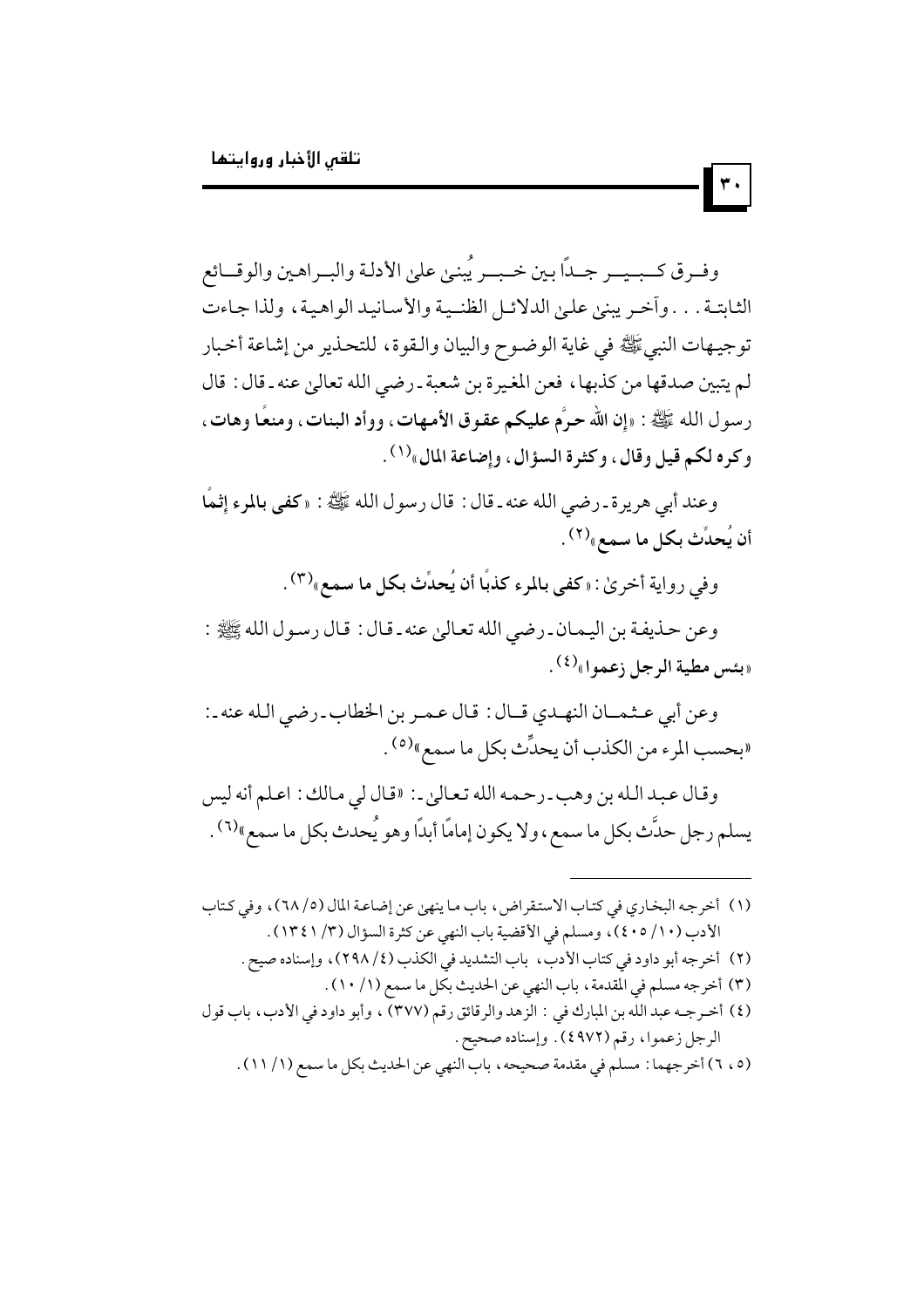وقال عبد الرحمن بن مهدي-رحمه الله تعالى ـ: «لا يكون الرجل إمامًا يُقتديٰ به حتىٰ يُمسك عن بعض ما سمع»(١) .

وقال الإمام الخطابي ـ رحمه الله تعـاليٰ ـ في شـرح حـديث حـذيفـة الآنف الذكر : «وإنما يقال : زعموا، في حديث لا سند له ولا ثبت فيه، وإنما هو شيء يُحكي عن الألسن عـليٰ سبـيل البـلاغ ؛ فـذمَّ ﷺ من الحـديث ما كـان هذا سـبـيله ، وأمر بالتثبت فيه والتوثق لما يحكيه من ذلك، فلا يرويه حتىٰ يكون معزيًا إلىٰ ثبت، ومرويًا عن ثقة، وقد قيل : الرَاويةُ أحد الكاذبين»<sup>(٢)</sup> .

وقال الإمام أبو حاتم ابن حبان ـ رحمه الله تعالى ـ: «اللسان سبع عقور ؛ إن ضبطه صاحبه سلم، وإن خلَّيْن عنه عــقره، وبفـمه يُفتضح الكــذوب، فـالعاقــل لا يشتغل بالخوض فيما لا يعلم فيَّتهم فيما يعلم؛ لأن رأس الذنوب: الكذب، وهو يبدي الفضائح، ويكتم المحاسن، ولا يجب عليٰ المرء إذا سمع شيئًا يعيبه أن م<br>يُحدِّث به ؛ لأن من حدَّث عن كل شيء أزريٰ برأيه وأفسد صدقه»(٣) .

وقال الحافظ ابن حجر ـ رحمه الله تعالى ـ : «إن الذي يتصدئ لضبط الوقائع من الأقوال والأفعال والرجال، يلزمه التحري في النقل فلا يجزم إلا بما يتحققه، ولا يكتفي بالقول الشائع، ولا سيما إن ترتب عليٰ ذلك مفسدة من الطعن في حق أحد من أهل العلم والصلاح، وإن كان في الواقعة أمرٌ فادح، سواء كان قولاً أو فعـلاً أو موقفًا في حق المستور ، فينبغي ألاَّ يُبالغ في إفشائه ويكتفي بالإشارة، لئلا يكون وقعت منه فلتة ، ولذلك يحتاج المسلم أن يكون عارفًا بمقادير الناس وأحوالهم ومنازلهم، فلا يرفع الوضيع ولا يضع الرفيع»(٤).

 $\vert \tau \rangle$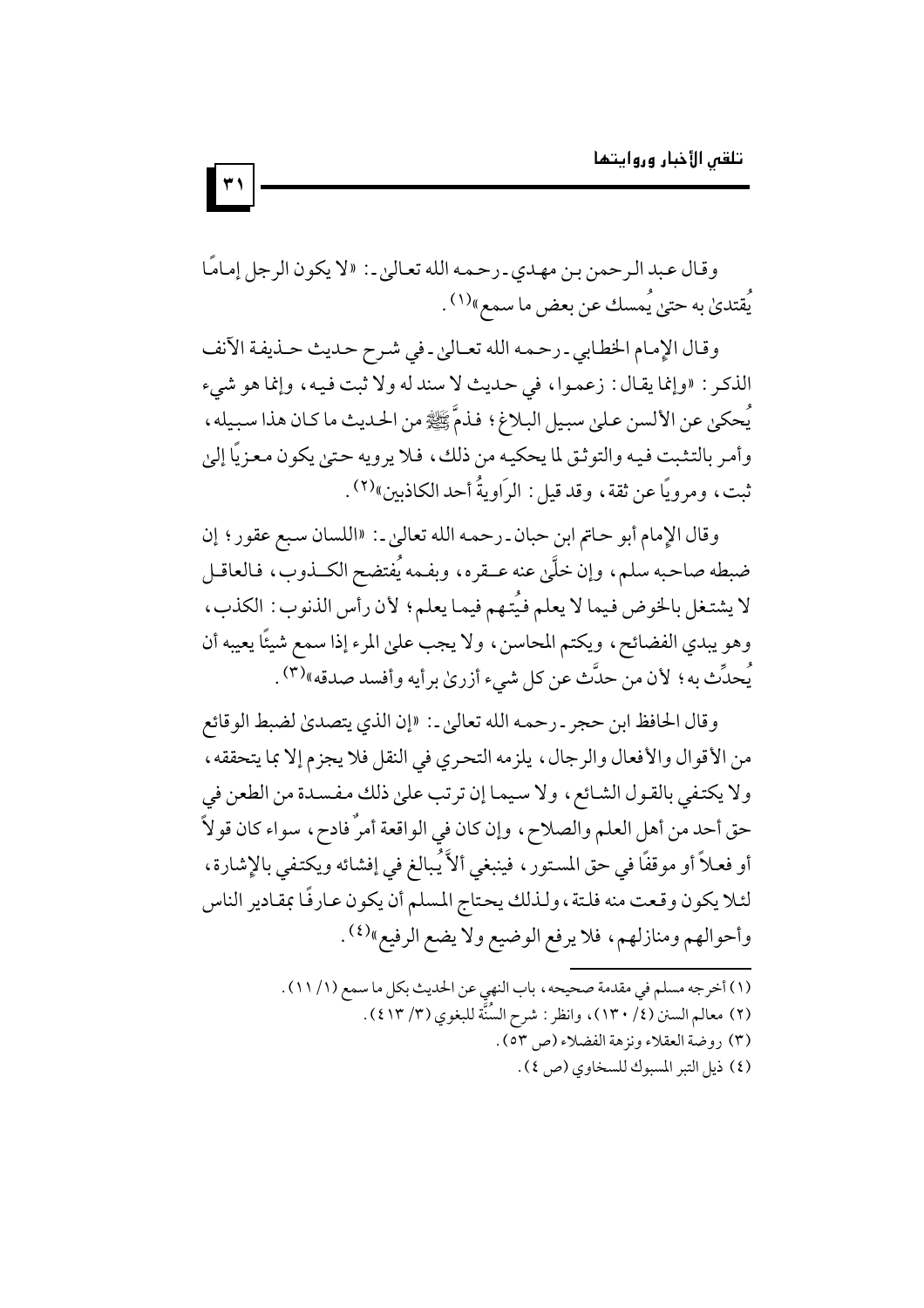وقال العلامة الشيخ عبد الرحمن السعدي-رحمه الله تعاليٰ.: «من الغلط الفاحش الخطر : قبول قول الناس بعضهم ببعض، ثم يبني عليه السامع حبًا وبغضًا، ومدحًا وذمًا، فكم حصل بهذا الغلط أمور صار عاقبتها الندامة، وكم أشاع الناس عن الناس أموراً لا حقائق لها بـالكلية ، أو لهـا بعض الحقيقة فنميت بالكذب والزور ، وخصـوصًا من عُرفـوا بعـدم المبالاة بالـنقل ، أو عُـرف منهم الهويٰ، فـالواجب عليٰ العاقل التثبت والتحرز وعـدم التسرع، وبهـذا يُعرف دين العبد و د ذانته و عقله»<sup>(۱)</sup> .

ومن أطرف ما رُوي في سرعة انتشار الكذب وشيوعه بين الناس : ما حدَّث به إمام التـابعين الحسن البـصري ـ رحمه اللـه تعـالين ـ قـال : «خـرج عندنا رجل بالبصرة، فقال: لأكذبن كذبة يتحدث بها الوليد، قال الرجل: فما رجعتُ إلىٰ منزلي حتىٰ ظننتُ أنها حق لكثرة ما رأيتُ الناس يتحدثون بها!»(٢).

وحول الآثار السيئة المترتبة علىٰ ظهور الإشاعة ، يقول الدكتور أحمد نوفل : «وللإشاعة قدرة على تفتيت الصف الواحد والرأى الواحد وتوزيعه وبعثرته، فالناس أمامها بين مصدق ومكذب، ومتردد متبلبل، فغدا بها المجتمع الـواحد و الفئة الو احدة فئات عديدة»<sup>(٣)</sup> .

أفيجوز بعد هذا كله أن يكون الإنسان أذنًا يسمع من كل واحد دون تأنٍّ أو تثبت ؟!

أفيجوز أن ينتقص العلماء والعباد والدعاة لقول فلان أو فلان ممن لا يخافون الله عز وجل، أو لا يُعرفون بالتثبت والتحري . . ؟!

- (١) الرياض الناضرة والحدائق النيرة الزاهرة (ص ٢٧٢ ـ ٢٧٣).
	- (٢) بهجة المجالس وأنس المجالس (٢/ ٥٧٩).

 $|\mathbf{r}|\rangle$ 

(٣) الإشاعة للدكتور أحمد نوفل (ص ١٢٨).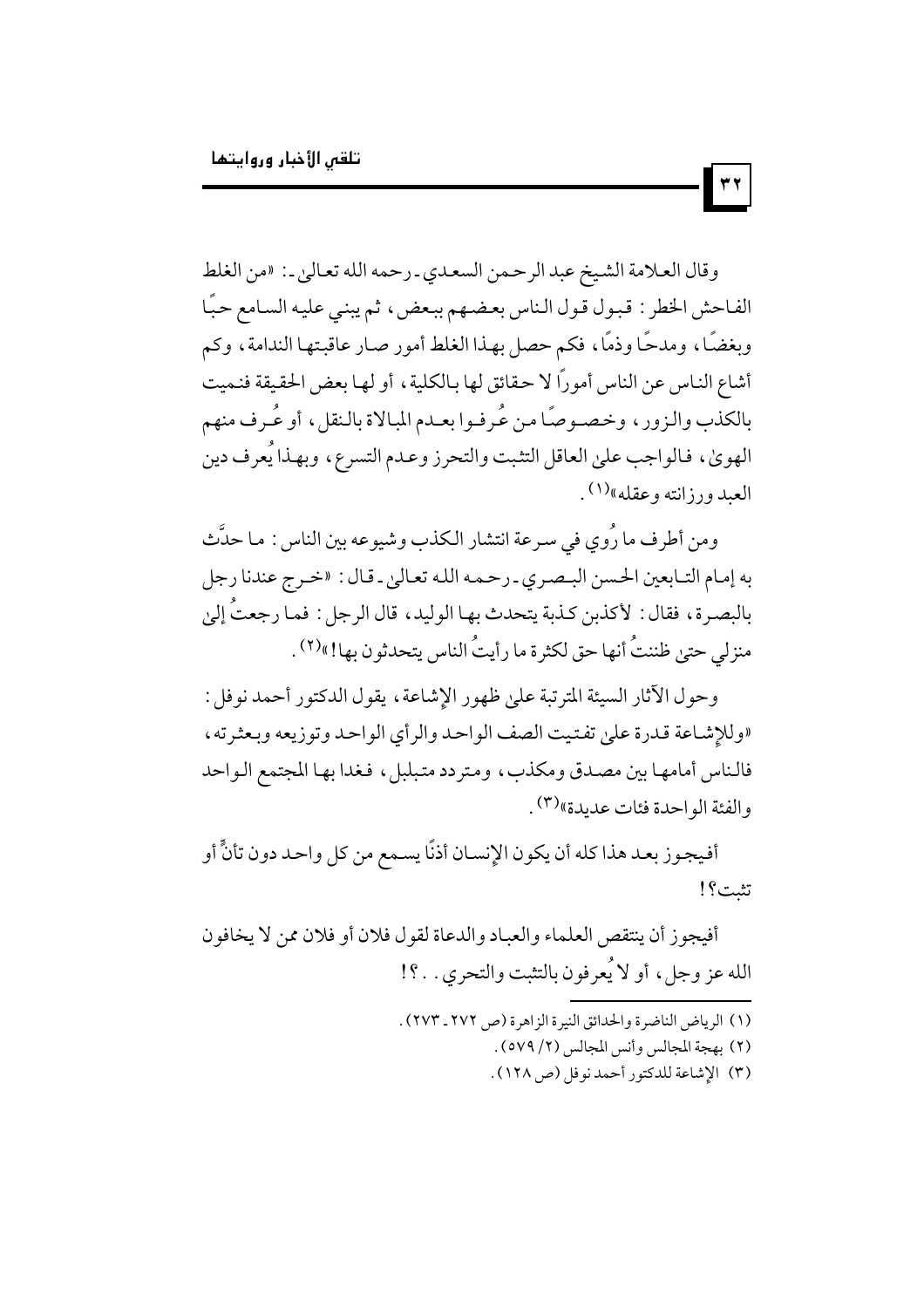خاصة أن المسلم الفطن لا يحتاج إلىي طويل وقت أو كبير جهد ليستطيع الحكم علىٰ بطلان كثير من المنقولات التي تشيع بين المسلمين، وقديمًا كان الناس يقولون: «قبول السعاية شر من السعاية ؛ لأن السعاية دلالة ، والقبول إجازة»(١) .

 $\mathbf{r}$ 

ورحم الله أبا الدرداء ـ رضي الله عنه ـ الذي قال : «أيما رجل أشاع عليٰ امرئ مسلم كلمة وهو منها بريء ليشينه بها ؛ كـان حقًّا عليٰ الله أن يُعذبه يوم القيامة في النار ، حتىٰ يأتى بنفاذ ما قال»<sup>(٢)</sup> .

#### أسباب انتشار الشائعات:

الأسباب التي تجعل الأخبار المكذوبة تشيع وتحل محل الحقائق في أذهان كثير من الناس بدون تفكير أو تدبر ، أسباب عديدة، منها :

أولاً : فصاحة قـول المشيع وحسن منطقه، وإجادته عـرض الشائعة، وهذا من أسباب رواج إشاعات المنافقين بين الناس، ولهذا قال الله عز وجل في وصف المنافقين : ﴿ وَإِذَا رَأَيْتَهُمْ تُعْجِبُكَ أَجْسَامُهُمْ وَإِن يَقُولُوا تَسْمَعْ لقَوْلُهِمْ ﴾ [المنافقون : ٤ ] . وعـن عمر بن الخـطاب رضي الله ـ تعاليٰ ـ عنه قال : قال رسول الله ﷺ : «أخوف ما أخاف على أمتى : كل منافق عليم اللسان»<sup>(٣)</sup> .

ونظير هذا ماجاء عن أم سلمة رضي الله ـ تعالىٰ ـ عنها قالت : قال رسول الله عَلِيَّةِ : «إنما أنا بشر ، وإنكم تختصمون إلىّ ، فلعلَّ بعضكم أن يكون ألحن بحجته من بعض، فأقضى له على نحو ما أسمع، فـمن قضيت له بحق مسلم؛ فإنما هي قطعة من النار فليأخذها أو ليتر كها»<sup>(٤)</sup>.

- (١) بهجة المجالس وأنس المجالس (١/ ٤٠٣)، ويُنسب هذا القول للإمام الشافعي، انظر : حلية الأولياء (٩/ ١٢٣).
	- (٢) أخرجه أبو الشيخ في التوبيخ والتنبيه رقم (١٣٠) وإسناده حسن .
	- (٣) أخرجه أحمد (١/ ٢٢، ٤٤) وصححه الألباني في السلسلة الصحيحة رقم (١٠١٣).
- (٤) أخرجه البخاري في كتاب الحيل، باب (١٠) (١٢/ ٣٣٩)، ومسلم في كتاب الأقضية، باب الحكم بالظاهر (٤/ ١٧١٣).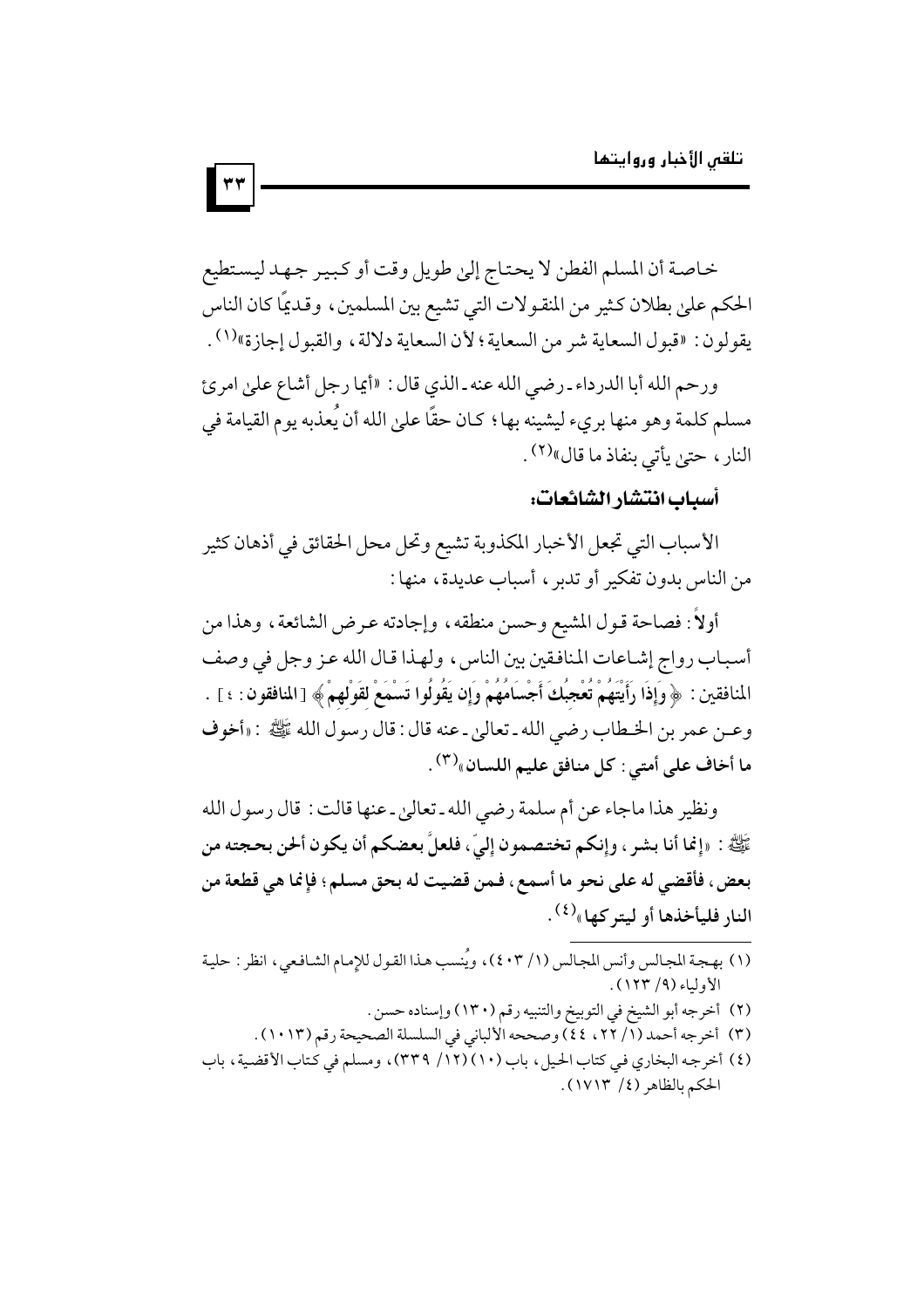وكما قال أحد الشعراء :

 $\mathbf{r}$ 

في زخرف القول تزيين لباطله موالحتيٌّ قـد يعــتريه سوء تعبــير

ثانيًا : كون المشيع ممن تميل إليه قلوب سامعيه ، إما بسبب الصحبة أو التحزب أو التمشيخ، أو غيرها، وهذا يمنع السامع من البحث والنظر فيما يُنقل إليه .

وإحسان الظن لدرجة الغفلة وعدم التثبت سذاجة غير محتملة من شباب الصحوة ودعاتها ـ علىٰ الإطلاق!

ينبني علىٰ ذلك أن من الناس من لم يرزقه الله بصيرة ناقدة، بل يُردد ما يقوله الناس كالإمعة الذي لا يدري ما يقول! وقد جاء في وصية الإمام على بن أبي طالب رضـي الله ـ تعالىي ـ عنه لكُميل بن زياد النَخعي قوله : «الناس ثلاثة : فعالم ربانيي، ومتعلِّم علىٰ سبيل النجاة، وهَمَجٌ رعـاعٌ أتباع كـل ناعق، يميلون مع كل ريح، لم يستضيئوا بنور العلم، ولم يلجؤوا إلى ركن وثيق»(١).

وكما قال العلامة الفحل ابن خلدون ـ رحمه الله تعاليٰ ـ: «فالتحقيق قليل، وطرف التنقيح في الغـالب كليل، والوهم نسيب للأخبار وخليل، والتـقليد عريق في الأدميين وسليل»<sup>(٢)</sup> .

وفي هذا الباب يقول شيخ الإسلام ابن تيمية ـ رحمه الله تعالىٰ ـ : «فكم ممـن لــم يُــرد خـيـرًا ولا شـرًا حـتـيٰ رأيٰ غــيـره ـ لا سـيـمـا إن كـان نظيـره ـ يفـعله ففعله، فإن الناس كأسراب القطا مجبولون على تشبه بعضهم ببعض" (٣).

ثالثًا : موافقة الخبر هويٌ في نفس السامع، كأن يري في هذا الخبر انتصاراً

- (١) جامع بيان العلم وفضله (٢/ ١١٢)، والاتباع لابن أبي العز الحنفي (ص ٨٥).
	- (٢) مقدمة ابن خلدون (ص٤).
	- (٣) الحسبة في الإسلام لابن تيمية (ص ٨٥).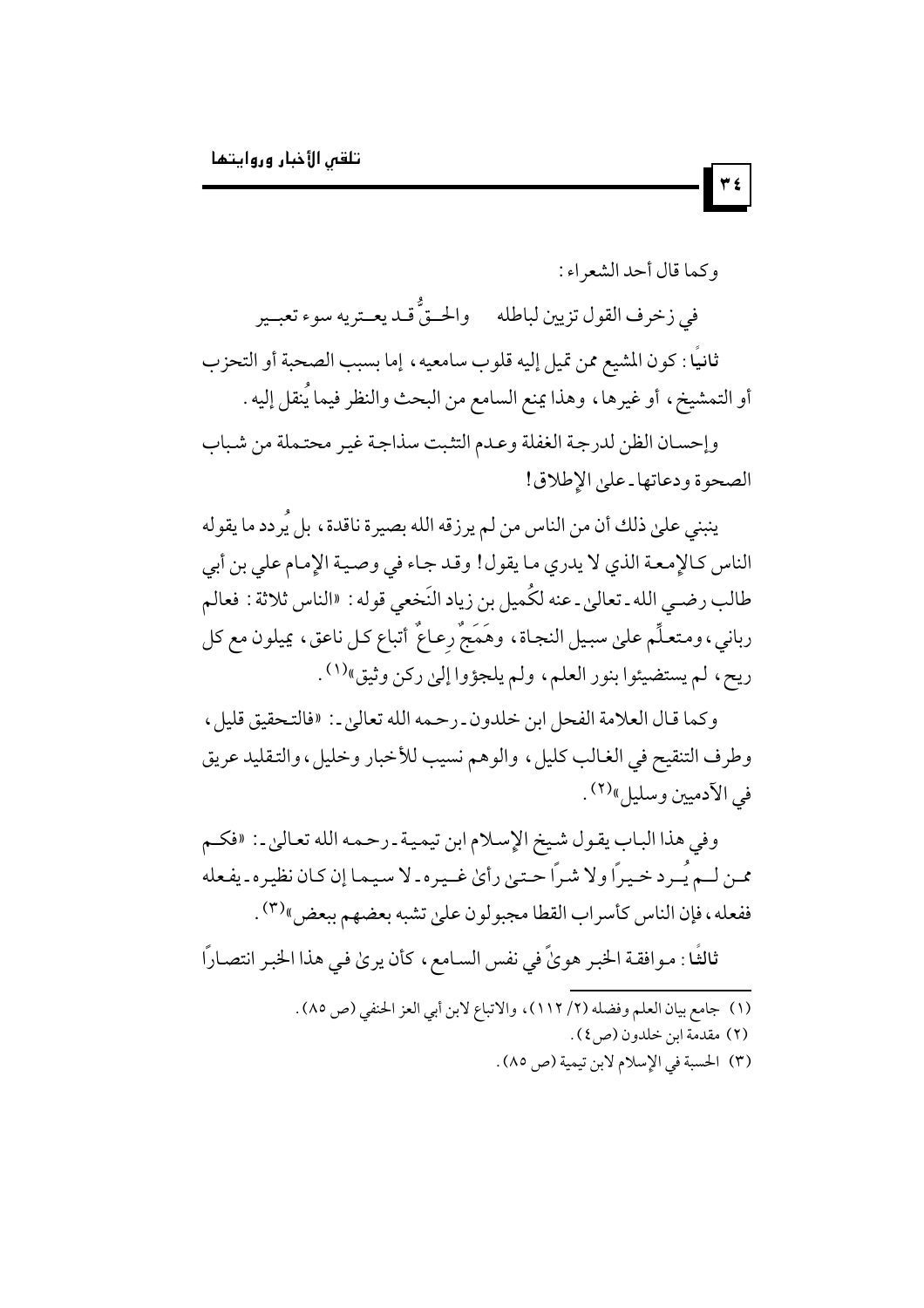لنفسه وفئته، أو تقليلاً من قدر الفئات الأخبر يٰ، وهـذه ظاهرة نفسية عجيبـة لا مجال لإنكارها أو التـغـاضي عنـهـا، فـإنهـا تفـتك بالـقلوب، وتمزِّق وحـدة الصفوف، وإلىٰ هذا أشار العلامة ابن خلدون رحمه الله ـ تعالىٰ ـ بقوله : «ولما كان الكذب متطرقًا للخبر بطبيعته ولـه أسباب تقتضيـه : فمنها التشيُّعات للآراء والمذاهب، فإن النفس إذا كانت على حال الاعتدال في قبول الخبر أعطته حقه من التمحيص والنظر حتى تتبين صدقه من كذبه، وإذا خامرها تشيُّع لرأى أو نحلة قبلت ما يوافقها من الأخبار لأول وهلة، وكان ذلك الميل والتشيُّع غطاءاً علىٰ عين بصيرتها من الانتقاد والتمحيص، فتقع في قبول الكذب ونقله»<sup>(١)</sup>.

وقال الإمام ابن القيم ـ رحمه الله تعالىٰ ـ : «فإن تجرد النفس يُطلعها علىٰ علوم ومعارف لا تحصل بدون التجرد»(٢) .

وترك التجرد مناقض للإنصاف، والعدل واجب .

والإنصاف من الأمور العزيزة التي لا يتصف بها إلا الخُلَّص من الرجال، وكما قال معن بن أوس :

إذا أنت لم تُنصف أخاك وجدته معلى طرف الهجران إن كان يعقل

وقول الشاعر الآخر :

ولم تزل قلة الإنصـاف قاطعة مسمين الأنام وإن كانوا ذوي رحم

وقد ذكر شيخ الإسلام ابن تيمية منهجًا عظيمًا متميزًا في هذا الباب، حيث قال ـ رحمه الله تعالىٰ ـ : «وليس للمعلمين أن يُحزبوا الناس ويفعلوا ما يُلقى بينهم العداوة والبغضاء، بل يكونون مثل الإخوة المتعاونين علىي البر والتقوىٰ،

- (١) مقدمة ابن خلدون (ص ٣٥-٣٦).
	- (۲) الروح (ص ۲۹).

 $|r \circ$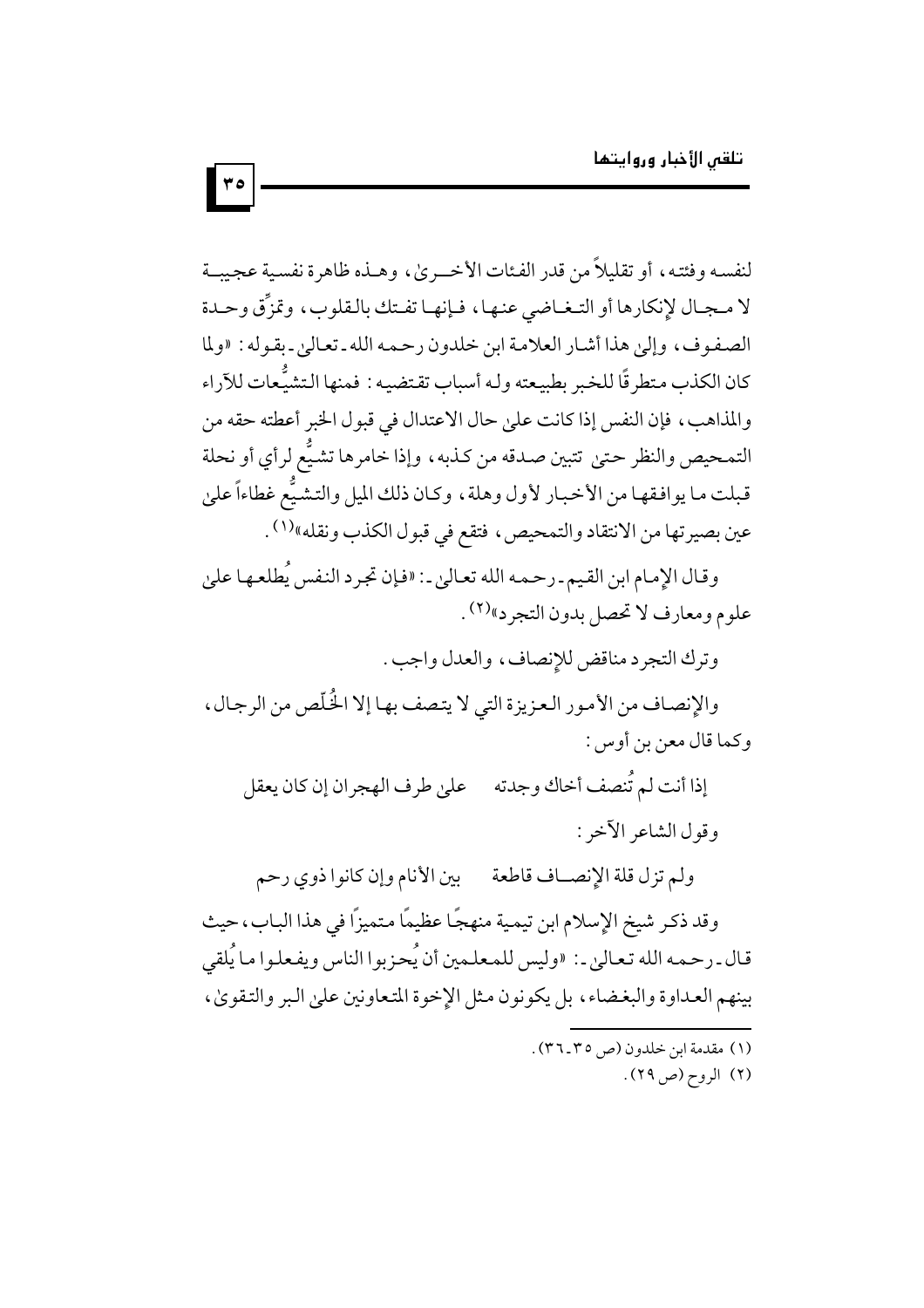وإذا وقع بين معلم ومعلم أو تلميذ وتلميذ أو معلم وتلميذ خصومة ومشاجرة، لم يجز لأحد أن يُعين أحدهما حتىٰ يعلم الحق، فلا يعـاونه بجهلٍ ولا بهويٰ، بل ينظر في الأمر فإذا تبين لـه الحق أعان المحق منهـمـا عليٰ المبطل ، سواءاً كـان المحق من أصحابه أو أصـحاب غيره، وسواءاً كـان المطل من أصـحابه أو أصحاب غيره، فيكون المقصود عبادة الله وحده وطاعـة رسوله، واتباع الحق والـقيام بِالقسطِ ، قـال الله ـ تعالىٰ ـ : ﴿ يَا أَيُّهَا الَّذينَ آمَنُوا كُونُوا قَوَّامِينَ بِالْقسْطِ شُهَدَاءَ للّه وَلَوْ عَلَىٰ أَنفُسكُمْ أَو الْوالدَيْنِ والأَقْرِبينَ إِن يَكُنْ غَنيًّا أَوْ فَقيراً فَاللَّهُ أَوْلَىٰ بهما فَلا تَتَّبعُوا الْهَوَىٰ أَن تَعْدلُوا وَإِن تَلْوُوا أَوْ تُعْرِضُوا فَإِنَّ اللَّهَ كَانَ بِمَا تَعْمَلُونَ خَبِيرًا ﴾ [النساء: ١٣٥ ] .

ومن مال مع صاحبه ـ سواءاً كـان الحق له أو عليه ـ فقد حكم بحكم الجاهلية ، وخرج عن حكم الله ورسوله، والواجب عليٰ جميعهم أن يكونوا يدًا واحدة مع المحق علىٰ المبطل، فيكون المعظم عندهم من عظمه الله ورسوله، والمهان عندهم من أهانه الله ورسوله بحسب ما يرضى الله ورسوله لا بحسب الأهواء، فإن من يُطع الله ورسوله فقد رشد، ومن يعص الله ورسوله فإنه لا يضر إلا نفسه»(١) .

رابعًا : أن ينطوي موضوع الإشاعة علىٰ شيء من الأهمية بالنسبة للمتحدث والمستمع(٢).

خامسًا : أن تتسم الوقائع الحقيقية بشيء من الغموض(٣) .

سادساً : الفراغ ؛ حيث يشغل الفارغون البطالون أوقاتهم بالقيل والقال ، ويصبح جل همهم البحث والتنقيب في أحوال الناس . وأسوأ ما يكون ذلك عند بعض من ينتسب إلىٰ العلم والدعوة والدعاة، حيث تستهلك الطاقات والأوقات

(١) مجموع الفتاوي (٢٨/ ١٥ ـ١٧).

 $\mathbf{r}$ 

(٢ ، ٣) ذكر هذان السببان في كتاب : سيكولوجية الإِشاعة لجوردن ألبوت وليوبوستمان . ترجمة د . صلاح مخيمر (ص ٥٥) .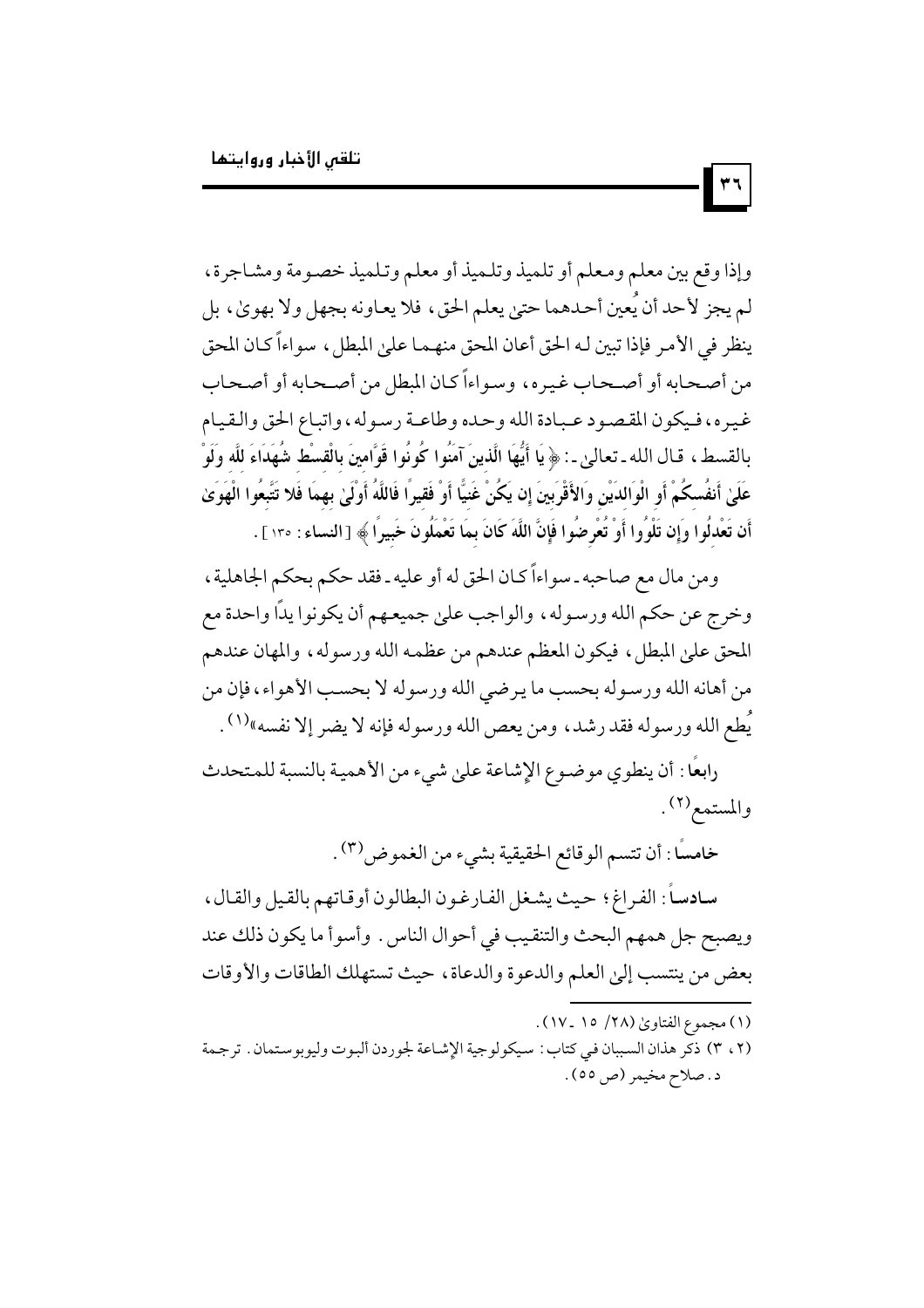في أخبار الناس، ويصبح شـغلهم في لحوم الناس وأعـراضهم . ومن تدنَّت همـته ولم يجد بيئة كريمة تدفعه إلىٰ العطاء والإنجاز ؛ ولغ في حضيض التفاهة ولم يعرف إلا بالقيل والقال . . !!

 $\mathbf{r}$ 

من أجل هذا كان لزامًا علىٰ الإنسان العاقل في مثل هذه الأحوال، أن يصبر ويتأني حتىٰ تتضح الوقائع الحقيقية، ولا يتكلم إلا بعلم وعدل .

إن أمام الصحوة الإسلامية المعاصرة عقبات كبيرة، ومسئوليات جسيمة، وتتطلع الصحوة إلى تحقيق أهداف متنوعة في مجالات شتيي، وتمتلك الصحوة الإسلامية ـ بحمد الله وفضله ـ شبابًا يمتلئ حيوية، ويتفجر طاقة، ويعمل بكل إخلاص وصدق وعزيمة، ولديه الاستعداد الكامل في أن يضحى بكل زخرف الدنيا ابتغاء رضوان الله تعالى والدار الآخرة .

وتوظيف هذه الطاقات في مجالات بناءة منتجة، وتسخيرها تسخيراً كـاملاً في مصلحة الأمة الإسلاميـة سـوف يُغيـر الواقـع البـائس الذي تعيـشـه الأمـة، وستَنجزَ أعـمـال منقطعـة النظير ، وسـتنتـفع الأمة منـافع عظيمـة تظهـر آثارها عليي شتني القطاعات والمستويات، وذلك بفضل الله سبحانه وتأييده .

وأما استهلاك طاقات الشباب في قضايا حزبية وشخصية، وفي قيل وقال، وإشاعات ملفقة من هنا وهناك، فهو ليس جناية علىٰ الأفراد فحسب، بل علىٰ الأمة الإسلامية بعامة، بل علىٰ البشرية جمعاء . . !!

وإن مسؤولية الدعاة والمربين مسؤولية كبيرة، فإما أن يرتفعوا بهموم الشباب وأفكارهم إلىي مستوى القضية الخطيرة التي يعيشون لها، وتجنى الأمة بعد ذلك خيرًا عظيمًا، وإما أن يهبطوا بشباب الأمة الإسلامية إلىٰ الحضيض، وعندها نخسر أنفسنا، ثم نخسر الخيرية التي شرفنا الله عز وجل بها بين الأمم. . . !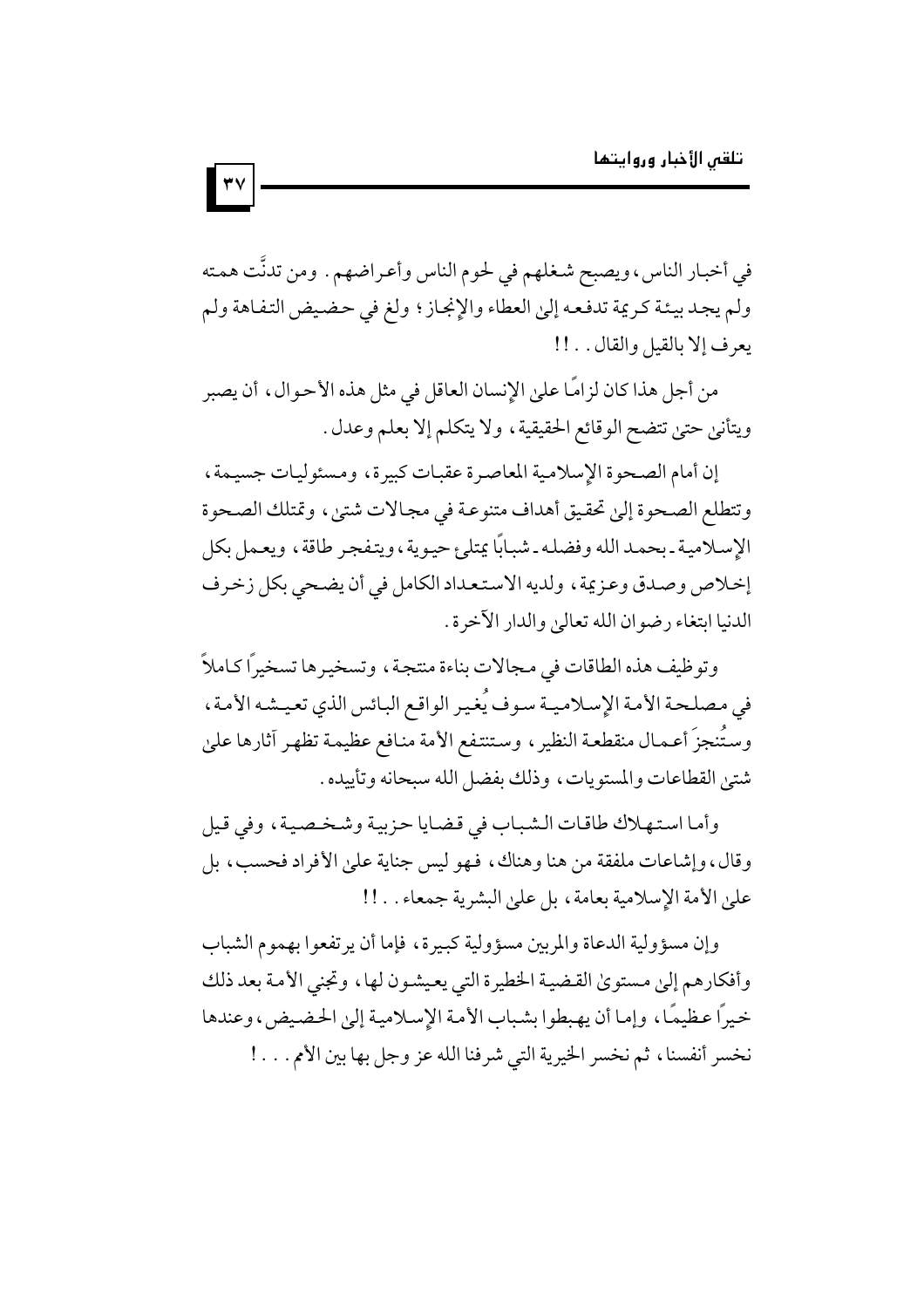إن شباب الصحوة الإسلامية يحتاج إلىي : محاضن تربوية كريمة تدفعه إلىي الإنتاج والعطاء، بعيدًا عن الشواغل والصوارف الرخيصة، التي ترهقه وتشل من قدرته . وكما قال الإمام ابن القيم ـ رحمه الله تعاليٰ ـ : «ولهـذا كان الذهن يحتاج إلىٰ موضع ساكن قارٍ صافٍ عن الأقذار والكدر ، خالٍ من الجلبة والزجل ، ولذلك يكون جـودة الفكر والتـذكر واسـتخراج الصواب عندسكون البدن، وفـتور حركته، وقلة شواغله ومزعجاته»<sup>(۱)</sup> .

لذا فلا غرابة أن يكون شباب الأمة ذوي جهد فاتر وهزيل، فقد تشتت معظم جهودهم وهممهم في مثل تلك الأعمال المستهجنة من تتبع عورات وسقطات الأخرين، ثم نفخها وتضخيمها، حتىٰ تبلغ حدًا من الكبر تغطي به مديٰ عيون النافخين من أن يروا الحق والصواب .

ولست أدري كسيف يمكن أن نواجسه ذلك الزخم الهسائل من مكائد الأعداء . . إذا كنا لم نتجاوز بعد هذه العقبات المحزنة ، ولم نستطع حتىٰ الآن الانتصار على أهواء النفوس وحظوظها . . . !!

 $\mathbf{r}$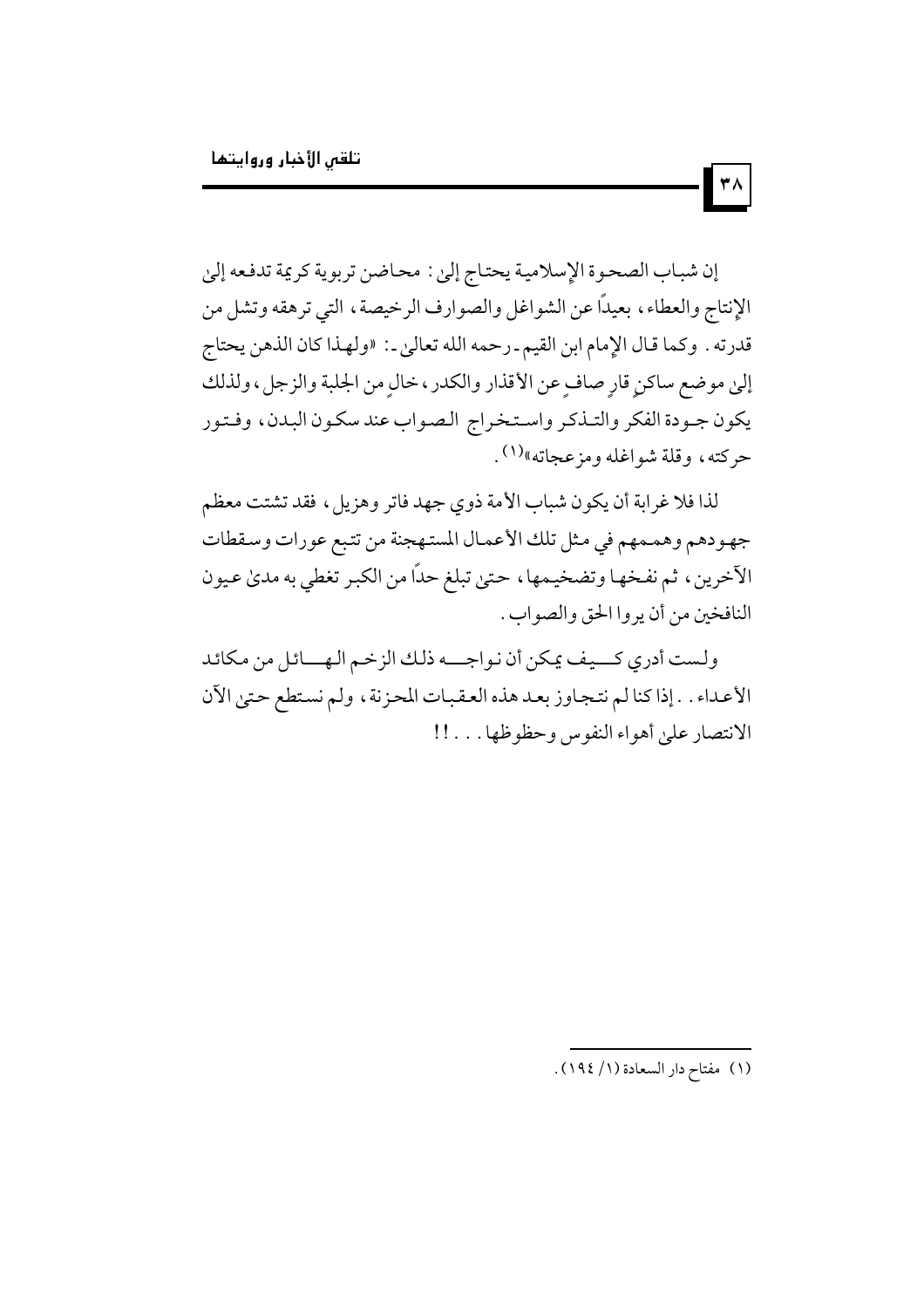الباب الثانبي ملامح المنهج الشرعي اللتعامل مع الأخبار أولاً : التثبت في الأخبار **ثانياً** : حسن الظن **ثالثاً**: سلامة الصدر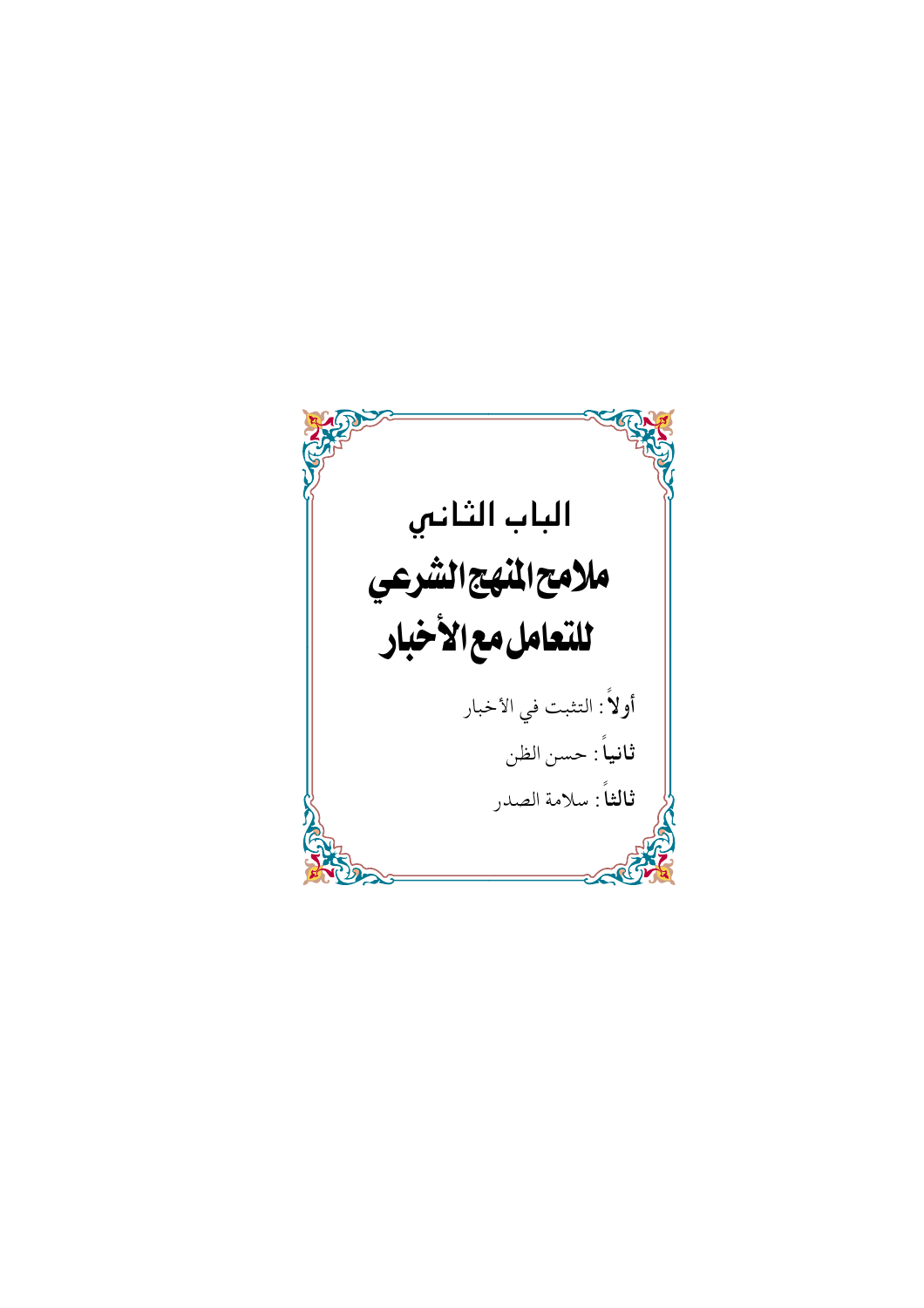# أولاً : التثبت في الأخبار

تمتلك هذه الأمـة ـ بفـضل من الله ـ تعـالـي ـ ومنَّه ـ أعظم منـهـاج في تنـقـيــح الأخبــار والمـرويـات، وقد بنيٰ أئمتنا الكـرام ـ رضي الله تعالىٰ عنهم ـ هذا المنهاج الكريم علىٰ أسس قويمة وضوابط علمية دقيقة لا لبس فيها ولا غموض، فميزوا بين الثقات والمجروحين من الرواة، والصحيح والضعيف من المرويات ، بكل تثبت وإنصاف، بعيدًا عن الأهواء الشخصية، والتعصيات المذهبية .

ولم تظهر أثار هذا المنهاج الكريم في تنقيح السنة النبوية المشرفة فحسب ـ وإن كان هذا هو أبرز المجالات وأجلها ـ بل تعداه ليشمل جوانب متعددة من الفكر الإسلامي، كالتاريخ ورجاله، والأدب ورجاله وغيرها .

وفي هذا العـصر الذي اندرس فيه منار الإسلام، واختلطت فيـه السبل، نحتاج إلى إحياء هذا المنهاج لكي يتضح الطريق، ونعرف الحق من الباطل، ونميز أقدار الرجال ومنازلهم، ورحم الله إمام دار الهجرة مالك بن أنس إذ يقول : «ما في زمــاننا شيء أقـل من الإنصــاف"<sup>(١)</sup> . ولست أدري مــاذا نقــول نحـن عن ذماننا . . ؟!

#### الأمر بالتثبت:

جاء الأمر بالتثبت في قبول الأخبار في آية عظيمة من كتاب الله عز وجل، قال الله تعالىٰ: ﴿ يَا أَيُّهَا الَّذينَ آمَنُوا إِن جَاءَكُمْ فَاسِقٌ بِنَبَأٍ فَتَبَيَّنُوا أَن تُصِيبُوا قَوْمًا بِجَهَالَةٍ فَتُصْبحُوا عَلَىٰ مَا فَعَلْتُمْ نَادمينَ ﴾ [الحجرات : ٦] .

وعلىٰ قراءة أخرىٰ : ﴿ يَا أَيُّهَا الَّذينَ آمَنُوا إِن جَاءَكُمْ فَاسقٌ بنَبَأ فَتَثَبَّتوا ﴾ الآية .

<sup>(</sup>١) جامع بيان العلم و فضله لابن عبد البر القرطبي (١/ ١٣٢).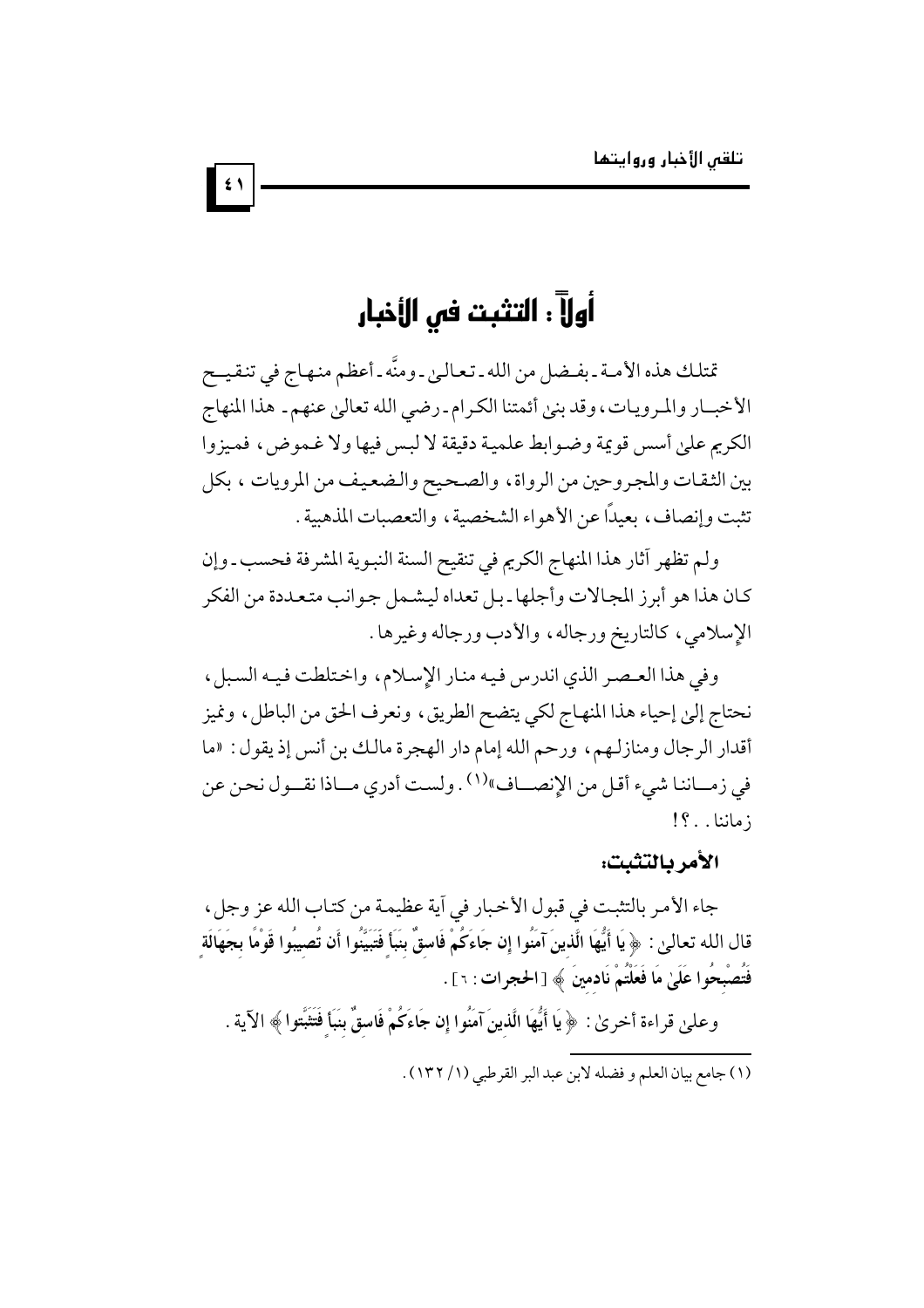قال الإمام ابن جرير -رحمه الله تعالىٰ. : «واختلف القراء في قراءة قوله : «فتبينوا» فقرأ ذلك عامة قراء أهل المدينة «فتثبتوا» بالثاء، وذكر أنها في مصحف عبد الله منقـوطة بالثـاء، وقـرأ ذلك بعض القراء «فـتبينوا» بالبـاء، بمعنىٰ: أمـهلوا حتهن تعرفوا صحته، لا تعجلوا بقيوله، وكذلك معنىٰ فتثبتوا، والصواب من القول في ذلك : أنهما قراءتان معروفتان متقاربتا المعنىٰ، فيأيتهما قرأ القارئ فمصيب»<sup>(۱)</sup>.

إذًا فـالتثـبت أو التـبين هو الأصـل الذي يُبنىٰ عليه نقـل الخبـر ، والتـأني ثم التحري في صحة النقل دليل الكياسة والفطنة وكمال العقل، فإن : «أصل العقل التثبت»<sup>(٢)</sup>، وكما قال أحد الشعراء :

قد يُدرك المتأني بعض حاجته مصوقد يكون مع المستعجل الزللُ

قال الإمام ابن الجوزي ـ رحمه الله تعالىٰ ـ : «ما اعتمد أحد أمرًا إذا همَّ بشيء ـ مثل التثبت، فإنه متىٰ عمل بواقعه من غير تأمل للعواقب كان الغالب عليه الندم، ولهذا أمر الإنسان بالمشاورة، لأن الإنسان بالتثبت يطول تفكيره فتعرض علىٰ نفسه الأحوال، وكأنه شاور . وقد قيل : خمير الرأى خير من فطيره .

وأشد الناس تفريطًا : مَنْ عَـمل مبادرةً في واقعة من غير تثبت ولا استشارة، خصوصًا فيما يوجبه الغضب، فإنه بنَزَقه طلب الهلاك أو استتبع الندم العظيم، فالله الله! التثبت التثبت! في كل الأمور والنظر في عواقبها، خصوصًا الغضب المثير للخصومة»(٣).

- (١) جامع البيان للإمام ابن جرير الطبري (٢٦/ ١٢٣) .
	- (٢) الأدب الصغير لابن المقفع (ص١٦٨).
		- (٣) صيد الخاطر (ص ٣٧٤).

 $\mathbf{r}$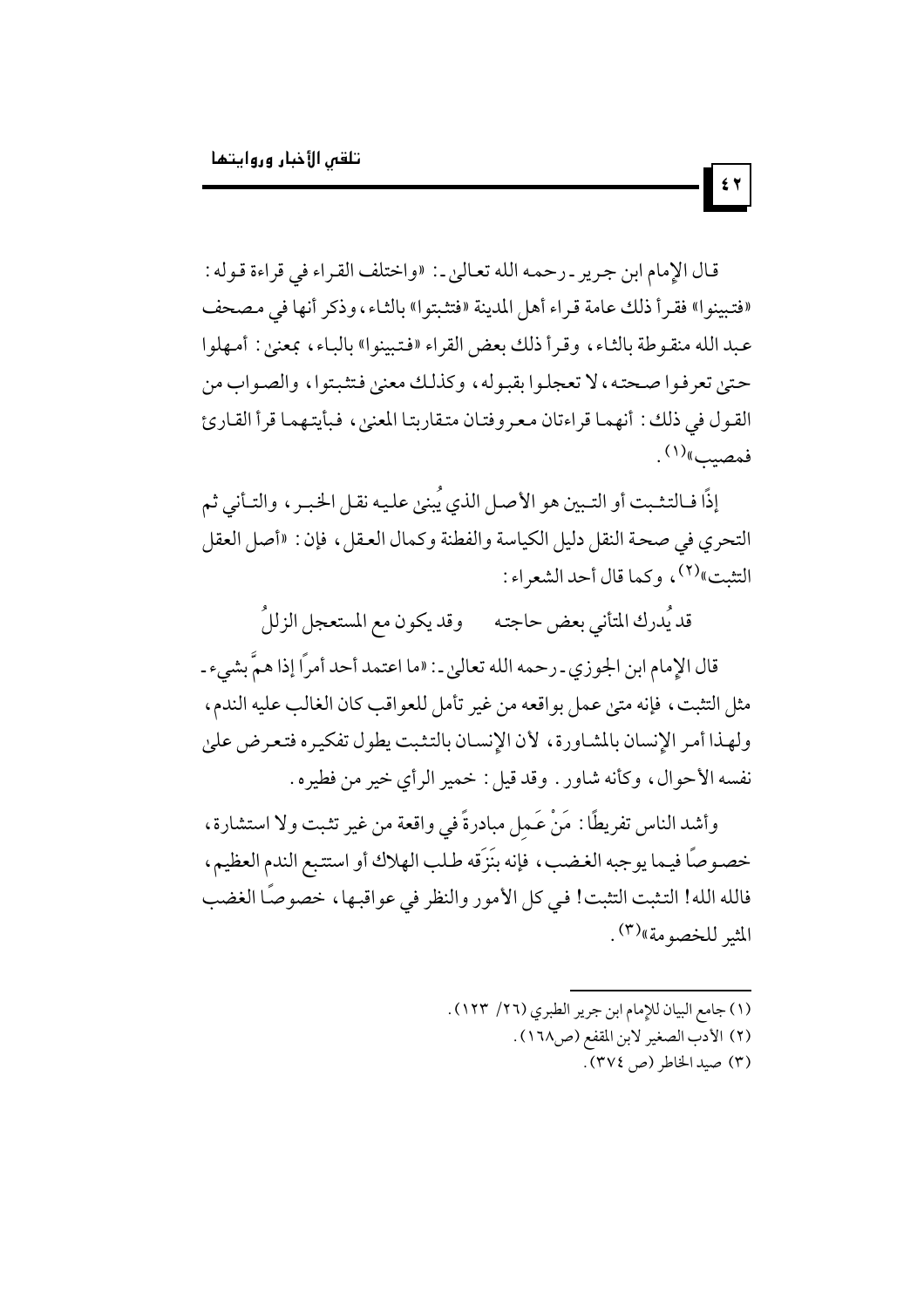وقال العلامة عبد الرحمن السعدي-رحمه الله تعالى .: «والتثبت في سماع الأخبار، وتمحيصها ونقلها وإذاعتها، والبناء عليها، أصل كبير نافع، أمر الله به ورسوله، قال الله تعالىٰ: ﴿ يَا أَيُّهَا الَّذِينَ آمَنُوا إِن جَاءَكُمْ فَاسقٌ بنبَأ فَتَبَيَّنُوا أَن تُصيبُوا قَوْمًا بِجَهَالَة فَتُصْبِحُوا عَلَىٰ مَا فَعَلْتُمْ نَادمينَ ﴾ [الحجرات : ٦] .

 $\mathbf{r}$ 

فأمر بالتثبت وأخبر بالأضرار المترتبة علىٰ عدم التثبت، وأن من تثبت لم يندم، وأشارإلين الميزان في ذلك قوله تعالين : ﴿ أَن تُصِيبُوا قَوْمًا بِجَهَالَةٍ ﴾ وأنه العلم والتحـقق في الإصـابة وعـدمـه، فـمن تحقق وعلم كـيف يسـمع، وكـيف ينقل، وكيف يعمل، فهو الحازم المصيب، ومن كان غير ذلك فهو الأحمق الطائش الذي مآله الندامة .

وأحوج الناس إلىي هذا الأمر : الولاة علىي اختـلاف مراتبهم وطبـقـاتهم، وأهل العلم عليي تفـاوت درجــاتهم، وذلك يحـتـاج إلـي اجـتــهـاد وتمرين للنفس، وتوطين لها عليٰ ملازمة التثبت مع الاستعانة بالله، والله الموفق المعين»<sup>(١)</sup>.

وقال الأستاذ سيد قطب ـ رحمه الله تعالى ـ: «والعقيدة الإسلامية عـقيدة الوضـوح والاستقـامة والنصـاعـة، فلا يقـوم شيء فيـها عـلي الظن أو الوهم أو الشبهـة ﴿ وَلا تَقْفُ مَا لَيْسَ لَكَ به علْمٌ إِنَّ السَّمْعَ وَالْبَصَرَ وَالْفُؤَادَ كُلُّ أُولَئكَ كَانَ عَنْهُ مَسْئُولاً ﴾ [الإِسراء: ٣٠]، وهذه الكلمات القليلة تقيم منهجًا كاملاً للقلب والعقل، يشمل المنهج العلمي الذي عرفته البشرية حديثًا جدًا، ويُضيف إليه استقامة القلب، ومراقبة الله، ميزة الإسلام علىٰ المناهج العقلية الجافة .

والتثبت من كل خبر ، ومن كل ظاهرة، ومن كل حركة، قبل الحكم عليها،

<sup>(</sup>١) الفتاوي السعدية (ص ٦٦ ـ ٦٧).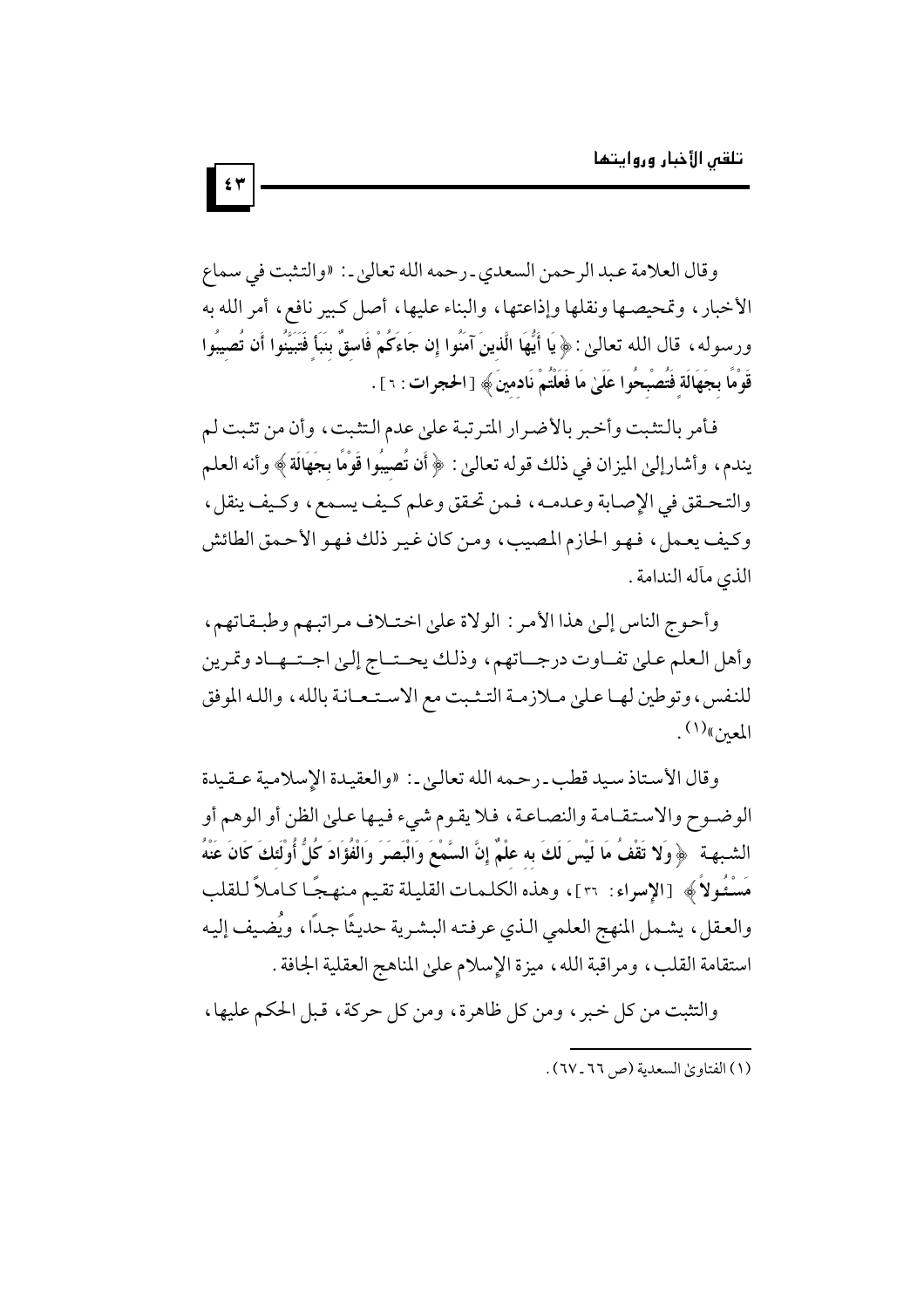هو دعوة القرآن الكريم، ومنهج الإسلام الدقيق، ومتىٰ استقام القلب والعقل علىٰ هذا المنهج لم يبق مجال للوهم والخرافة في عالم العقيدة، ولم يبق مجال للظن والشـبـهـة في عـالـم الحكم والقـضـاء والتـعـامل، ولم يبق مـجـال للأحكام السطحية والفروض الوهمية في عالم البحوث والتجارب والعلوم.

الأمانة العلمية التي يُشيد بها الناس، في العصر الحديث، ليست سويٰ طرف من الأمانة العقلية القلبية التي يُعلن القرآن تبعتها الكبريٰ، ويجعل الإنسان مسؤولأ عن سمعه وبصره وفؤاده، أمام واهب السمع والبصر والفؤاد، إنها أمانة الجوارح والحواس والعقل والقلب، أمانة يُسأل عنها صاحبها، وتُسأل عنها الجوارح والعقل والقلب جميعًا، أمانة يرتعش الوجدان لدقتها وجسامتها كلما نطق اللسـان بكلمـة، وكلمـا روىٰ الإنسـان رواية، وكـلمـا أصـدر حكمًـا علىٰ شخص أو أمر أو حادثة .

﴿ وَلَا تَقْفُ مَا لَيْسَ لَكَ بِهِ عِلْمٌ﴾ ، ولا تتبع ما لم تعلمه علم اليقين، وما لم تَثَّبَتْ من صحته؛ من قول يقـال ورواية تروىٰ، ومن ظاهرة تفسر أو واقعة تعلل، ومن حكم شرعي أو قضية اعتقادية» .

إلين أن قال ـ رحمه الله تعاليٰ ـ: «وهكذا تتضافر الآيات والأحاديث عليٰ تقـرير ذلك المنهج المتكامـل الذي لا يأخـذ العـقل وحـده بالتـحـرج في أحكامـه والتثبت في استقرائه، إنما يصل التحرج بالقلب في خواطره وتصوراته، وفي مشاعره وأحكامه، فلا يقول اللسان كلمة، ولا يروي حادثة، ولا ينقل رواية، ولا يحكم العقل حكمًا، ولا يُبرم الإنسان أمرًا إلا وقد تثبت من كل جزئية ومن كل ملابسـة ومن كل نتيجة، فلم يبق هنالك شـك ولا شبهة في صـحته : ﴿إِنَّ هَٰذَا الْقُرَّآنَ يَهْدي للَّتي هيَ أَقْوَمُ ﴾ [الإسراء : ٩] حقًّا وصدقًا»<sup>(١)</sup> .

(١) في ظلال القرآن (٤/ ٢٢٢٧).

 $|\mathfrak{t}\mathfrak{t}|$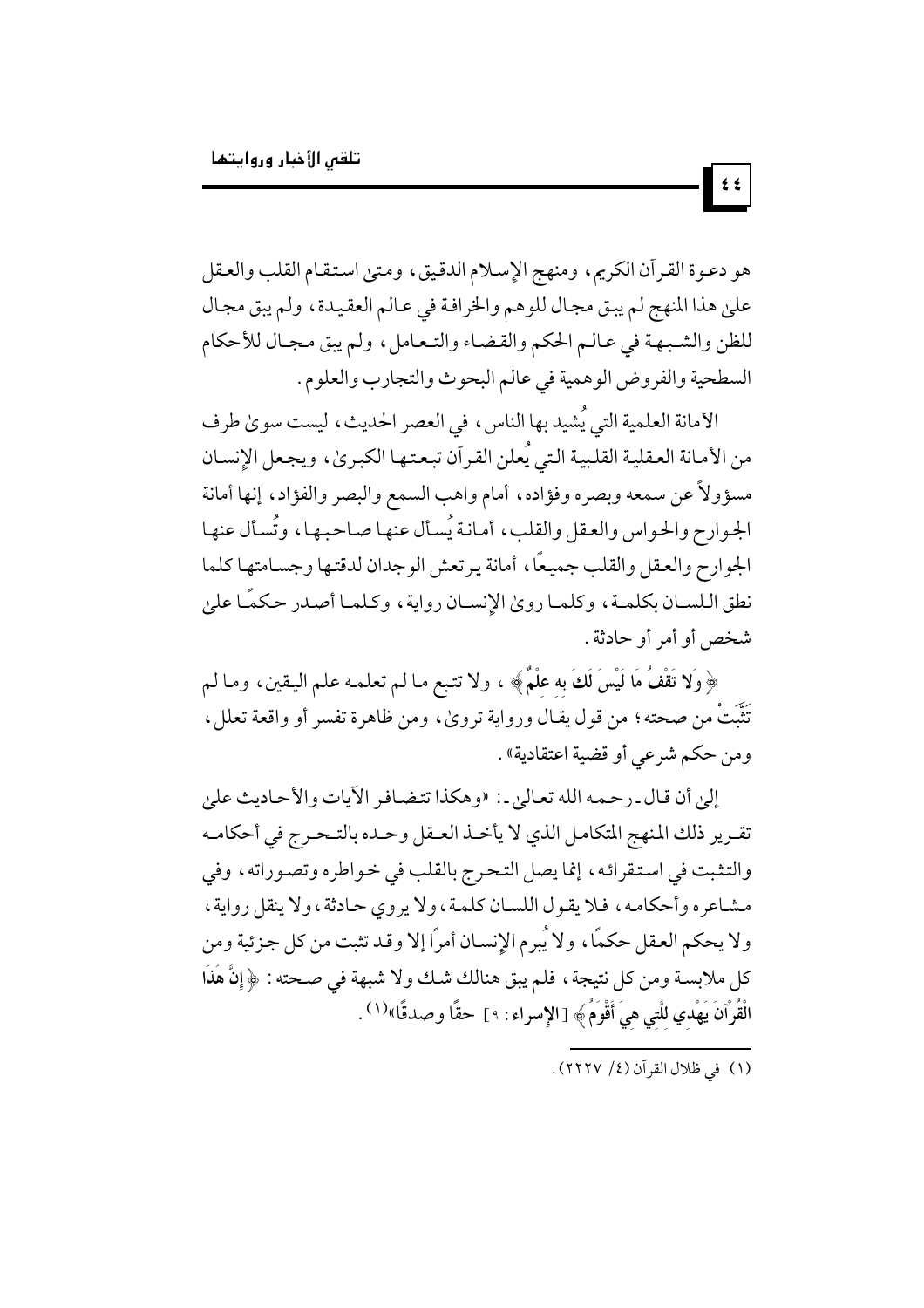إن التسرع في رواية الأخبار أو تلقيها ، سوف يؤدي في كثير من الأحيان إلي إلحاق الظلم ببعض الناس، لذا فإن عليٰ الإنسان الواعي مهمة كبيرة جدًّا، وهي دراسة مصادر المعلومات بعين فاحصة ناقدة، ومن الضروري حينئذ اعتماد الطريقة الشرعية العلمية ، للحصول علىٰ الحقائق ، وهذا في ظني كفيل بوأد كثير من الأخبار ، وإيقاف تدفقها واستمرارها .

 $|\mathfrak{so}|$ 

ومن الأمثلة في هذا الباب: قول قيس بن الربيع : «قدم علينا قتادة بن دعامة الكوفة ، فأردنا أن نأتيه فقيل لنا : إنَّه يبغض علياً ـ رضي الله عنه ـ فلم نأته . ثم قيل لنا بعد : إنَّه أبعد الناس من هذا ، فأخذنا عن رجل عنه»(١) .

فانظر كيف جرَّ عدم التثبت إلىٰ تضييع الاستفادة من عـلو إسناد هذا التابعي الجليل وغزارة حفظه .

## الاعتماد على ضبط النقلة وصحة فهمهم:

من القضايا المشكلة الخفية التي قد يغفل عنها بعض الأفاضل : أنهم باديء ذي بدء ينظرون إلىٰ عـدالة الناقل وأمـانتـه دون النظر إلىٰ ضـبطه وإتقـانـه في النقل. . . !

وعندما تكون استجابة الإنسان استجابة عـاطفية، فإنه عادة يعـجز عن تمييز الحقائق، فقد يكون الناقل قد بلغ الغاية في التقويٰ والورع، لكنه قليل الضبط، قليل التيقظ، ضعيف الحفظ لما يسمع .

وهذا يذكرني بقـول ابن أبي الزناد ـرحمه الله تعـالي ـ : «أدركت بالمدينة مائةً كلهم مأمون؛ ما يؤخذ عنهم الحديث، يقال: ليس من أهله»(٢).

- (١) سير أعلام النبلاء (٥/ ٢٧٢).
- (٢) أخرجه مسلم في مقدمة صحيحه (١/ ١٥)، وانظر ما بعدها .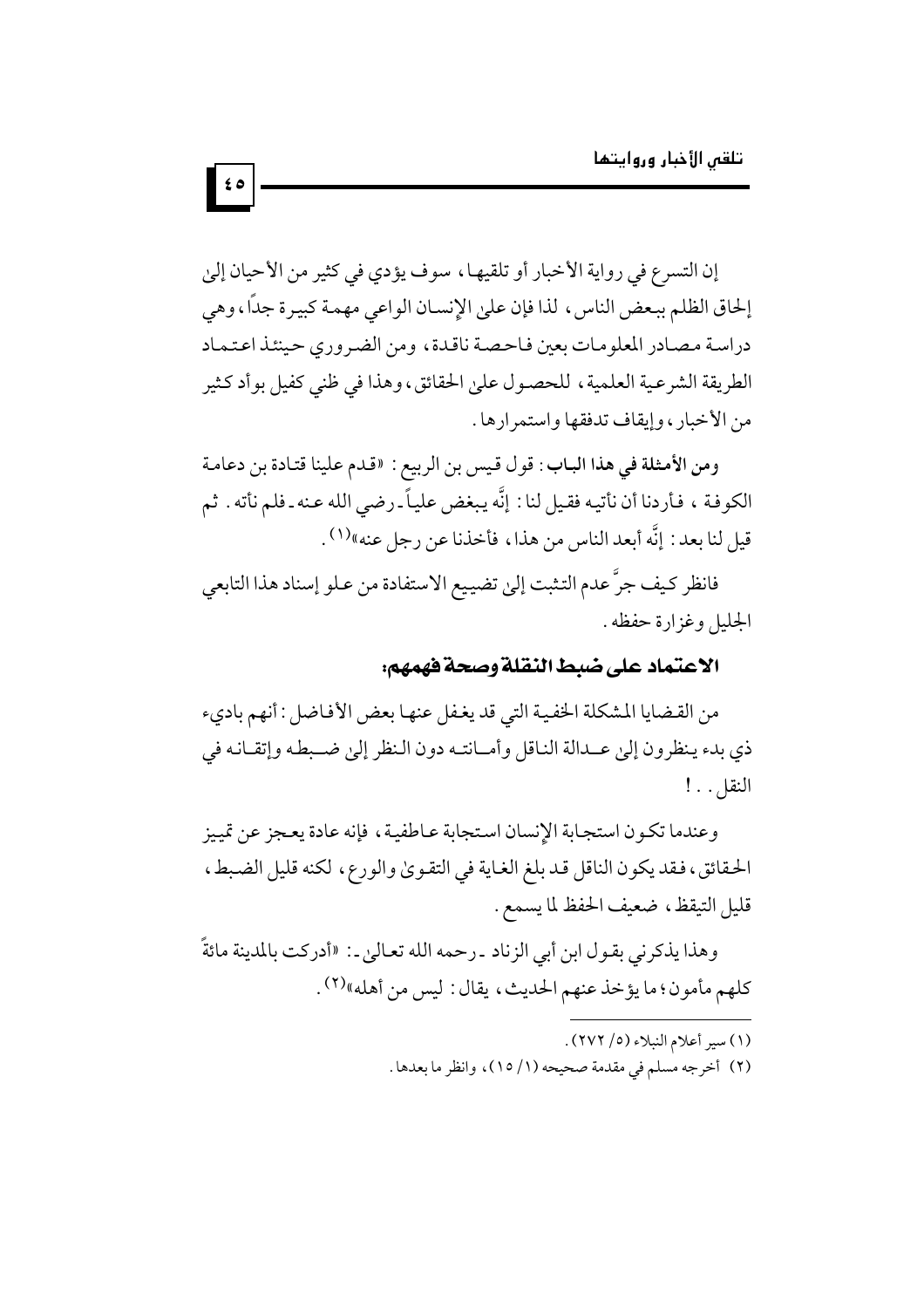وقال الإمام مالك بن أنس - رحمه الله تعالى ـ: «إن هذا العلم دين ، فانظروا عـمن تأخـذونـه، لقـد أدركت سبعين ممن يقـول: قـال رسـول الله عَلِيَّة . عند هذه الأساطين ـ وأشار إلىٰ المسجد ـ فما أخذت عنهم شيئًا ، وإن أحدهم لو ائتمن علىٰ بيت مال لكان أمينًا ، إلا أنهم لم يكونوا من أهل هذا الشأن» .

وفي رواية ابن وهب عنه : «أدركت بهـذه البلدة أقـوامًا لو استُسـقى بهم المطر لسقوا، قد سمعوا العلم والحديث كثيرًا، ما حدثت عن أحد منهم شيئًا، إنهم كانوا ألزموا أنفسهم خوف الله والزهد، وهذا الشأن ـ يعني : الحديث والفتيا ـ يحتاج إلىي رجل معه تُقيي وورع وصيانة ، وإتقان وعلم وفهم ، فيعلم ما يخرج من رأسه وما يصل إليه غداً، فأمــا رجــل بلا إتقــان ولا مـعرفـــة فلا ينتفع به، ولا هـو حجة، ولا يؤخذ عنه»(١).

قال وكـيع بن الجراح رحـمه الله تعاليٰ ـ وذكر حـديثًا يرويـه عن وهب بن إسماعيل ـ: «ذاك رجل صالح . . . وللحديث رجال»(٢) .

ومن الناس من يسـمع الخبـر ثم ينقله عليٰ غيـر وجهـه ، ليس من باب الكذب والخيانة، ولكنه لم يستطع أن يفهم الكلام علىٰ وجهه الصحيح، فالله سبحانه وتعالىٰ لم يرزقه حسن الفهم والتيقظ، ولهذا تراه يُقوّل الناس ما لم يقولوا، ويُحمَّل كلامهم ما لا يحتمل . . !

إن هناك تفاوتًا كبيرًا بين الناس في الإدراك والقدرة على تفسير الأحداث، وحينما يفهم السامع من كلام القائل شيئًا، ثم ينقل للناس مفهومه هو ـ لا منطوق القائل ونص كلامه ـ فإنَّ هذا سـوف يؤدي إلىٰ لبس شـديد عند الناس . وسـوء

(١) ترتيب المدارك (١/ ١٣٨\_١٣٩).

 $|\varepsilon\tau|$ 

(٢) شرح علل الترمذي لابن رجب الحنبلي (١/ ٩٤).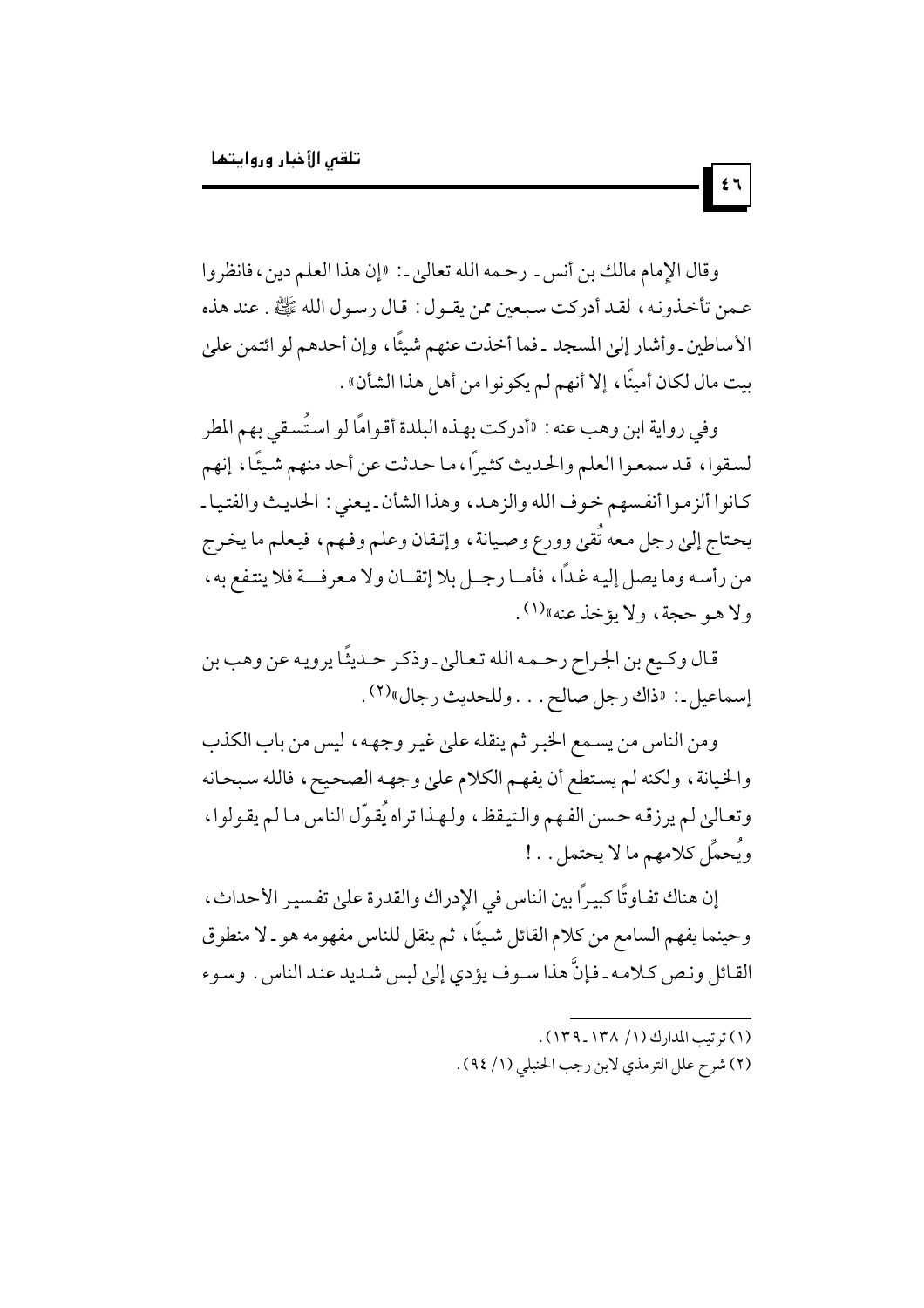الفهم شائع عند كثير من الخلق، وقد يسوء فهم المرء لما يذكر بقصد إرادة السوء، أو بغير قصد عن حسن نية ، ولهذا كان من تمام دقة علماء أصول الفقه ـ رضي الله عنهم ـ أنهم يفرقون بين المنطوق والمفهوم، ويُقدمون منطوق القائل علىي مفهوم كلامه عند التعارض.

ونظير هذا أن السامع يسمع الكلمة أو يقرأها، فيأخذ بعض لوازمها ثم ينقل هذه اللوازم للناس ـ بقصد أو بغير قصد ـ عليي أنها من أصل الكلام وصلبه! ولهذا أيضًا كان بعض علماء الأصول يقول : لازم القول ليس بلازم .

وعدم مراعاة هذه الجوانب والتنبه لها قد يؤدي إلىي التسليم ببعض الأخبار الواهية التي ليس لها أساس من الصحة، ثم تؤدي هذه الأخبار دورها في إثارة ضغائن النفوس . . . . !!

قال شيخ الإسلام ابن تيمية رحمـه الله تعالىٰ: «وكثير من الناقلين ليس قصده الكذب، لكن المعرفة بحقيقة أقوال الناس من غير نقل ألفاظهم، وسائر ما به يَعرف مرادهم قد يتعسر عليي بعض الناس، ويتعذر عليي بعضهم»(١) .

وقال الإمام ابن القيم ـ رحمه الله تعالىٰ ـ: «صحة الفهم وحسن القصد من أعظم نعم الله التي أنعم الله بها عليٰ عبده، بل ما أعطى عبد عطاء بعد الإسلام أفضل ولا أجل منهما، بل هما ساقا الإسلام وقيامه عليهما، وبهما يأمن العبد طريق المغضوب عليهم الذين فسد قصدهم، وطريق الضالين الذين فسدت فهومهم، ويصير من المنعم عليهم الذين حسنت أفهامهم وقصودهم، وهم أهل الصراط المستقيم الذين أُمرنا أن نسأل الله أن يهدينا صراطهم في كل صلاة .

وصححة الفـهم نور يقذفـه الـله في قلب الـعبـد، يُـميـز بـه بين الصـحـيح

 $\mathbf{v}$ 

<sup>(</sup>١) منهاج السنة النبوية (٦/ ٣٠٣) تحقيق د . محمد رشاد سالم .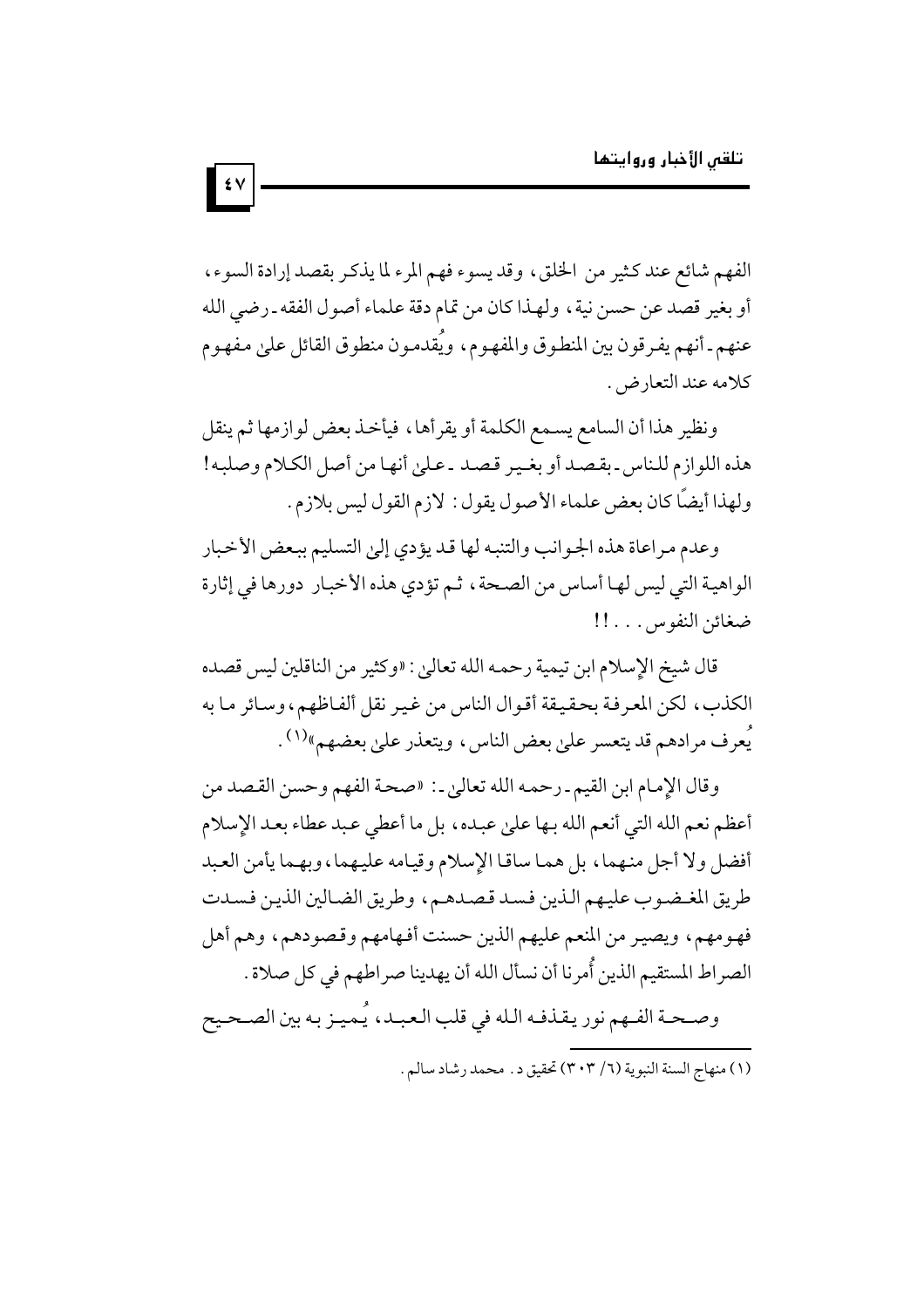والفياسيد، والحق والبياطل، والهيديٰ والضيلال، والغي والرشياد، ويمده حسين القـصـد، وتحـري الحق، وتقـويٰ الرب في السـر والعـلانيـة، ويقطـع مـادته اتبـاع الهويٰ، وإيثار الدنيا، وطلب محمدة الخلق، وترك التقويٰ» (١).

وقـال الإمـام ابن القـيم أيضًا : «والعلـم بمراد المتكلم يُعـرف تارة من عـمـوم لفظه، وتارة من عموم علته، والحوالة علىٰ الأول أوضح لأرباب الألفاظ، وعلىٰ الثاني أوضح لأرباب المعاني والفهم والتدبر ، وقد يعرض لكل من الفريقين ما يُخل بمعرفة مراد المتكلِّم، فيعرض لأرباب الألفاظ: التقصير بها عن عمومها، وهضمها تارة، وتحميلها فوق ما أريد بها تارة، ويعرض لأرباب المعاني فيها نظير ما يعرض لأرباب الألفاظ، فهذه أربع أفات هي منشأ غلط الفريقين»(٢).

وقـال الإمام السبكي ـ رحمه الله تعـاليٰ ـ : «فكثيراً مـا رأيت من يسـمع لفظة فيفهمها علىٰ غير وجهها، فيُغير علىٰ الكتاب والمؤلف ومن عاشره، واستن بسنته ، مع أن المؤلف لم يُرد ذلك الوجه الذي وصل إليه هذا الرجل . . . !

فإذا كان الرجل ثقة ومشهودًا له بالإيمان والاستقامة فلا ينبغي أن يحمل كلامـه وألفـاظ كـتـاباته علـيٰ غـيـر مـا تُعـود منه ومـن أمـثـاله، بـل ينبـغي التـأويل الصالح، وحسن الظن الواجب به وبأمثاله»(٣).

وإذا قلبنا صفحات التاريخ فسوف نجد حكايات عديدة ، ساء فيها فهم بعض الناس، فحمَّلوا أقوال الآخرين ما لا تحتمل، وفهموا منها ما لم يكن مرادًا .

(١) إعلام الموقعين (١/ ٨٧).

 $|\mathbf{t} \wedge$ 

- (٢) إعلام الموقعين (١/ ٢٢٠).
- (٣) قاعدة في الجرح والتعديل (ص ٩٣).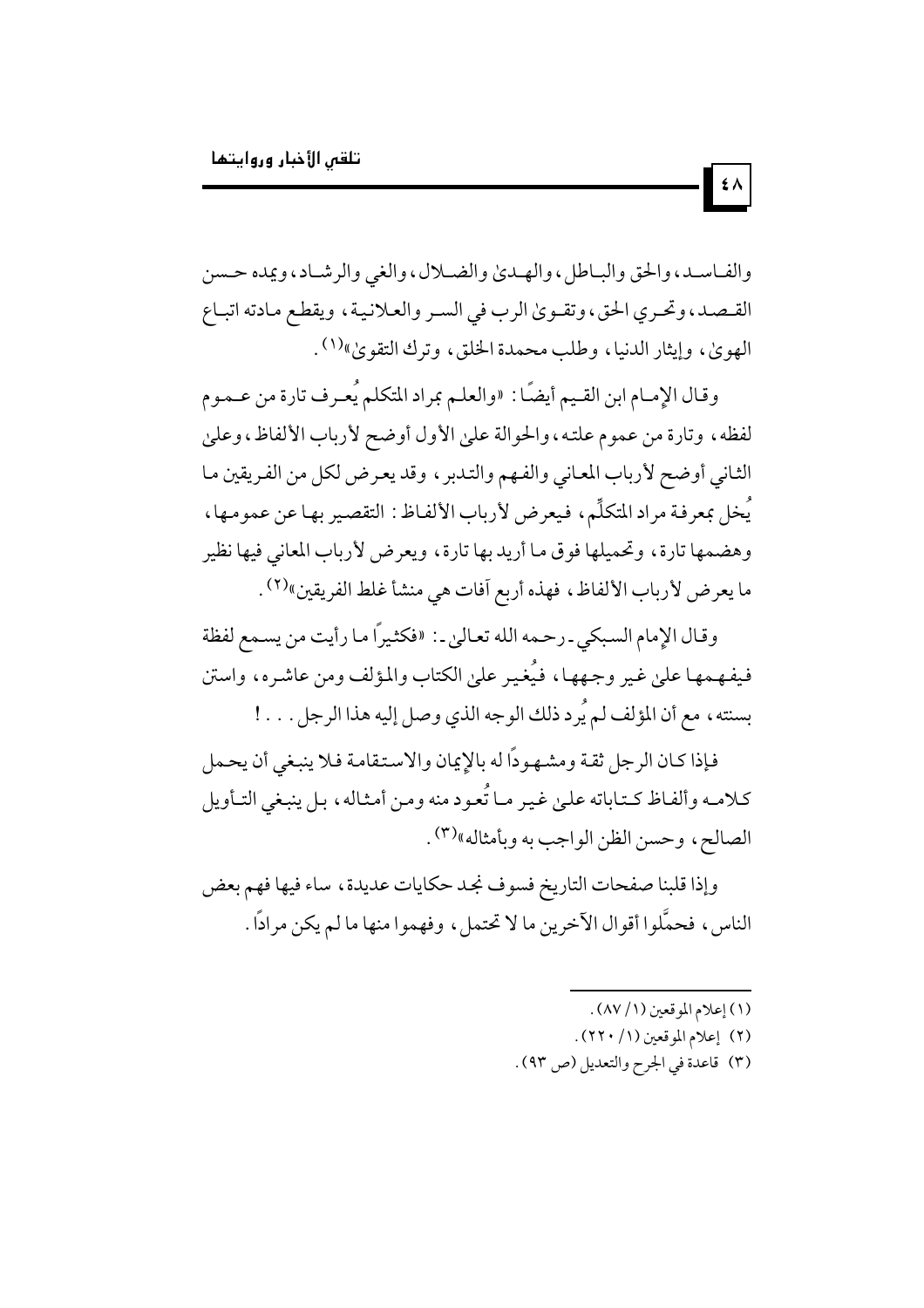قال الإِمام أحمد بن حنبل ـ رحمه الله تعالىٰ ـ : «بلغ ابن أبي ذئب أن مالكًا لم يأخذ بحديث : «البيِّعان بالخيار»(١)، فقال : يُستتاب، فإن تاب، وإلا ضربت عنقه!»(۲)

فابن أبي ذئب ـ رحمه اللـه تعالىٰ ـ فـهم مـخطئًا أن الإمـام مالك ـ رحـمـه الله تعالىٰ ـ يرد حديث النبي ﷺ تشهيًّا فقال ما قال . . . لكن الإمام مالك ما قال ذلك إلا لوجود معارض راجح عنده، وكما قال الحافظ الذهبي : «فـمالكٌ في هذا الحديث، وفي كل حديث له أجر ولابد، فإن أصاب ازداد أجراً آخر »(٣) .

الحادثة الثانية :

حصل خلاف مشهور بين الإمام البخاري، والإمام محمد بـن يحيي الذهلي ـ رحمهما الله تعالىٰ ـ، فقد كان الإمام البخاري يقول : القرآن غير مخلوق، وأفعالنا مخلوقة . ففهم منه الذهلي أنه يقول : لفظي بالقرآن مخلوق! فأثار الناس عليه وآذاه وما زال به حتيٰ أخرجه من بلده!! وبلغ به الحال أن قال : «من ذهب بعد هذا إلىٰ محمد بن إسـماعيل البخاري فاتهموه، فإنه لا يحضر مجلسه إلا من کان *ع*ليٰ مثل مذهبه»<sup>(٤)</sup>.

- (١) أخرجه البخاري في كتاب : البيوع، باب إذا بيَّن البيعان (٢٠٩/٤)، ومسلم في كتاب : البيع، باب الصدق في البيع (٣/ ١١٦٤).
- (٢) سير أعلام النبلاء (٧/ ١٤٢ ـ ١٤٣)، وقد ذكر الذهبي بعد ذلك ما يشعر بوجوب التثبت من صحة نسبة هذا القول إلي ابن أبي ذئب، إذ قال: « . . . ولم يسندها أحمد، فلعلها لم تصح» . (٣) سير أعلام النبلاء (١٢/ ٤٥٦).
	- (٤) الجرح والتعديل (٧/ ١٩١).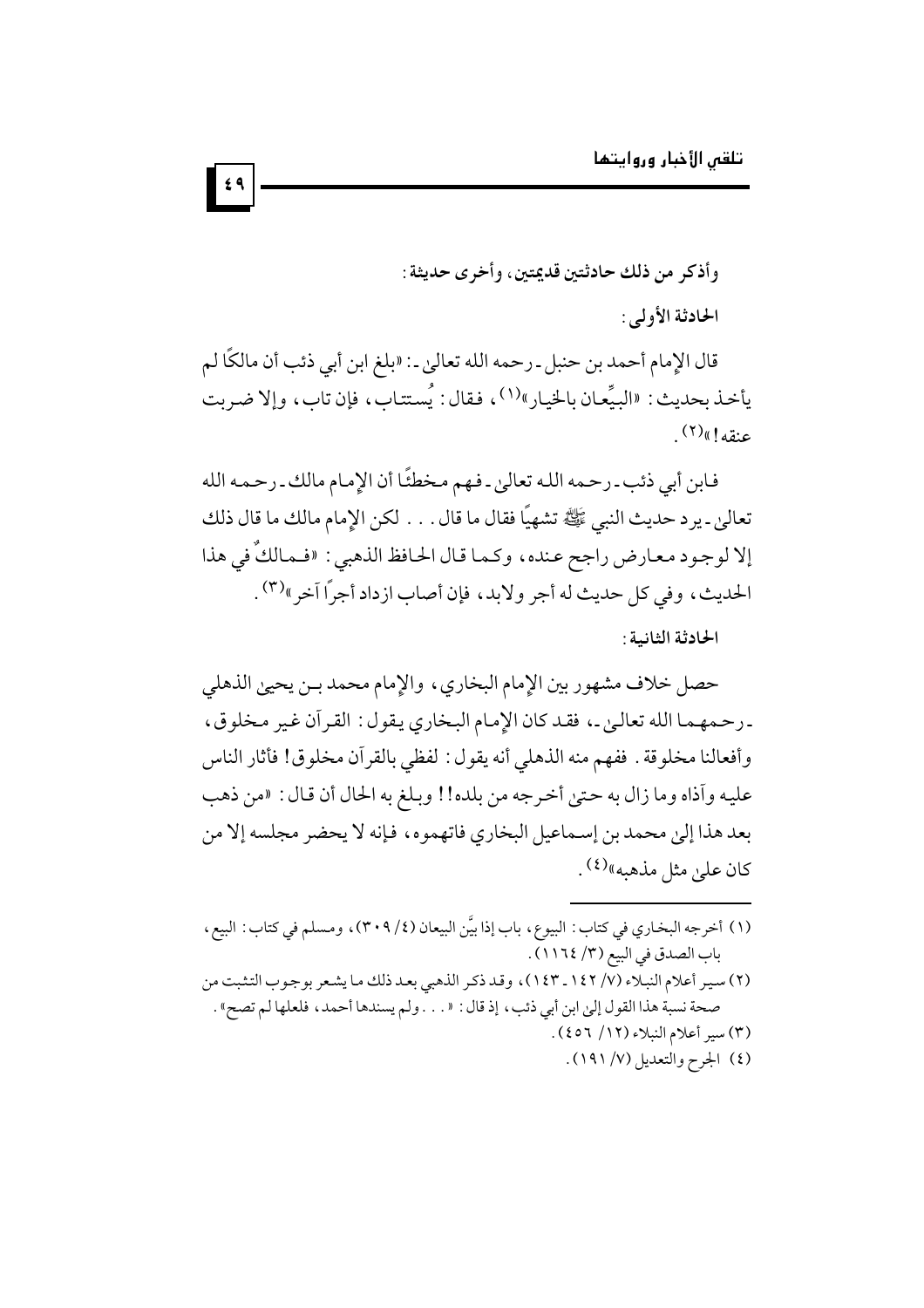ثم إن أبا حاتم وأبا زرعة ـ وهمـا من أجلّ أئمة الجرح والتعـديل ـ تركا حـديث الإمام البخاري، لهذا الأمر!

فانظر كيف أديٰ سوء الفهم إلىٰ ترك حديث إمام الأئمة ، وأمير المؤمنين في الحديث!!

الحادثة الثالثة :

 $\vert \cdot \rangle$ 

وهي من طريف ما يمكن ذكره في هذا الموضع : أن أحـد الإخـوة الأفـاضل دخل علىٰ أحد أشياخه في مجلسه، فنظر إليه شيخه نظر عتاب وملامة، فلما سأله عن ذلك؟! أخبره شيخه أنه قد سمع أنه يتأول صفة اليد لله ـ سبحانه وتعـاليي-بالقـوة والـقـدرة . . ! فـقـال صـاحـبنا : سـبـحـانك ربى هذا بـهـتـان عظيم . . . وكيف أطيق هذا . . ؟!

فتهلل وجه الشيخ بعد اطمئنانه ، وقال : لعل الناقل لم يتثبت من فهمه!

ثم تذكر صاحبنا أنه تحدث قبل أيام مع بعض أصحابه في تفسير قول الله ـ عز وجل ـ : ﴿ وَالسَّمَاءَ بَنَيْنَاهَا بِأَيْدِ وَإِنَّا لُموسعُونَ﴾ [الذاريات : ٤٧ ] .

فقال : بأيد، يعني بقوة، كما نقل ذلك الحافظ ابن كثير ـ رحمه الله تعاليٰ ـ عن ابن عباس ومجاهد وقتادة والثوري وغير واحد<sup>(١)</sup>، ولم يتطرق صاحبنا لصفة اليد لله ـ سبحانه وتعالىٰ ـ ولكن فـهم منه الناقل فهمًا بعيدًا عن المراد فـأبعد النحعة . . !

وقديمًا كـان الحكماء يقولون : «ومـا أفة الأخبـار إلا رواتها» ، وما أجـمل قول أبي الطيب المتنبي :

<sup>(</sup>١) تفسير القرآن العظيم للحافظ ابن كثير (٤/ ٢٣٧).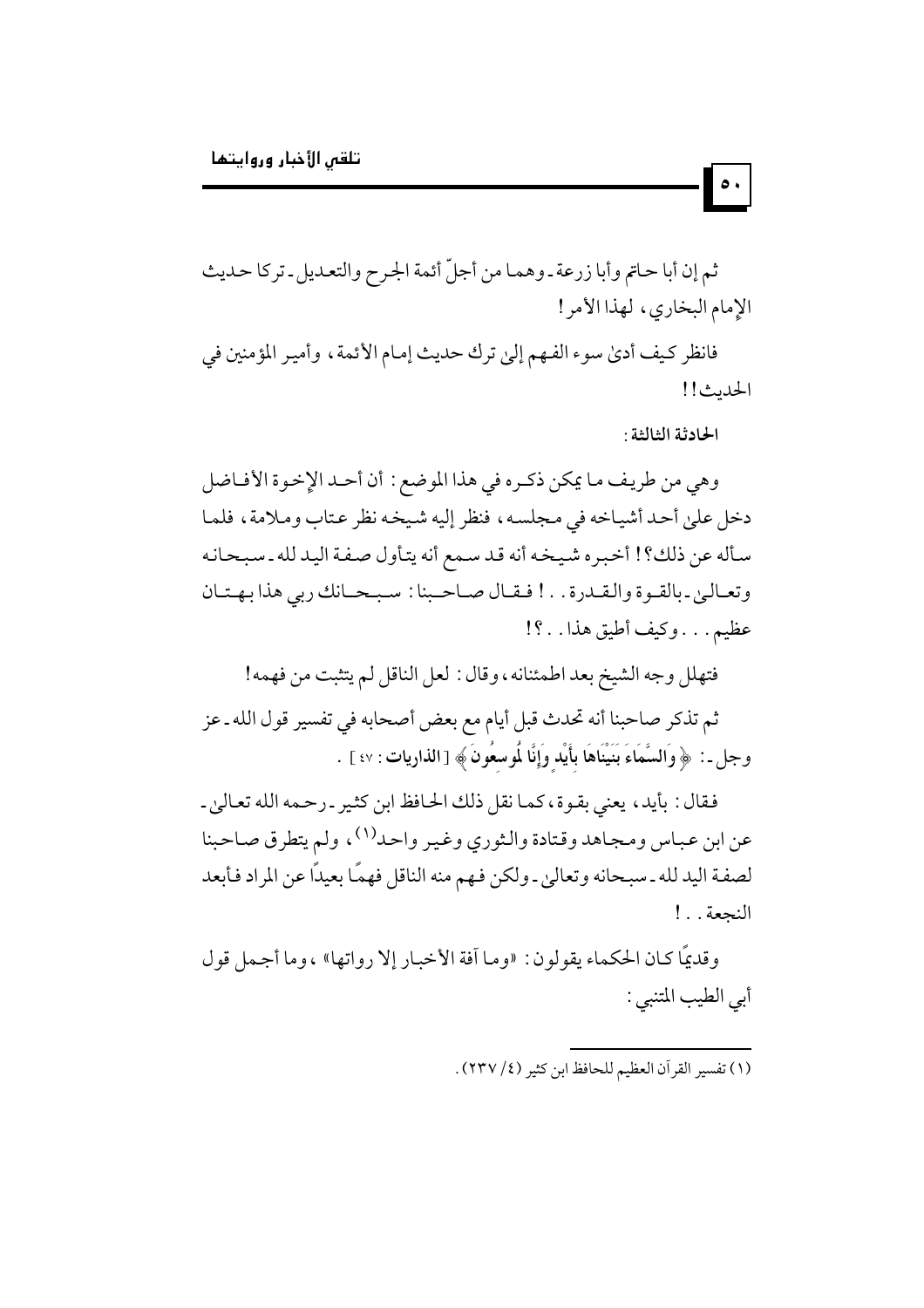وكم من عبائب قبولاً صبحيحياً وآفتــه من الفــهم الســقــيم على قــــدر القــــرائح والعلوم ولكين تبأخيسسية الأذهبان مبنيه وقول الشاعر الآخر: فسإن أخطأ المعنى فسذاك مسواتُ إصبابة مسعني المرء روح كسلامسه فسيسقظتيه للعبالمين سسبساتُ إذا غـاب قلب المرء عن حـفظ لفظه ومن طريف ما يذكر في قلة الضبط وضعف الحفظ : قول أبي عُبيدة لكيسان ـ مستمليه ـ: «كيسان يسمع غير ما أقول، ويقول غير ما يسمع، ويكتب غير ما

> يقول، ويقرأ غير ما يكتب، ويحفظ غير ما يقرأ»<sup>(١)</sup>. وليس هذا بعيدًا عن بعض النقلة في هذا العصر . . !!

الاعتماد على القرائن في قبول الأخبار وردها:

مما تقدم يتبين لنا : أن الخبر إذا نقل عن أحد من العلماء أو الدعاة، ولم يتأكد لنا صحة النقل، أو صحة فهم الدلالة، فينبغي أن يُعرض ذلك الخبر عليٰ أقواله وأفعاله السابقة واللاحقة، ويُقاس بطريقته وأحواله، فإن خالف ذلك الخبرُ المعروفَ من سيرته وقوله، كانت هذه قرينة مهمة في رد الخبر ، أو حمله عليٰ المعروف من حاله .

وأعتقد أن هذه الطريقة ـ أعنى : الاعتماد علىٰ القرائن ـ من الوسائل المفيدة جدًّا في تمييز الأخبار وتنقيحها ، قال الإمام ابن القيم ـ رحمه الله تعاليٰ ـ : «والكلمة الواحدة يقولها اثنان، يُريد بها أحدهما : أعظم الباطل، ويُريد بها الآخر محض الحق، والاعتبار بطريقة القائل وسيرته ومذهبه، وما يدعو إليه ويُناظر عنه»(٢).

- (١) أدب الإملاء والاستملاء للسمعاني ص ٩٢ .
	- (٢) مدارج السالكين (٣/ ٥٢١).

 $| \circ \setminus |$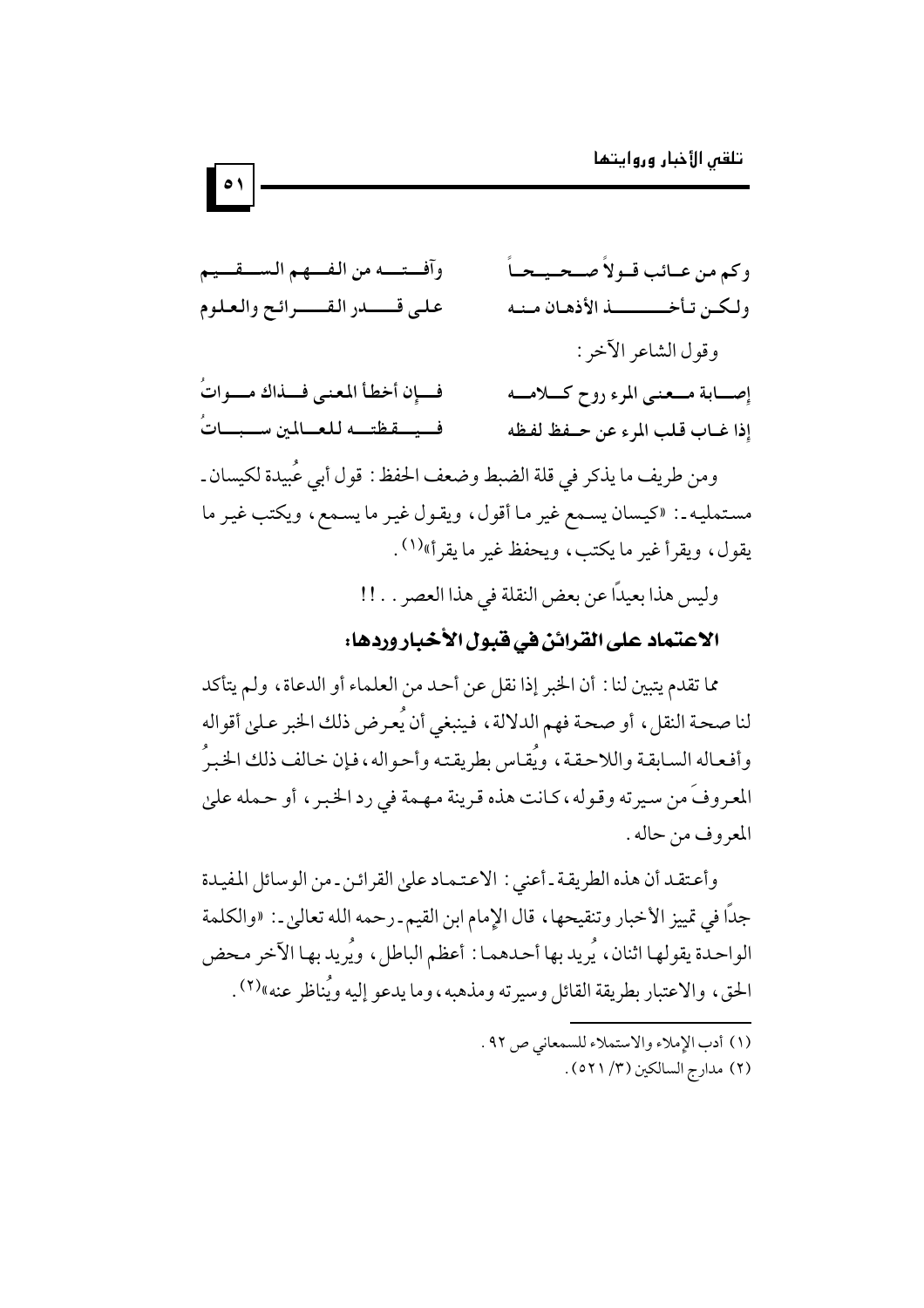وتقدم قريبًا قول الإمام السبكي-رحمه الله تعاليٰي: «فإذا كان الرجل ثقة مشهودًا له بالإيمان والاستقامة، فلا ينبغي أن يُحمل كلامه وألفاظ كتاباته عليٰ غير ما تُعوِّد منه ومن أمثاله ، بل ينبغي التأويل الصالح ، وحسن الظنِّ الواجب به ويأمثاله»<sup>(۱)</sup>.

ومن جميل ما يحسن ذكر ه في هذا المقام تطبيقًا لهذه القاعدة المثالان الآتيان : المثال الأول:

نقل عن سهل التـسـتري أنـه لما دخل الزنج إليٰ البـصـرة، قيـل له في ذلك، فقال: «هاه، إن ببلدكم هذا من لوسألوا الله أن يزيل الجبال عن أماكنها لأزالها، ولو سألوه أن لا يُقيم الـقيامة لما أقامـها، لكنهم يعلمون مواضع رضـاه فلا يسألونه إلا ما يُحب!» ولما علم من حال سـهل أنه ليس من أهل الغلو والإسراف، قال ابن تيمية ـ رحمه الله تعالىٰ ـ : «وهذه الحكاية إما كذب علىٰ سهل ـ وهذا الذي نختار أن يكون حقًّا ـ، أو تكون غلطًا منه فلا حول ولا قوة إلا بالله»(٢).

المثال الثاني :

 $\mathbin{\mid} \circ \mathbf{v}$ 

نقل عن الجنيد ـ رحمه الله ـ أنه قال : «انتهىٰ عقل العقلاء إلىٰ الخَيْرة» قال ابن تيمية : «فهذا ما أعرفه من كلام الجنيد، وفيه نظر هل قاله؟! ولعل الأشبه أنه ليس من كلامه المعهود، فإن كان قد قال هذا فأراد عدم العلم بما لـم يصل إليه، لم يُرد بذلك أن الأنبياء والأولياء لم يحصل لهم يقين ومعرفة وهدي وعلم؛ فإن الجنيد أجلِّ من أن يريد هذا، وهذا الكلام مردود علىٰ من قاله» .

ثم قال ابن تيمية كلامًا متينًا محكمًا، في أخره: « . . . كل أحد يؤخذ من

- (١) قاعدة في الجرح والتعديل (ص ٩٣).
	- (٢) مجموع الفتاوي (١٤/ ٣٦٦).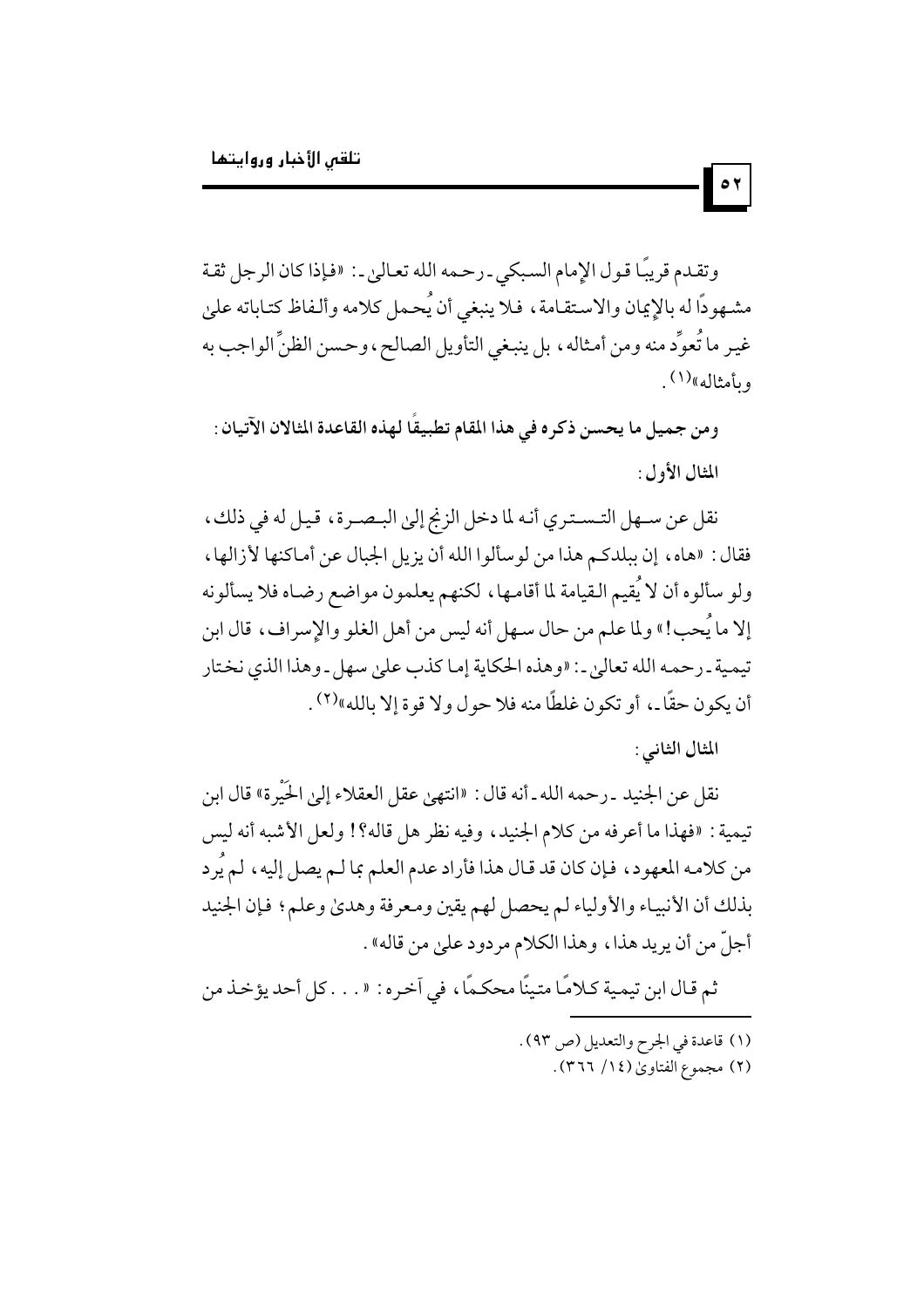قوله ويترك إلا رسول الله ﷺ ، وما ثَمَّ معصوم من الخطأ غير الرسول، لكن الشـيـوخ الذين عُـرف صـحـة طريقـتـهم عُلـم أنهم لا يقـصـدون مـا يُعلم فـسـاده بالضرورة من العقل والدين»<sup>(١)</sup> .

الخبر التحليلي:

ومما يُؤثِّر علىٰ صياغة الخبر ونقله ويوجب التحري والتثبت : أن الناقل للخبر يقرن بين ذكره للخبر وبين رأيه هو وتحليله . . . حتىٰ إن السامع يظن أن كل ما ينقل هو الخبر ، وتختلط بين يديه الأوراق ولا يستطيع بعد ذلك أن يُميز بين الخبر وبين تصورات الناقل وتحليلاته الشخصية، وهناك فارق جوهري بين ذكر الخبر مجردًا، وبين الخبر التحليلي، ولا شك بأن الالتزام بالأسلوب العلمي في عرض الأخبار شرط أساس في صحة النقل وإبراء الذمة .

ومما تجدر الإشارة إليه أيضًا : أن رؤية الإنسـان الفكرية وانطباعـاته النفسـية لـها تأثير كبير علىٰ صياغة الخبر ونقله، فقد يثير الناقل حول الخبر ضبابًا كثيفًا، يحجب رؤية السامع ويُعمى بصيرته، ومعلوم أن الخبر الواحد يمكن أن يرويٰ علىٰ سبعين وجهًا، ويستطيع الناقل أن يتخير أحسن الألفاظ وأعفها، كما أنه يستطيع اختيار أقسى الألفاظ وأفحشها . . . !!

ومن روائع الإمام ابن القيم قوله ـ رحمه الله تعالىٰ ـ: «وكل أهل نحلة ومقالة يُكسبون نحلتهم ومقالتهم أحسن ما يقدرون عليه من الألفاظ، ومقالة مخالفيهم أقبح ما يقدرون عليه من الألفاظ، ومن رزقه الله بصيرة فهو يكشف بها حقيقة ما تحت تلك الألفاظ من الحق والباطل، ولا تغتر باللفظ، كما قيل في هذا المعنى:

تقـول : هـذا جنيّ النحـل تمدحه \_ وإن تشأ قــلت : ذا قــىء الزنابير

(١) مجموع الفتاويٰ (١١/ ٣٩١. ٣٩٣).

 $\bullet$ r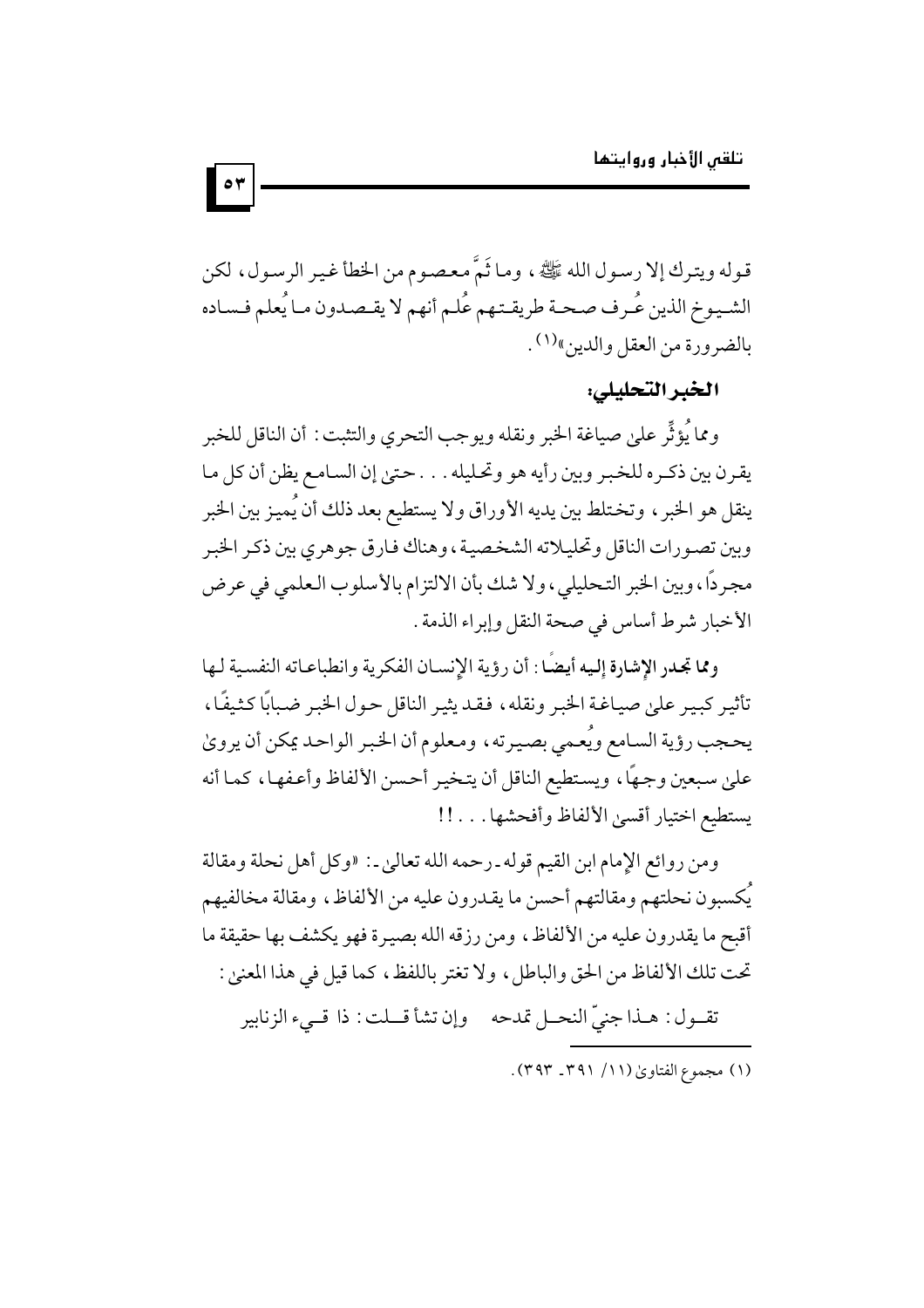مدحًا وذمًا وما جاوزت وصفهما والحــق قد يعـــتريه سوء تعبير

فإذا أردت الاطلاع علىٰ كنه المعنىٰ هل هو حق أو باطل، فجرَّده من لباس العبارة، وجرِّد قلبك عن النفرة والميل، ثم أعط النظر حقه ناظرًا بعين الإنصاف، ولا تكن ممن ينظر في مقالة أصحابه ومن يحسن ظنه فيهم ـ نظرًا تامًا بكل قلبه ، ثم ينظر في مقالة خصومه وممن يسيء ظنه به كنظر الشزر والملاحظة، فالناظر بعين العداوة يري المحاسن مساوئ، والناظر بعين المحبة عكسه، وما سلم من هذا إلا من أراد الله كرامته وإرتضاه لقبول الحق»<sup>(۱)</sup> .

وقد يكون الخبر المنقول صحيحًا، ولكن الناقل يُخبر به بصيغة التهكم والاستهزاء، والتهكم سلاحٌ خفى لاذع يُسقط من قيمة الآخرين، ويُقلل من احترامهم . . «فطعن اللسان أنفذ من طعن السنان»(٢) .

فاللغة التي يُصاغ فيها الخبر تؤثر تأثيرًا بالغًا علىٰ المتلقى، سلبًا أو إيجابًا، وجزمًا أن الخبر إذا عرض بأدب وورع : تقبله المخالف واطمأنت إليه النفوس، ولكن إذا عرض في سفهِ وتشفٍّ : أثار المخالف وجعله يُصر عليٰ عناده وباطله وتكذيبه للخبر !!

وأشار الجاحظ إشارة عجيبة إلىٰ هذا الشأن، حيث قال: «اللفظ الهجين الرديء، والمستكره الغبيي، أعلق باللسـان، وألف لـلسـمع،وأشـد التـحـامًـا بالقلب، من اللفظ الشريف، والمعنىٰ الرفيع الكريم»(٣).

وأكثر دقة منه قول الإمام أبي محمد ابن حزم ـ رحمه الله تعاليٰ ـ: «من

- (٢) جوامع الآداب في أخلاق الأنجاب لجمال الدين القاسمي (ص٧) .
	- (٣) السان و التسين (١/ ٤٨).

 $\mathbf{e}$ 

<sup>(</sup>١) مفتاح دار السعادة (١/ ١٤١).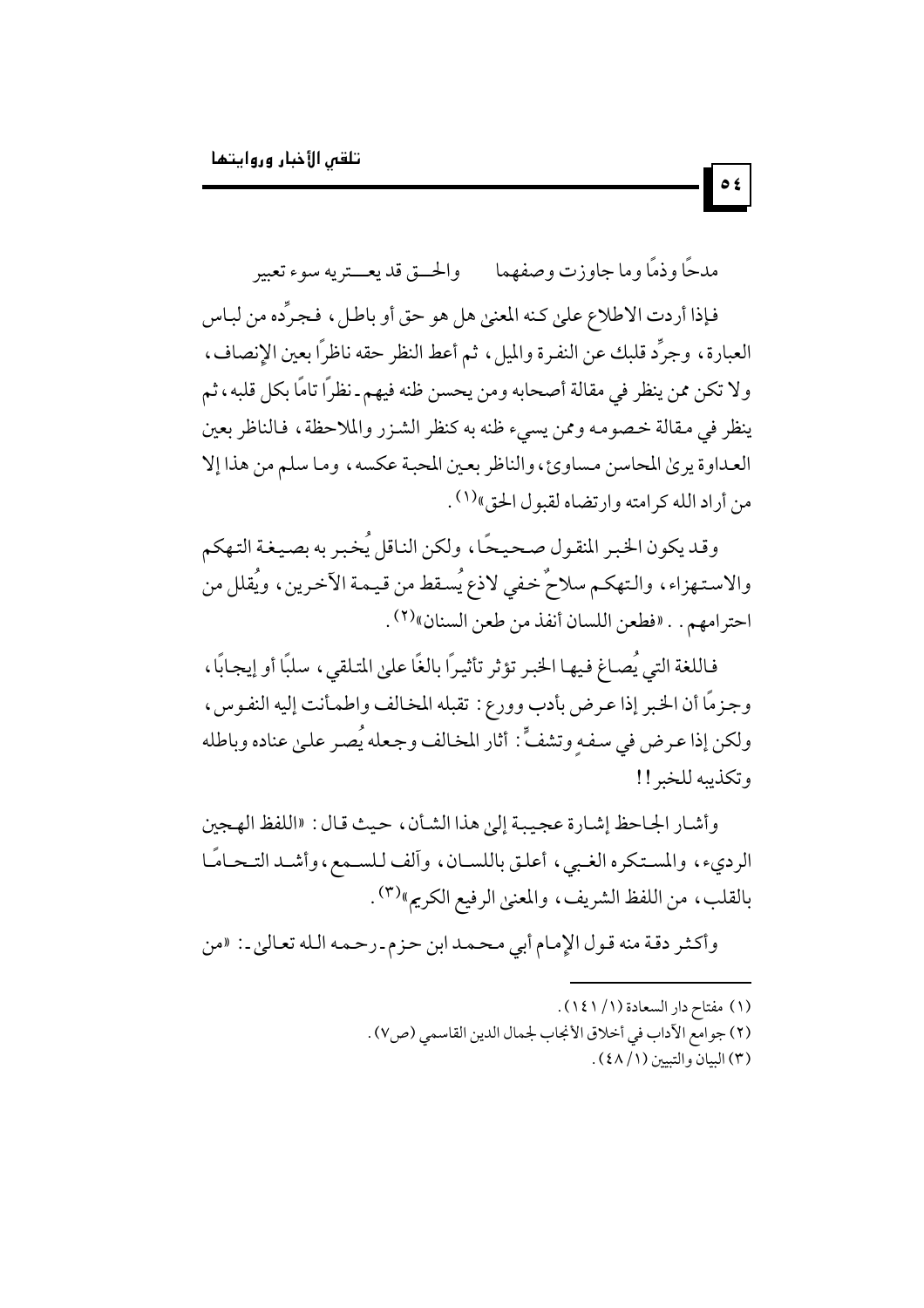العجائب أن الفضائل مستحسنة ومستثقلة ، والرذائل مستقبحة ومستحبة»(١) .

وهذا عند من لم ينوِّر الله فؤاده بنور الإِيمان . . وأما من اطمأنت نفسه بذكر الله، وخالطت بشاشته سـويداء قلبه، كـان لـلكلم الطيب أقرب، وعـن اللغو البـاطل أبعـد، قـال الله تعـالـين: ﴿ قَدْ أَفْلَحَ الْمُؤْمِنُونَ ﴿ إِنَّيْ الَّذِينَ هُمْ فِي صَلاتِهِمْ خَاشعُونَ ﴿ لَكَ وَالَّذِينَ هُمْ عَنِ اللَّغْوِ مُعْرِضُونَ ﴾ [المؤمنون : ١ – ٢ ] .

\* \* \*

<sup>(</sup>١) الأخلاق والسير في مداواة النفوس (ص ٢٦).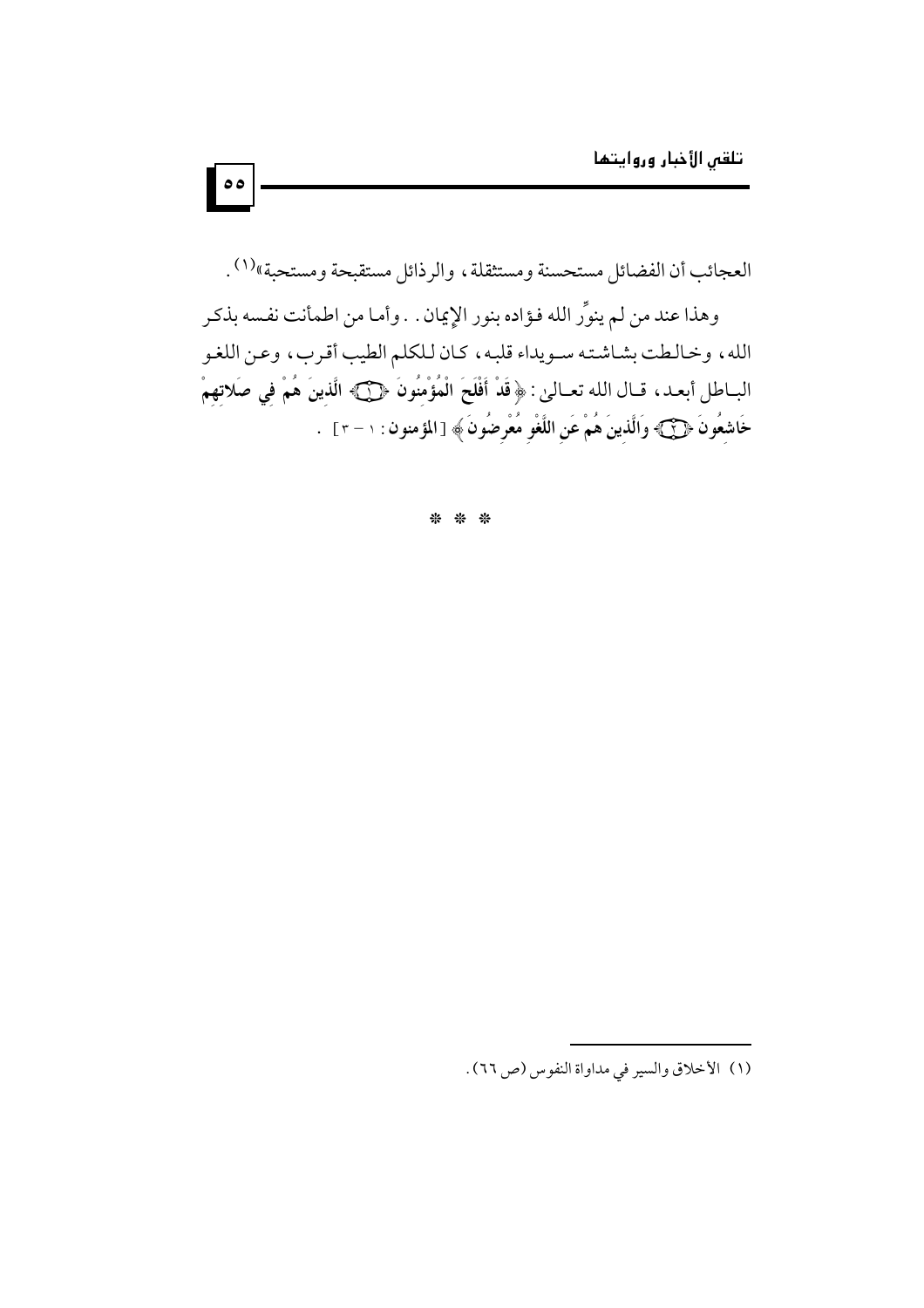# ثانيا : حسن الظن

 $\overline{\phantom{a}}$  or

من الناس من يطلق لخياله العنان، ويصوغ شتيي التصورات التي تنسب إليي الناس التهم، وتوقعهم في البلاء. . . وسوء الظن يجعل الإنسان يتجه اتجاهًا مغايرًا لما أراده الناس، ويقوم بتفسيـر الكلمات والوقائع والأخبـار بناءاً عليٰ خلفيات نفسية مبيَّتة ، فيُفرِّغ كل كلمـة من مضمو نها ويملؤها بمعـان أخرىٰ عديدة ليست من مدلولها، ثم يمارس هذا الإنسان ـ دون وعي ـ نوعًا من التحليل لما يراه ويسمعه، ثم يضخم إحساسه تضخيمًا مسرفًا بدون أي تحفظ .

قـال الله تعـالين مـحذراً من هذا الخُـلُق : ﴿ يَا أَيُّهَا الَّذينَ آمَنُوا اجْتَنبُوا كَثِيراً مّنَ الظَّنّ إِنَّ بَعْضَ الظَّنّ إِثْمٌ وَلا تَجَسَّسُوا وَلا يَغْتَب بَّعْضُكُم بَعْضًا أَيُحبُّ أَحَدُكُمْ أَن يَأْكُلَ خُمَ أَخيه مَيْتًا فَكَرِهْتُمُوهُ وَاتَّقُوا اللَّهَ إِنَّ اللَّهَ تَوَّابٌ رَّحيمٌ ﴾ [الحجر ات : ١٢ ] .

وعن أبي هريرة ـ رضي الله عنه ـ قـال : قـال رسـول الله ﷺ : «إياكم والظن فإن الظن أكذب الحديث، ولا تجسسوا، ولا تحاسدوا، ولا تدابروا، ولا تباغضوا، وكونوا عباد الله إخوانًا»<sup>(١)</sup> .

قال الإمام القرطبي-رحمه الله تعالىٰ-في تفسير أية الحجرات: «قال علماؤنا : فالظن هنا وفي الآية : التهمة، ومحل التحذير والنهي : إنما هـو تهمـة لا سبب لها يوجبها، كمن يُتهم بالفاحشة أو بشرب الخمر مثلاً، ولم يظهر عليه ما يقتضي ذلك، ودليل كون الظن هنا بمعنىٰ التهمة قوله : ﴿ وَلا تَجَسَّسُوا ﴾ وذلك

<sup>(</sup>١) أخرجه أحمد (٢/ ٢٨٧، ٣١٢، ٣٤٢. . . وغيرها)، والبخاري في كتاب الأدب، باب ﴿ يَا أَيُّهَا الَّذينَ آمَنُوا اجْـتَنبُوا كَثيراً مّنَ الظَّنِّ ﴾ (١٠/ ٤٨٤)، ومسلم في كتاب البر والصلة، باب تحريم  $(19\lambda 0/\xi)$ الظن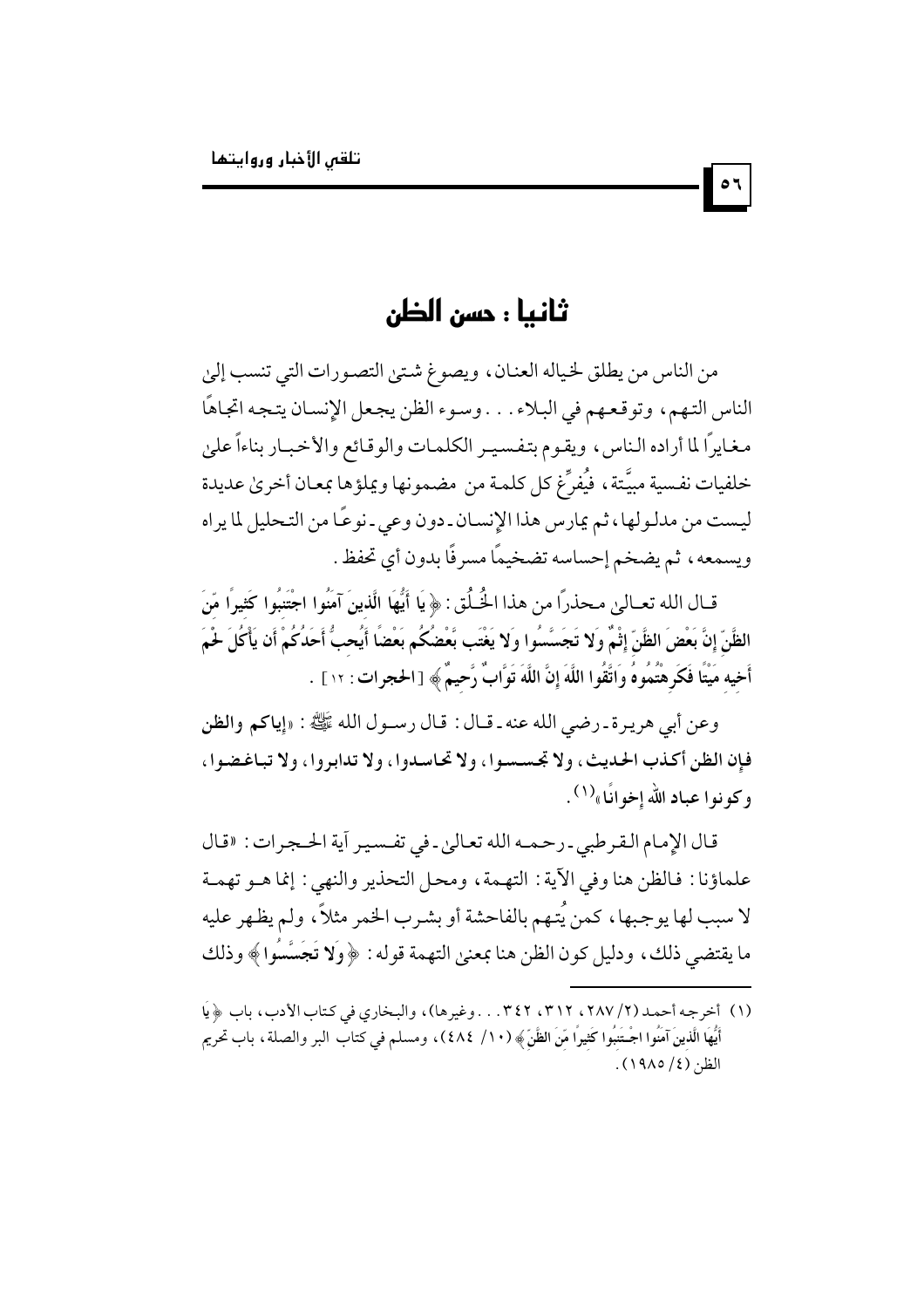أنه قد يقع له خاطر التهمة ابتداءاً ويريد أن يتجسس خبر ذلك ويبحث عنه ، ويتبصر ويستمع لتحقيق ما وقع له من تلك التهمة ، فنهي النبي ﷺ عن ذلك» .

ثم قـال الإمام القـرطبي مبينًا طريقة تمييز الـظنون : «والذي يُميـز الظنون التي يجب اجتنابها عما سواها، أن كل ما لم تُعرف له أمارة صحيحة وسبب ظاهر كـان حـر امَّـا واجب الاجـتناب، وذلك إذا كــان المظنو ن به ممن شــو هد منه الســتر والصلاح، وأونست منه الأمانة في الظاهر ، فظن الفسـاد به والخيانة مـحرم، بخلاف من اشتهره الناس بتعاطي الريب والمجاهرة بالخبائث»<sup>(١)</sup>.

وبهذا يتـبين أن الظن السيء هو : ترجيح ما يخطر في النفس من احتـمـال السوء، وهو يبدأ بخاطرة تنقدح في ذهن الشخص، ثم لا يزال الشيطان ينفخ فيها حتى تسيطر عليه، ثم ينزلها منزلة الحقيقة التي لا مراء فيها ولا جدال . . !!

قال الإمام ابن قيم الجوزية ـ رحمه الله تعالىٰي ـ: «مبدأ كل علم نظري وعمل اختياري هـو : الخواطر والأفكار ، فإنها توجب التصورات ، والتصورات تدعـو إلىٰ الإرادات، والإرادات تقتـضي وقـوع الفـعـل، وكـثـرة تكراره تعـطي العـادة، فصلاح هذه المراتب بصلاح الخواطر والأفكار ، وفسادها بفسادها»(٢).

ويبدو أن الخلفية النفسية للظن السيء تنبئ بقلب عـامر بألوان عـديدة من ألوان الفساد : كالأثرة وحب الذات، والحسد، والرغبة في الوقيعة بأعراض المسلمين.

بينما ترئ المرء الـذي يحرص علىٰ إحسـان الظن بإخـوانه المسلـمين ويتلمس لهم المخارج، يمتلئ قلبه حبًّا للآخرين وإشفاقًا عليهم ورحمة بهم . وإن سلامة

- (١) الجامع لأحكام القرآن (١٦/ ٣٣١\_٣٣٢).
	- (٢) الفوائد (ص ٣٠٦).

 $\bullet$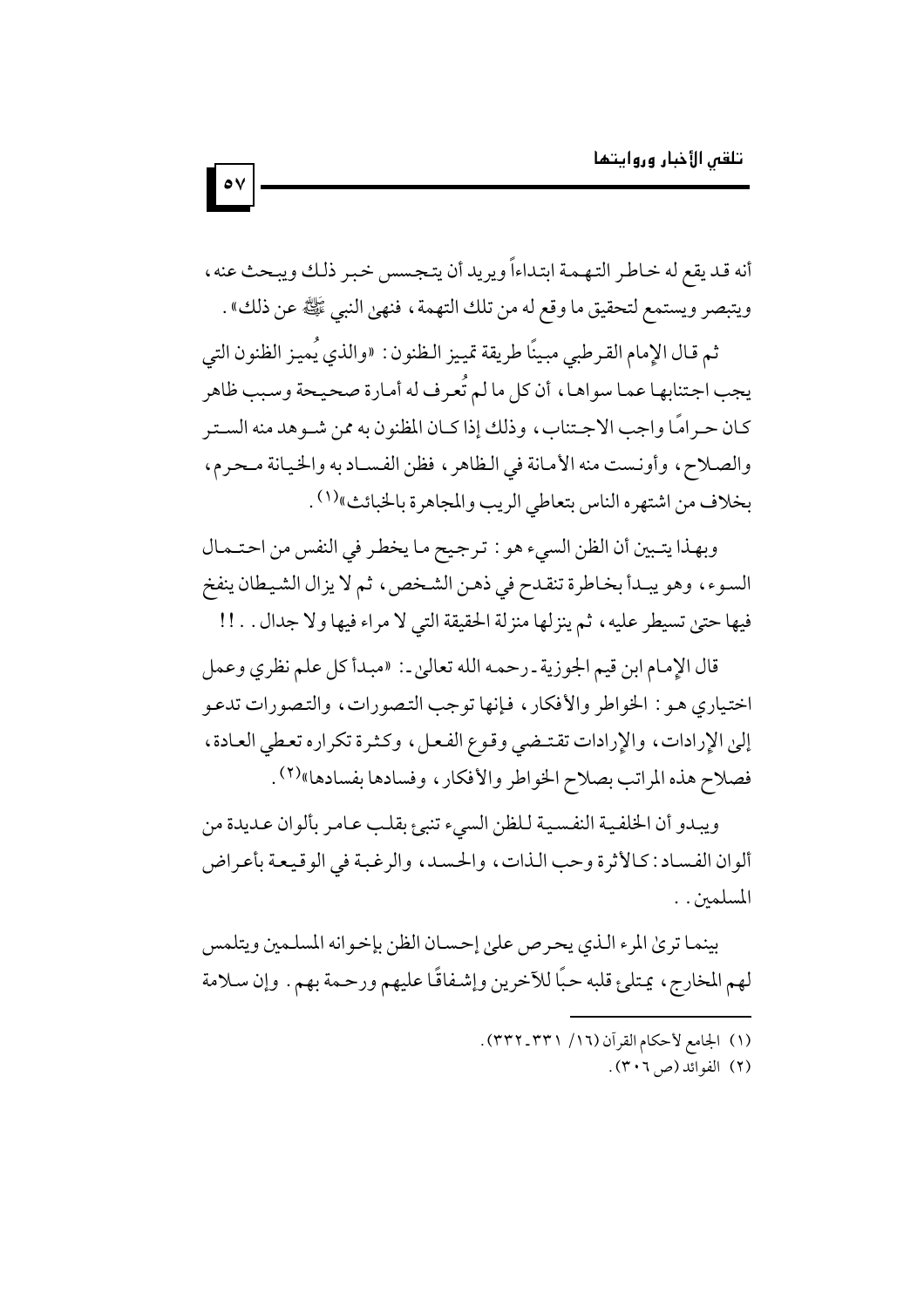القلب وخلوه من الظنون الفاسدة من القضايا الكلية العظيمة التي تملأ قلب المرء المؤمن راحة و طمأنينة وأنساً .

قال أبو الطيب المتنبي : إذا ساء فعل المرء ساءت ظنونه موصدَّق ما يعــتاده مـن توهــم وعــاديٰ محبــيه بفــعل عداته موأصبح في ليل من الجهل مظلم

والظن ـ في أغلب الأحـوال ـ عند كـثيـر من الناس ، ما هو إلا تخرصـات وأوهام، ورجم بالغيب، غير مبنى عليٰ دلائل صريحة، وبراهين راجحة، فهو كما قال أبو حامد الغزالي ـ رحمه الله تعالىٰ ـ : «عقد القلب وحكمه علىٰ غيره بالسوء، فأما الخواطر وحديث النفس فهو معفو عنه، بل الشك معفو عنه، ولكن المنهي عنه أن يظن، والظن عبارة عما تركن إليه النفس ويميل إليه القلب، وسبب تحريمه أن أسرار القلوب لا يعلمها إلا علام الغيوب، فليس لك أن تعتقد في غيرك سوءًا إلا إذا انكشف لك بعَيَان لا يقبل التأويل، فعند ذلك لا يمكنك إلا أن تعتقد ما عـلمتـه وشاهدتـه، وما لـم تشـاهد بعـينك ولـم تسمـعـه بأذنك ثـم وقع في قلبك فإنما الشيطان يلقيه إليك، فينبغي أن تكذبه فإنه أفسق الفساق».

ثم قال أبو حامد<sub>-</sub>رحمه الله تعالىٰ ـ: «أمارة عقد سوء الظن : أن يتغير القلب معه عـمـا كـان، فـينفـر عنه نفـورًا مـا، ويسـتـثـقله عن مـراعـاته وتـفـقـده وإكـرامـه والاغتمام بسببه، فهذه أمارات عقد الظن وتحقيقه»(١).

### التماس العذر لأهله:

 $\overline{\phantom{a}}$ 

ينبغي أن يعلم أن الأصل في المرء المسلم براءة الذمة وحسن الظن ؛ وخاصة

(١) إحياء علوم الدين (٣/ ٦٤).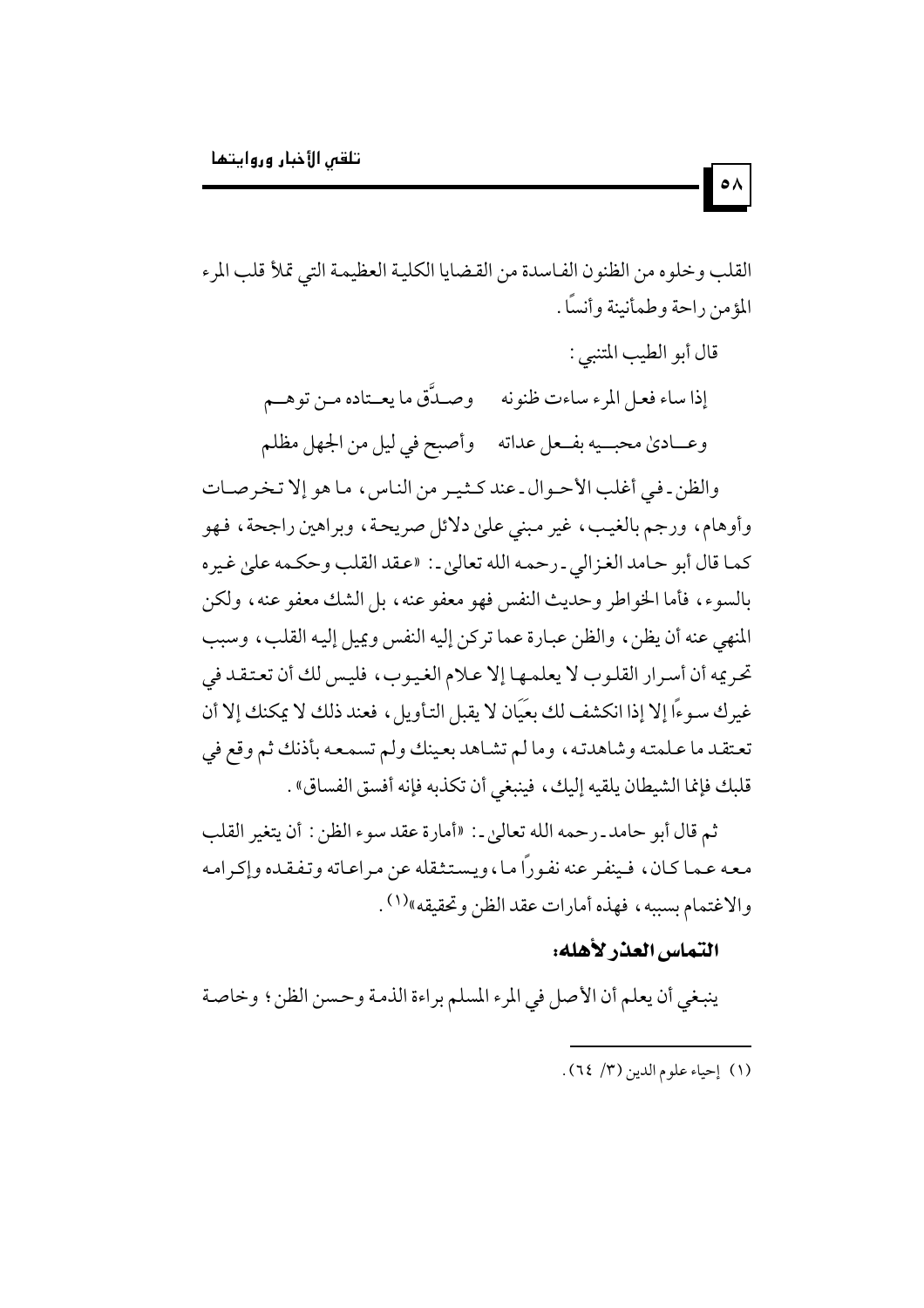العلمياء وطلاب العلم والدعياة، وهذه القياعيدة شيرط جبوهري لنزاهة الفكر ومنهجية البحث، وليس من الرزانة ولا من العقل . . بل ولا من الشرع أن يكون الأصل هو : اتهام المسلمين وإساءة الظن بهم . والمواقف وردود الأفعال لا ينبغي بل لا يجـوز أن تبنيٰ عليٰ مـجـرد التـخـرصـات والظنون المرجـوحـة . . وهذا من مقتضيات قـول الله عـز وجل : ﴿وَلا تَقْفُ مَا لَيْسَ لَكَ به علْمٌ إِنَّ السَّمْعَ وَالْبَصَرَ ۖ وَالْفُؤَادَ كُلُّ أُولَّئِكَ كَانَ عَنْهُ مَسْئُولاً ﴾ [الإسراء : ٣٦] .

 $| \circ \mathsf{q} |$ 

ولهذا كـان الواجب عليٰ العاقل اللبيب إذا سـمع خبراً لـم تطمئن له نفسه عن أحد من الدعـاة أو العلماء أو الصالحين أن يظن بـهم خيراً، ويحمل مـا سمعـه وما قرأه عليٰ أحسن المحامل الممكنة، ولا يترك للشيطان فـرصـة العبث بينه وبين إخوانه المسلمين، خاصة أن كثيرًا من الأعداء اجتهد في تشويه أحوالهم، وتلفيق التهم عنهم! قال الله ـ سبحانه وتعالى ـ بعد حادثة الإفك : ﴿ لَوْلا إِذْ سَمِعْتُمُوهُ ظَنَّ الْمُؤْمِنُونَ وَالْمُؤْمِنَاتُ بِأَنفُسهِمْ خَيْرًا وَقَالُوا هَذَا إِفْكٌ مُّبِيٌّ ﴾ [النور : ١٢ ] .

وقال أمير المؤمنين عـمر بن الخطـاب ـ رضي الله تعاليٰ عنه ـ : «لا تظن بكلـمة خرجت من أخيك المسلم سوءًا وأنت تجد لها في الخير محملاً»(١) .

ورويٰ ابن حـزم بإسناده عن سـعـيـد بـن المسـيـب أنه قـال : «وضـع عـمـر بن الخطاب ـ رضي الله عنه ـ لـلناس ثماني عشرة كلمـة من الحكمة، منها : ضَعْ أمر أخيك علىٰ أحسنه حتىٰ يأتيك علىٰ ما يغلبك عليه . ولا تظن بكلمة خرجت من في امريٰء مسلم شراً وأنت تجد لها في الخير محملاً»(٢).

وقال محمد بن سيـرين ـ رحمه الله تعـالين ـ: «إذا بلغك عن أخيك شيء

(١) تفسير الحافظ ابن كثير (٤/ ٢١٢) سورة الحجرات. (٢) آخر طوق الحمامة ، ضمن رسائل ابن حزم الأندلسي (١/ ٣٠٩) تحقيق د . إحسان عباس . «في» أي : فم .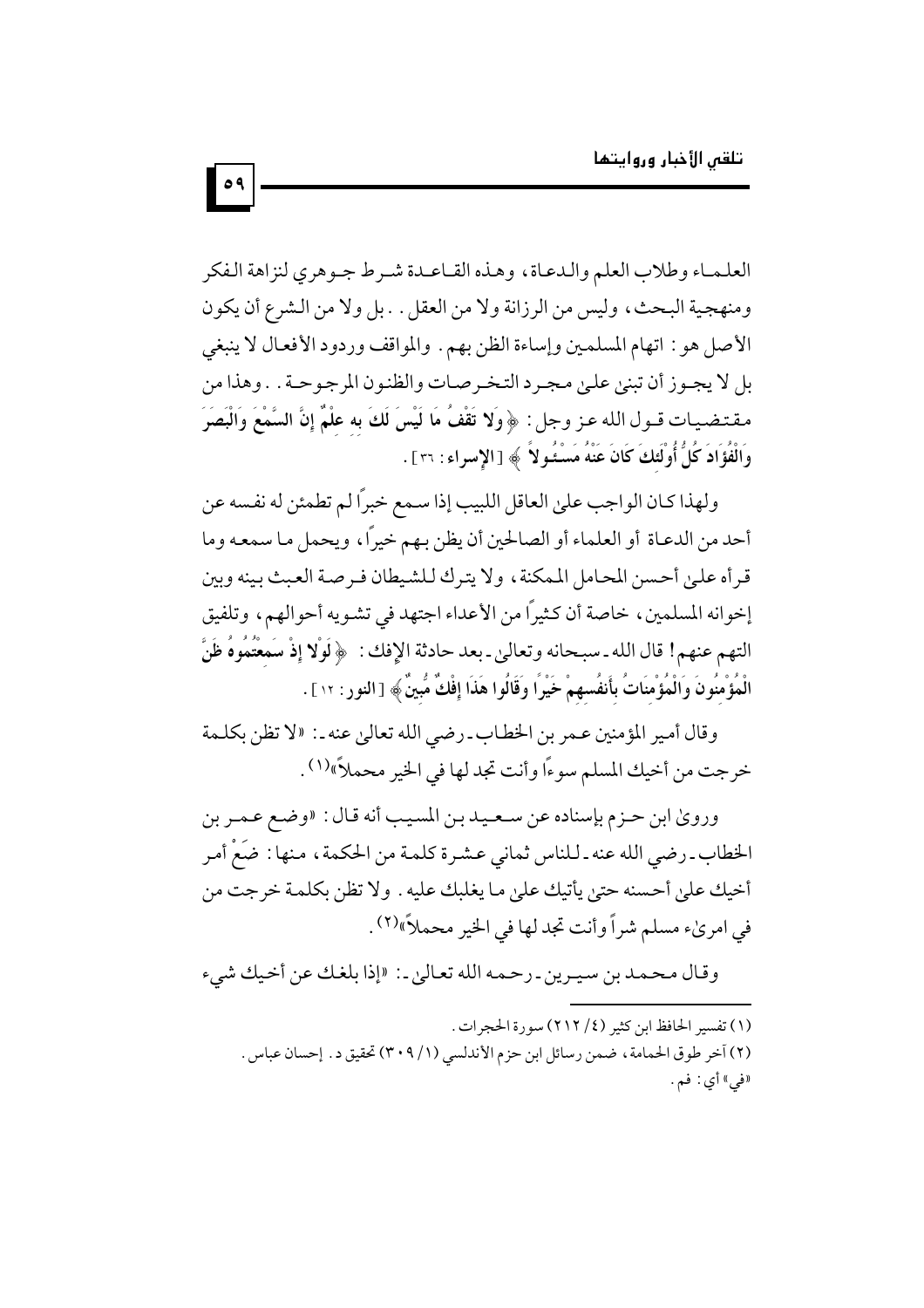فالتمس له عذراً؛ فإن لم تجد، فقل: لعل له عذراً»(١).

 $\vert \cdot \vert$ 

وقال أبو قلابة عبد الله بن زيد ـ رحمه الله تعالى ِ.: «إذا بلغك عن أخيك شيىء تكرهه فالتمس له العذر جهدك، فإن لم تجد له عذراً فقل في نفسك : لعل لأخى عذرًا لا أعلمه»(٢).

وقال الإمام أبوحنيفة ـ رحمه الله تعالىٰ ـ علىٰ لسان العالم ينصح المتعلم : «أصلحك الله لا تكونن منك العجلة، وتثبت في الفتيا، فإن أنكرت شيئًا مما أذكره لك فسل عن تفسيره إن كنت مناصحًا، فرب كلمة يسمـعـها الإنسـان فيكرهها، فإذا أخبر بتفسيرها رضى بها، ولا تكونن كالذي يسمع الكلمة فيكرهها ثم يغتنمها، إرادة الشين فيذيعها في الناس ولا يقول: عسين أن يكون لهذه الكلمة تفسير ووجه هو عدل ولا أعلمه، أفلا أسأل صاحبي عن تفسيرها؟ أو لعلهـا كلمـة جـرت عليٰ لسانـه ولم يتعـمـد بهـا فينبـغي لي أن أتثبت ولا أفـضح صاحبي ولا أشينه ، حتىٰ أعلم ما وجه كلامه»(٣) .

وقـال الإمـام أبو حـاتم ابن حبـان ـ رحـمـه الله تعـاليٰ ـ : «السـبب المؤدي إليٰ الهجران بين المسلمين ثلاثة أشياء : إما وجود الزلة من أخيه ـ ولا محالة يزل ـ فلا يغضي عنها، ولا يطلب لها ضدها، وإبلاغ واش يقدح فيه ومشي عاذلٍ بثلب له؛ فيقبله ولا يطلب لتكذيبه سببًا ولا لأخيه عذرًا، وورود ملل يدخل عليٰ أحدهما؛ فإن الملالة تورث القطع، ولا يكون لملول صديق»(٤).

وقال الإمام ابن القيم الجوزية ـ رحمه الله تعالىٰ ـ: «والكلمة الواحدة يقولها

(١) التوبيخ والتنبيه لأبي الشيخ الأصبهاني رقم (٩٧) بإسناد حسن . (٢) حلية الأولياء (٢/ ٢٨٥). (٣) العالم والمتعلم لأبي حنيفة ـ إن صحت النسبة إليه! ـ (ص ٥٥). (٤) روضة العقلاء ونزهة الفضلاء (ص ٢٠٦).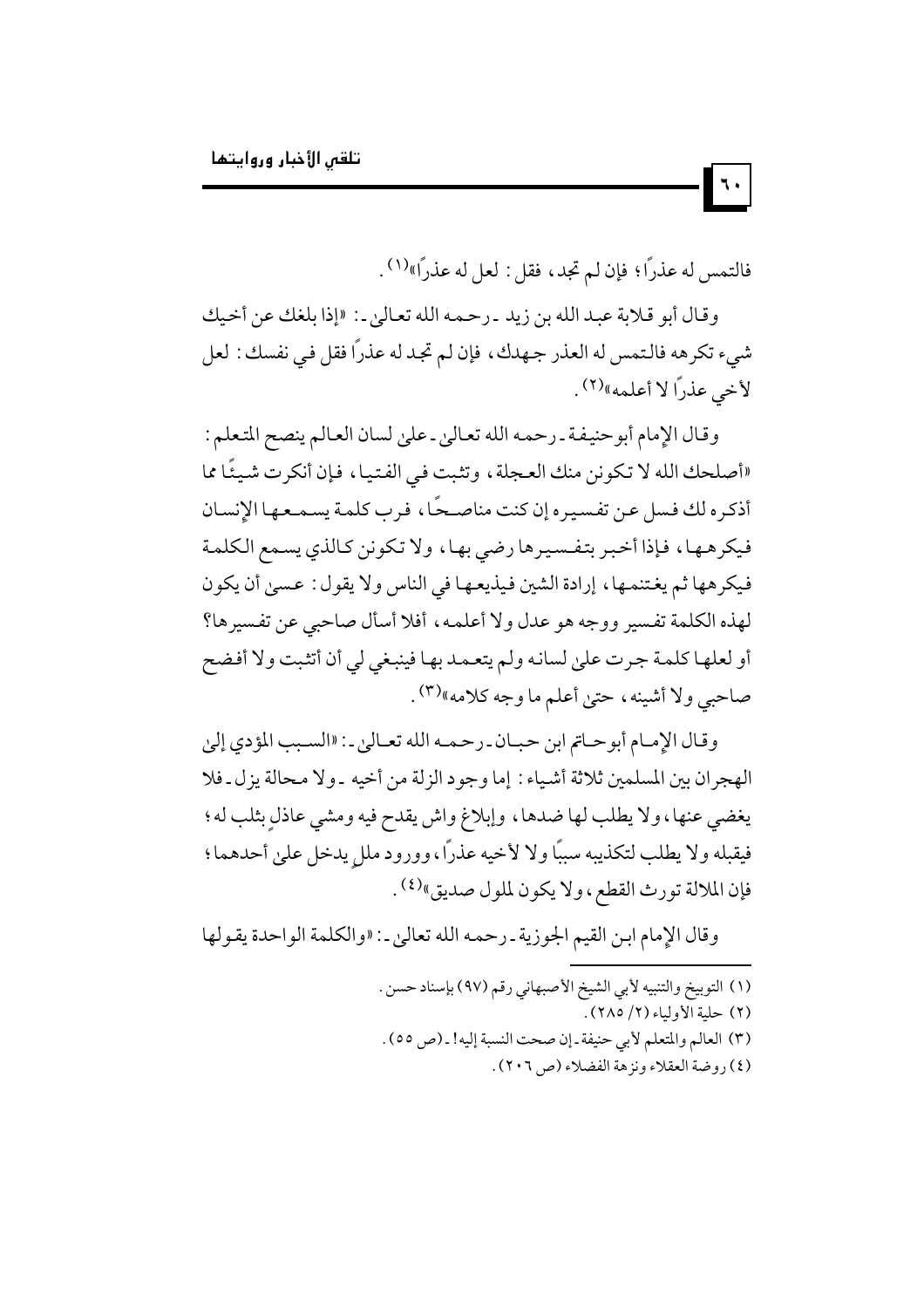اثنان، يُريد بهــا أحــدهـمــا : أعـظم البـــاطل، ويريد بـهــا الآخـــر ، مـــحض الحق، والاعتبار بطريقة القائل وسيرته ومذهبه، وما يدعو إليه ويناظر عنه»(١).

 $\vert$  ٦١

وقال الإمام السبكي ـ رحمه الله تعاليٰ ـ : « فإذا كان الرجل ثقة مشهودًا له بالإيمان والاستقامة، فلا ينبغيي أن يحمل كلامه وألفاظ كتاباته علىٰ غير ما تُعود منه ومن أمشاله، بل ينبـغي التـأويل الصــالح، وحــسن الظن الواجب به و مأمثاله»<sup>(۲)</sup> .

وللعلامة عبد الرحمن السعدي ـ رحمه الله تعالىٰ ـ كلام متين، حيث قال : «يُعـجــبني مـا وقـع لبـعض أهـل العلم، وهو أنـه كـتب له إنـسـان من أهل الـعلم والدين، ينتقده انتقادًا حـارًا في بعض المسائل، ويزعم أنه مـخطئ فيهـا، حتىٰ إنه قدح في قصده ونيته، وادعيْ أنه يدين الله ببغضه، بناءاً على توهم من خطئه، فأجاب المكتوب له : يا أخيي، إنك إذا تركت ما يجب عليك من المودة الدينية، وسلكت ما يحرم عليك من اتهام أخيك بالقصد السيء ـ علىي فرض أنه أخطأ ـ وتجنبت الدعوة إلىٰ الله بـالحكمة في مثل هذه الأمور ، فإني أخبرك ـ قبل الشروع في جوابي لك عما انتقدتني عليه ـ: بأني لا أترك ما يجب عليّ من الإقامة عليٰ مودتك والاستمرار علىٰ محبتك المبنية علىٰ ما أعرفه من دينك، انتصاراً لنفسى، بل أزيد علىٰ ذلك بإقامة العذر لك في قدحك في أخيك، بأن الدافع لك علىٰ ذلك قصد حسن، لكن لم يصحبه علم يُصححه، ولا معرفة تبين مرتبته، ولا ورع صحيح يوقف العبد عند حده الذي أوجبه الشارع عليه، فلحسن قصدك عفوت لك عما كان منك لي من الاتهام بالقصد السيء، فهب أن الصواب معك يقينًا، فهل خطأ الإنسان عنوان على سوء قصده؟!

- (١) مدارج السالكين (٣/ ٥٢١).
- (٢) قاعدة في الجرح والتعديل (ص ٩٣).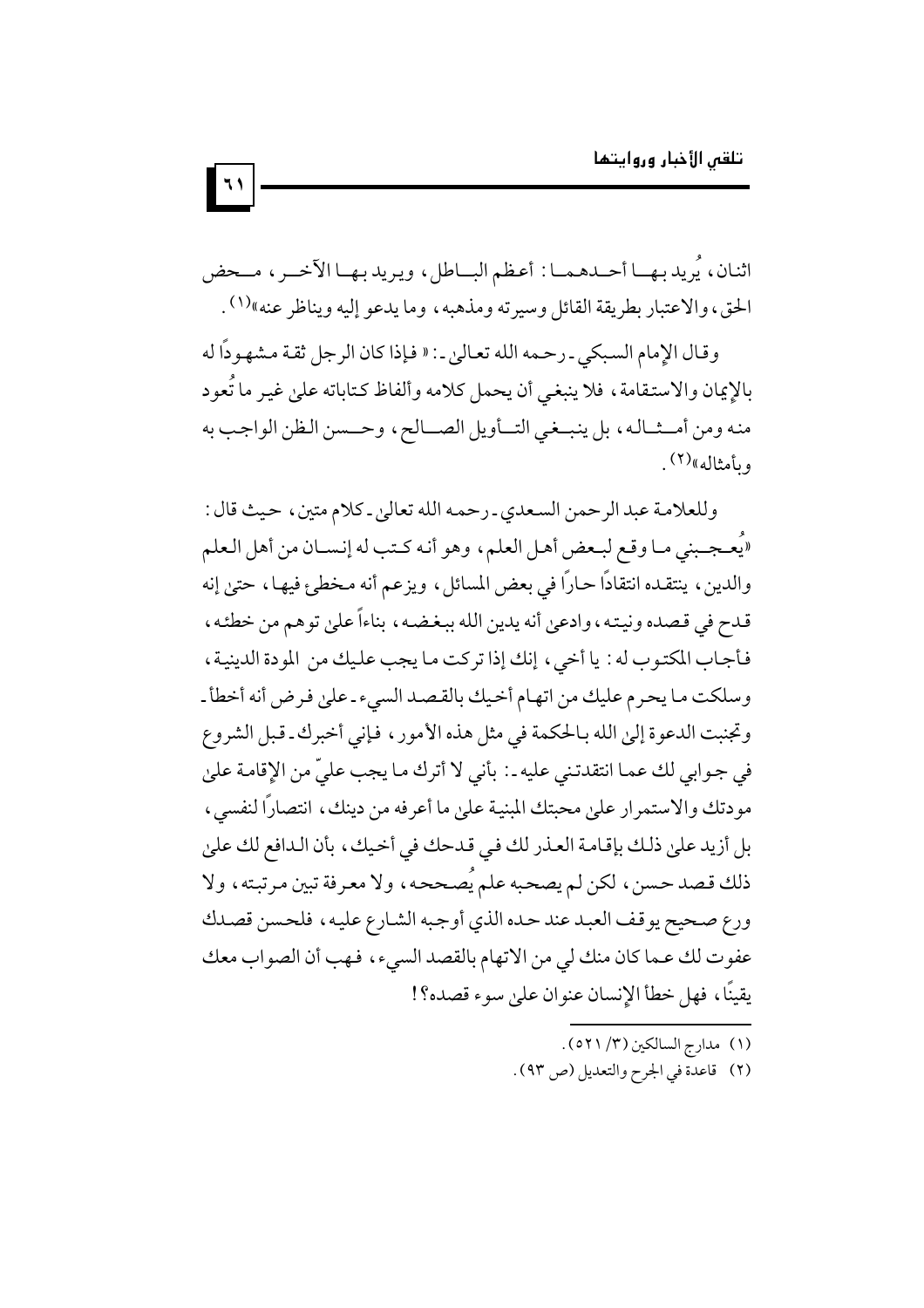فلو كان الأمر كذلك لوجب رمي جميع علماء الأمة بالقصود السيئة، فهل سلم أحد من الخطأ؟!

وهل هذا الذي تجرأت عليه، إلا مخالف لما أجمع عليه المسلمون، مـن أنـه لا يحل رمي المسلم بالقـصـد السيء إذا أخطأ، والـله تعـالين قـد عـفـا عـن خطأ المؤمنين في الأقوال والأفعال وجميع الأحوال .

ثم نقول : هب أنه جاز للإنسان القدح في إرادة من دلت القرائن والعلامات على قصده السيء، أفيحل القدح فيمن عندك من الأدلة الكثيـرة على حسن قصـده، وبُعده عن إرادة السـوء، ما لا يُسوِّغ لك أن تتـوهـم فيـه شيئًا مما رميته به، وإن الله أمر المؤمنين أن يظنوا بإخوانهم خيراً، إذا قيل فيهم خلاف ما يقتضيه الإِيمان ، فقال تعالىٰ : ﴿ لَوْلا إِذْ سَمِعْتُمُوهُ ظَنَّ الْمُؤْمِنُونَ وَالْمُؤْمِنَاتُ بِأَنفُسهمْ خَيْرًا ﴾ .

[النور: ١٢]

واعلم أن هذه المقدمة ليس الغرض منها مقابلتك بما قلت، فإني كما أشرت لك : قد عفوت عن حقى إن كان لي حق، ولكن الغرض النصيحة، وبيان موقع هذا الاتهام من العقل والدين والمروءة والإنسانية»(١) .

وقال الدكتور مصطفىٰ السباعي ـ رحمه الله تعالىٰ ـ: «والجماهير دائمًا أسرع إلىٰ إساءة الظن من إحسانه . . . فلا تُصدق كل ما يُقال ولو سـمـعتـه من ألف فم، حـتىٰ تسمعه ممن شاهده بعينه، ولا تصدق من شاهد الأمر بعينه، حتىٰ تتأكد من تثبته فيما يشاهد، ولا تصدق من تثبت فيما يشاهد حتىٰ تتأكد من براءته وخلوه عن الغرض والهويٰ، ولذلك نهانا الله عن الظن، واعتبره إثمًا لا يُغنى من الحق شيئًا»<sup>(٢)</sup> .

- (١) الفتاوي السعدية (ص ٧١\_٧٣).
	- (٢) أخلاقنا الاجتماعية (ص ٢٠).

 $\mathbf{r}$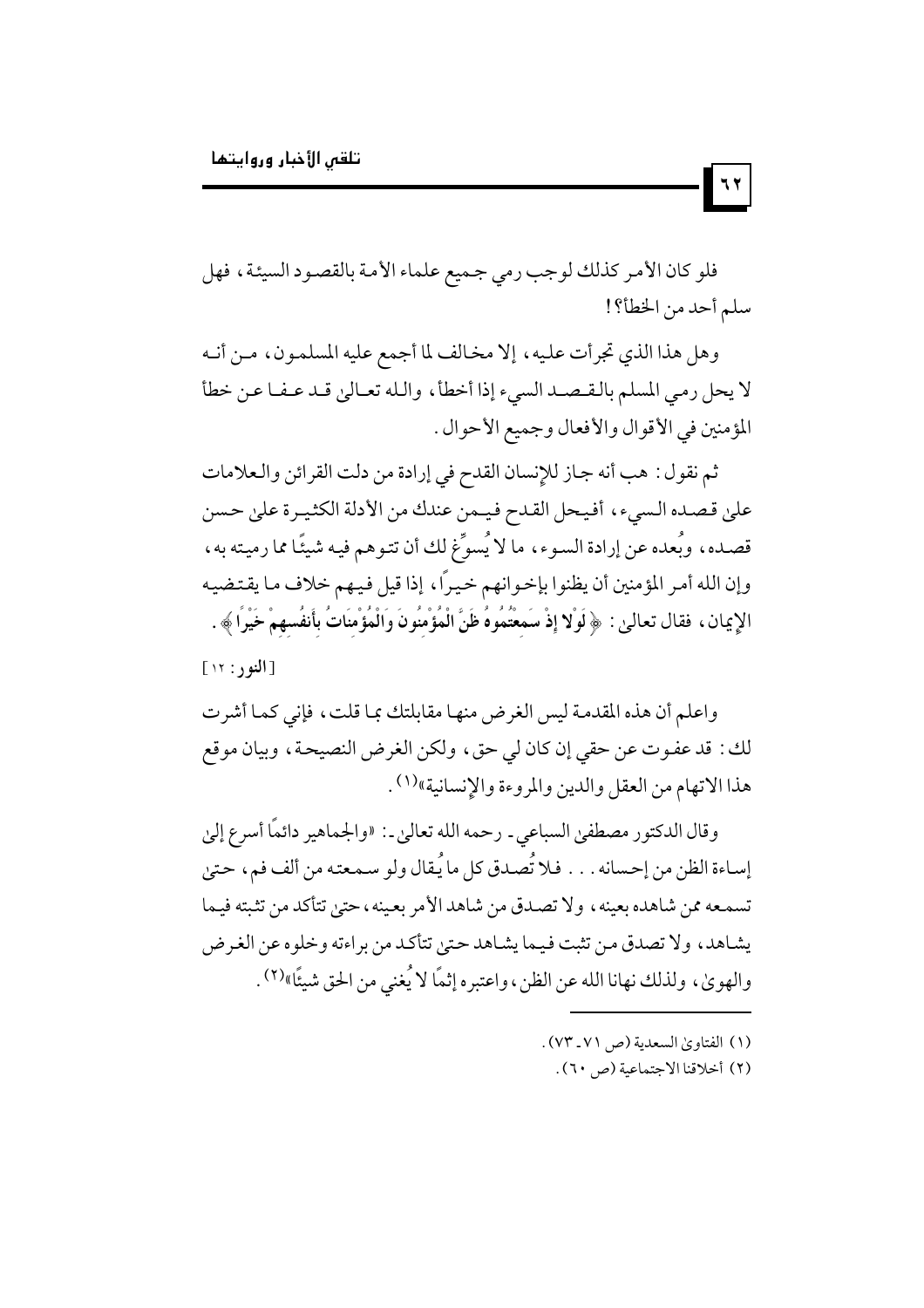وما أجمل قول منصور النمري رحمه الله تعاليٰ : لعـــل له عـــذرًا وأنــت تلوم \_ وكم من ملوم وهو غير مليم

وإحسان الظن بالمسلمين ـ خـاصـة العلمـاء منهم والدعـاة ـ من القـضـايا الواضحة الجلية التي لا شك فيها ولا غموض، ولا يخالف في ذلك إلا جاهل أو مكابر ، أو صاحب هويٰ. . . وأعتقد أن: «من رقين إلى هذه الربوة بعين لا قذيٰ بها، أبصر الحق عيانًا بلا مرية، وأخبر عنه بلا فرية، ومتىٰ صدق نظرك في مبادئ الأحوال وأوائل الأمور وضح لك هذا كله كالنهار إذا أمتع، واستنار كالقمر إذا طلع، ولم يبق حينئذ ريب في عـرفان الحق وحصول الصـواب، إلا مـا يلتـاث بالهويٰ، ويَسْمَح بالتعصب، ويجلب اللجاج، ويخرج إلىٰ المحك، فهناك يطيح المعنين ويضل المراد»<sup>(۱)</sup> .

إذًا فـالمشكلة ليـست من الناحيـة النظرية ، وإنما تكمن المشكلة في الجـانب العملي . والممارسة التطبيقية هي التي تُظهر المعادن الكريمة ، والنفوس العبقة الطهور . . وبعضنا قد يُحسن التنظير ولكن إذا جاءت الممارسة أخفق إخفاقًا ذريعًا، وتلاشت تلك المثل والمبادئ . . . !!

وختامًا أقول: فكما أنه لا يجوز إساءة الظن بالمسلمين . . . فكذلك لا يجوز تسبويغ أخطائهم وكتبمانها، واعتبساف المعاذير لهم، وجعل سيئاتهم حسنات . . . لأن ذلك يؤدي إلىٰ تراكم الأخطاء واجترارها في الأجيال القادمة ، ومن ثم يتأكل البناء ويتصدع!

والمطلوب ـ بلا شك ـ أن يقــال للمـحـسـن : أحـسنت . . . وللمـسىء أسأت . . بأدب ولين، وقصد حسن، ومنهجية علمية صادقة، وعندها تكون

<sup>(</sup>١) الإمتاع والمؤانسة لأبي حيان التوحيدي (١/ ٧٦).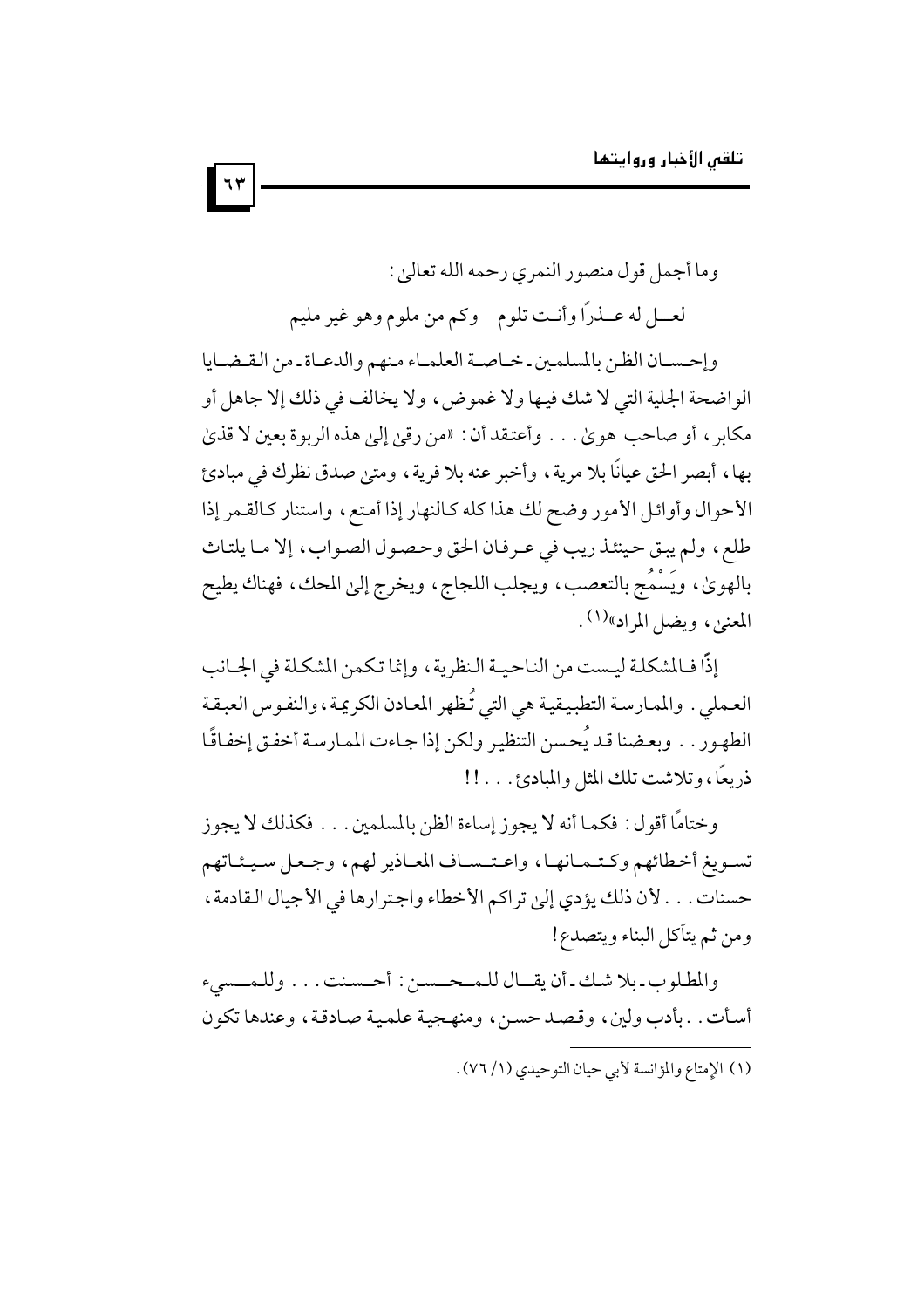كلماتنا بانية هادية للحق، تلامس القلوب برفق فتنتفع بها، وتطمئن لها،والله يتولىٰ السرائر ويعلم خائنة الأعين وما تخفي الصدور .

1 E

\* \* \*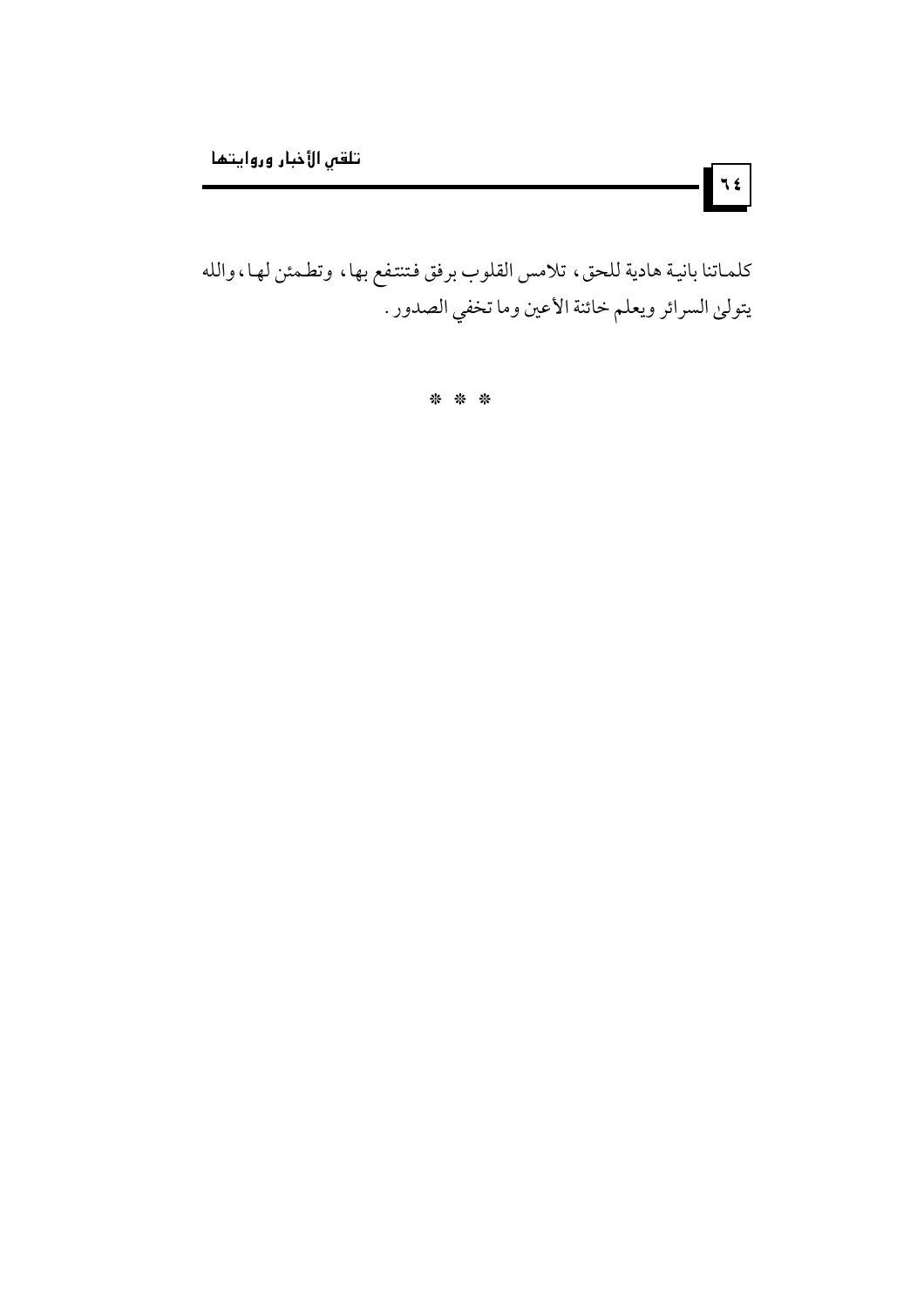# ثالثا : ساامة الصدر

عند زحمة العمل وكثرة الاختلاط بالناس . . . يحدث التنافس في مجالات العمل بين الدعاة، وقد يحصل بين حين وأخر بعض الاختلاف في وجهات النظر وطريقة سير العمل، وأحيانًا يؤدي الخلاف في الأراء والتصورات إليي اختلاف القلوب وجفوتها، وقد يصل الأمر عند بعض الناس حدًا يجعله يُضمر في قلبـه شـعـوراً غـيـر حسن تجـاه إخـوانـه، وهذه ـ بلا شك ـ مشـكلة من كـبريٰ المشكلات في العمل الإسلامي .

وسلامة صدر المسلم من الحقد علىٰ إخوانه المسلمين من الصفات الكريمة النادرة التي تعمر قلب المؤمن بالأمن والطمأنينة والراحة، وتدفعه إلىي العمل والإنتاج بعيدًا عن الأهواء والأحقاد التي تكبل المرء بأسار ثقيلة لا يتخلص منها إلا من هديٰ الله ورحم .

عن أنس بن مـالك ـ رضي الله تـعالـيٰ عنه ـ قـال : «كنا جلوسًا مع رسـول الله يَّلِيَّةٍ فقال : يطلع الآن عليكم رجل من أهل الجنة ، فطلع رجل من الأنصار ، تنطف لحيته من وضوئه، قد علَّق نعليه بيده الشمال . فلما كان الغد قال النبي ﷺ مثل ذلك، فطلع ذلك الرجل مثل المرة الأولـيٰ، فلما كـان اليـوم الثـالث قـال النبي ﷺ مثل مقالته أيضًا، فطلع ذلك الرجل علىٰ مثل حاله الأول، فلما قام النبي ﷺ تبعه عبد الله بن عمرو بن العاص رضي الله عنه ـ أي : تبع الرجل ـ فقال : إني لاحيتُ أبي فأقسمت أني لا أدخل عليه ثلاثًا، فإن رأيت أن تؤويني إليك حتىٰ تمضي فعلت، قال: نعم.

قال أنس : فكان عبد الله يُحدِّث أنه بات معه تلك الثلاث الليالي فلم يره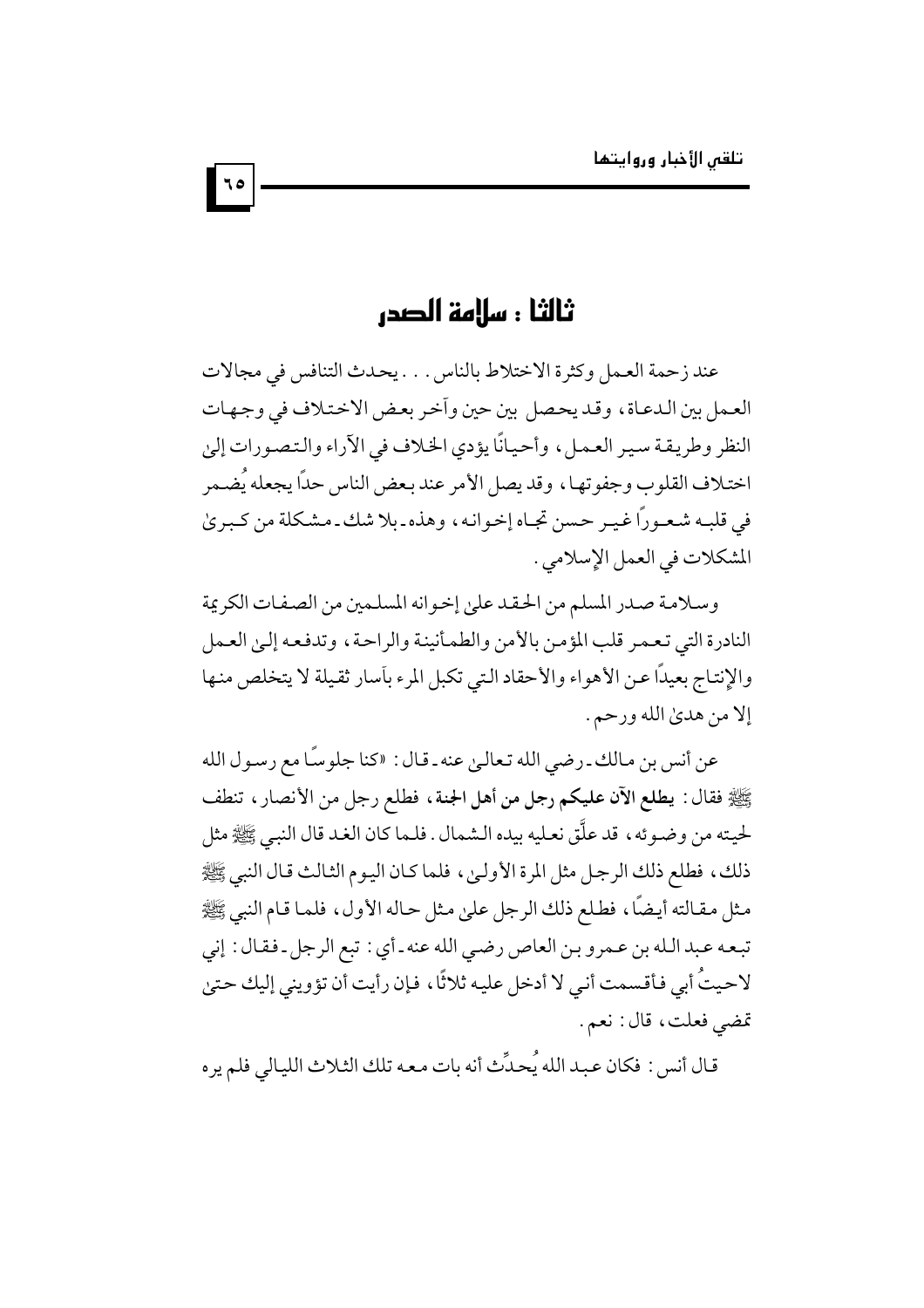يقوم من الليل شيئًا، غير أنه إذا تعارَّ وتقلب عليٰ فراشه ذكر الله عز وجل وكبر ، حتىٰ يقوم لصلاة الفجر ، قال عبد الله : غير أني لم أسمعه يقول إلا خيراً ، فلما مضت الثلاث الليالي وكدت أحتقر عمله، قلت: يا عبد الله! لم يكن بيني وبين أبي غضب ولا هجرة، ولكن سمعت رسول الله ﷺ يقول لك ثلاث مرات : يطلع عليكم الآن رجل من أهل الجنة، فطلعت أنت الثلاث مرات، فأردت أن أوي إليك فأنظر ما عملك فأقتدي بك، فلم أرك عـملت كبير عمل . . . فما الذي بلغ بك ما قال رسول الله ﷺ ؟! قال : هو ما رأيت . فلما وليت دعاني ، فقال : ما هو إلا ما رأيت، غير أني لا أجد في نفسي لأحد من المسلمين غشًا، ولا أحسد أحدًا علي خير أعطاه الله إياه، فقال عبد الله : هــذه التي بلغت بك، وهي التي  $Y$  نطبق  $\ldots$ !»

 $\mathbf{r}$ 

إنها حال عجيبة حقًا، يتأملها الإنسان ولا يكاد يحيط بعمقها وجلالها، ولكن! حين يرتفع الإنسان إلىٰ هذا الأفق، وتطمئن نفسه، وتسكن جوارحه، ويصبح قلبه سـمحًا عامرًا بالحب والإشفاق لإخوانه المسلمين، فإنه يستعلى عليٰ حظوظ النفس وأهوائها ولا يحتمل قلبه المرهف الآمن، المطمئن بذكر الله، النابض بحلاوة الإيمان أن يحمل بين جنباته حقدًا علىٰ أحد من المسلمين . . . !!

والمؤمن الصادق كلما اقترب قلبه من ربه ـ سبحانه وتعاليٰ ـ، حسنت سريرته وسلمت طويته، وكـان ظاهره خيراً، وباطنه خيـراً من ظاهره، ومـتىٰ برىء قلب الإنسان من الغل والحقد عاش بأمان وسلام، والله ـ سبحانه وتعالي ـ يعلم خفايا النفوس ومعادنها . .!

قال زيد بن أسلم : دُخل عليٰ أبي دجانة ـ رضي الله عنه ـ وهو مريض ، وكان

(١) أخرجه أحمد في المسند (٣/ ١٦٦) وإسناده صحيح .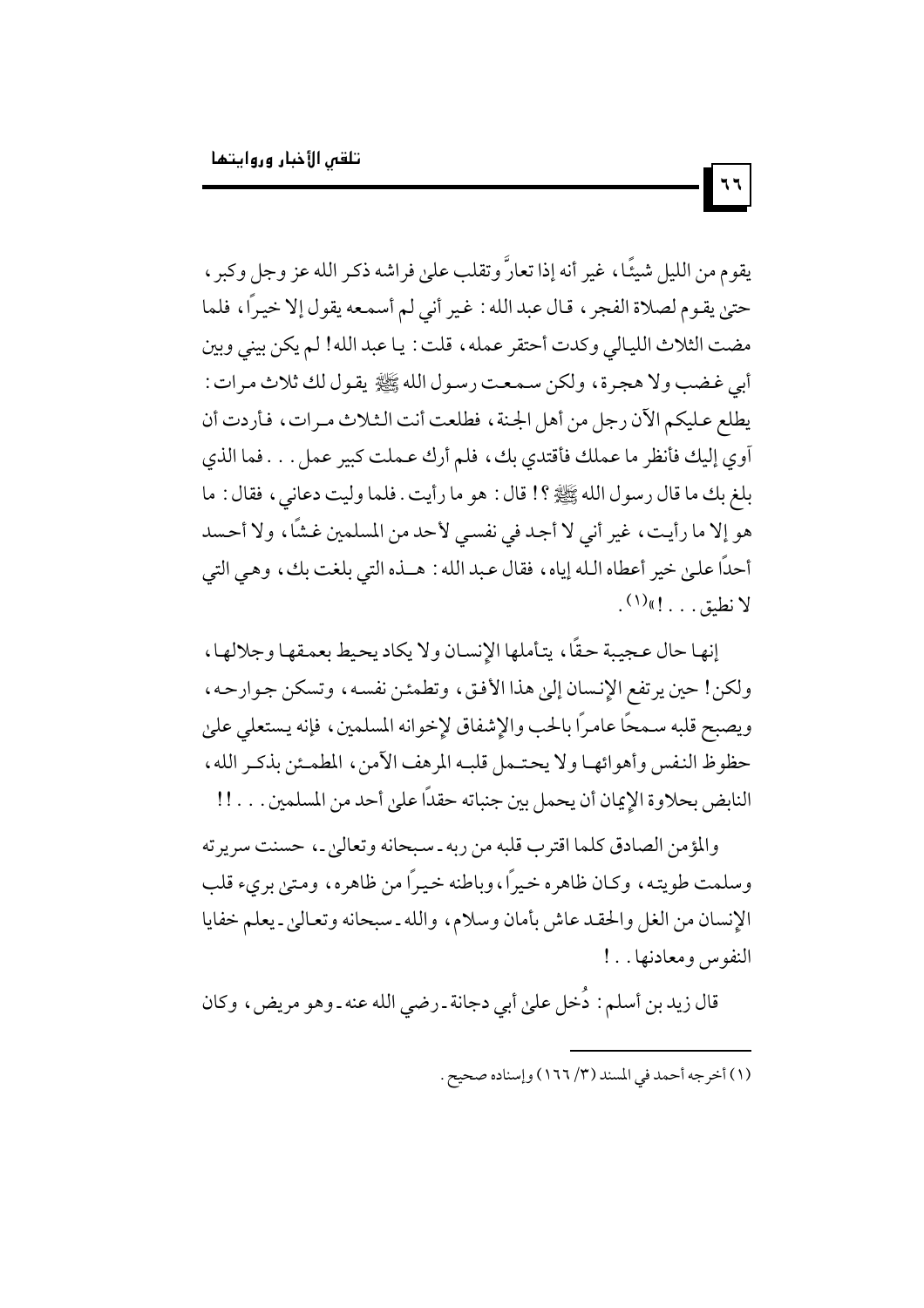وجهه يتهلل فقيل له : ما لوجهك يتهلل؟ فقال : «ما من عـمل شيء أوثق عندي من اثنتين : كنت لا أتكلم فيـمـا لا يعنيني، والأخرىٰ: فكان قلبي لـلمسـلمين سليماً»(١).

 $\vert \overline{\nu}$ 

وعن سفيان بن دينار قال : قلتُ لأبي بشير ـ وكان من أصـحـاب على بن أبي طالب ـ رضي الله عنه ـ : أخبرني عن أعمال من كان قبلنا؟ قال : «كانوا يعملون يسيرًا، ويؤجرون كثيرًا»، وقال: قلت: ولم ذاك؟ قال: «لسلامة صدورهم»(٢).

وقال إياس بن معاوية بن قرة ـ رحمه الله تعالى ـ : «كان أفضلهم عندهم ـ يعني عند الصحابة رضي الله عنهم ـ أسلمهم صدورًا، وأقلهم غيبة»(٣).

وقـال الفـضـيل بن عـيـاض ـ رحـمـه الله تعـاليٰ ـ : «لـم يُـدرك عندنا من أدرك بكثرة صيام ولا صلاة، وإنما أدرك بسخاء الأنفس، وسلامة الصدر، والنصح  $\mathcal{H}^{(3)}$ للأمة)

#### دفع السيئة بالحسنة:

ألا ما أسعد الإنسان حينما يَطهُر قلبه، وتصفو نفسه من أدران الغل والحقد والحسد . . . !

ألا ما أسعد الإنسان حينما يرجو الخير لأمته وإخوانه المسلمين، ويرفع أكف الضراعة لـله ـ سبحانه وتعـالي ـ بقلب خاشع مخبت منيب ، يسـأل الله ـ عز وجل ـ أن يغفر لإخوانه المؤمنين، ويُبصرهم بصراطه المستقيم، حتىٰ حينما يُثقل الإنسان

(١) سير أعلام النبلاء (١/ ٢٤٣). (٢) أخرجه هنَّاد ابن السري في الزهد (٢/ ٦٠٠) . (٣) أخرجه الطبراني في مكارم الأخلاق (ص ٦٧)، وأبو نعيم في حلية الأولياء (٣/ ١٢٥). (٤) غربة الإسلام لابن رجب الحنبلي (ص ٨٧).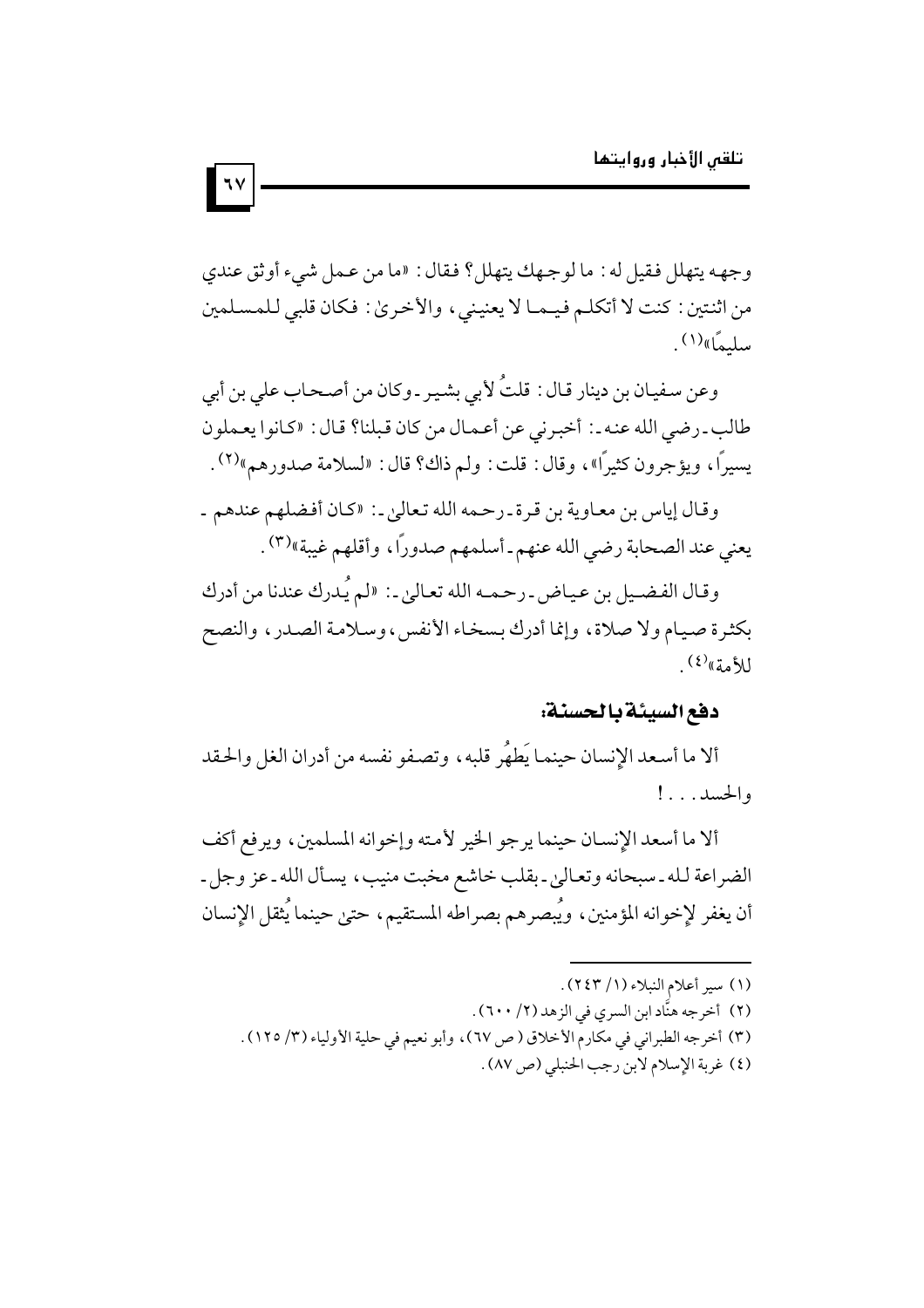بمكر بعض إخوانه وكيدهم وجهلهم؛ فإنه يصبر ويكظم، ويدفع السيئة بالحسنة، ويسأل الله ـ عز وجل ـ لهم الهداية ويتذكر إيذاء الناس لنبي من الأنبياء السابقين ـ عليهم وعليٰ نبينا صلوات الله وسلامه ـ حيث ضربوه فأدموه، وهو يمسح الدم عن وجهه، ويقول: «اللهم اغفر لقومي فإنهم لا يعلمون»(١).

| ੧∧

ثم يقول هذا الذي أسيء إليه من أخيه ـ متمثلاً قول المقنع الكندي ـ :

| وبين بنسي عـمـي لخـتـلف جــداً    | وإِن السذي بينسي وبين بنسي أبسي    |
|-----------------------------------|------------------------------------|
| وإِن هدموا مجدي بنيتُ لهم مجدا    | فإِن أكلوا لحمي وفسَّرتُ لحـومـهـم |
| وإِن هم هووا غـيّي هويت لهم رشـدا | وإن ضيعوا غيمبي حفيظت غيوبهم       |
| وليس كريم القموم من يحمل الحقدا   | ولاأحسمل الحقسد القمدي عسليهم      |

|                                     | ويتمثل أيضًا قول الشاعر الآخر :    |
|-------------------------------------|------------------------------------|
| صـــــبــــــرتُ على أذاكم وانطويتُ | إِذا أَدْمـــت قـــوارصكم فـــؤادي |
| كــأني مــا ســـمــعت ولا رأيتُ     | وجسئتُ إِليسكم طلسق المُحسيَّسا    |

ومن المواقف الجميلة الطهور التي تدل على سلامة الصلدر، وزكاء النفس وصفائها :

موقف أبي بكر الصديق-رضي الله تعاليٰ عنه ـ من مسطح بن أثاثة ـ رضي الله تعالى عنه ـ فبعد حادثة الإفك التي أثارها المنافقون، ورددها بعض أصحاب

(١) أخرجه أحمد (٤٢٧ ، ٤٣٢ ، ٤٥٣ ، ٤٥٦ ، ٣٨٠)، والبخاري في كتاب الأنبياء، باب رقم (٥٤) (٦/ ٥١٤)، وفي كتاب المرتدين، باب رقم (٥) (١٢/ ٢٨٢)، ومسلم في كتاب الجهاد، باب غـزوة أحـد رقم (١٧٩٢)، وابن مـاجـه في كـتـاب الفتن، باب الصـبـر عـليٰ البـلاء  $(1440/1)$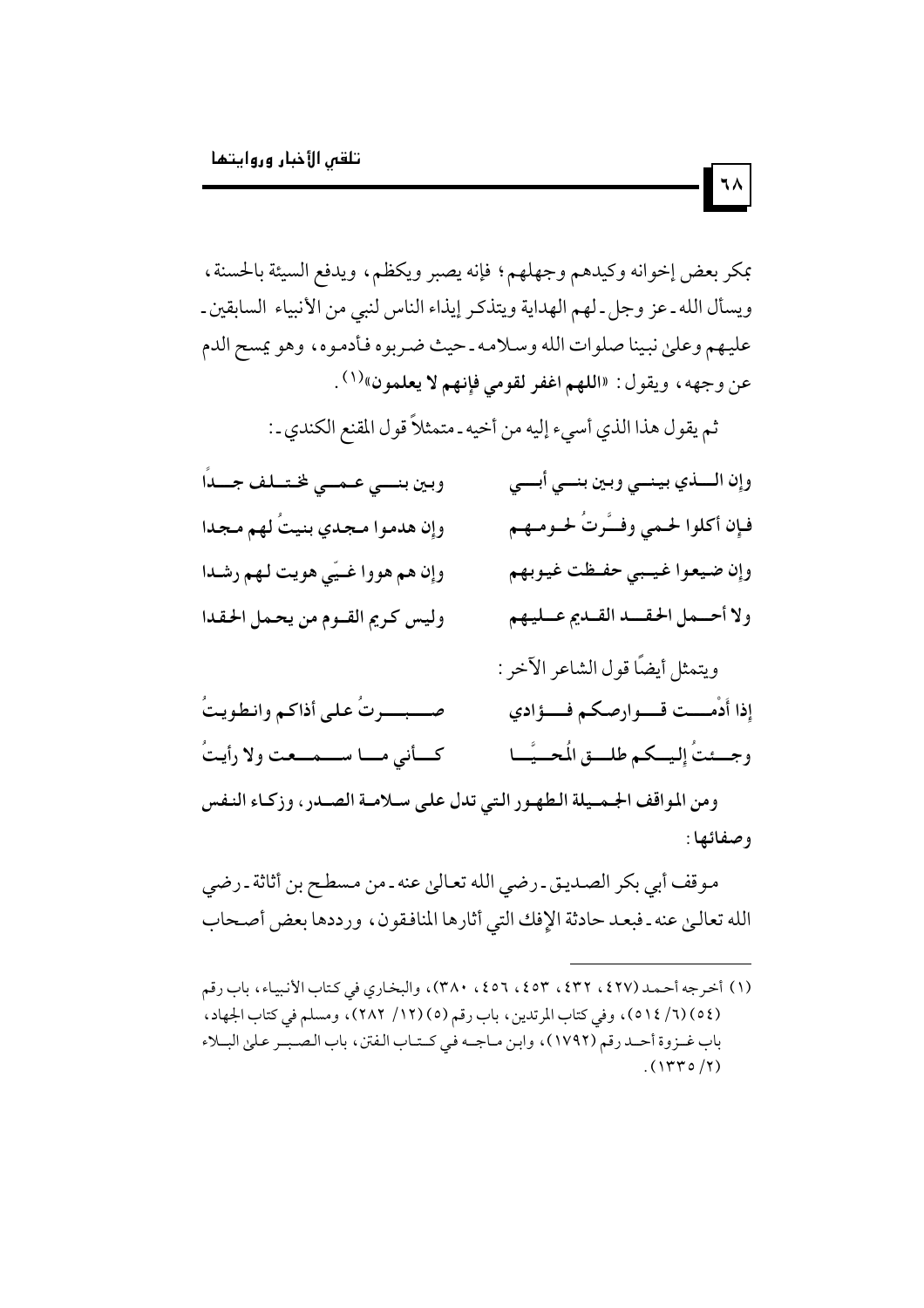النبي ﷺ- ومن بينهم مسطح بن أثاثة ـ اهتز بيت النبي ﷺ وبيت صاحبــه الصديق ـ رضي الله عنه ـ بل اهتزت لها أرجاء المدينة النبوية كلها، وكان ذلك من أثقل ما مرَّ عليٰ النبي ﷺ وزوجه عائشة ـ رضي الله تعاليٰ عنها ـ .

فلما نزلت براءة الصديقـة، قـال أبو بكر ـ وكـان يـنفق علىي مسطح بن أثاثة لقرابتـه منه وفقره ـ : «والله لا أنفق عـليٰ مسطح أبدًا بعـد الذي قـال لـعـائشـة مـا قال!» فـأنـزل الله : ﴿ وَلا يَأْتَل أُولُوا الْفَضْلِ منكُمْ وَالسَّعَة أَن يُؤْتُوا أُولَى الْقُرْبَىٰ وَالْمَسَاكِينَ وَالْمُهَاجِرِينَ فِي سَبِيلِ اللَّه وَلْيَعْفُوا وَلْيَصْفَحُوا أَلا تُحبُّونَ أَن يَغْفرَ اللَّهُ لَكُمْ وَاللَّهُ غَفُورٌ رَّحيمٌ ﴾ [النور: ٢٢ ] .

قال أبو بكر الصـديق : «بليٰ! والله إني أحب أن يغفـر الله لي» فـرجع إليٰ النفقة التي كان ينفق عليه، وقال : «والله لا أنزعها أبدًا»(١) .

ومن الأمثلة التي يحسن ذكر ها في هذا المجال أيضاً : ما ذكر ه الحافظ الذهبي في ترجمة الإمام البخاري ـ رحمه الله تعالىٰ ـ حيث قال : «وكان كثير من أصحابه يقولون له : إن بعض الناس يقع فيك! فيقول : ﴿ إِنَّ كَيْدَ الشَّيْطَانِ كَانَ ضَعِيفًا ﴾ [النساء : ٧٦]، ويتلو أيضًا : ﴿ وَلَا يَحِيقُ الْمَكْرُ السَّيِّئُ إِلاَّ بِأَهْلِهِ﴾ [فاطر : ٤٣]، فقال له عـبـد المجـيـد بـن إبراهيم : كـيف لا تـدعـو الله علـي هؤلاء الذين يظـلمـونك ويتناولونك ويبهتونك؟ فقال : قال النبيي ﷺ: «اصبروا حتى تلقـوني علـي الحـوض»<sup>(٢)</sup> وقال ﷺ: «من دعا على ظالمه فقد انتصر »(٣)(٤).

- (١) أخرجه البخاري في كتـاب التفسير ، باب ﴿لولاَ إِذْ سَمعْتُمُوهُ قُلْتُمْ مَا يكُونُ لَنَا أَن نَتَكَلَّمَ بهَذَا﴾ (٨/ ٥٥٤) رقم (٤٧٥٠) .
- (٢) أخرجه البخاري في الفتن، باب قول النبي ﷺ: «سترون بعدي أمورًا تنكرونها» (١٣/ ٥)، ومسلم في الإمارة، باب الأمر بالصبر عند ظلم الولاة (٣/ ١٤٧٤).
- (٣) أخرجه الترمذي في كتاب الدعوات، باب في دعـاء النبي ﷺ (٥/ ٥٥٤)، وضعفـه محقق سير أعلام النبلاء .
	- (٤) سبر أعلام النبلاء (١٢/ ٤٦١).

 $|79|$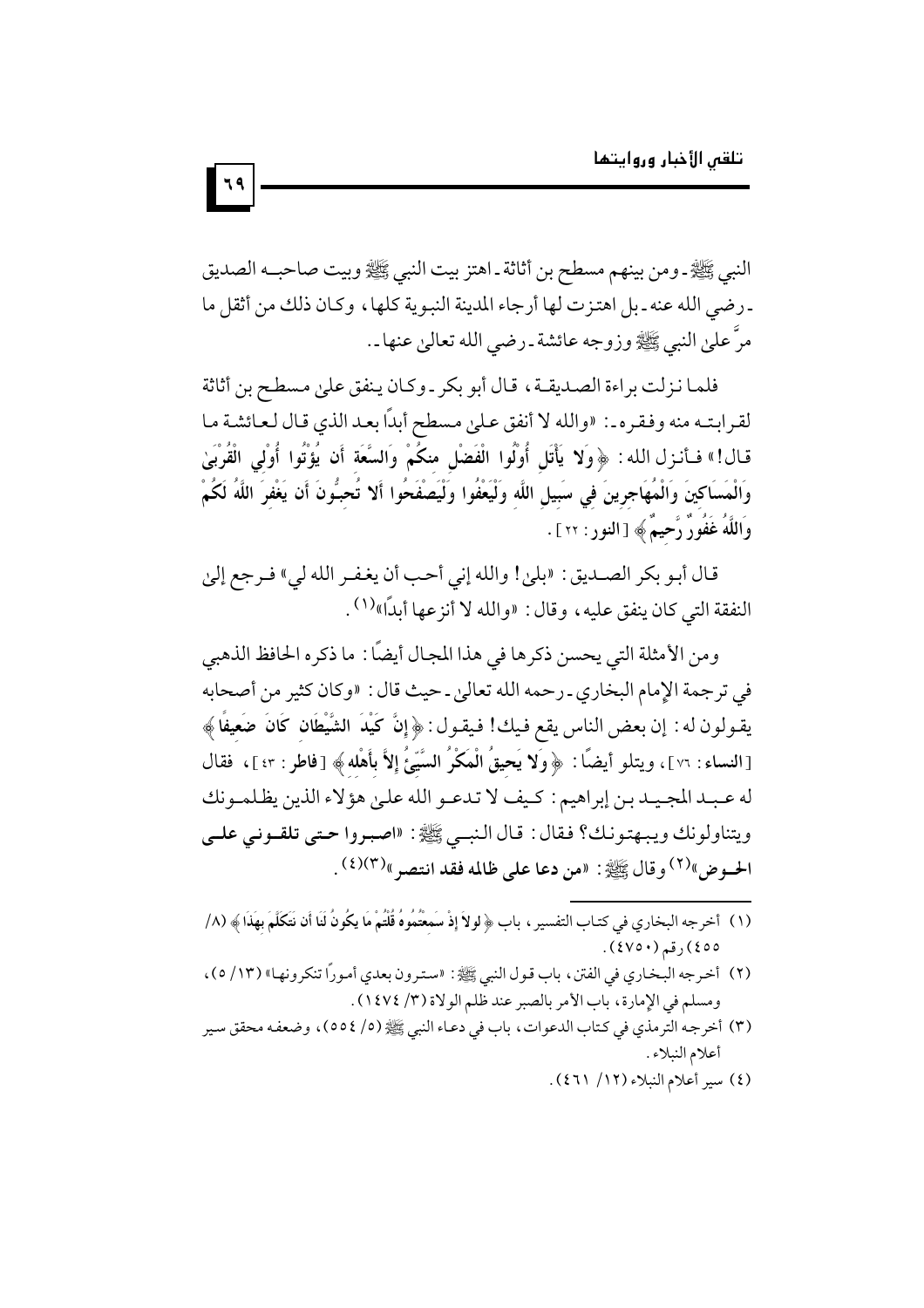ومن الأمثلة الجميلة أيضًا : موقف شيخ الإسلام ابن تيمية ـ رحمه الله ـ من مخالفيه، فبالرغم من إيذائهم له وتعدِّيهم عليه بالباطل، إلا أنه لم يقابل ذلك إلا بالإحسان، فها هو ذا يقول : «أنا والله! من أعظم الناس معاونة على إطفاء كل شر فيها وفي غيرها، وإقامة كل خير، وابن مخلوف لو عمل مهما عمل، والله! ما أقدر عليٰ خير إلا وأعمله معه، ولا أُعين عليه عدوَّه قط، ولا حول ولا قوة إلا بالله، هذه نيتي وعزمي، مع علمي بجميع الأمور فإني أعلم أن الشيطان ينزغ بين المؤمنين، ولن أكون عونًا للشيطان علىٰ إخواني المسلمين»(١).

ويقول ابن تيمية في موضع آخر : «هذا وأنا في سعة صدر لمن يُخالفني، فإنه وإن تعدَّىٰ حدود الله فيَّ بتكفير أو تفسيق أو افتراء أو عصبية جاهلية، فأنا لا أتعديٰ حدود الله فيه، بل أضبط ما أقوله وأفعله وأزنه بميزان العدل، وأجعله مؤ تمَّا بالكتاب الذي أنزله الله وجعله هديٰ للناس حاكمًا فيما اختلفوا فيه»<sup>(٢)</sup> .

وقـال أيضًا : «فـلا أحب أن يُنتـصـر مـن أحـد بسـبب كـذبه عليَّ، أو ظلمـه وعدوانه، فإنيِّ قد أحللتُ كل مسلم، وأنا أحب الخير لكل المسلمين، وأريد لكل مؤمن من الخير ما أحبه لنفسي، والذين كذبوا وظلموا فهم في حلٍّ من جهتي، وأما مـا يتـعلق بحقـوق الله، فـإن تابوا تاب الله عـليـهم، وإلا فـحكم الله نـافـذٌ فيهم، فلو كان الرجل مشكوراً علىٰ سوء عمله لكنتُ أشكر كل من كان سببًا في هذه القضية؛ لما يترتب عليه من خير الدنيا والآخرة، لكن الله هو المشكور علىٰ حسن نعمه وألائه وأياديه ـ الذي لا يقضي للمؤمن قضاءاً إلا كان خيراً له»(٣) .

- (١) مجموع الفتاويٰ (٣/ ٢٧١) مع أن ابن مخلوف هذا قال عن ابن تيمية : «هذا عدوي»، ولما بلغه أن الناس يترددون إلىٰ ابن تيمية في سجنه قال : «يجب التضييق عليه إن لم يُقتل ، وإلا فقد ثبت كفره!» انظر : البدر الطالع (١/ ٧٦).
	- (٢) مجموع الفتاويٰ (٣/ ٢٤٥ ـ ٢٤٦).
		- (٣) مجموع الفتاوي (٢٨/ ٥٥\_٥٦) .

 $\mathsf{v}\cdot$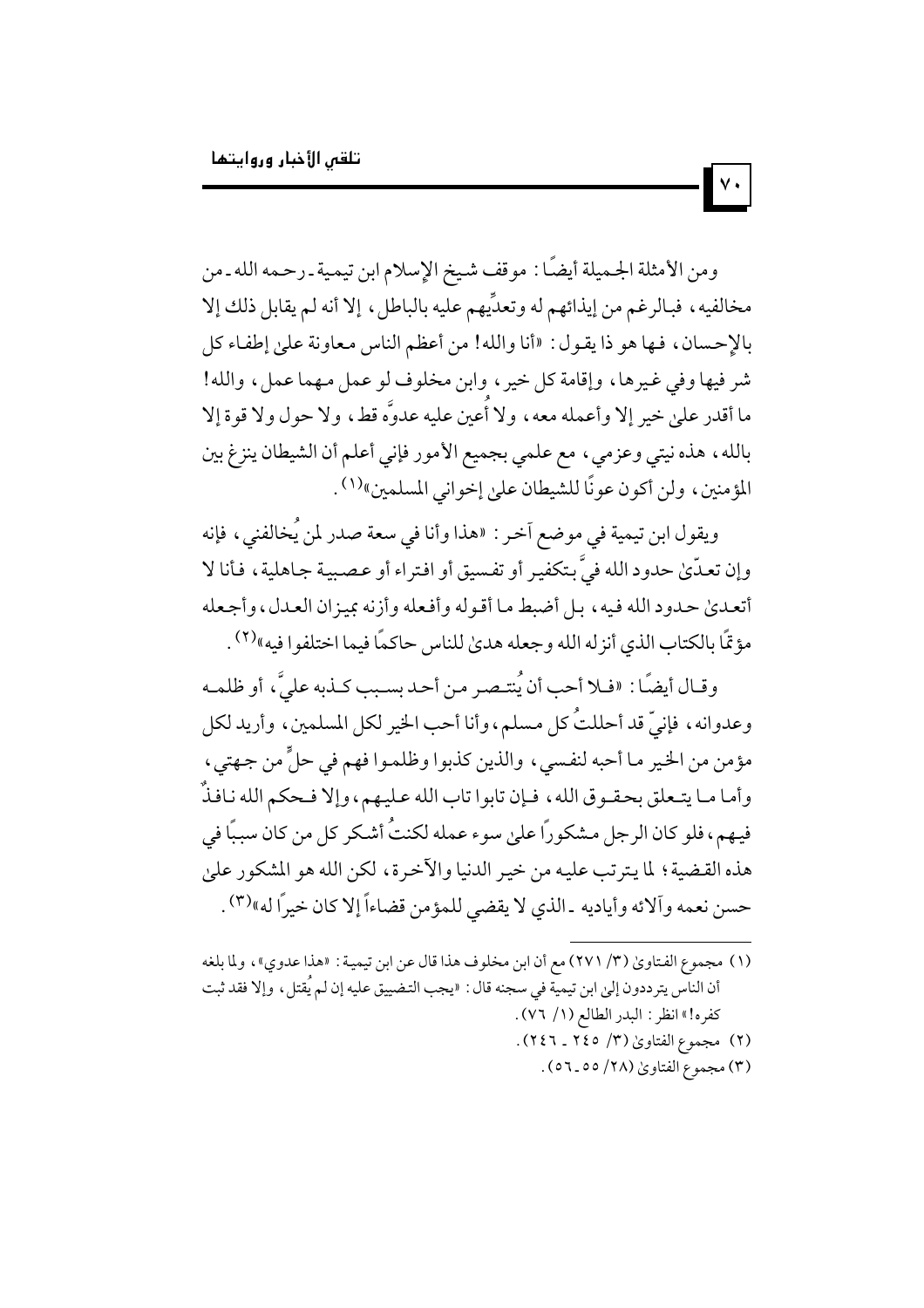حتىٰ في حال مناظرته مع غلاة المبتدعة، فإنه يقول : «وما أحببتُ البغي والعدوان، ولا أن أسلك معهم إلا أبلغ ما يُمكن من الإحسان»<sup>(١)</sup>.

 $|v\rangle$ 

وما أجمل أن تتحول الأقوال والمثل إلىي ممارسة عملية صادقة، فهذه هي الخصلة العزيزة التي غابت عن كثير من الناس . . . !!

وسلامة القلب : «مشهد شريف جبدًا لمن عبرف»، وذاق حلاوته، وهبو أن لا يشـغل قلبـه وسـره بما نالـه من الأذيٰ وطلب الوصـول إليٰ درك ثأره، وشـفـاء نفسه، بل يفرغ قلبه من ذلك ويرئ أن سلامته وبرده وخلوه منه أنفع له، وألذ وأطيب، وأعـون عليٰ مصـالحه، فإن القلب إذا اشتغل بشيء فاته مـا هو أهم عنده ، وخير له منه ، فيكون بذلك مغبونًا ، وإلر شيد لا يرضين بذلك ويرئ أنه من تصرفات السفيه، فأين سلامة القلب من امتلائه بالغل والوساوس، وإعمال الفكر في إدراك الانتقام»<sup>(٢)</sup>.

ومن حكمة الله ـ تعالىٰ ـ بقاء ذكر الأئمة الذين نحسبهم جرّدوا قلوبهم من حظوظ النفس كالإمامين البخاري وابن تيمية وغيرهما، وأما غيرهم ممن وقع في حمأ الانتقام والانتصار للنفس فقد قلَّ ذكرهم، ولم تظهر مكانتهم في التاريخ إلا ضعىفة .

#### أعراض العلماء والدعاة:

هذه السماحة، وهذه الرحمة، يُقابلها عند بعض الناس صورة قاتمة عبوس، زاخرة بألوان شتيى من الطباع المذمومة! وإن من الصفات غير المحمودة عليٰ الإطلاق: المحاولة الجادة اللاهثة لتتبع سقطات الناس وعثراتهم، ثم نقلها إلىي

- (١) مجموع الفتاوي (١١/ ٥٤).
	- (٢) مدارج السالكين (٢/ ٣٢٠) .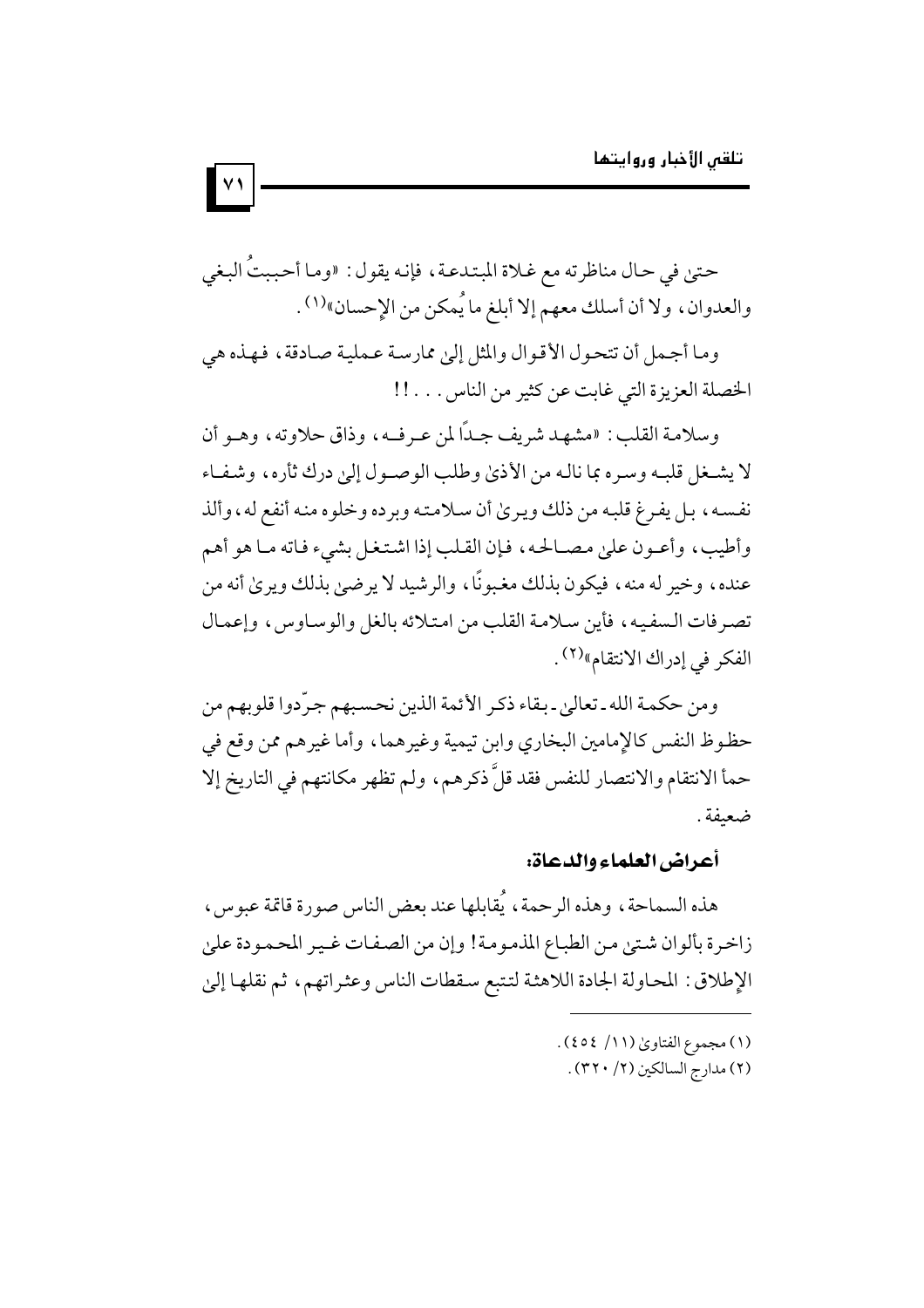الآخرين وما شاعت هذه الصفة في أمة من الأم إلا تخلخلت أركانها، ودب فيها الانحلال، وعم الفساد . . . !!

إن أعراض العلماء والدعاة أصبحت عند بعض الناس كلأ مباحًا يقع فيه متيٰ شاء وكيف شاء، ولست أدري أي خيـر يبـقيٰ في الأمـة بعـد علمـائهـا ودعاتها. . . ؟!

ورحم الله الإمام عبد الله بن المبارك إذ يقول : «من استخف بالعلماء ذهبت آخرته، ومن استخف بالأمراء ذهبت دنياه، ومن استخف بالإخـوان ذهبت مروءته»(۱) .

وقد قالها مدوية بكـل قوة الحسن بن سفيان ـ رحمه الله تعالىٰ ـ وهو من أئمة المحدثين ـ لأحد تلاميذه بعد أن أثقل عليه : «اتق الله في المشايخ ، فربما استُجيبت فيك دعوة!»(٢).

وقال الإمام السخاوي ـ رحمه الله تعاليٰ ـ : «إنما الناس بشيوخهم؛ فإذا ذهب الشيوخ فمع من العيش؟!»(٣) .

ويا ليت أولئك الذين يعبثون بنقل الأخبار حول العلماء والدعاة يقفون عند هذه الأقـوال ويتـفكرون فـيـهـا<sup>(٤)</sup> ولكن تتبـع عـورات المسلمين والتنقـيب عن

- (١) سبر أعلام النبلاء (١/ ٤٠٨).
- (٢) سير أعلام النبلاء (١٤/ ١٥٩)، وتذكرة الحفاظ (٢/ ٧٠٥).
	- (٣) فتح المغيث (٢/ ٣٦٢).

 $\mathsf{v}\mathsf{v}$ 

(٤) لقد كان منهج السلف في تقدير العلمـاء منهجًا عجيبًا، اقرأ مثلاً قول الإمام الثوري: «إذا رأيت الشاب يتكلم عند المشايخ، وإن كان قد بلغ من العلم مبلغًا، فأيس من خيره، فإنه قليل الحياء»، أخرجه الببيهقي في المدخل إلىٰ السنن الكبريٰ (ص ٣٨٨) . وصح عن الربيع بن سليمان أنه قـال : «والله ما اجتـرأتُ أن أشرب الماء والشـافعي ينظر إليَّ هيبة له» أخرجه البيهقي في المدخل (ص٣٩٠) .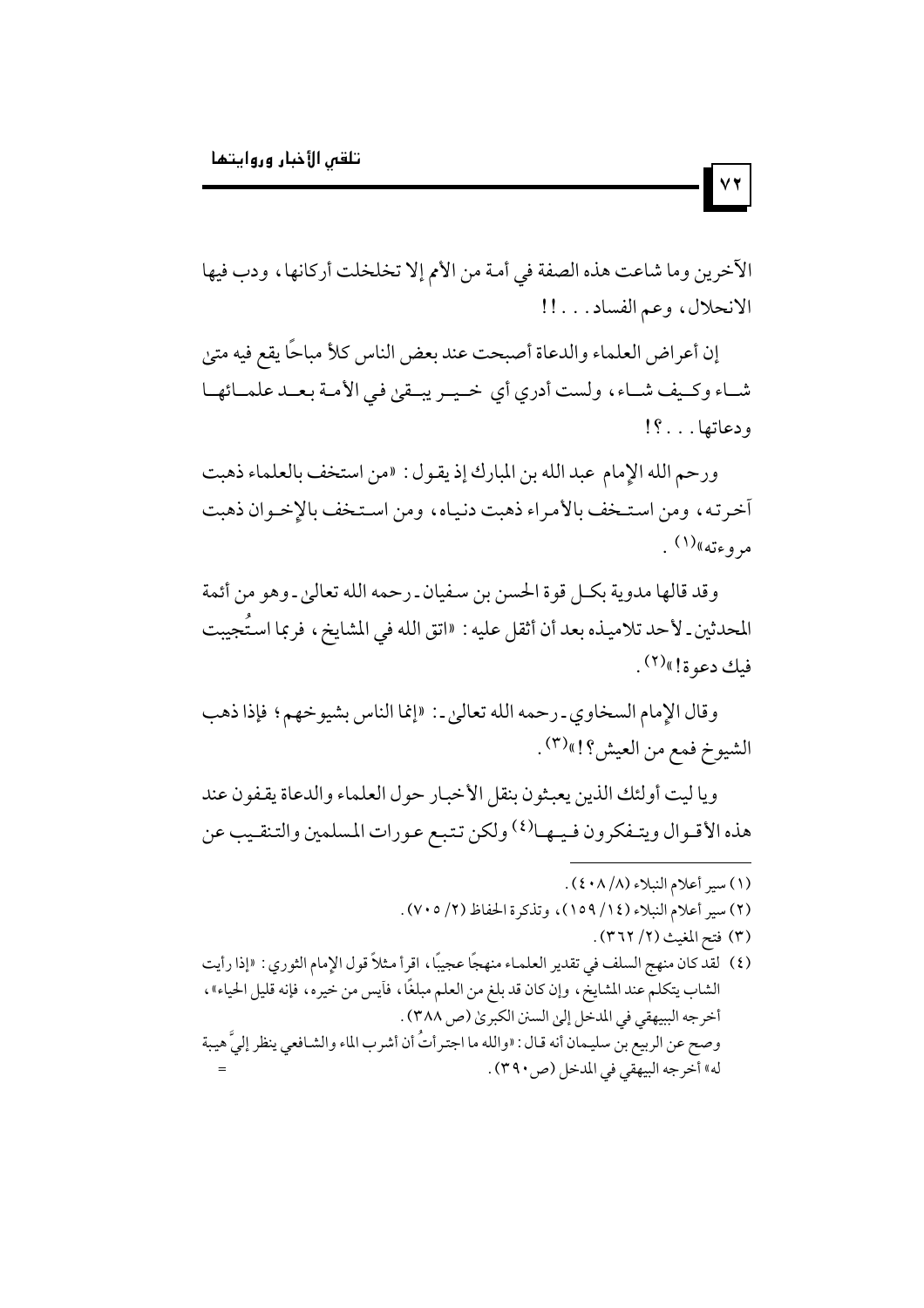أخطائهم وهفواتهم داءٌ يسيطر علىٰ بعض النفوس الكليلة الضعيفة، فمن الناس من يفرح بزلة يسمعها من فلان أو فلان من المسلمين، وكأنه قد وقع عليٰ صيد ثمين، خاصة إذا كان ذلك المرء يميل إلىٰ فئة غير فئته، ثم تراه بعد ذلك يَشيع هذه الزلة، وينشرها بين الملأ، من باب التشفي والانتقام والانتصار للذات، وهو يَســوِّغ لنفــســه هـذا الأمــر مـن باب الحــر ص عـليٰ المسلمين، وتحـــذير هـم من المفسدين . . !!

 $\mathbf{v}$ 

وإن من أخطر مايعرض للإنسـان ويُحبط عمله : إرادته العمل انتصـارًا لنفسه أو لفئته ، دون أن يقصد بذلك وجه الله عز وجل ، قال الإمام ابن رجب الحنبلي رحمه الله تعالىٰ: «ومن أظهر التعيير : إظهار السوء وإشاعته في قالب النصح، وزعم أنه إنما يحمله علىٰ ذلك العيوب إما عـامًا أو خـاصـًا، وكان في البـاطن إنما غرضه : التعيير والأذيٰ، فهو من إخوان المنافقين الذين ذمهم الله في كتابه في مواضع، فإن الله ذم من أظهر فعلاً وقولاً حسنًا وأراد به التوصل إلىي غرض فاسد يقصده في الباطن ، وعد ذلك من خصال النفاق»<sup>(١)</sup> .

إن روح الاستهتـار والعبث بأعـراض المسلمين أفـة خطيرة، ومـزلق عظيم يؤدي بالإنسـان إلـيٰ مـهلكة لا قبل له بهـا، ولهـذا اشـتـد نكيـر النبي ﷺ عليٰ من

= الله أكبر ! هكذا يكون الأدب مع علمـاء الأمة . . !! قال ابن تيمية ـ رحـمه الله تعاليٰ ـ : «يجب عليٰ المسلمين بعد موالاة الله ورسوله : موالاة المؤمنين كما نطق به القرآن، خصوصًا العلماء الذين هم ورثة الأنبياء، الذين جعلهم الله بمنزلة النجوم يُهتديٰ بهم في ظلمات البر والبحر، وقد أجمع المسلمون عليٰ هدايتهم ودرايتهم، إذ كل أمة قبل مبعث محمـد ﷺ فعلماؤها شرارها، إلا المسلمين فإن علماءهم خيارهم، فإنهم خلفاء الرسول في أمته، والمحيون لما مات من سنته ، بهم قـام الكتـاب وبه قامـوا ، وبهم نطق الكتاب وبه نـطقوا» مـجـموع الـفتـاويٰ (٢٠/  $(347)$ 

<sup>(</sup>١) الفرق بين النصيحة والتعيير لابن رجب الحنبلي (ص ٤٤).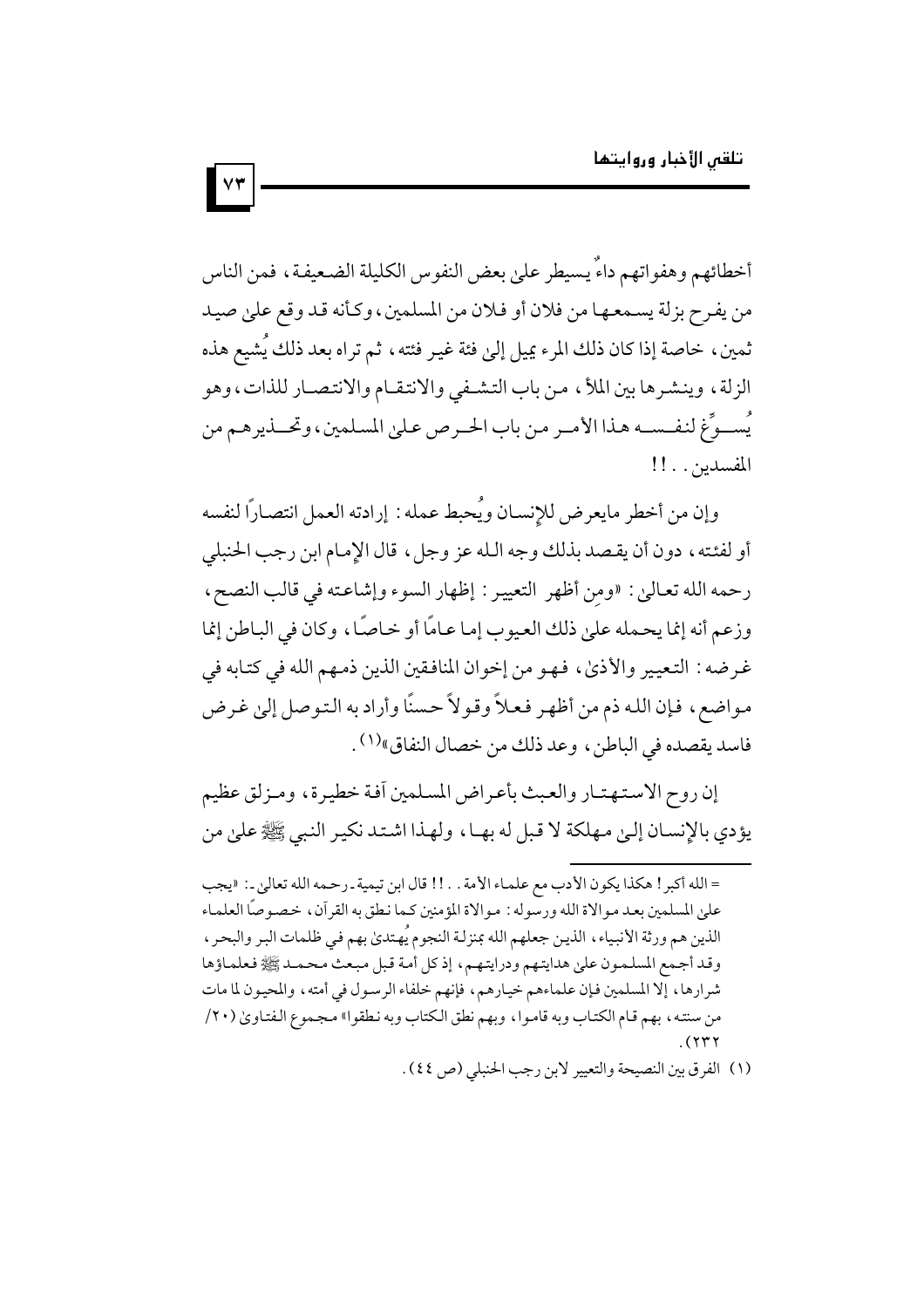اتصف بهـذه الصـفـة ، فـعن عـبـد الله بــن عـمـر بن الخــطاب ـ رضي الله تـعـالىٰ عنهـما \_قـال : قال رسـول الله ﷺ : «يا معشر من أسلم بلسـانه ولم يدخل الإيمان في قلبـه، لا تؤذوا المسلمين ولا تُعيِّروهم ولا تتبـعوا عـوراتهم، فإن مـن تتبــع عـورة أخيه تتبع الله عورته ، ومن تتبع الله عورته يفضحه ولو في جوف رحله !»<sup>(١)</sup> .

 $\sqrt{\epsilon}$ 

موقف حـازم ووعيد زاجـر يملأ النفس خوفًا وحذرًا، ويُقرر مبدأ عظيـمًا من مبادئ الإسلام العظيمة، ألا وهو : «حفظ أعراض المسلمين» وقـد تواترت النصوص الشرعية لتقرير هذه القاعدة الكبري في دين الإسلام، ومنها :

قال الله تعالىي : ﴿ وَالَّذِينَ يُؤَذُّونَ الْمُؤْمِنينَ وَالْمُؤْمِنَات بِغَيْرِ مَا اكْتَسَبُوا فَقَد احْتَمَلُوا بُهْتَانًا وَإِثْمًا مُّبِينًا ﴾ [الأحزاب: ٥٨ ] .

وعن أبي بكرة ـ رضي الله عنه ـ أن رسول الله ﷺ قال في خطبته يوم النحر في حجة الوداع : «إن دماءكم وأموالكم وأعراضكم حرام عليكم كحرمة يومكم هذا ، في شهر كم هذا ، في بلدكم هذا . . . »<sup>(٢)</sup> .

ونظر عبد الله بن عمر بن الخطاب ـ رضي الله عنهما ـ يومًا إليٰ الكعبة فقال : «ما أعظمك وأعظم حرمتك؛ والمؤمن أعظم حرمة منك!»(٣).

- (١) أخرجه الترمذي في كتاب البر والصلة، باب ما جاء في تعظيم المؤمن رقم (٢٠٣٢)، وحسنه الألباني في غاية المرام (ص ٤٠) .
- (٢) أخرجه البخاري في كتاب الحج، باب الخطبة أيام مني (٣/ ٥٧٣)، وفي كتاب: المغازي، باب حجة الوداع (٨/ ١٠٨)، وفي كتاب الأضاحي باب من قال الأضحىٰ يوم النحر (٧/١٠)، وفي كتاب التوحيد، باب قول الله تعالى: ﴿وُجُوهٌ يَوْمَئِذَ نَاضِرَةٌ﴾ (٣/ ٤٢٤)، ومسلم في كتاب القسامة، باب تغليظ تحريم الأموال والأعراض والأموالَ (٣/ ١٣٠٥\_ ١٣٠٧).
- (٣) أخرجه الترمذي في كتاب البر والصلة، باب ماجاء في تعظيم المؤمن رقم (٢٠٣٢)، وحسنه الألباني في غاية المرام (ص ٢٤٩) .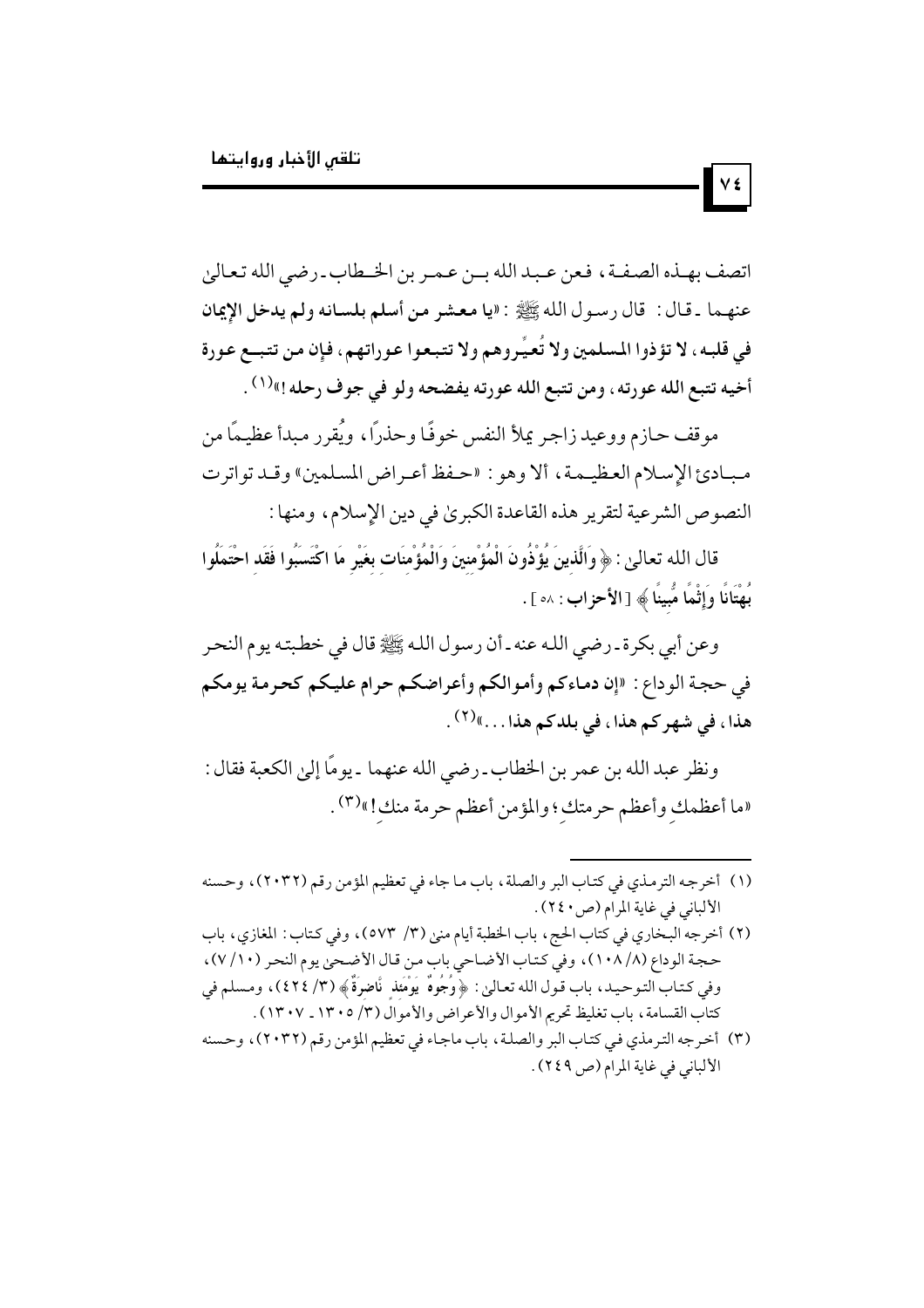نصب ص شيريفة في غياية العظمية والإحكام، تدل علىٰ عظيم منزلة المؤمن، وأن الاستطالة علىٰ حرمته من الكبائر المستبشعة التي لا ترضى الله سېجانه و تعاليږ .

وعجبًا بعد هذا التبيين أن يكون من الناس من لا يُبالىي، فيطوى في قلبه أذية المسلمين، ويُصر عـليٰ تتبع عوراتهم، ويصـبح ديدنه وهـجِّيراه الـنظر إليٰ سقطات الناس وإشاعتها بين الملأ ، والعجيب أن فرحته تزداد إذا عثر على زلة من كبير ، كأحد العلماء أو كبار الدعاة . . . ! .

وإن من أخطر الأمراض القلبية : الشعور بالكمال والاستعلاء علىٰ الأخرين وازدرائهم، والنظر إليهم نظرة دونية، يعتقد من خلالها أن مخالفيه مليئون بالعيوب والمثالب، لا يسلمون من كبير تقصير وزلل، بينما هو قاب قوسين أو أدنى من الكمال كما يظن!!

والخلفية المنطقية وراء هذا التصور هي : العُجِبُ والكبر الذي يعمر قلب ذلك الإنسان!

وقد قـال الرسـول المصطفىٰ ﷺ : «بحـسب امـرئ من الشـر أن يحـقـر أخـاه المسلم»<sup>(١)</sup>.

وعن عبد الله بن مسعود ـ رضي الله عنه ـ قـال : قال رسـول الله ﷺ: «لا يدخل الجنة من في قلبـه مثـقال ذرة من كبر » فقال رجل : إن الرجل يحب أن يكون ثويه حسنًا ونعـله حسنًا، فقـال رسـول الله ﷺ : «إن الله جـميل يحب الجـمال،

 $|v \circ$ 

<sup>(</sup>١) أخرجه أحمد (٢/ ٢٧٧، ٣٦١، ٣٦٠)، ومسلم في كتاب البر والصلة، باب تحريم ظلم المسلم وخذله (٤/ ١٩٨٦)، والترمذي في كتاب البر والصلة، باب ماجاء في شفقة المسلم عليٰ المسلم (٤/ ٣٢٥) (١٩٢٧)، وقال: حسن غريب.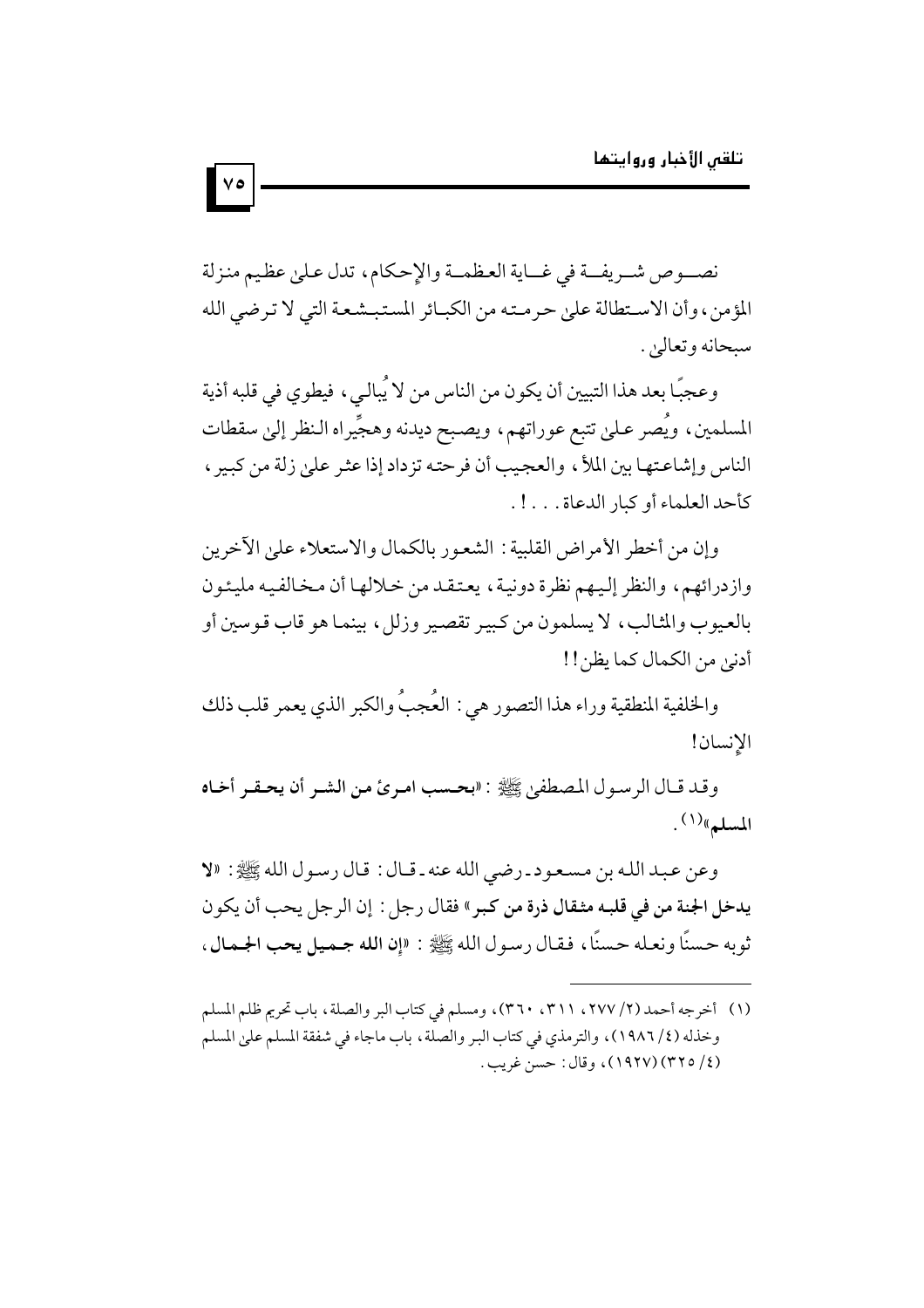الكبر : بطر الحق، وغمط الناس»(١) .

 $\mathsf{v}$ प

وقال الإمام عبد الله بن المبارك ـ رحمه الله تعالىٰي ـ : «لا أعلم في المصلين شرًا من العُجب»<sup>(٢)</sup> .

وقال الفضيل بن عياض ـ رحمه الله تعالىٰ ـ: «ما من أحد أحب الرياسة إلا حسد وبغي وتتبع عيوب الناس، وكره أن يُذكر أحد بخير ٣١".

وقد أشار شيخ الإسلام ابن تيمية ـ رحمه الله تعاليٰ ـ إليٰ نكتة لطيفة حيث قال: «فالنفس مشحونة بحب العلو والرياسة بحسب إمكانها، فتجد أحدهم يوالي من يوافقه عليٰ هواه، ويعادي من يُخالفه في هــواه، وإنما معبوده : ما يهواه ويريده»(٤).

## السترعلي المسلمين:

ثم (اسأل) هذا المرء العيابة : هب أن ما تخبر به وتشيعه حقًّا . . . ألم يأمر نا ربنا سبحانه وتعالى بعدم إشاعة السوء بين المؤمنين . . . ؟!

قال الله تعالىٰ: ﴿ إِنَّ الَّذِينَ يُحبُّونَ أَن تَشيعَ الْفَاحشَةُ في الَّذِينَ آمَنُوا لَهُمْ عَذَابٌ أَليمٌ في الدُّنْيَا والآخرَة واللَّهُ يَعْلَمُ وأَنتُمْ لا تَعْلَمُونَ ﴾ [النور : ١٩ ] .

ألم يأمرنا رسول الله ﷺ بالستر عليٰ المسلمين . . ؟! عن أبي هريرة ـ رضي

- (١) أخرجه أحمد (١/ ٤٥١، ٣٩٩، ٤١٢)، ومسلم في كتاب الإيمان، باب تحريم الكبر وبيانه (١/ ٩٣)، والترمذي في كتاب البر والصلة، باب ما جاء في الكبر (٤/ ٣٦١) (١٩٩٩)، وقال : حسن صحيح غريب . (٢) سير أعلام النبلاء (٨/ ٤٠٧).
	- (٣) جامع بيان العلم وفضله (١/ ١٤٣).
		- (٤) مجموع الفتاوي (١٤/ ٣٢٤).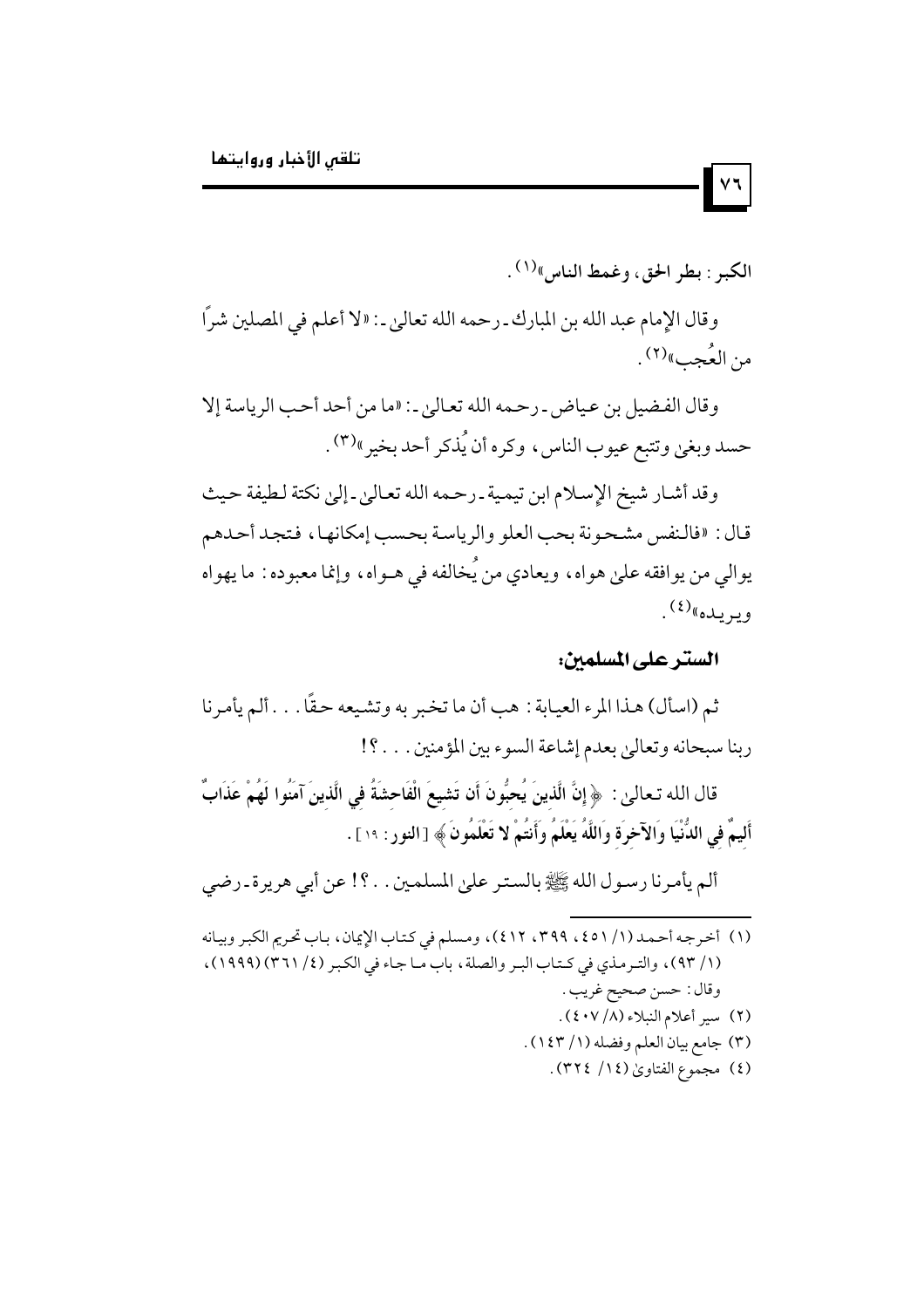الله عنه ـ قال : قال رسول الله ﷺ : «لا يستر عبدٌ عبدًا في الدنيـا إلا ستره الله يوم القيامة) (١)

عن أبي هريرة ـ رضي الله تعاليٰ عنه ـ قـال : قال رسـول الله ﷺ : «من أقـال مسلمًا أقاله الله عثر ته»(٢) .

وعن عائشة بنت أبي بكر الصديق ـ رضي الله تعالىٰ عنها ـ قالت : قال رسول الله ﷺ : «أقيلوا ذوى الهيئات عثر اتهم إلا الحدود»(٣) .

قال الإمام الشافعي ـ رحمه الله تعالىٰ. ـ : «ذوو الهيئات الذين يقالو ن عثر اتهم الذين ليسوا يعرفون بالشر فيزل أحدهم الزلة»<sup>(٤)</sup>.

وقال الإمام العز بن عبد السلام ـ رحمه الله تعالىٰ ـ : «لو رفعت صغائر الأولياء إلىٰ الأئمة والحكام لم يجز تعزيرهم عليها، بل يقبل عثرتهم ويستر زلتهم، فهم أوليٰ من أقيلت عثرته وسترت زلته»<sup>(٥)</sup>.

وقال الإمام ابن القيم ـ رحمه الله تعالىٰ ـ: «الظاهر أنهم ذوو الأقدار بين الناس من الجاه والشرف والسؤدد، فإن الله تعالى خصهم بنوع تكريم وتفضيل عليٰ بني جنسهم، فمن كـان مستورًا مشـهورًا بالخيـر حـتي كـبا به جـواده، ونبـا

- (١) أخرجه مسلم في كتاب البر والصلة، باب بشارة من ستر الله عيبه في الدنيا، بأن يستر عليه في الآخرة (٤/ ٢٠٢) , قير (٢٥٩٠) .
- (٢) أخرجه أحمد (٢/ ٢٥٢)، وأبو داود في كتاب البيوع، باب في فضل الإقالة (٣/ ٢٧٤)، وابن ماجه في كتاب التجارات، باب الإقالة (٢/ ٧٤١)، وإسناده صحيح.
- (٣) أخرجه أحمد (٦/ ١٨٦)، وأبو داود في كتاب الحدود، باب في الحد يشفع فيه (٤/ ١٣٣)، وإسناده صحيح .
- (٤) أخرجه البيهقي في السنن الكبريٰ كتاب الأشربة والحد فيها، باب الإمام يعفو عن ذوي الهيئات  $(YYE/A)$ 
	- (٥) قواعد الأحكام في مصالح الأنام (١/ ١٥٠).

 $\mathsf{v}\mathsf{v}$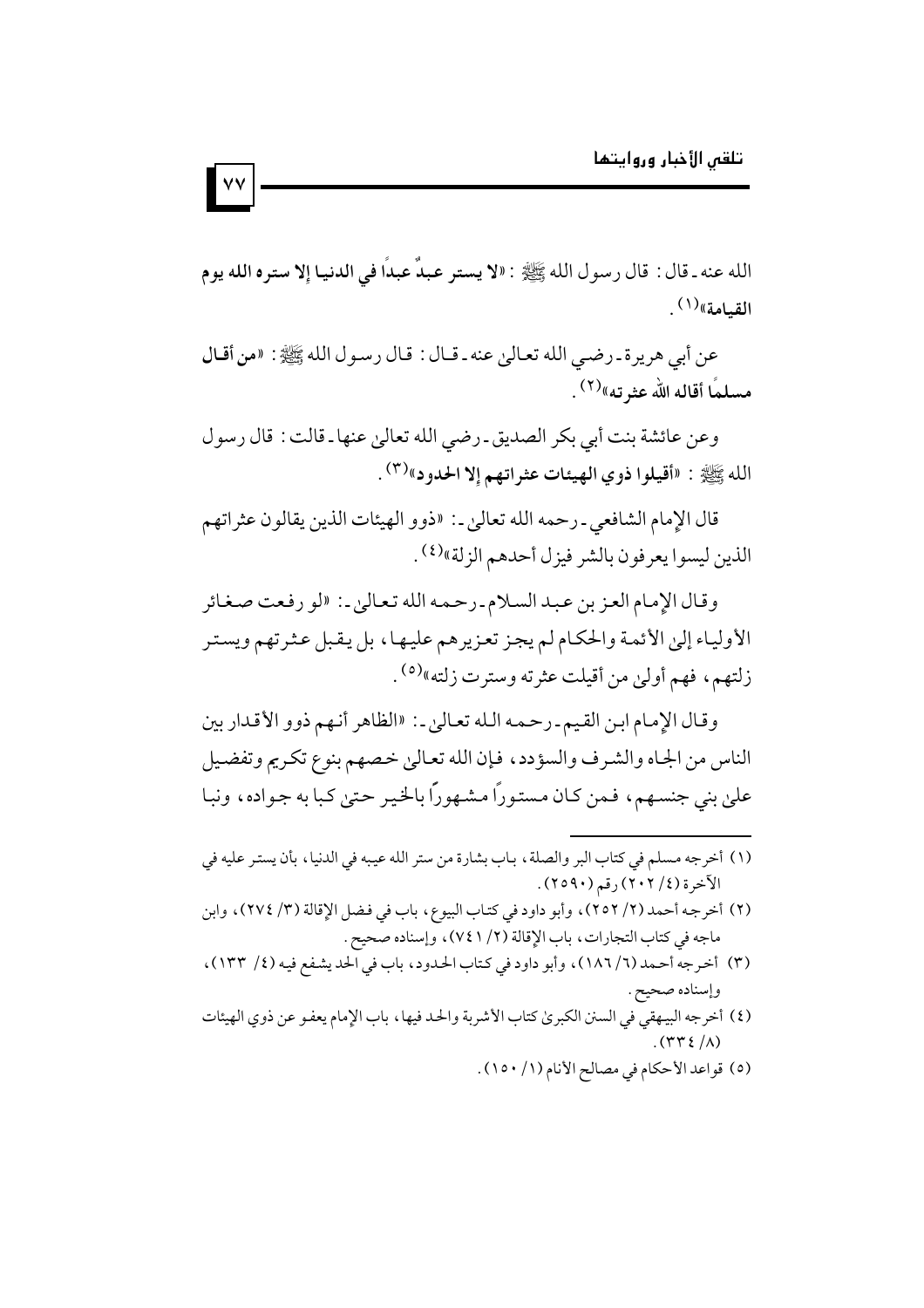غضب صبره، وأديل عليه شيطانه، فلا تُسارع إلىٰ تأنيبه وعقوبته، بل تقال عثرته ما لم يكن حداً من حدود الله ، فإنه يتعين استيفاؤه من الشـريف كما يتعين أخذه من الوضيع .

وهذا باب عظيم من أبواب مـحـاسن الشـريعـة الكاملة وسـيـاسـتــهـ للعالم، وانتظامها لمصالح العباد في المعاش والمعاد»(١) .

وقال الإمام الآجري \_رحمه الله تعاليٰ \_في ذكر صفات العالم : «لا يؤاخذ بالعثرات، ولا يُشيع الذنوب عن غيره، ولا يقطع بالبلاغات، ولا يُفشى سر مـن عاداه، ولا ينتـصـر منه بغيـر حق، ويعـفـو ويصـفح عنه، ذليل للحـق، عـزيز عن الباطل، كاظم للغيظ عمن آذاه»<sup>(٢)</sup>.

ثم أقول أيضًا لذلك المرء العيابة : هب أن ما تـخبر به حقًّا ، فـهل سلمت أنت من الزلل والخطل . . ؟!

قبيح من الإنسان أن ينسيٰ عيوبه ويذكـر عيبًا في أخيـه قد اخـتفيٰ

ولو كـان ذا عــقل لما عـاب غير ه وفيــه عيـوب لو رآهــا قد اكتفـىٰ

قال الإمام أبو حاتم ابن حبان ـ رحمه الله تعالىٰ ـ: «الواجب علىٰ العاقل لزوم السلامة بترك التجسس عن عيوب الناس، مع الاشتغال بإصلاح عيوب نفسـه، فإن من اشـتغل بعـيوبه عن عـيوب غـيره أراح بدنه ولـم يُتـعب قلبه، فكـلما اطلع عليٰ عيب لنفسه هان عليه ما يريٰ مثله من أخيه ، وإن من اشتغل بعيوب الناس عن عيوب نفسه عـمي قلبه وتعب بدنه ، وتعذَّر عليه ترك عيـوب نفسـه ، وإن من أعجز الناس من عاب الناس بما فيهم، وأعجز منه من عابهم بما فيه، ومن

(۱) بدائع الفوائد (۳/ ۱۳۹).

VA

(٢) أخلاق العلماء (ص ٥٤).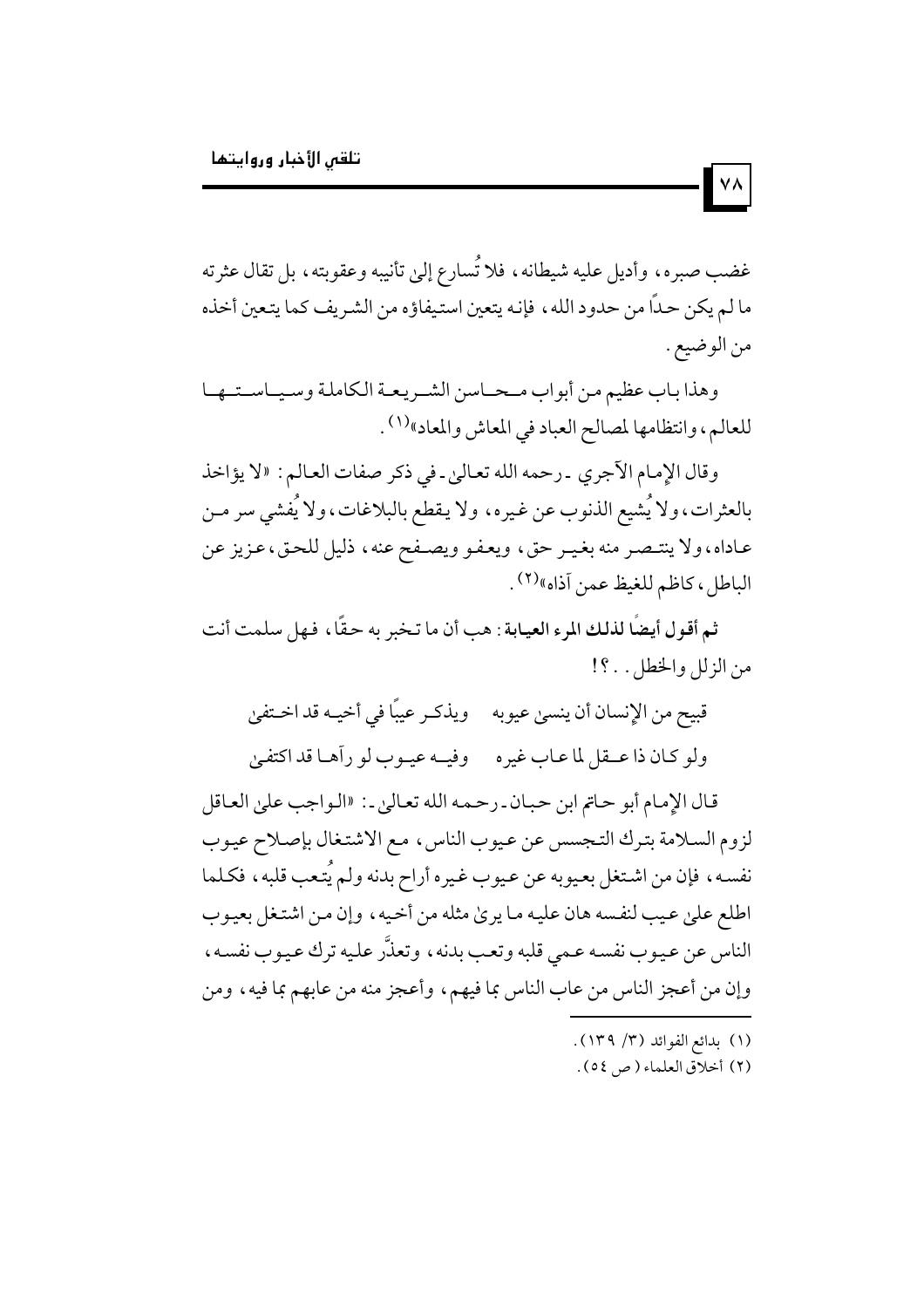عاب الناس عابو ه»<sup>(۱)</sup> .

قال الإمام مالك بن أنس ـ رحمه الله تعاليٰ ـ : «أدركت بهذه البلدة ـ يعني : المدينة النبوية ـ أقواماً ليس لهم عيوب فعابوا الناس فصارت لهم عيوب . وأدركت بهـذه البلـدة أقـوامـاً كـانت لهـم عـيـوب فـسكـتـوا عـن عـيـوب النـاس ، فنسـيت عيوبهم»<sup>(۲)</sup>.

ونظيره قول أبي عبد الرحمن السلمي-رحمه الله تعاليٰ.: «سمعت محمد بن عبد الله بن شـاذان يقول : سـمعت زاذان المدايني يقـول : رأيتُ أقوامًا من الناس لهم عيوب فسكتوا عن عيوب الناس، فستر الله عيوبهم وزالت عنهم تلك العيوب، ورأيت أقوامًا لم تكن لهم عيوب اشتغلوا بعيوب الناس، فصارت لهم عيوب"(٣) .

وقال الإمام ابن القيم ـ رحمه الله تعالىٰ ـ: «فطوبيٰ لمن شغله عيبه عن عيوب الناس، وويل لمن نسي عيبه وتفرَّغ لعيوب الناس، هذا من علامة الشقاوة، كما أن الأول من أمارات السعادة»<sup>(٤)</sup> .

وقال ابن المقفع : «من أشد عيوب الإنسان، خفاء عيوبه عليه، فإن من خفي عليه عيبه خفيت عليه محاسن غيره، ومن خفي عليه عيب نفسه ومحاسن غيره فلن يقلع عن عيبه الذي لا يعرف، ولن ينال محاسن غيره التي لا يُبصر أبدًا»<sup>(٥)</sup>.

وقال ابن الأعرابي : «قال بعض الحكماء : وعائب يعيب الناس بفضل عيبه، ويبغضهم بحسب بغضه، ويرفع عوراتهم ليكونوا شركاء في عورته . لا شيء أحب

- (٣) عيوب النفس لأبي عبد الرحمن السلمي (ص ١٢).
	- (٤) مفتاح دار السعادة (١/ ٢٩٨).
		- (٥) الأدب الصغير (ص ١٧٤).

 $\sqrt{9}$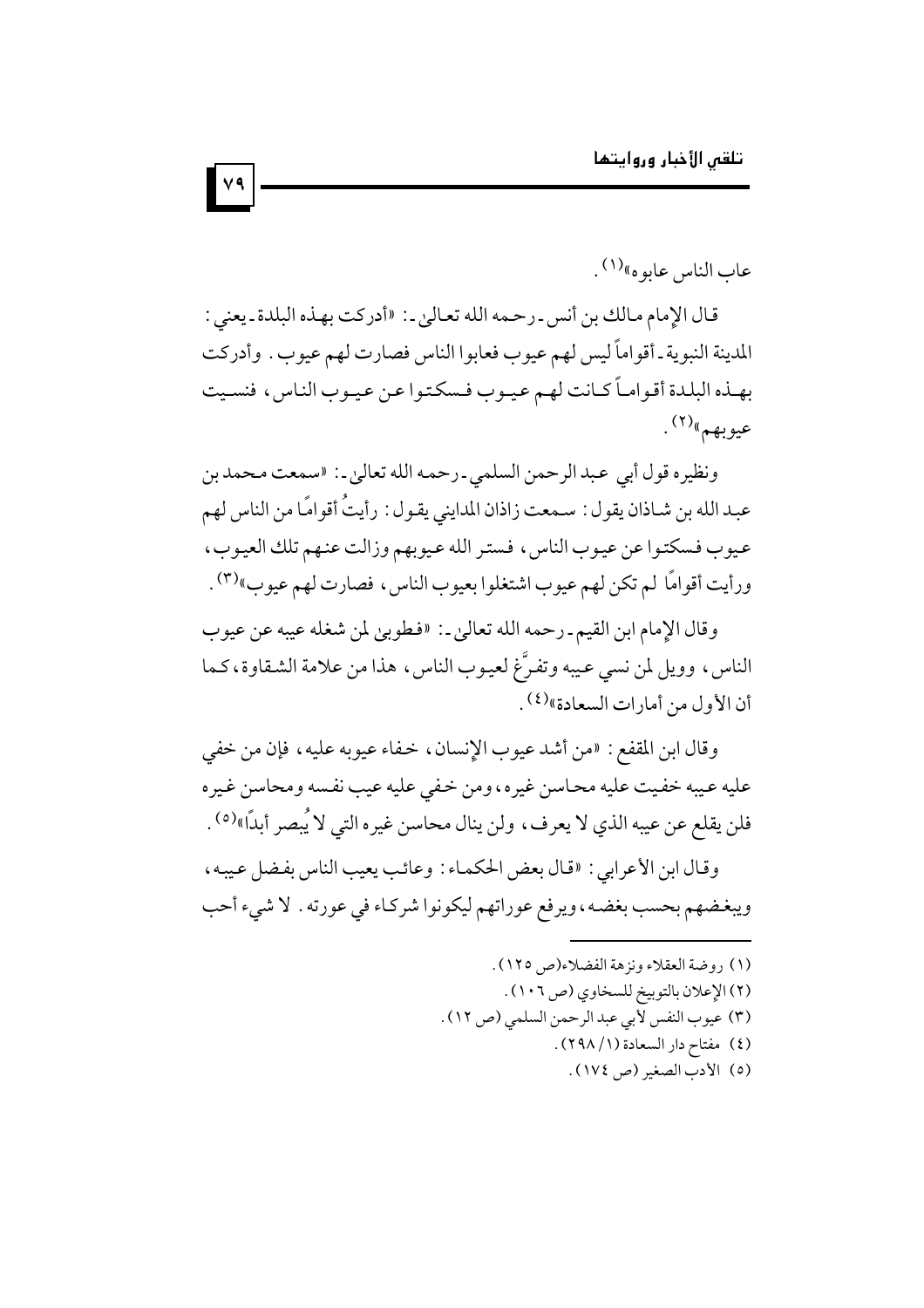إلىي الفاسق من زلَّة عالم، ولا إلىي الخامل من عثرة الشريف، ثم أنشد ابن الأعرابي : إن يعلموا الخير يخفوه وإن علموا شراً أذيع وإن لم يعلموا كذبوا»(١)

 $\lambda$ .

وأخشىٰ علىٰ الإنسان الذي يفرح بزلة يقع فيها أحد من إخوانه الدعاة، ثم يُظهر الشماتة به : أن يُبتليٰ هو بذلك عقوبة من الله سبحانه وتعالىٰ .

وقد رويٰ الإمام الزهري ـ رحمه الله تعالىٰ ـ حوارًا جميلاً ماتعًا بين معاوية بن أبي سفيان والمسور بن مخرمة ـ رضي الله تعاليٰ عنهـم ـ يحسن بنا ذكره، ففيه منهج أصيل للتعامل مع أخطاء الأخرين وعيوبهم .

قال الإمام الزهري : «حدثني عروة أن المسور بن مخرمة أخبره أنه وفد عليٰ معاوية فقضيٰ حاجته، ثم خلا به، فقال: يا مسور، ما فعل طعنك عليٰ الأئمة؟ قال : دعنا من هذا وأحسن . قال : لا، والله لتكلمني بذات نفسك بالذي تعيب عليِّ . قال مسـور : فلم أترك شيئًا أعيـبه عليه إلا بينت لـه . فقـال : لا أبرأ من الذنب، فهل تعدُّ لنا يا مسور ما نلي من الإصلاح في أمر العامة؛ فإن الحسنة بعشر أمثالها، أم تعد الذنوب وتترك المحاسن؟ قال : ما تُذكر إلا الذنوب . قال معـاوية : فإنا نعـترف لله بكل ذنب أذنبناه ، فهل لك يا مسور ذنوب في خـاصتك تخشىن بأن تهلك إن لم تغفر ؟ قال : نعم . قال : فما يجعلك الله بر جاء المغفرة أحق مني، فـوالله مـا ألى من الإصـلاح أكـثـر مما تلى، ولكن والـله لا أخيـر بين أمرين، بين الله وبين غيره، إلا اخترتُ الله عليٰ ما سواه، وإني عليٰ دين يُقبل فيه العـمل ويُجزئ فيه بـالحسنات، ويجزئ فيـه بالذنوب إلا أن يعـفو الله عنهـا . قال: فخصمني. قال عروة: فلم أسمع المسور ذكر معاوية إلا صلى عليه»(٢).

<sup>(</sup>١) المجالسة وجواهر العلم لأبي بكر الدينوري المالكي (٥/ ٣٨٩) رقم (٢٢٤٧) .

<sup>(</sup>٢) سير أعلام النبلاء (٣/ ١٥٠\_ ١٥١، ٣٩١. ٣٩٢)، وانظر : تخريج المحقق .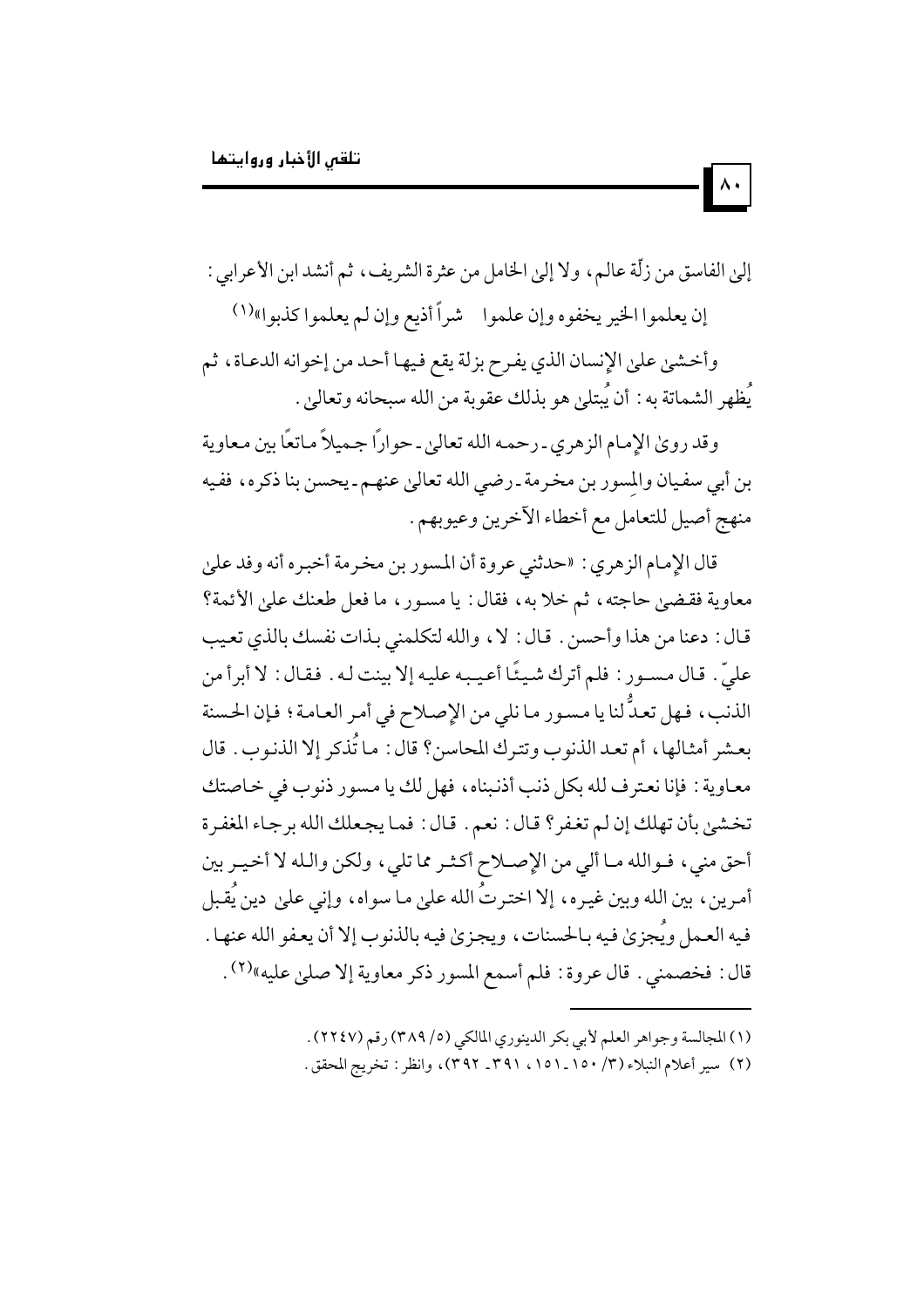## الذبُّ عن أعراض العلماء والدعاة:

مما تقـدم تبـين أنه عليٰ المسلـم الصـادق الورع أن يحـفظ لسـانه عن أعـراض المسلمين، وإذا رأيٰ من أحـد العلـمـاء أو الـدعـاة خطأ، فـعليـه أن يدعـو الـله له بالمغفرة ويستر عليه، ويُقدِّم له النصيحة بمحبة وإشفاق،ولا يشيع هذه الزلة ويتندر بها في مجالسه، ومن سمعناه يفعل ذلك فعلينا أن نُعرض عنه وننهـاه، ونذب عن أعراض أئمتنا وإخواننا المسلمين، ولعل هذا الفعل من مقتضيات قول الله ـ عـز وجل ـ في وصف المؤمنين : ﴿ وَالَّذِينَ هُمْ عَنِ اللَّغْوِ مُعْرِضُونَ﴾ [المؤمنون : ٢]، وقوله ـ تعالىٰ ـ : ﴿ وَالَّذِينَ لا يَشْهَدُونَ الزُّورَ وَإِذَا مَرُّوا بِاللَّغْوِ مَرُّوا كرَامًا ﴾.

[الفرقان: ٧٢] .

قال رسـول الله ﷺ : «من ذبَّ عن عـرض أخـيـه بالغـيـبـة كـان حـقـاً على الله أن يعتقه من النار»<sup>(۱)</sup> .

وقـال رسـول الله ﷺ أيـضـاً في حـديث عظيم يأمر بـالتناصـر : «مـا مـن امـرئ يخذل امرءاً مسلماً في موطن ينتقص فيه من عرضه، وينتهك فيه من حرمته، إلا خذله الله تعالى في موطن يحب فيه نصرته ، وما من أحد ينصر مسلماً في موطن ينتقص فيه من عرضه ، وينتهك فيه من حرمته ، إلا نصر ه الله في موطن يُحبّ فيه نصر ته»<sup>(۲)</sup>.

- وما أجمل قول الشاعر : من الخير ما لا يبتغي لأخــيه ولا خير فيمن ظل يبغي لنفسه
- (١) أخرجه : أحمد (٦/ ٤٦١)، وصححه الألباني في غاية المرام رقم (٤٣١)، وفي صحيح الجامع د قبر (١١١٦).
- (٢) أخرجه: أحمد (٤/ ٣٠) وأبو داود في كتاب الأدب، باب من رد عن مسلم غيبـة، رقم (٤٨٨٣)، وحسنه الألباني في صحيح الجامع رقم (٢٦٥٥).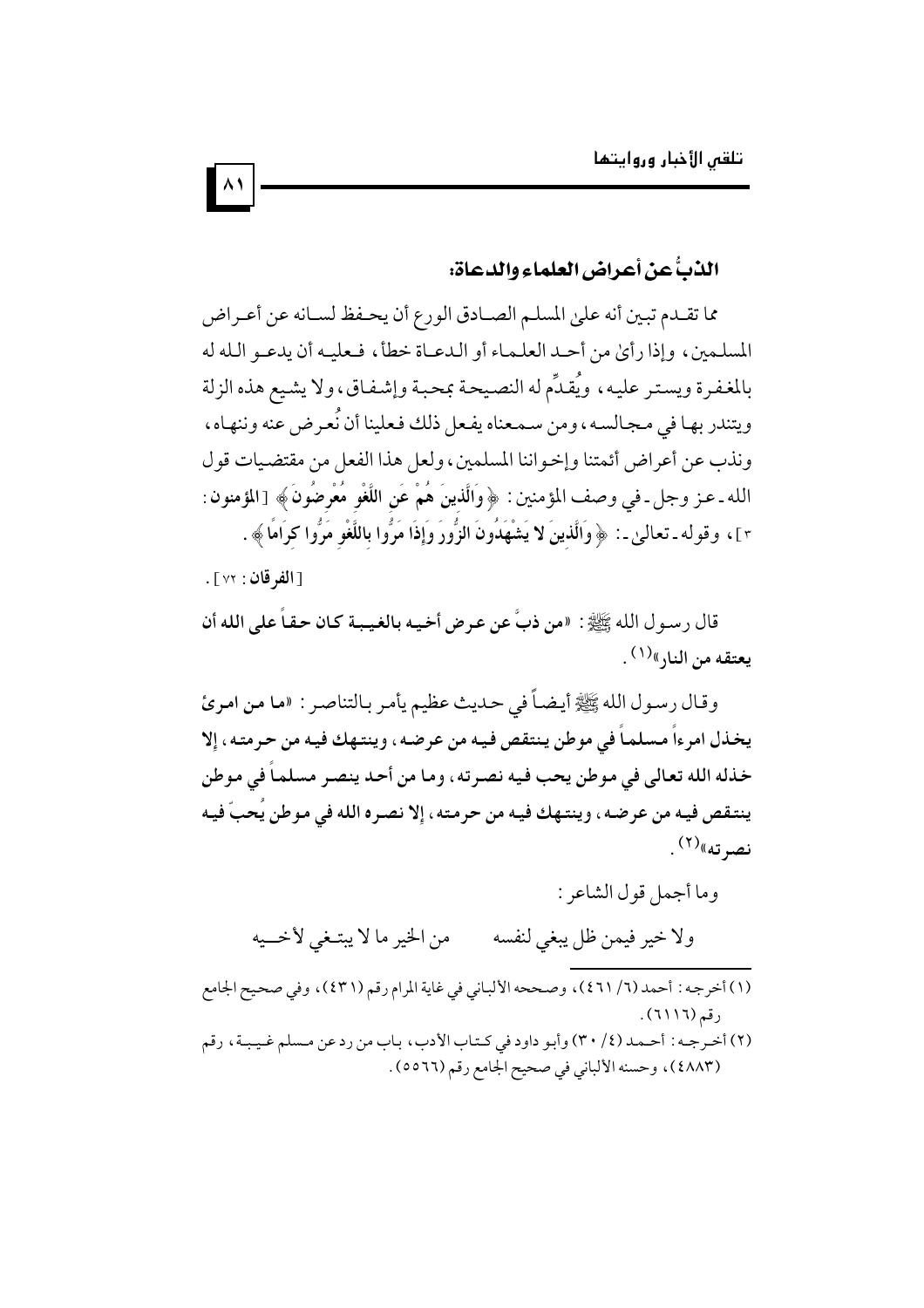وأجمل منه وأحكم قول المصطفىٰ ﷺ : «لا يؤمن أحدكم حتى يُحب لأخيه ما يحب لنفسه»<sup>(۱)</sup>.

قال الإمـام أبو محـمـد ابن حـزم ـ رحـمـه الـله تعـالين ـ : «من أراد الإنصـاف فليتوهم نفسه مكان خصمه، فإنه يلوح له وجه تعسفه»(٢).

وقال الشيخ جمال الدين القاسمي-رحمه الله تعاليٰ-: «وينبغي أن يعلم الطلبـة أنـهم إخـوان حب، واسـتـفـادة ،وخـروج من ظـلمـة الجـهل إلـي نور العلم، فليتراحموا وليتألفوا ولا يتخالفوا، والمودة نسب ورحم، والأخوة في الله آكد من وشيج الرحم، فليناضلوا عن صاحبهم بالمدافعة عنه وحفظ غيبته»(٣) .

ومن ثم فالأخبار التي تصل إلينا إذا لمحنا فيها هذه الظاهرة، فيجب علينا أن نتوقف في تصديقها، وإذا ثبت لنا صدقها توقفنا في إشاعتها ونشرها بين الملأ ، لعدم المصلحة من ذلك . . . وما أروع الحافظ الذهبي ـ رحمه الله تعاليٰ ـ حين يقول: «كلام الأقران بعضه في بعض لا يعبأ به، لا سيما إذا لاح لك أنه لعداوة أو لمذهب أو لحسد، وما ينجو منه إلا من عصمه الله، وما علمتُ أن عصرًا من الأعصار سلم أهله من ذلك سويٰ الأنبياء والصديقين، ولو شئت لسردتُ من ذلك كراريس!»<sup>(٤)</sup>. قعَّد الإمام الذهبي هذه القاعدة الجليلة المتينة في معرض حديثه عن رجال الحديث ورواته .

- (١) أخرجه أحمد (٢/ ١٧٦، ٢٠٦، ٢٥١ ، ٢٧٢، ٢٨٩)، والبخاري في كتاب الإيمان، باب من الإيمان أن يحب لأخيه ما يحب لنفسه (١/ ٥٦) (١٣)، ومسلم في كتاب الإيمان، باب الدليل عليٰ أن من خصال الإيمان أن يحب لأخيه المسلم ما يحبه لنفسه (١/ ٦٧) رقم (٤٥) .
	- (٢) الأخلاق والسير في مداواة النفوس (ص ٨٢). (٣) جوامع الآداب في أخلاق الأنجاب (ص ٢٤).
		- (٤) منذ ان الاعتدال (١/ ١١١).

 $\lambda$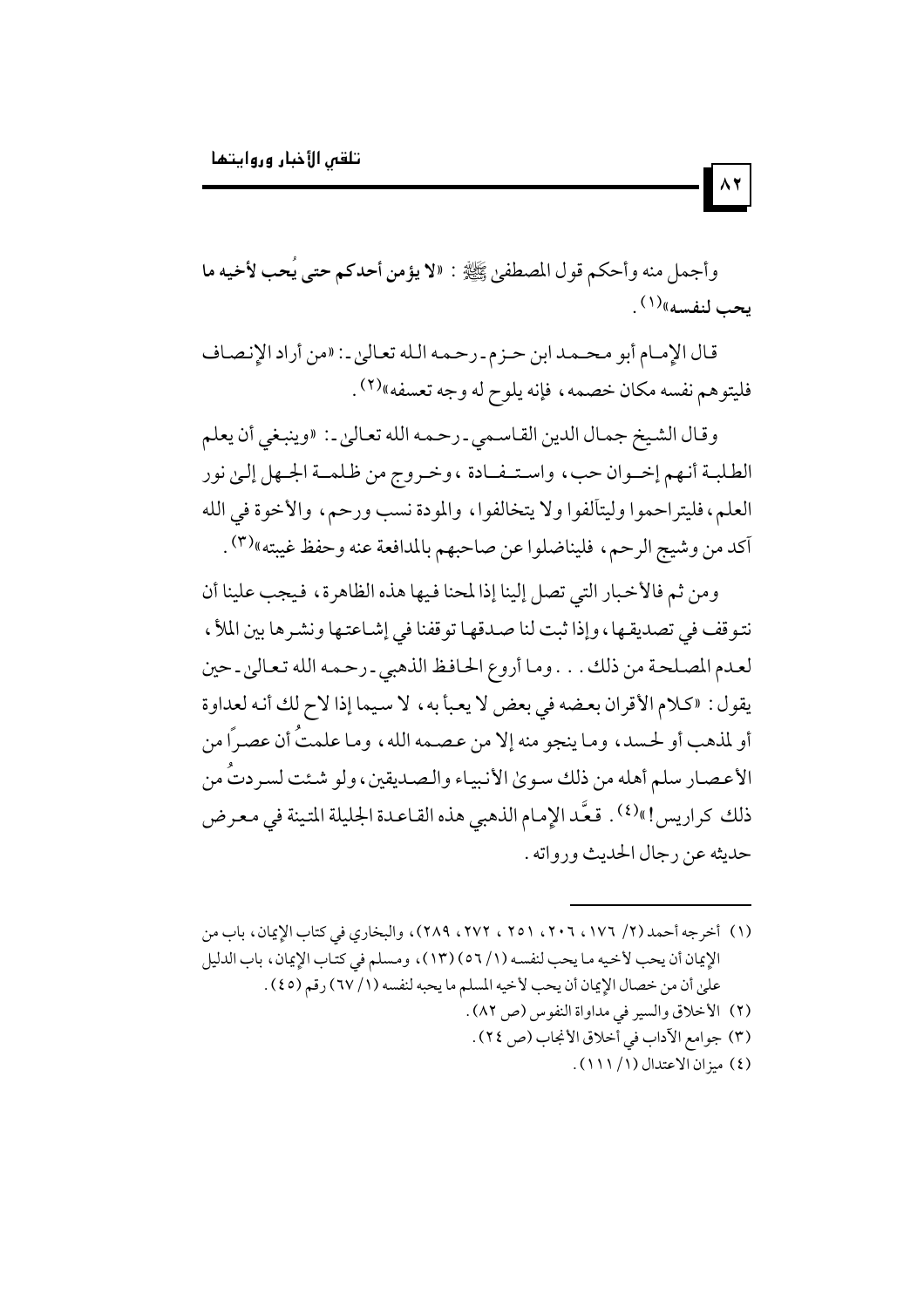وليس بعيدًا عن هذه القاعدة في هذا العصر كلام الدعاة والمصلحين بعضهم في بعض، وهو ناتج في كثير من الأحوال بسبب التحزب والمنافسة واختلاف الاتجاهات الحركية، والإنصاف عزيز، ولهذا يجب ألاَّ يُعبأ بتلك الأخبار إذا لاحت عليها هذه الآثار المحزنة!! ومن كلام أبي حامــد الغزالي الذي هــذبه ابن قدامة المقدسـي ـ رحمهما الله تعـاليٰ قوله ـ : «إنما يكثر الحسد بين أقوام تكثر بينهم الأسباب التي ذكرناها، ويقع ذلك غـالبًا بين الأقران والأمثـال والأخوة وبني العم؛ لأن سبب التحاسد توارد الأغراض علىٰ مقاصد يحصل التناقض فيها، فيثور التنافر والتباغض .

ولذلك تري العالم يحسد العالم دون العابد، والعابد يحسد العابد دون العالم، والتاجر يحسد التاجر، والإسكاف يحسد الإسكاف، ولا يحسد البزاز إلا أن يكون سبب آخر ، لأن مقصد كل واحد من هؤلاء غير مقصد الآخر .

فأصل العـداوة: التزاحم عليٰ غـرض واحد، والغرض الواحـد لا يجمع متباعـدين، إذ لا رابطة بين شخصين في بلدين، ولا يكون بينهمـا محاسدة إلا من اشتد حرصه علىٰ الجاه، فإنه يحسد كل من في العالم ممن يساهمه في الخصلة التي يُفاخر بها»<sup>(١)</sup> .

## أهمية التربية:

تنقيـة القلب من الغل والحـقـد يحتـاج إلـيٰ ترويض وتربيـة وطول مـجـاهدة ومراقبة . . وإن من أعظم ما يجلو صدأ القلب ويُطهره من أدران الفساد، تعلقه بربه سبحانه وتعالىٰ، وتلاوة كتابه الذي أنزله نوراً ورحمة لعباده المؤمنين .

 $\lambda r$ 

<sup>(</sup>١) مختصر منهاج القاصدين (ص ٢٤٠)، وانظر : إحياء علوم الدين (٣/ ٢٠٧).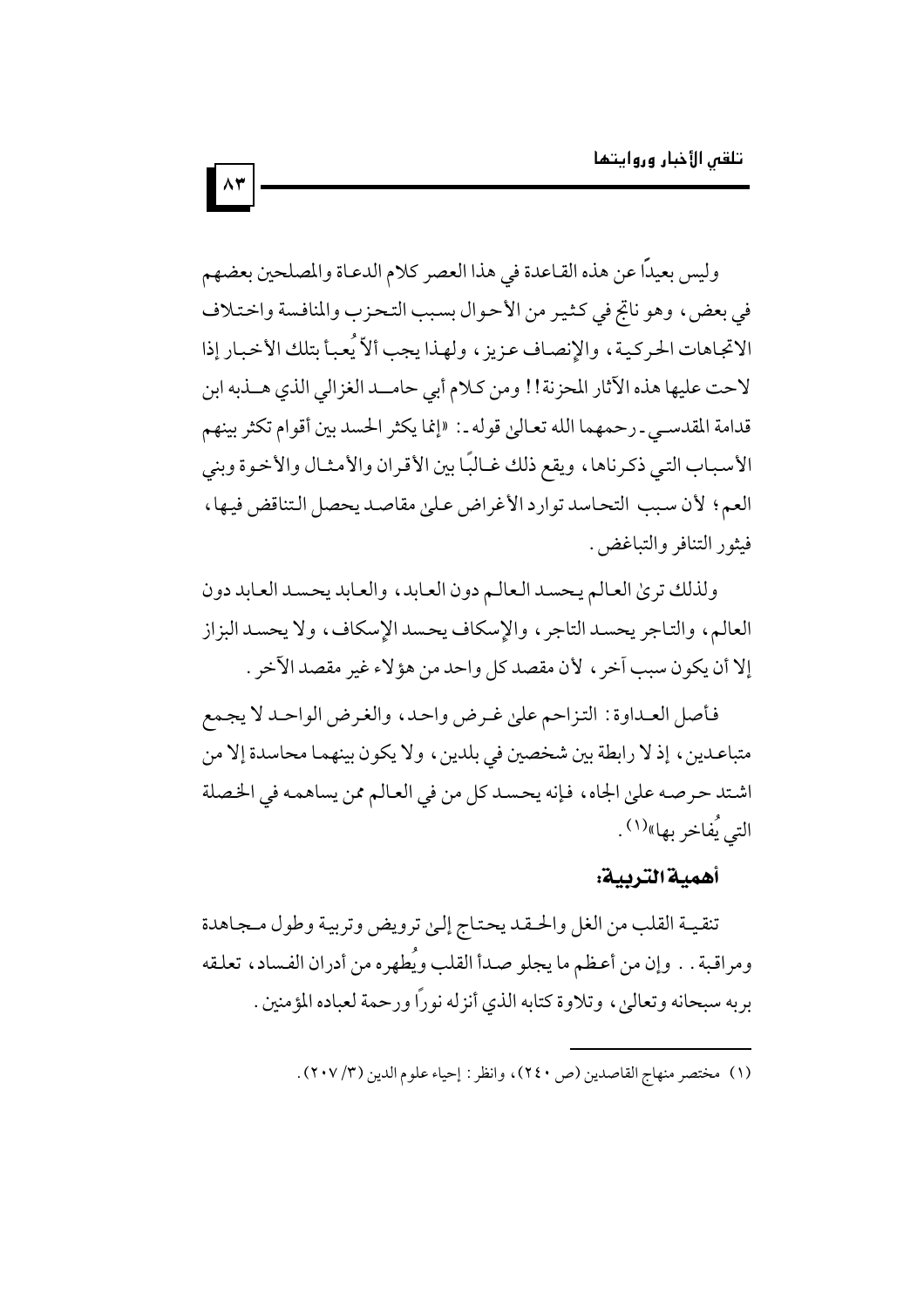قال الله تعالىٰ: ﴿ وَنُنَزِّلُ منَ الْقُرْآنِ مَا هُوَ شفَاءٌ وَرَحْمَةٌ لِّلْمُؤْمِنينَ وَلا يَزِيدُ الظَّالمينَ إِلاَّ خَسَارًا ﴾ [الإسراء: ٨٢ ] .

 $\lambda$ 

وقال الإمام ابن القيم ـ رحمه الله تعالىٰ ـ: «وكل من القلب والبدن محتاج إلىٰ أن يتربيٰ فينمو ويزيد، حتىٰ يكمل ويصلح، فكما أن البدن محتاج إلىٰ أن يزكو بالأغذية المصلحة له، والحمية عما يضره، فلا ينمو إلا بإعطائه ما ينفعه ومنع ما يضره، فكذلك القلب لا يزكو ولا ينمو ولا يتسم صلاحـه إلا بذلك، ولا سبيل له إليي الوصول إلي ذلك إلا من القرآن، وإن وصل إليي شيء منه من غيره فهو شيء يسير لا يحصل له به تمام المقصود»(١).

والمحاضن التربوية مطالبة بضرورة العناية بتعميق مبدأ الأخوة والمحبة، وتربية الشباب على صفاء النفس وطهارة القلب وتقدير العلماء والدعاة، وصدق العمل بمقتضى شرع الله ـ عز وجل ـ، والتـجرد الكامل لله ـ سبحانه وتعالىٰ ـ، وتربية الشبـاب بالقـدوة الحسـنة من أجـلِّ ما ينبغــي أن يعتني بــه العلمـاء وطلاب العلم والمربـون .

وأشير أخيراً إلىٰ أن ما تقدم لا يعني النهي عن تصحيح الأخطاء والتنبيه عليها، وتقويم الأراء والتوجهات، بل أطالب بذلك، ولكن بالضوابط الشرعية المقررة عند سلفنا وعلمائنا الأفاضل ـ رضي الله تعاليٰ عنهم ـ : «فمن تبادُل النقد في ساحة المودة على بساط الصفاء : يكون الكمال»(٢).

وما أحوج الصحوة الإسلامية المعاصرة إلىي حوار علمي هاديء، بدل أن نتقاذف التهم ونتقاتل بالألسن ، وحينما يفقد الإنسان لسان المنطق والإقناع؛ فإنه

- (١) إغاثة اللهفان من مصايد الشيطان (١/ ٤٦).
- (٢) جوامع الأداب في أخلاق الأنجاب (ص ٤٦).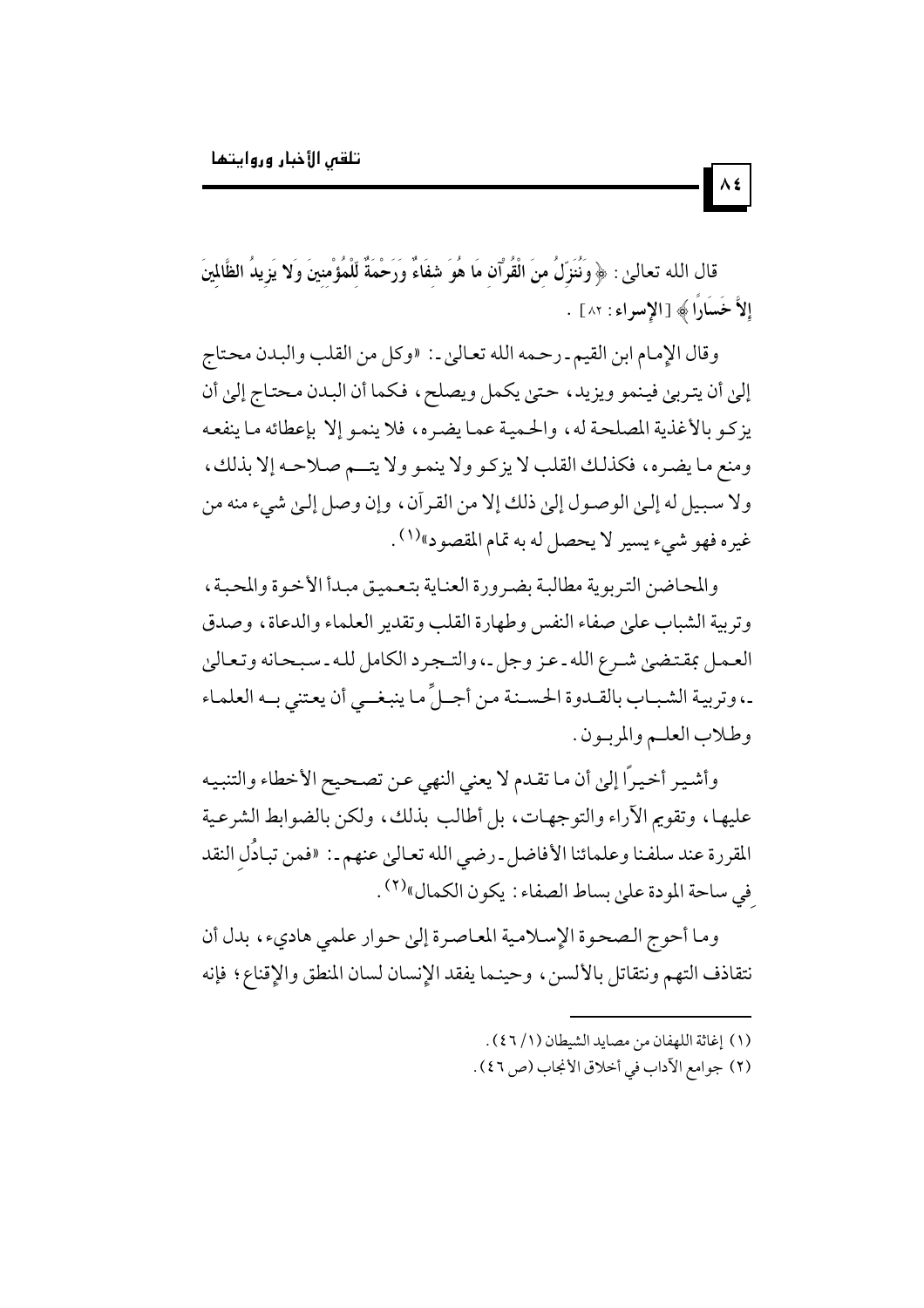يلجأ إلىٰ لسان التشهير والتقريع!! قال الأستاذ محمد قطب ـ حفظه الله ـ: «إن تصحيح المفاهيم وتصحيح المنهج أمر ضروري للحركة الإسلامية دون شك، وما تستطيع الحركة أن تثمر ثمرتها المرجوة إن لم تعرف الطريق الصحيح وتتوجه إليه .

 $\lambda$ 

ولكن محاولة التصحيح بالتنابذ والفرقة، والتدافع بالمناكب، والجدل الدائم الذي يحاول فيه كل فريق تسفيه الأخرين وتجريحهم والنيل منهم، كل ذلك جهد ضائع بلا ثمرة، إلا الثمرة النكدة التي يتلقفها الشيطان! .

إنما يكون التصحيح بالبيان الهادئ الهادف، وإبراز الدليل الشرعي الذي تبني عليه الأحكام، مع التفقه في دين الله، قبل إصدار الحكم الذي يتشبث به صاحبه ويفاصل الناس عليه! .

وحين لا نتـعلق بذواتنـا، وحين يكون الحـق أعـز علينـا من أنفـسنـا، ويكون وصولنا إلىي الحق عن تدبر ودراسة وبصيرة، ستنجاب الغاشية، وتتضح الرؤية، ويستبين الطريق، وهو ما نعتقد أن الأمور ستصير إليه في النهاية بعون الله و توفيقه»<sup>(۱)</sup>.

و قِديمًا قـال بعض العلماء : «إذا أر اد الله بعـبد خـبراً جعلٍ فـبه ثلاث خـصال : فقهاً في الدين، وزهادة في الدنيا، ويصراً بعبوبه»(٢).

\* \* \*

<sup>(</sup>١) الصحوة الإسلامية (ص ٧٩ ـ ٨٠).

<sup>(</sup>٢) الزهد والرقائق لعبد الله بن المبارك (ص ٩٥ ـ ٩٦).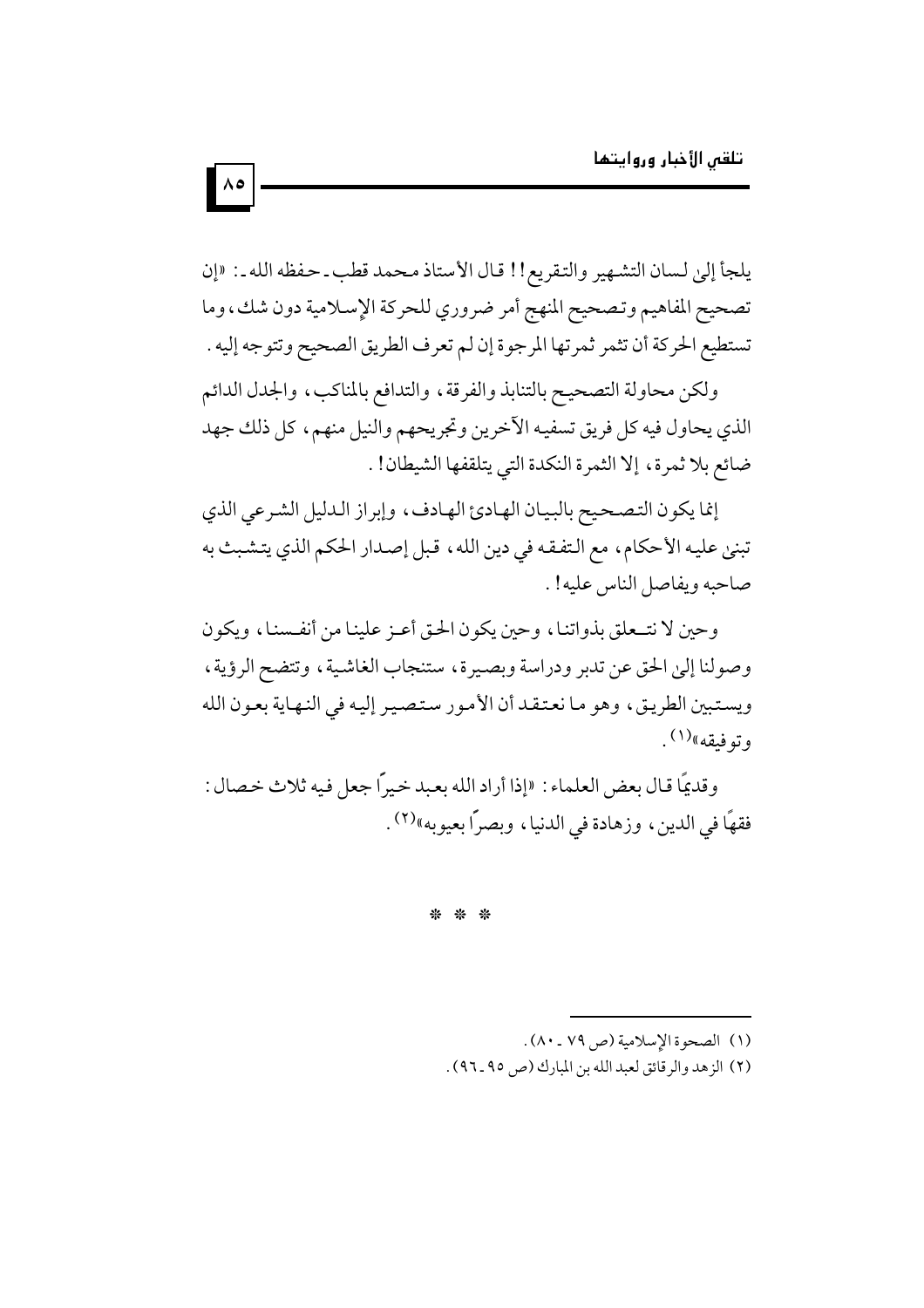الخاتمة

 $\wedge$ 

وفي الخـتـام : فـإني أضع يدي عـليٰ بعض أدوائنا ، أتلـمـسـهـا تـلمس المحب المشفق الذي يُريد الخير والعز لأمته .

وأخشين أني كنت قاسيًا بعض الشيء في أكثر من موضع، ولكن عذري كما قال الشاعر :

فَقَسا ليزدجروا، ومن يك حازمًا للَّذِيقسُ أحـيانًا علم من يُرْحمُ

قال شيخ الإسلام ابن تيـميـة : «المؤمن للمؤمن كاليدين تغسل إحداهما الأخريٰ، وقد لا ينقطع الوسخ إلا بنوع من الخشـونة، لكن ذلك يوجب من النظافة و النعو مة ما نحمد معه ذلك التخشين»<sup>(١)</sup> .

ومن البدهي أن الصالحين مهما بلغت منازلهم ليسوا ملائكة معصومين، بل هم بشر لهم ما لهم وعليـهم ما عليـهم، وتصـويب الأخطاء وتقـوعـهـا ضـرورة عملية، وممارسة ملحة لاستقامة البناء ونضوجه، وما لم نصارح أنفسنا بأخطائنا، ثم نجدّ في درئها وعلاجها، فإننا سوف نتحرك في أماكننا ولا نتجاوزها إليٰ غيرها، هذا إذا لم نتراجع إلىي الوراء، ونتأكل شيئًا فشيئًا!

ومواجهة النفس والحوار معها ليس ضرورة فكرية فحسب؛ بل ضرورة من أجل البقاء، فبالحوار تتجدد الأفكار وتنمو، ويسقط كل زائف ودخيل .

إذًا لكي ننتج، وننتج بعمق لابد من التفكير ـ أعني أن يُفكر الإنسان بعقله هو لا بعــقل غـيــره ـ ولن يحــيـا الإنســان حـيـاة مــسـتــقـيـمــة إلا إذا كـان يـفكر

<sup>(</sup>١) مجموع الفتاوي (٢٨/ ٥٣).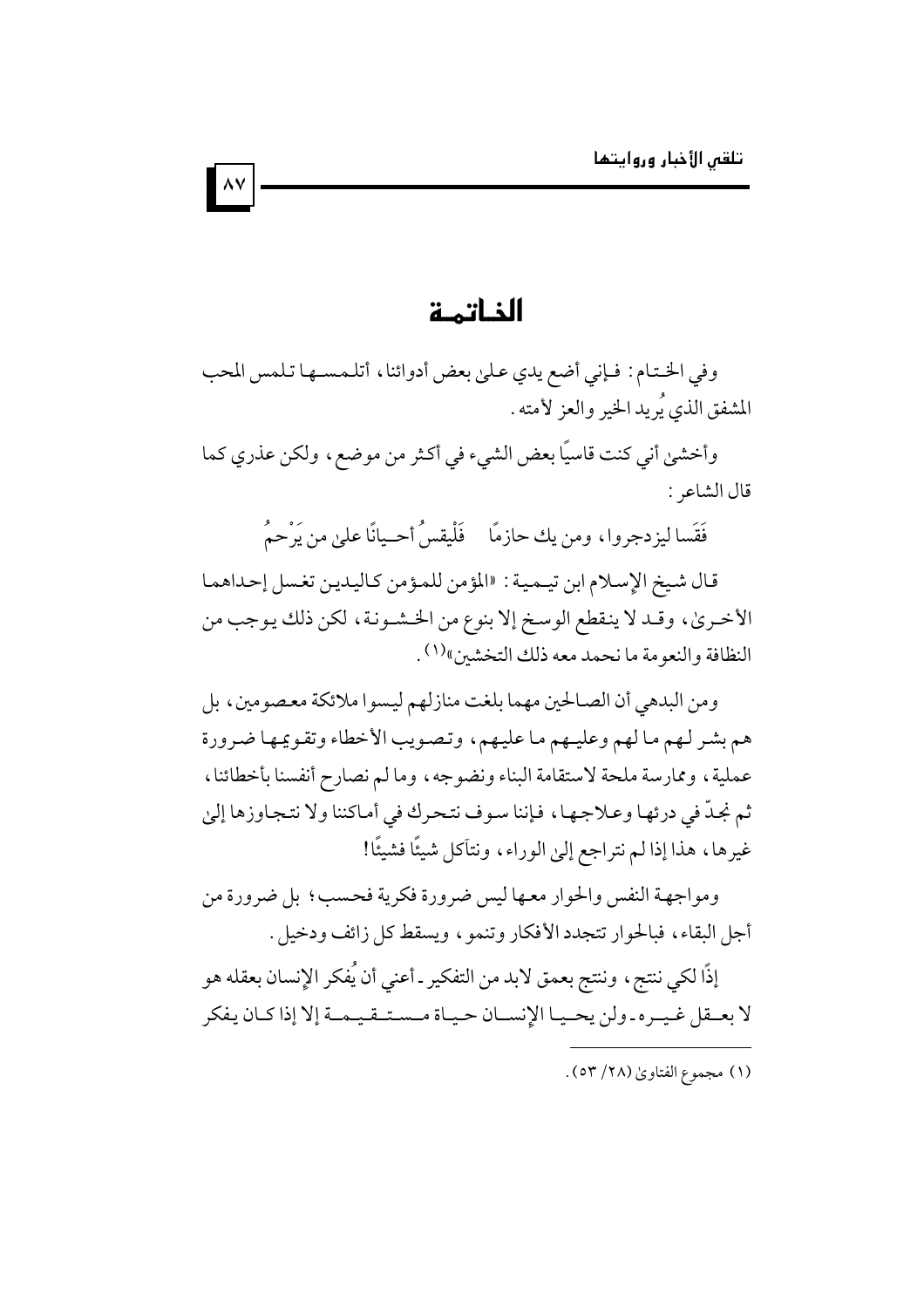ويتبصر . . . وينطلق في شتهر، شؤونه بقناعات راسخة ، أو على الأقل بقناعات راجحة، وأما الإنسان الميت فهو الذي لا يُفكر حتىٰ لو كان يبدو حيًّا . . . !

ومن اليسير جدًا علـيٰ الإنسان أن يقبل كل مـا يُطرح ويُقـال ، ثم يسـير وراء القـافلة بِألـيـة سـاذجـة، ولكن! من الصـعب جـدًا أن يُفكـر ويتـأمل بوضـوح، ويزن الأمور بموازين علمية متكاملة، ثم يقف مواقف مستقلة مبنية علىي تصورات ناضجة ومقنعة، وشتان بين النهايتين اللتين ستقود إليهما طريقة التفكير والبحث! ويبدو جليًّا أن السواد الأعظم من الناس يميلون إلىٰ الصنف الأول، فهم يألفون كل ما يطرح، ولا يُحسنون التصرف مع الأحداث وتقويمها تقويمًا منهجيًا متميزًا .

ولذا كـان لزامًا علينا أن نقف مع أنفسنا كـثيرًا، وندع الثقة الكاملة في ذواتنا جانبًا، ثم نعيد النظر في أطروحاتنا بكل صراحة ووضوح، وكما قال العلامة ابن القيم رحمه الله تعالىٰ: «وأيضًا ـ فالتفكر يوقع صاحبه من الإيمان علىٰ ما لا يوقعه عليه العمل المجرد، فإن التفكر يوجب له من انكشاف حقائق الأمور وظهورها له، وتميز مراتبها في الخير والشر ومعرفة مفضولها من فاضلها، وأقبحها من قبيحها، ومعرفة أسبابها الموصلة إليها، وما يقاوم تلك الأسباب ويدفع موجبها والتمييز بين ما ينبغي السعي في تحصيله وبين ما ينبغي السعي في دفع أسبابه»(١) .

وإن التحرر من تقديس الذوات والأبنية الحزبية والتخلص من أسارها، يفتح أمام الإنسـان أفاقًا رحبة من العطاء الفكري والمعرفي، ويدفعه إلىٰ الإبداع المتميز والإنجاز المستمر ، بعيدًا عن الصراعات الكلامية والمحاورات البيزنطية .

ولن نكون كذلك إلا حينما يكون ولاؤنا للمنهج الرباني الكريم مقدمًا عليي ولائنا للرجال والفئات، ومن أهم أسباب الفشل المتكرر الذي تعانى منه الأمة؛

 $\lambda$ 

<sup>(</sup>١) مفتاح دار السعادة (١/ ١٨٠).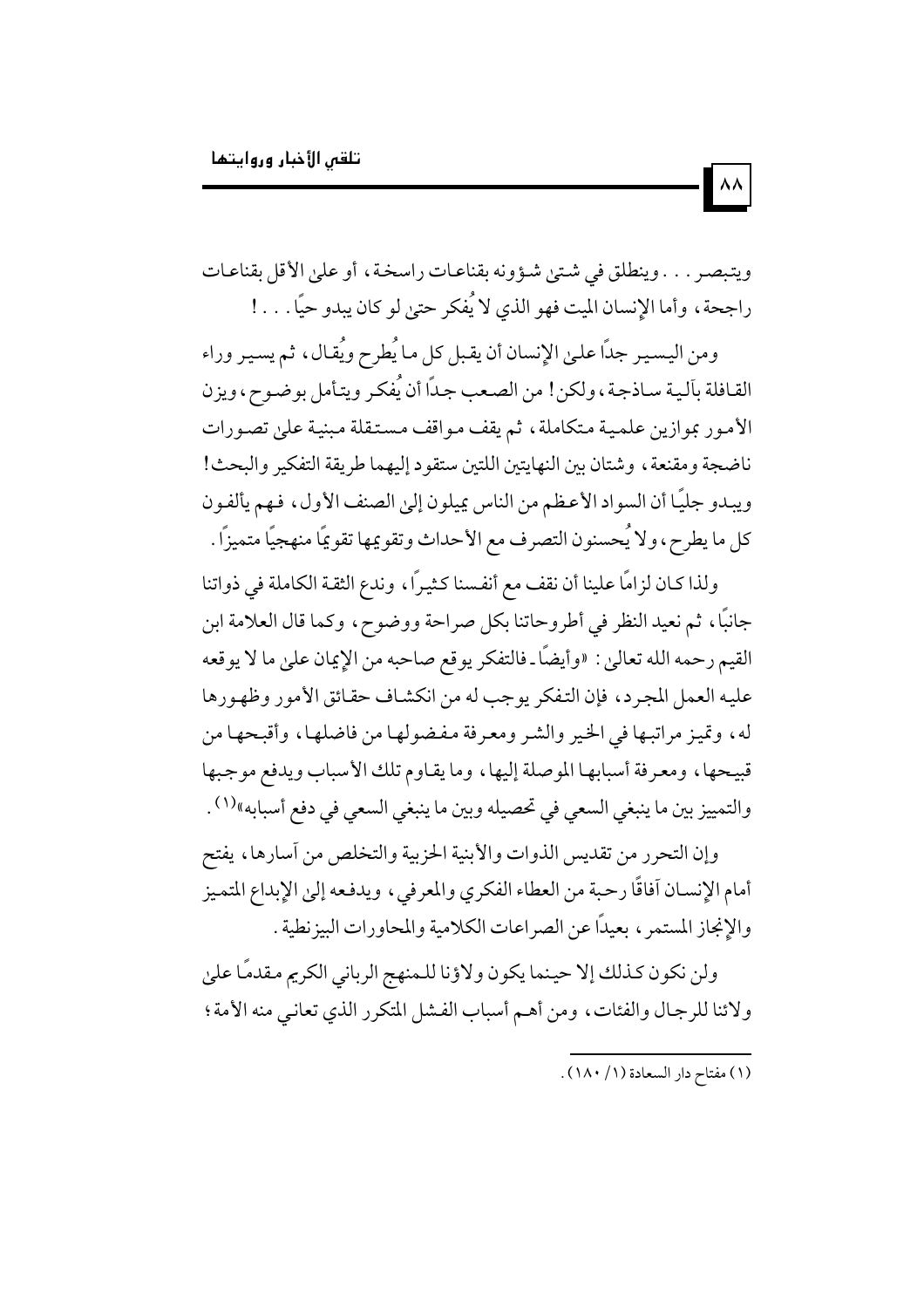أن نضع رؤوسنا في الرمال ونتغافل عن أخطائنا .

إننا لسنا في حاجة إلىي الثناء والمديح، وتعميق الغثائية ونشرها، والخضوع لسطان الهويٰ، والاستسلام لتبادل المجاملات التي تؤدي إلىٰ الإنهاك الفكري! ولكننا في حاجة ماسة إلى كلمة صادقة، ومكاشفة مخلصة، تتجلي فيها علامات الرحمة، وأيات المحبة والإخاء، والرغبة الجادة لتسديد الخلل، ودرء النقص، للوصول بالعمل الإسلامي إلى مرحلة النضوج والتكامل .

إن من أخطر المشكلات التي تعـاني منهـا الصـحوة الإسـلاميـة : التصـدع الداخلي في صفوفها، الذي أنتج مشكلة الفرقة والتنازع، ومن أبرز إفرازات هذه الظاهرة: قصور بيِّن في توظيف الطاقات توظيفًا حيًّا متكاملاً، وما هذا الخلل الذي تكلمت عنه في هذه الرسالة إلا أثر من آثار هذه المشكلة .

وكثيرًا ما كنت أسأل نفسي: ما سر هذه البلاء الذي تعاني منه أمتنا؟! ما سر هذا التدابر والتفرق . . . ؟!

ثم أقـول: لعل سـره في قلة العلم والـتثبت، وغـيـاب الحكمـة والبـصـيرة، والنفس إن لم يكن لها حارس من دين ومن عقل بصير ، وحكمة عميقة ، تفلتت من عقلها وصارت تتخبط في كل مهلكة . . !!

وأقول لشباب الصحوة الإسلامية الأماجد : أتدرون من الذي يفرح بهذا التفرق وينعم. . . ؟!

إنهم أولئك المنافقون وأشياعهم من دهاقنة الفساد الذين أجلبوا علينا بخيلهم ورجلهم، وبذلوا قصاريٰ جهدهم حربًا عليٰ دين الإسلام وأهله، وهم يعلمون يقينًا أن هذه الأمة إذا وحدت صفوفها وترابطت فروعها، فلا يمكن أن تقف في وجهها قوة أرضية ـ بإذن الله تعالىٰ ـ مهما بلغت إمكاناتها وقدراتها .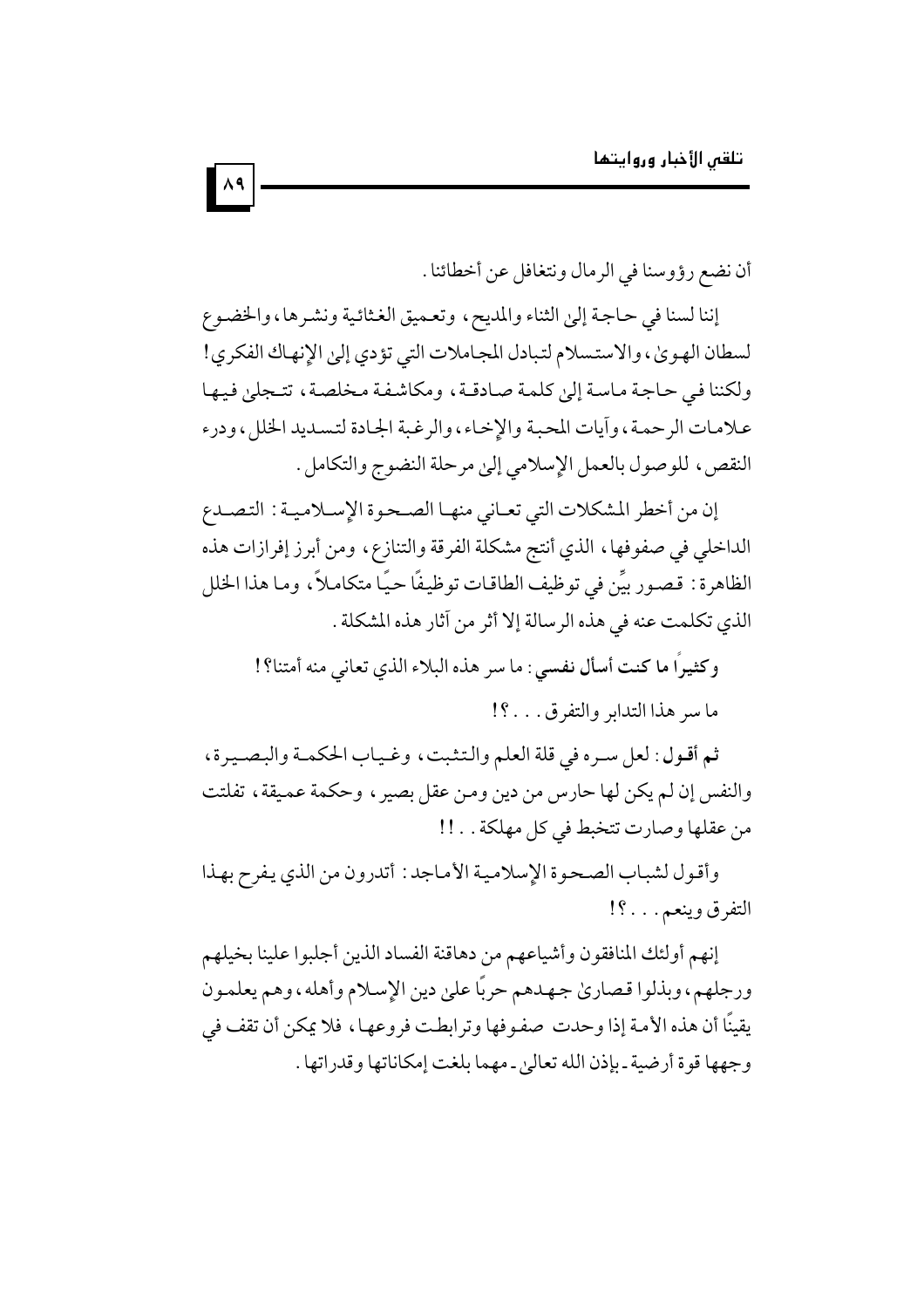إن ذبول المسلمين واستر خـاءهم وتسلط القويٰ الاستعمـارية علىٰ مصـائر هم ومـا يتــبع ذلك من مـضــاعـفـات، إنما هو مـن المسلمين أنـفـســهم، لما تـفـرقـوا وتشرذموا. . .!

 $\vert \cdot \vert$ 

ولهذا كان من أوجب الواجبات علينا : أن ننظر في واقعنا حق النظر ، وأن تكون لدينا قراءة فحصية مستفيضة وواعية بكل أناة وروية لأحوالنا، ثم نسعيٰ بكل جد لتوحيد الصفوف، ولمِّ الشعث، وسلِّ سخيمة النفوس.

قـال الله تعـالىٰ: ﴿ يَا أَيُّهَا الَّذِينَ آمَنُوا اتَّقُوا اللَّهَ حَقَّ تُقَاتِه وَلا تَمُوتُنَّ إلأً وأَنتُم مُّسلْمُونَ ﴿ رَبِّيَ؟ وَاعْتَصِمُوا بِحَبْلِ اللَّه جَميعًا وَلا تَفَرَّقُوا ﴾ [آل عمران : ١٠٢، ١٠٣ ] .

وقال الله تعالىٰ: ﴿ وَلا تَكُونُوا كَالَّذِينَ تَفَرَّقُوا وَاخْتَلَفُوا منْ بَعْد مَا جَاءَهُمُ الْبَيّنَاتُ وَأُوْلَئِكَ لَهُمْ عَذَابٌ عَظِيمٌ ﴾ [آل عمران : ١٠٥] .

وقال الله تـعالـىٰ : ﴿ إِنَّ الدِّينَ عندَ اللَّه الإِسْلامُ وَمَا اخْتَلَفَ الَّذينَ أُوتُوا الْكتَابَ إِلاَّ من بَعْد مَا جَاءَهُمُ الْعِلْمُ بَغْيًا بَيْنَهُمْ﴾ [آل عمران : ١٩ ] .

وعن جابر بن عبد الله ـ رضي الله عنه ـ قال : قال رسول الله ﷺ: «إن الشيطان قد أيس أن يعبده المصلون في جزيرة العرب، ولكن في التحريش بينهم»<sup>(١)</sup> .

وقـال النبي ﷺ : «تفتـح أبواب الجنة يوم الإثنين ويوم الخميس، فيُغفـر لكل عبـد لا يشـرك بالله شـيـئًـا ، إلا رجـلاً كـانت بينه وبين أخيـه شـحـناء ، فيـقـال : أنظروا هذين حستى يصطلحيا، أنظروا هذين حستى يصطلحيا، أنظروا هذين حستى بصطلحا»(٢).

<sup>(</sup>١) أخرجه أحمد (٣/ ٣١٣ ، ٣٣٦)، ومسلم في كتابٍ صفات المنافقين، بابٍ تحريش الشيطان  $(Y177/2)(YAY)$ 

<sup>(</sup>٢) أخرجه أحمد(٢/ ٢٦٨، ٣٢٩، ٣٨٩، ٣٨٩، ٤٠٠، ٤٦٥، ٤٨٣)، ومسلم في كتاب البر والصلة، باب النهي عن الشحناء (٢٥٦٥) (٤/ ١٩٨٧).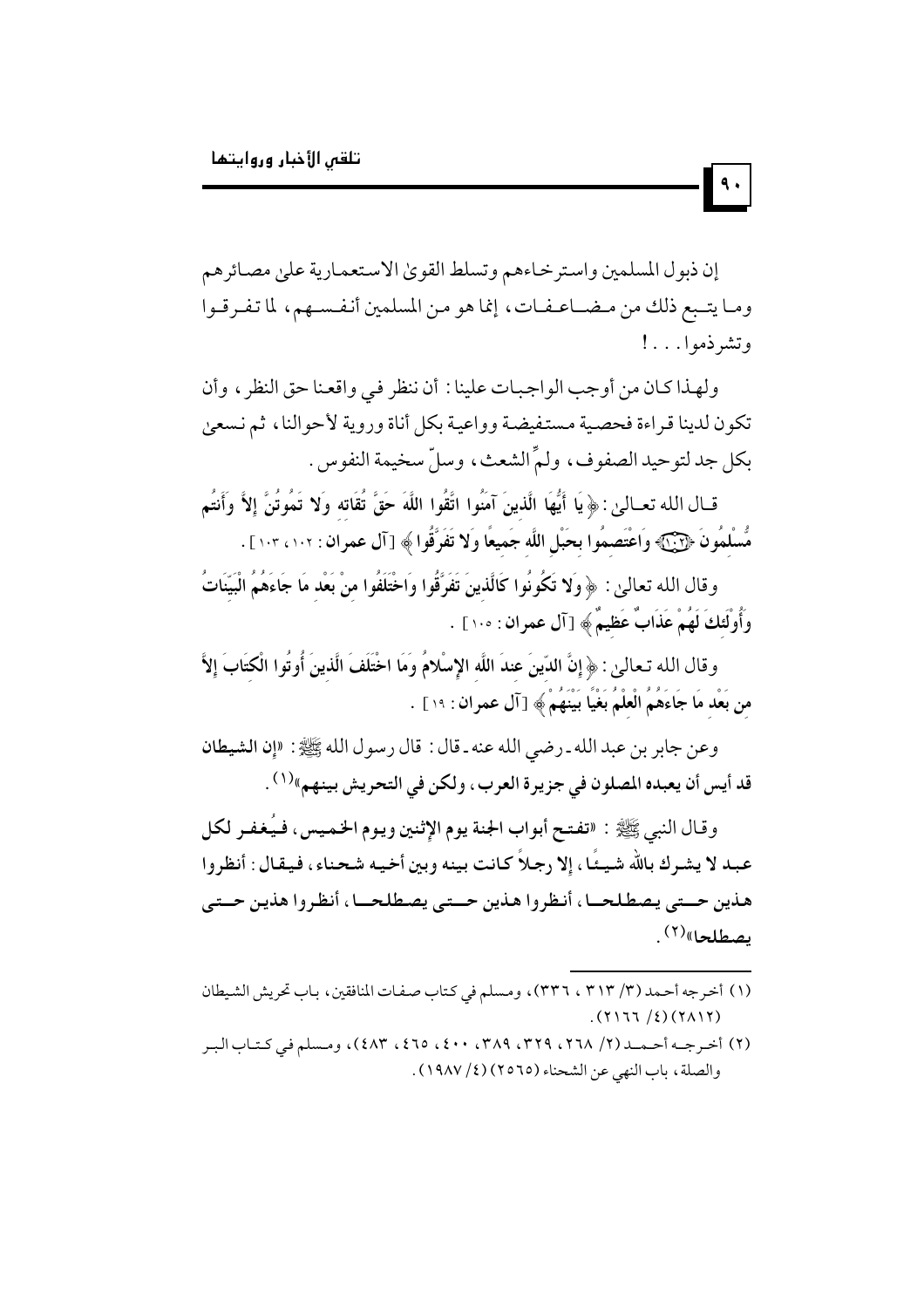و قبال د سبو ل الله ﷺ : «ألا أخسر كم بأفسل من درجية الصبيام والصلاة والصدقة؟ قالوا : بلي، يا رسول الله، قال : صلاح ذات البين، فإِن فساد ذات البين هي الحالقة ، لا أقول تحلق الشعر ، ولكن تحلق الدين»<sup>(١)</sup> .

وقيد توافيرت النصوص الشرعيية في تقرير هذا الأصل العظيم وإرساء دعائمه، قال شيخ الإسلام ابن تيمية ـ رحمه الله تعالىٰ ـ : «وهذا الأصل العظيم وهو : الاعتصام بحبل الله جميعًا وأن لا يُتفرق، هو من أعظم أصول الإسلام، ومما عظمت به وصية النبي ﷺ في مواطن عامة وخاصة .

وباب الفـسـاد الذي وقع في هذه الأمــة، بل وفي غـيـرها، هو : التـفـرق والاختلاف؛ فإنه وقع بين أمرائها وعلمائها من ملوكها ومشايخها وغيرهم من ذلك ما الله به عـليم، وإن كان بعض ذلك مغـفوراً لصاحبه لاجـتهاده الذي يغـفر فيه خطؤه، أو لحسناته الماحية، أو لتوبته، أو لغير ذلك، لكن يُعلم أن رعايته من أعظم أصول الإسلام، ولهذا كان امتياز أهل النجاة عن أهل العذاب من هذه الأمة بالسُنة والجماعة، ويذكرون في كثير من السنن والآثار في ذلك ما يطول ذكره، وكـان الأصل الثـالث بـعـد الكتـاب والسنة الذي يجب تـقـديم العـمل به هو الإجماع، فإن الله لا يجمع هذه الأمة علىٰ ضلالة»(٢).

ومن جميل ما قيل في هذا الباب من الشعر ، قول أحد الحكماء :

- (١) أخرجه أحمد (٦/ ٤٤٤)، والترمذي كتاب صفة القيامة، باب رقم (٥٦)، وحديث رقم (٢٥٠٩) (٤/ ٦٦٣)، وقال الترمذي: وهذا حديث صحيح»، وصححه الألباني في صحيح الجامع (٢/ ٥٩).
- (٢) خلاف الأمة في العبادات ومذهب أهل السنة والجماعة لابن تيمية، ضمن مجموعة الرسائل المنبرية (١١٧/٣).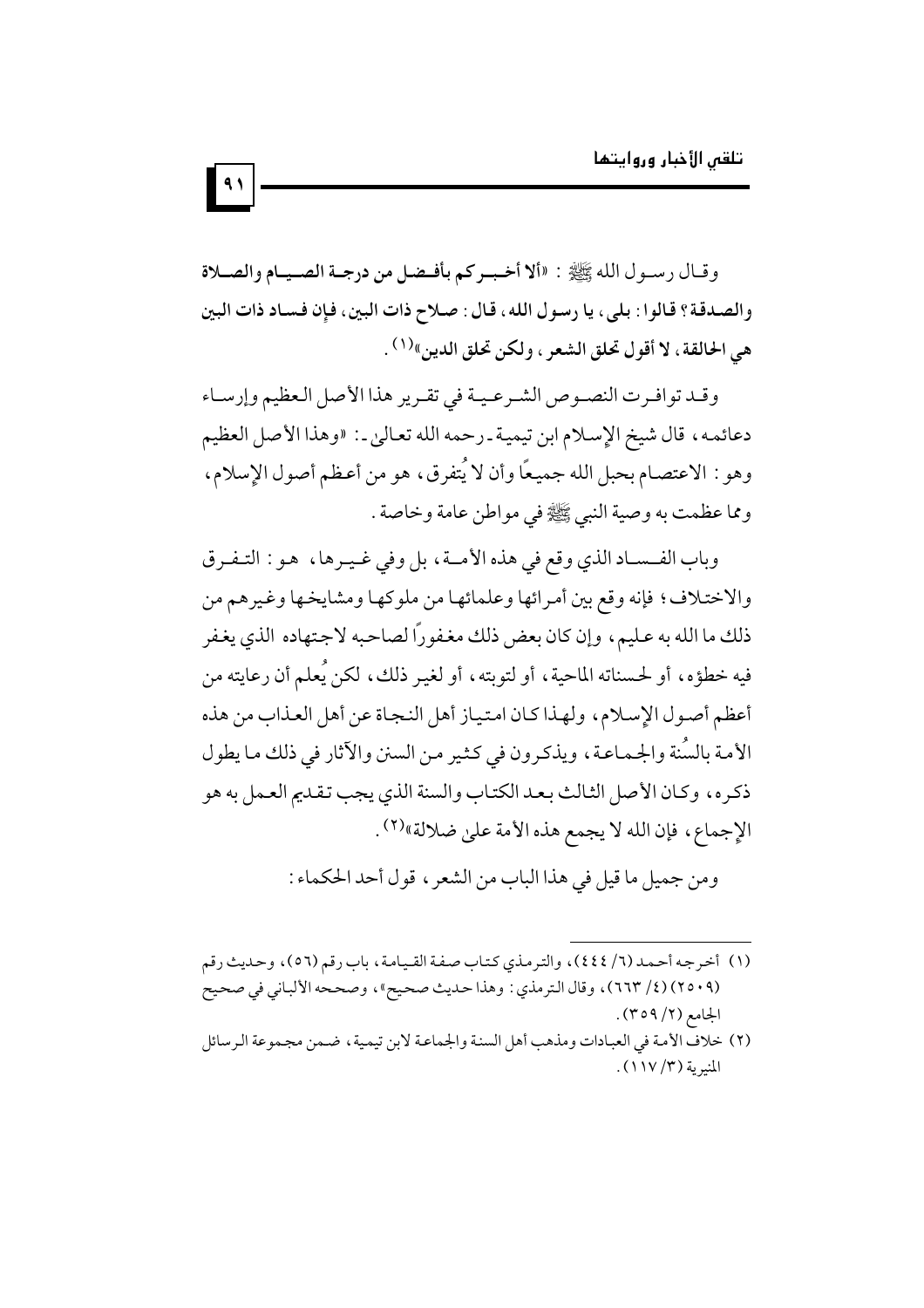$|41$ 

عند الأباعيد والحسضور الشيهًيد انفءا الضغائن بينكم وتواصلوا ودمساركيم بتبقيطسع وتيفسيرك فصلاح ذات البين طول بقبائكم بالكسب ذو حسنق وبطش أيِّد إن القسداح إذا جُسمعسن وراميهسا فالوهسن والتكسيم للمستبدِّد عَـزَّت ولـم تكســر ، وإن هـي بُددت فلمستثل ريب الدهر أُلِّف بينكم يتسعساطيسف وتسيراحسه وتسودد لمسود منكسم وغسيسر مسسود حسستي تلين جللودكم وقلوبكم

وقال الشاعر الآخر :

النعل تبنى قسراهيا من قاسكها والنحل تجنى رحيق الشهد أعوانا

إذًا البداية القوية العملية الجادة لنهضة الأمة من كبو تها هي : الاعتصام بحبل الله جميعًا ، والتعاون علىٰ البر والتقوىٰ ، وفق الأسس والضوابط الشرعية المقررة في كــتــاب الله عــز وجل وسنـة النبـي ﷺ ومنهـج السلف الصــالـح رضي الله عنـهم أجمعين ثم نبذ كل الشعارات التي تفرِّق الصفوف وتفسد القلوب، ولقد أثبتت العقود الأخيرة: إفلاس الشعارات والأطروحات الجاهلية بمختلف اتجاهاتها الفكرية ونحلهـا السلوكـيـة، ولم يبق إلا أن تفيء الأمـة إلـي روح الإسـلام وريحانه، تستقيه من مصادره الأصيلة ومنابعه الكريمة .

ولن نصل إلين هـذه المنزلة الجـليلة السـامـقـة إلا بـفـضل الـله عــز وجل وكرِ مه . . ثم بعمق وعينا بحقيقة الموقف الذي تقـفه الصحوة الإسلامية المعاصرة ، والتحدي الكبير الذي تواجهه ونصرنا لرايتها بعد ذلك ـ بكامل التجرد والإخلاص، وعندها يتحقق وعد الله ـ سبحانه وتعالىٰ ـ الذي لا يتخلَّف : ﴿ وَالَّذِينَ جَاهَدُوا فِينَا لَنَهْدِيَنَّهُمْ سُبُلَنَا وَإِنَّ اللَّهَ لَمَعَ الْمُحْسنينَ ﴾ [العنكبوت : ٦٩ ] .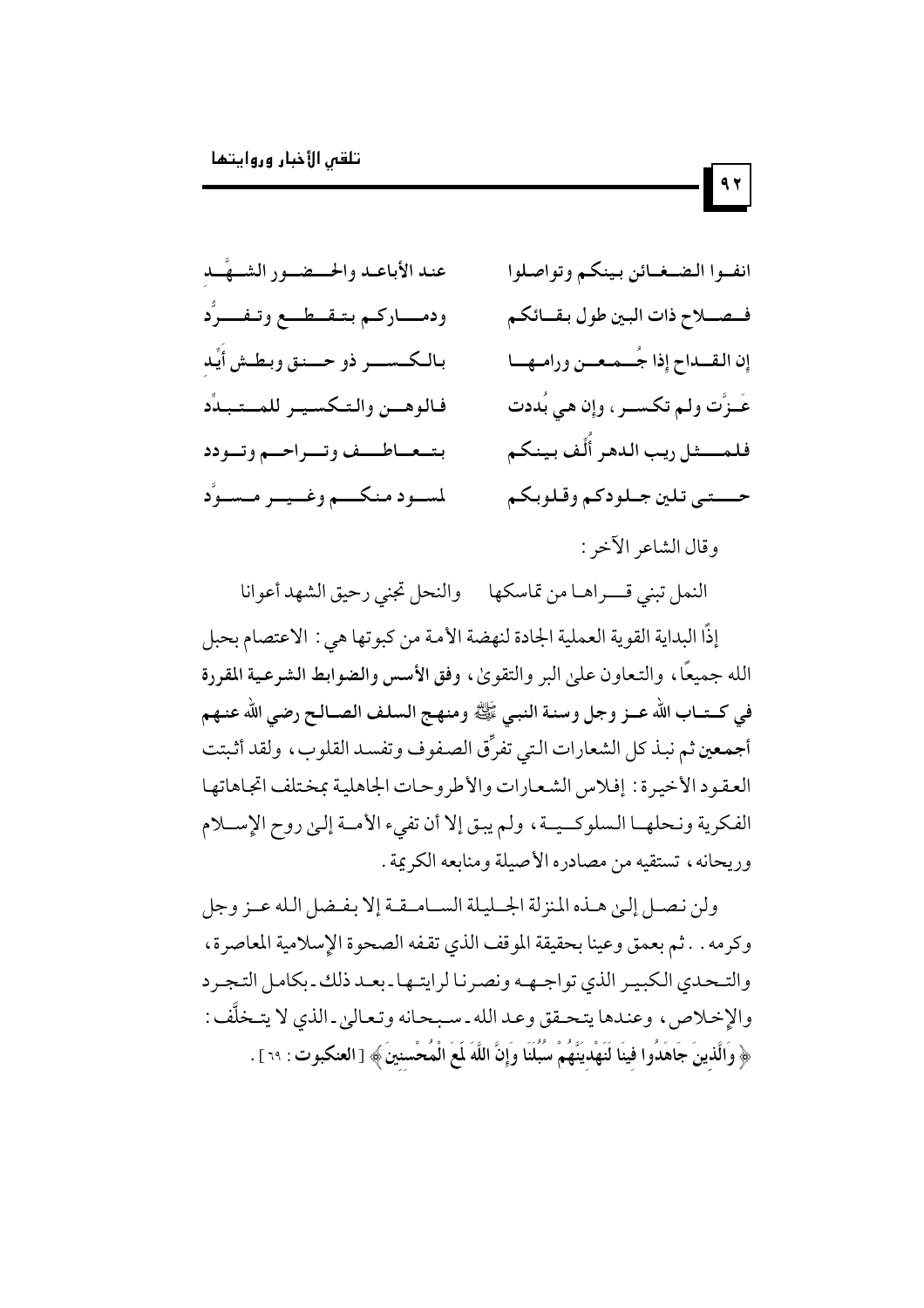أما إذا تخاذلنا وفرَّطنا وشغلتنا أموالنا وأهلونا؛ فوعيد الله لا يتبدل : ﴿ وَإِن تَتَوَلَّوْا يَسْتَبْدلْ قَوْمًا غَيْرَكُمْ ثُمَّ لا يَكُونُوا أَمْثَالَكُمْ ﴾ [محمد : ٣٨ ] .

وختامًا : ما كتبت هذه الورقات إلا وأنا أعلم أنى لست أهلاً لذلك، ولكن الذي دفعني إلىٰ ذلك هو رغبتي في إبراء الذمة ونصيحة الأمة ، فإن : «أعظم ما عُبد الله به نصيحة خلقه»(١) ،و«ما تصدَّق رجل بصدقة أفضل من موعظة يعظ بها جماعة ، فيتفرقون وقد نفعهم الله بها ، ونعمت الهدية كلمة من الخير يسمعها الرجل ثم يهديها إلىٰ أخ له . . . »(٢) .

فأسأل الله ـ عز وجل ـ بأسمائه الحسني وصفاته العليٰ أن يوحِّد بين صفوفنا علي السنة ، ويؤلف بين قلوبنا علي الخير ، ويعيذنا من نزغات الشيطان ، ويثبتنا على القول الثابت في الدنيا الآخرة .

كما أسأله ـ عز وجل ـ أن يعيذنا من فتنة القول كما يعيذنا من فتنة العمل . وصلى الله على نبينا محمد وآله وسلم

\* \* \*

(٢) مجموع الفتاوي (١٠/ ٣٩).

<sup>(</sup>١) الرسالة القبر صية (ص ٢٣).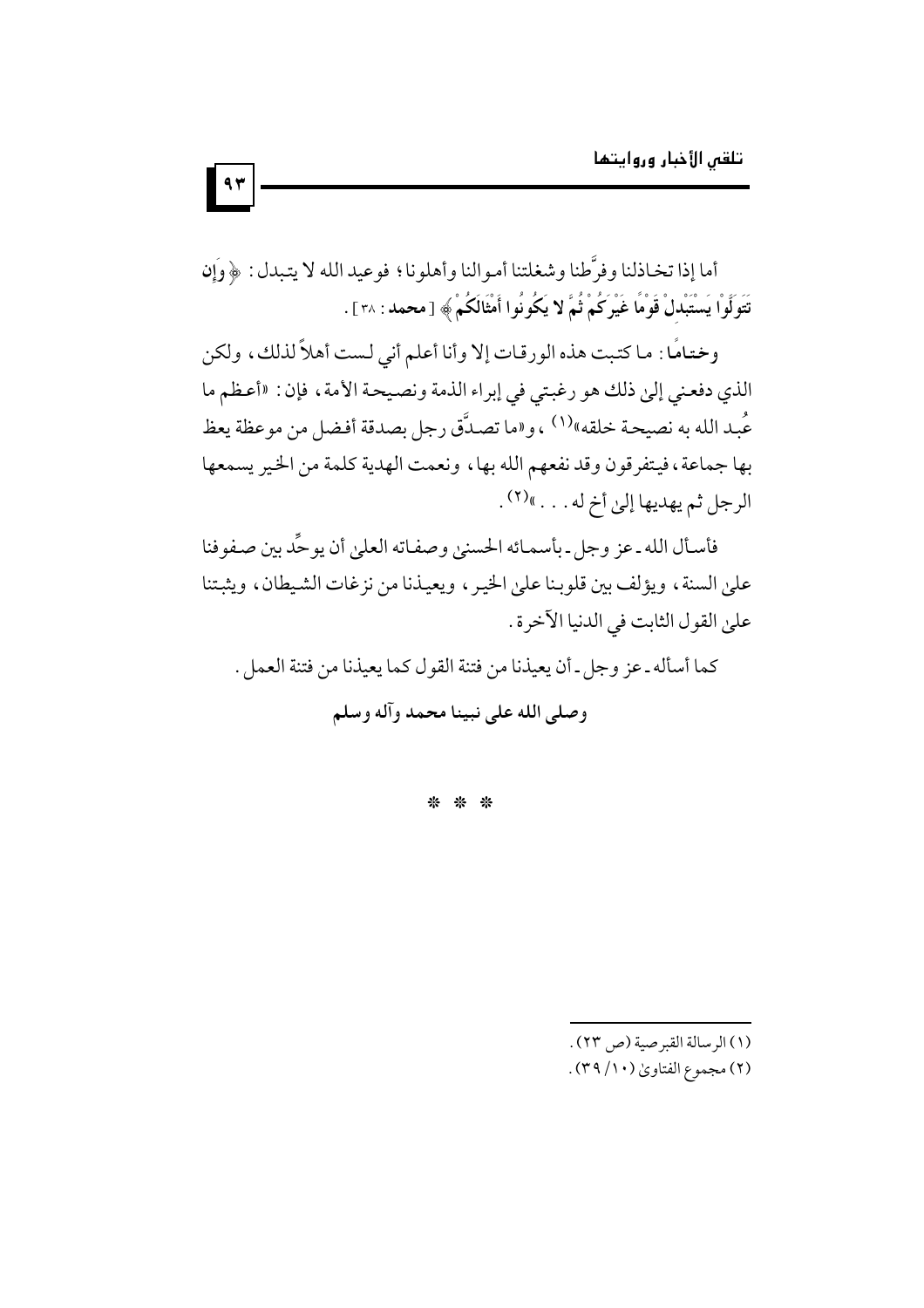فمرس الموضوعات

| الصفحسة                | الموضــــوع                                           |
|------------------------|-------------------------------------------------------|
| ٥                      | المقدمة                                               |
| ٩                      | التمهيد : الخبر وأهميته ـ                             |
| ۱۳                     | الباب الأول : آفاتٌ تفسد الأخبار ِ                    |
| ۱٥                     | الآفة الأولى: الكذب وخطورته                           |
| 19                     | الكذب من أجل المصلحة                                  |
| ۲۲                     | ذكر بعض الحقيقة                                       |
| $\gamma \gamma$        | التوسع في المعاريض                                    |
| $\gamma \gamma$        | خطورة الكذب                                           |
| ه ۲                    | الآفة الثانية : الإشاعة                               |
| $\mathsf{Y}\mathsf{V}$ | نماذج للشائعات                                        |
| ۲۹                     | الحذر من ترويج الشائعات                               |
| ٣٣                     | أسباب انتشار الشائعات                                 |
| ۳۹                     | الباب الثاني : ملامح المنهج الشرعي للتعامل مع الأخبار |
| $\mathcal{E}$          | أولاً : التثبت في الأخبار                             |
| $\mathcal{E}$          | الأمر بالتثبت                                         |
| ه ع                    | الاعتماد علىٰ ضبط النقلة وصحة فهمهم ـ                 |
| $\circ$ )              | الاعتماد عليٰ القرائن في قبول الأخبار وردّها          |
| $\circ \tau$           | الخبر التحليلي                                        |

90